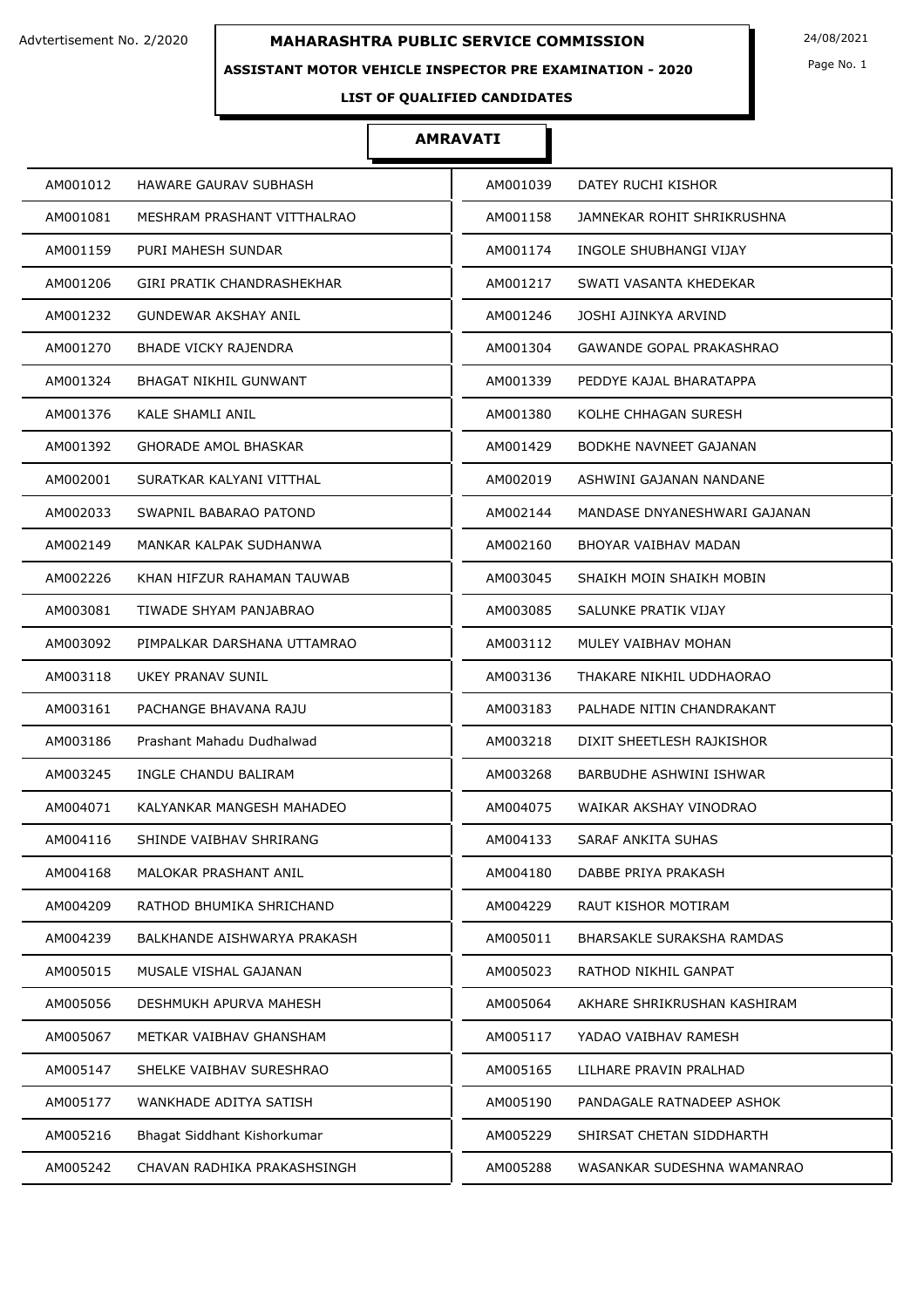### **ASSISTANT MOTOR VEHICLE INSPECTOR PRE EXAMINATION - 2020**

Page No. 2

## **LIST OF QUALIFIED CANDIDATES**

| AM006005 | CHANDANKAR SANJAY PANDHARI  | AM006012 | MANKAR ANKUSH RAJENDRA         |
|----------|-----------------------------|----------|--------------------------------|
| AM006051 | HAJARE SNEHAL SHAMSUNDAR    | AM006079 | RATHOD DNYANASHRI RAJEEV       |
| AM006099 | <b>GAHUKAR ANAND SANJAY</b> | AM006156 | CHAUDHARI ANAGHA DINKAR        |
| AM006193 | DESHMUKH PARIMAL PRAMODRAO  | AM006230 | WATHODKAR SWAPNIL NAMDEVRAO    |
| AM006268 | HAGE PRACHIT MAROTI         | AM006273 | <b>BUDHWAT SUNIL PRALHAD</b>   |
| AM006301 | NANHAI MANISHA SUKHADEO     | AM006308 | CHAUDHARI SAGARKUMAR RAMESH    |
| AM006327 | APOTIKAR MANISH JIVAN       | AM007006 | KORDE AKSHAY PRAMODRAO         |
| AM007030 | SABLE KHUSHAL DEVISING      | AM007055 | WANKHADE AKSHAY PUNDLIK        |
| AM007068 | SOLANKI SACHIN MADHUKAR     | AM007072 | SHIRBHATE AMOL LAKSHMANRAO     |
| AM007093 | LAMNE ABHISHEK PRAKASHRAO   | AM007103 | SUSATKAR SHITAL RAMDAS         |
| AM007107 | KAWARE RUPALI RAMESHRAO     | AM007122 | PAYAGHAN NITIN SUKHLAL         |
| AM007169 | DHAJEKAR RINUL MANOHAR      | AM007178 | PARATE NIYATI PRADIP           |
| AM007193 | CHAVHAN ANIKET DEVIDAS      | AM007213 | PATIL ANKUSH SANJAY            |
| AM007229 | bagde nikhil ashokrao       | AM007267 | MAWALE RAHUL DHANRAJ           |
| AM008011 | DONGARDIVE ABHAY VIKAS      | AM008043 | AMBARWAR SAUJANYA ANANDRAO     |
| AM008049 | BAHEKAR KALPAK RAMAKANT     | AM008069 | <b>BORKAR SNEHAL SUNIL</b>     |
| AM008073 | DUDHE SHUBHAM VIJAYRAO      | AM008092 | TALOKAR ASHISH GAJANAN         |
| AM008127 | TALE SUSHILKUMAR SUKHALAL   | AM008174 | PATIL PARIKSHIT KISHOR         |
| AM008175 | JADHAO NEHAL DATTARAO       | AM008202 | PARIHAR AMOL JANARDHAN         |
| AM008205 | INGLE VRUSHALI RAMKRISHNA   | AM008219 | PAYGAWHAN DEVENDRA GULABRAO    |
| AM008270 | sandeep ramlal rathod       | AM009006 | RATHOD YOGESH DATTATRAY        |
| AM009021 | KHANDARE SAKET SANJEEV      | AM009022 | JADHAO VINOD RAMSING           |
| AM009045 | WATSAR SATISH DIGAMBAR      | AM009055 | KURHADKAR AKSHAY ASHOKRAO      |
| AM009069 | LAMBHADE PRASHANT GOPAL     | AM009111 | UGHADE NIKHESH DHNYANESHWARRAO |
| AM009121 | TADE AVINASH SANJU          | AM009126 | MANWAR PRASHIS RAJANAND        |
| AM009138 | DOHARE DEEPAK SURESH        | AM009153 | DESHMUKH RUSHIKESH SATISH      |
| AM009160 | LAHANE VARSHA NARAYAN       | AM009189 | <b>BAND SANTOSH DEVIDAS</b>    |
| AM009201 | DAWAND ANKUSH RAMKRISHNA    | AM009204 | SHIRBHATE KETAN SUDHAKAR       |
| AM009242 | NAGDIVE ASHAYRAJ DHANRAJ    | AM009267 | LOHE AMIT ANIL                 |
| AM010015 | ABHIJEET ASHOK GUPTA        | AM010077 | PACHPOR GIRIJA JAYAVANTRAO     |
| AM010088 | JAMKAR MANOJ LAXMAN         | AM010092 | SABLE SHANTANU MOHANRAO        |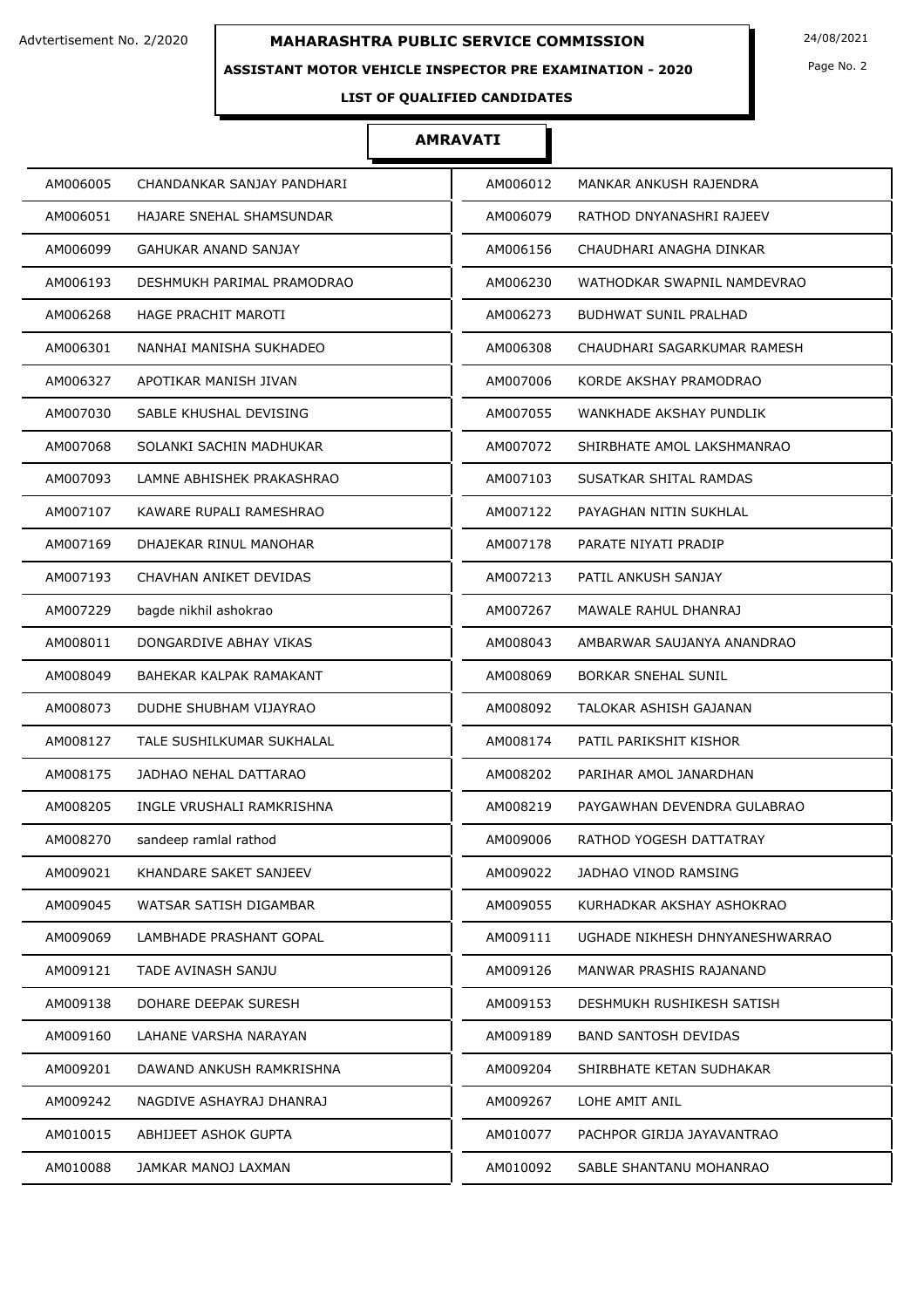### **ASSISTANT MOTOR VEHICLE INSPECTOR PRE EXAMINATION - 2020**

Page No. 3

**LIST OF QUALIFIED CANDIDATES** 

| AM010125<br>UMALE SHUBHAM PUNDLIK           |
|---------------------------------------------|
| AM010180<br>SHELKE NITEEN SHESHRAO          |
| AM010216<br>DANGE RAKSHA RAMCHANDRA         |
| AM010254<br>SAWARKAR SUMEET NARAYANRAO      |
| AM010285<br>CHAVHAN PANKAJ VIJAY            |
| AM011038<br>Hade Ganesh Panjabrao           |
| AM011067<br>MORKHADE ROSHAN SARANGDHAR      |
| AM011115<br>CHAUDHARI BHUSHAN RAMESH        |
| AM011143<br><b>GHULE TRUPTI RAMCHANDRA</b>  |
| AM011191<br>MUKIR MAHADU RAMESHWAR          |
| AM011206<br>WAGH VIJAY VASANTA              |
| AM012002<br>RATHOD ARVIND UTTAM             |
| AM012062<br>CHOUDHARI PRATIK SUDHAKARRAO    |
| AM012108<br>BEDRE AJINKYA VILASRAO          |
| BORALKAR ADITYA DIPAK<br>AM012137           |
| AM012166<br>CHAUDHARY JAGADISH RAMESHVARRAO |
| AM012186<br>DANADE UJWAL ANANT              |
| AM012228<br><b>GAWAI RAHUL EKNATH</b>       |
| AM012235<br>RATHOD DHIRAJ NAMDEO            |
| AM012261<br><b>BHONDE VRISHABH NARENDRA</b> |
| KUNAL MORESHWAR PAKADE<br>AM013019          |
| AM013073<br>RAJBINDE RUSHABH CHANDRASHEKHAR |
| AM013125<br>BOMBATKAR NEHA NANDU            |
| AM013175<br>SNEHA JIVAN GADDAMWAR           |
| ROHI UMESH SURESH<br>AM013255               |
| AM013344<br>DHARAMKAR PRASHANT ASHOK        |
| AM013367<br>GHYAR PANKAJ NATTHU             |
| AM014107<br>JAWANJAL YOGESH BHASKAR         |
| CHOPADE RAJU RAMEAHWAR<br>AM014161          |
| AM014201<br>DHADSE SACHIN PRAKASH           |
| AM014227<br>WAGHMARE VISHAL SHRIRAMJI       |
|                                             |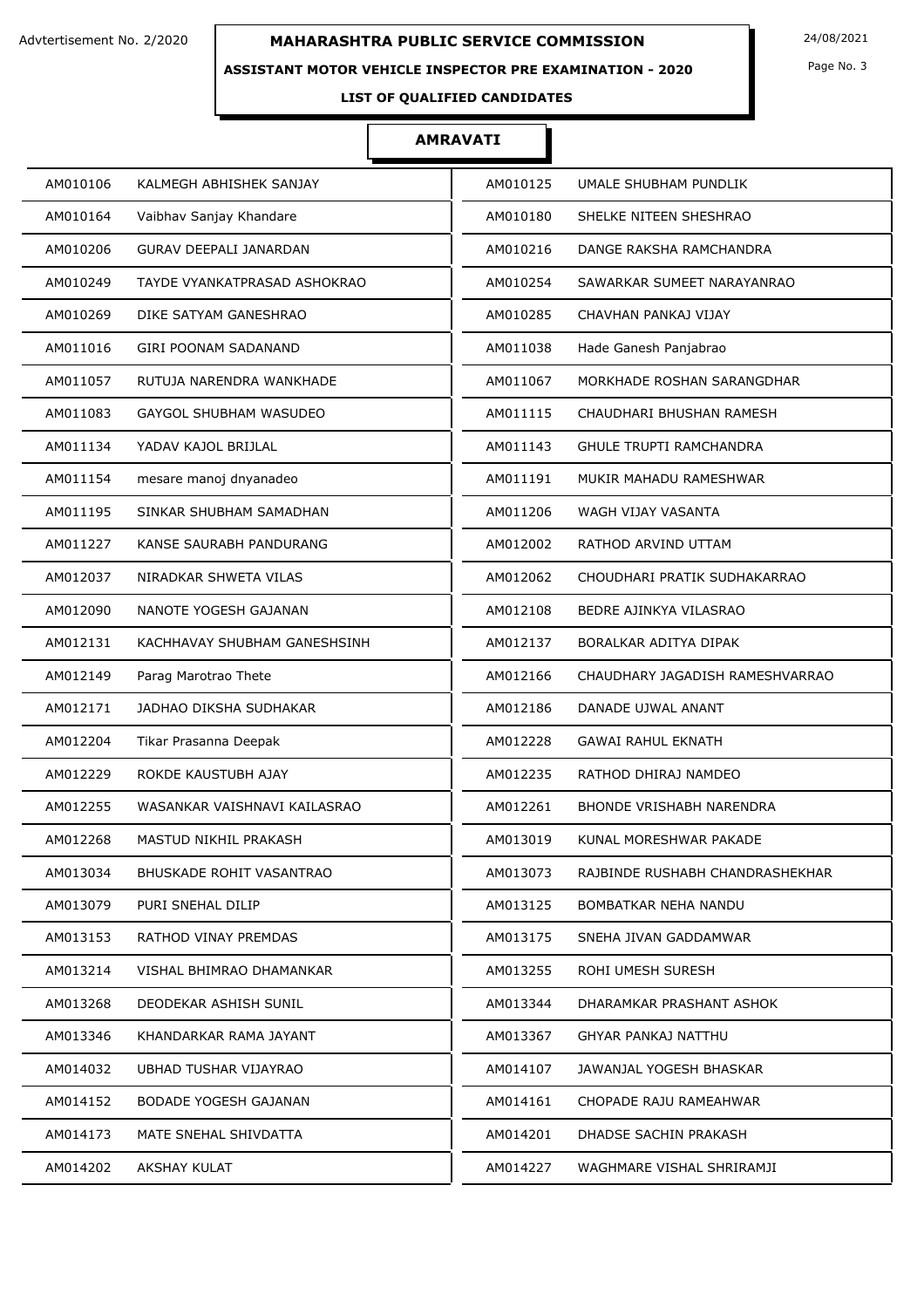### **ASSISTANT MOTOR VEHICLE INSPECTOR PRE EXAMINATION - 2020**

Page No. 4

## **LIST OF QUALIFIED CANDIDATES**

| AM014232                    | AM014237                     |
|-----------------------------|------------------------------|
| KATAKPURE VIKRAM BABARAO    | PATNE MANALI ARUN            |
| AM014238                    | AM014255                     |
| INGOLE RADHESHYAM ASHOKRAO  | WAYAL SWAPNIL NARAYAN        |
| AM014262                    | AM014268                     |
| jadhav shailesh gajanan     | GHODESWAR GAURAV PRAMOD      |
| AM015013                    | AM015023                     |
| JADHAV HARISHCHANDRA SURESH | PAWAR NIKITA VILAS           |
| AM015054                    | AM015055                     |
| AWACHAR SANDIP DNYANDEO     | SOYAAM RUPALI BABANRAO       |
| AM015063                    | AM015116                     |
| DONGARE SAURABH PRAKASH     | GHADEKAR VAISHALI VISHWANATH |
| AM015145                    | MESHRAM SHUBHANGI HARIDAS    |
| MOHOD DIPALI SURESH         | AM015163                     |
| AM015206                    | AM016027                     |
| GOPIWAR SHRUTIKA SANJAY     | PAWAR KIRANKUMAR ANIL        |
| AM016103                    | AM016141                     |
| MANKAR ATHARVA DEEPAK       | MOTE ROHIT ASHOK             |
| AM016167                    | AM016176                     |
| DABHADE VIJAYA VILASRAO     | <b>BANGALE SACHIN SURESH</b> |
| AM016179                    | AM016228                     |
| AMOL SAJJAN CHAKRE          | SWAPNIL NAMDEO INGOLE        |
| AM017011                    | AM017047                     |
| Shelke Vipin Ganesh         | DESHEWAR HITESH BHASKARRAO   |
| AM017083                    | AM017114                     |
| <b>HEDE KIRAN PRAKASH</b>   | BORKAR RAMESH PRAKASH        |
| AM017116                    | AM017139                     |
| PAKAL REKHA RATANSING       | PATIL RUSHIKESH ARUN         |
| AM017182                    | AM017192                     |
| YELGIRE MAYUR ANILRAO       | DATTATRYA HARIBHAU GHUGE     |
| AM017196                    | AM017233                     |
| KHARKAR HIMANSHU RAJENDRA   | MOHOKAR NILESH PADMAKAR      |
| AM017279                    | AM017285                     |
| BOPTE SANKALPA NANASAHEB    | KOLHE SHUBHAM HARISHCHANDRA  |
| AM018009                    | AM018021                     |
| BAHEKAR SHUBHAM PRAFULLA    | THAWARE ATUL GAUTAM          |
| AM018044                    | AM018163                     |
| <b>GUJAR SHUBHAM SURESH</b> | TAMBEKAR RUTUJA JIVAN        |
| AM018178                    | AM018181                     |
| THAKUR NEHA RAGHUNATHSINGH  | PATIL GAJENDRA AMBADAS       |
| AM018226                    | AM018230                     |
| SORTE SHRIKANT KAMALAKAR    | RAJANKAR DHANRAJ WAMANRAO    |
| AM019045                    | AM019046                     |
| <b>GAWANDE AJEET SANJAY</b> | THENGANE SURAJ MAROTI        |
| AM019051                    | AM019058                     |
| TATHODE SNEHA DNYANESHWAR   | CHAVHAN RUPESH RAMKUMAR      |
| AM019063                    | AM019064                     |
| BODADE SWAPNIL HARICHANDRA  | Yeole Shrikant Prabhakar     |
| AM019078                    | AM019080                     |
| LANDE DEVAL DIGAMBARRAO     | RAJPUT UMESH CHANGDEO        |
| AM019087                    | AM019102                     |
| NAWALKAR AKSHAY PANJABRAO   | DHOPATE SAKET ANIL           |
| AM019103                    | AM019109                     |
| RADKE DHIRAJ ASHOKRAO       | BHOKARE KALYANI RAJKUMAR     |
| AM019114                    | AM019191                     |
| CHAUDHARI VIKAS SANJAY      | WANKHADE JANHAVI SANJAY      |
| AM019205                    | AM019207                     |
| BHADKE VRUSHALI UTTAMRAO    | pandit ananta rajaram        |
| AM019257                    | AM019259                     |
| KAMBLE VIKAS SHANTARAM      | MAHALLE AKSHAY MOTIRAM       |
| AM019261                    | AM020006                     |
| Rakhonde Ashutosh Gajanan   | GIRI AKASHDEEP DIPAK         |
|                             |                              |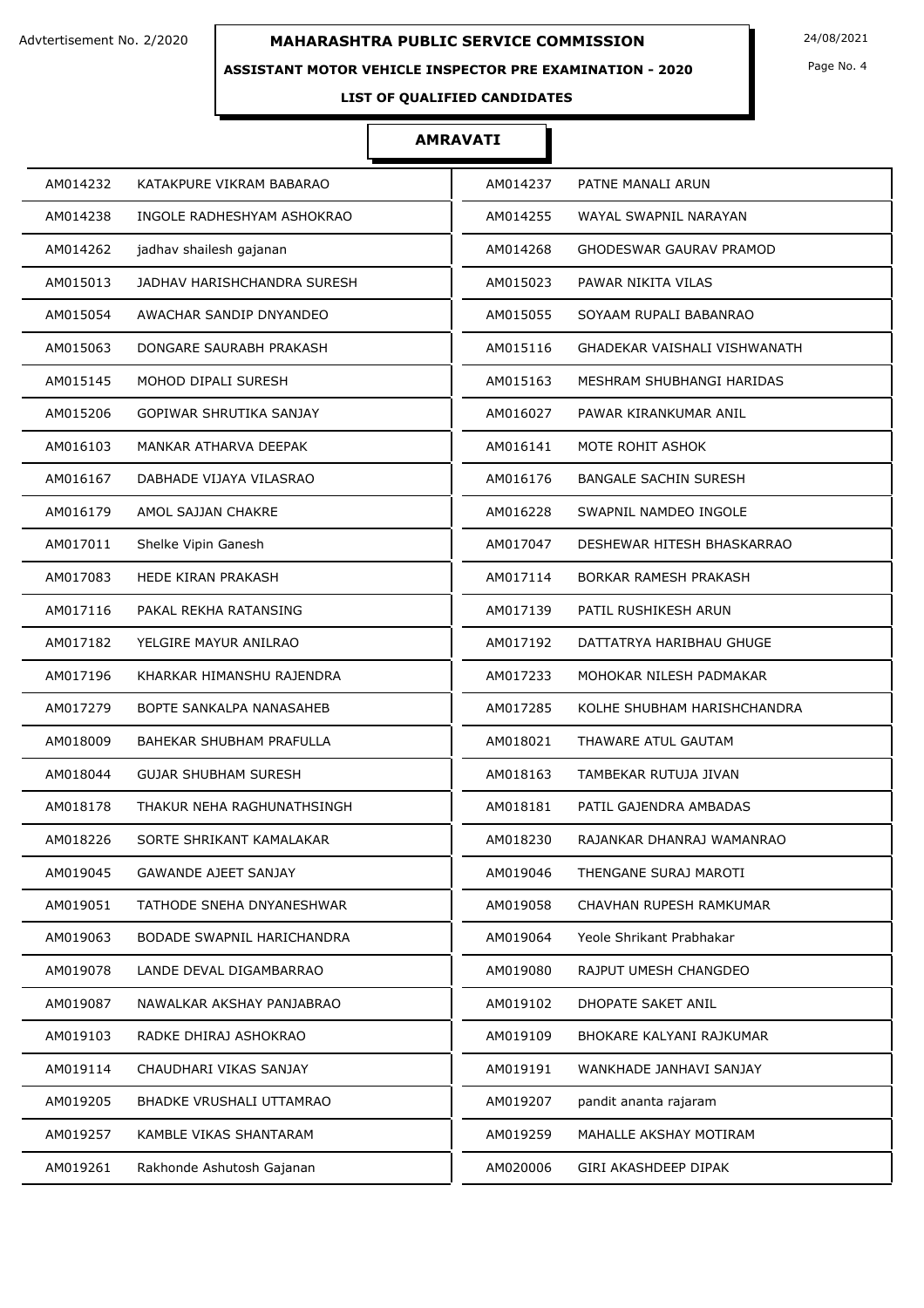### **ASSISTANT MOTOR VEHICLE INSPECTOR PRE EXAMINATION - 2020**

Page No. 5

## **LIST OF QUALIFIED CANDIDATES**

| AM020028 | JADHAV SACHIN ATMARAM          | AM020059 | GAWAI RAVINDRA SHESHRAO         |
|----------|--------------------------------|----------|---------------------------------|
| AM020109 | <b>BHAMBERE MAYURI MOHAN</b>   | AM020138 | KHALSA AJITPALSINGH NIRMALSINGH |
| AM020198 | DARSHAN ANILKUMAR TAWARI       | AM020206 | AKHUD NIKHIL SUDHAKAR           |
| AM020248 | UMARKAR AARTI PREMSHANKAR      | AM020285 | KHANDARE JAYDEEP PRAKASHRAO     |
| AM020340 | Tarvare amit nana              | AM020361 | MULE RANI RAJKUMAR              |
| AM020377 | JAISWAL SHRADDHA RAMNARAYAN    | AM020379 | Khadse Sagar Shrikrishna        |
| AM020398 | ATRAM PRIYANKA BALIRAM         | AM020409 | SARODE NIKITA SHRIDHAR          |
| AM020434 | RATHOD GOPAL RAMRAO            | AM020446 | DABHADE BHUSHAN VINOD           |
| AM020452 | SHIVRAMWAR VAISHNAVI VIJAY     | AM021061 | SONONE KALIPRASAD PANDIT        |
| AM021071 | <b>GHUGE GOPAL DEVIDAS</b>     | AM021142 | MAKARANDE SHRUTI UJWAL          |
| AM021152 | <b>TUMRAM MANGESH SURESH</b>   | AM021161 | KHANDARE ABHIJIT UTTAM          |
| AM021164 | WANVE VIKAS VITHOBA            | AM021199 | <b>GIRI MAHESH NANDKISHOR</b>   |
| AM021213 | KAYANDE SHIVHARI KARBHARI      | AM021251 | LOHI PRAVIN PRAKASHRAO          |
| AM021300 | KAKAD WALMIK EKNATH            | AM021334 | WANKHADE ASMITA DEORAOJI        |
| AM022021 | BEDRE SAGAR SUBHASHRAO         | AM022045 | KHARTADE SUJATA PRADIPRAO       |
| AM022063 | khan muzammilurrahman tauwab   | AM022127 | THENG SUNIL SUDHAKAR            |
| AM022152 | RATHOD POOJA ARUN              | AM022166 | KATORE VAIBHAV NARAYANRAO       |
| AM022175 | <b>BELKHEDE GOVIND VITTHAL</b> | AM022198 | THAKARE SANGRAM RAJENDRA        |
| AM022223 | JADHAV AKSHAY NILKANTHRAO      | AM022254 | DHEKLE SHUBHAM CHANDRASHEKHAR   |
| AM022260 | SHINGNE SHUBHADA GANESH        | AM023011 | INGLE AKSHAY RAMCHANDRA         |
| AM023024 | GOSAVI ANIRUDDHA RAMGIR        | AM023026 | YEDLAWAR ASHISH SHANKAR         |
| AM023030 | RAUT AJINKYA BABARAO           | AM023083 | BANARASE CHETAN DIPAKRAO        |
| AM023122 | KALASKAR MOHAN RAMDAS          | AM023123 | BARANGE SANDIP PYARELAL         |
| AM023152 | GULHANE KANCHAN GANGADHAR      | AM023165 | DINESH DILIP LOKHANDE           |
| AM023184 | ADHAU RAMESH BALDEO            | AM023219 | SHINDE VIVEK UDDHAVRAO          |
| AM023288 | KUDUSE PRATIK PURUSHOTTAM      | AM023307 | RAGHUWANSHI SONALI RANJITSINGH  |
| AM023314 | <b>GAURAV GHANSHYAM PUNSE</b>  | AM023346 | DHARASHIVKAR SWARAJ RAJENDRA    |
| AM023352 | AKAL MAYUR DAGDU               | AM023365 | KALE DEVANAND JAYAVANTARAO      |
| AM023379 | DHANKE RUPESH MAHENDRA         | AM023398 | KUMARE DHARATI CHANDRAVADAN     |
| AM024041 | PAWAR MAYURI RAVINDRA          | AM024047 | SHELKE SWAPNIL JANARDHAN        |
| AM024056 | Shirjose Pooja Pralhad         | AM024071 | SAOJI CHINMAY RAVINDRA          |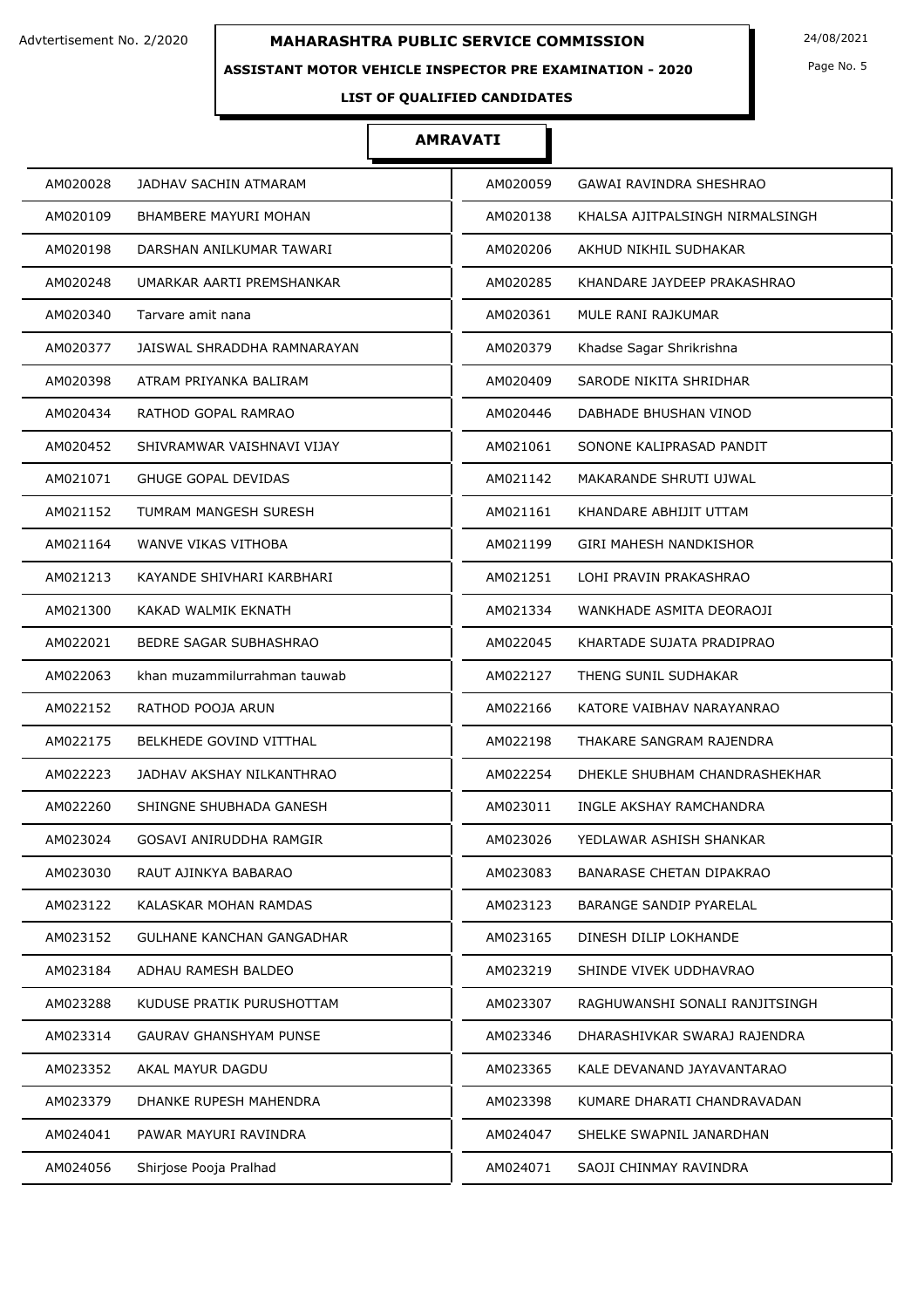**ASSISTANT MOTOR VEHICLE INSPECTOR PRE EXAMINATION - 2020**

Page No. 6

#### **LIST OF QUALIFIED CANDIDATES**

### **AMRAVATI**

AM024157 RATHOD VITTHAL NANDLAL

## **NO. OF CANDIDATES OF AMRAVATI : 311**

| AU001003                          | AU001010                     |
|-----------------------------------|------------------------------|
| MAGAR SANTOSH DATTATRAY           | MADIVALE MALLINATH SHIVPUTRA |
| AU001016                          | AU001042                     |
| BHAVTHANKAR SHRIKANT GANGABHISHAN | Pathare Mahesh Nanasaheb     |
| AU001061                          | AU001081                     |
| PANDIT RAMRAJE BAPPASAHEB         | CHAVAN PRASHANT GOVARADHAN   |
| AU001092                          | AU001104                     |
| PAWAR CHANDRAKANT PANDURANG       | BARAWAKAR SAGAR DATTATRAYA   |
| AU001114                          | RATHOD AMOL AMBADAS          |
| PALHATE DHARMSING CHHANDULAL      | AU001127                     |
| AU001226                          | AU001233                     |
| SONAWANE AJAY NAMDEO              | JADHAV RAHUL SHIVAJI         |
| AU001236                          | AU001265                     |
| <b>FUSE AKSHAY PANDIT</b>         | SHIVRAJ ANIL KARDILE         |
| AU001303                          | AU001333                     |
| DESHMUKH PUJA BALASAHEB           | PARVE AABA NARAYAN           |
| AU001345                          | AU001380                     |
| PAWAR SARVESH CHANDRAKANT         | NAGLOT KARANSINGH KESARSINGH |
| AU001387                          | WADJE SAINATH MAROTIRAO      |
| <b>BAHAD SHEETAL DATTATRAYA</b>   | AU001392                     |
| AU001394                          | AU001405                     |
| SHIKHARE BHARATI BABU             | <b>GEJELE RAHUL SATISH</b>   |
| AU001408                          | AU001438                     |
| ATRE SAMBHAJI SHIVAJI             | CHOPADE MAHADEV GANGADHAR    |
| AU001443                          | AU001471                     |
| MUNDE AMARJEET BABASAHEB          | CHAWARE ABHIJEET DATTATRAYA  |
| DIVEKAR VIKAS GENU                | AU002019                     |
| AU002010                          | PASHAWAR SHRIKANT SHIVLING   |
| AU002048                          | AU002054                     |
| MANE PRAJAKTA SANJAY              | NAGALGAVE GANESH MADHAVRAO   |
| AU002071                          | AU002110                     |
| KAMBLE HARSHWARDHAN DAMODAR       | SURYAWANSHI SUHAS NANDKISHOR |
| AU002124                          | AU002146                     |
| wagh apeksha gopinathrao          | KUTE RAMKISAN BALASAHEB      |
| AU002193                          | AU002234                     |
| KAME MANSI MORESHWAR              | THOMBARE SAYALI MAHADEO      |
| AU002237                          | AU002289                     |
| <b>GHADGE LAXMAN SUDHAKAR</b>     | JONDHALE KOMAL SANJAYRAO     |
| AU002303                          | AU003014                     |
| NAIDU SANDESH SATISH              | CHAUDHARI RAHUL PRAKASH      |
| AU003023                          | AU003060                     |
| BHALDAND KANCHAN NAMDEO           | BARATE BALKRISHNA ARJUN      |
| VAISHNAV VIDHYA BHAGWANDAS        | HARDE SUMIT APPASAHEB        |
| AU003104                          | AU003126                     |
| AU003139                          | AU003173                     |
| PATHAN AMAN NISAR                 | MANDE MONIKA BALASAHEB       |
| AU003214                          | AU003247                     |
| NAGARE SHRIDHAR MARUTI            | KALE VISHAL BABASAHEB        |
| AU003280                          | AU003284                     |
| SHINGARE SUDARSHAN SUNILRAO       | KENDRE KRISHNA DIGAMBAR      |
| AU003293                          | AU003297                     |
| TAMSEKAR PRATISHKUMAR SAMBHAJI    | Varpe Shivraj Prabhakar      |
| AU003300                          | AU003308                     |
| Metkar Abhijit Surykant           | PATIL PRUTHVIRAJ PADMAKAR    |
| AU003309                          | AU003311                     |
| THORAT NAKUL PUNJARAM             | KARLE SANKET BABASAHEB       |
|                                   |                              |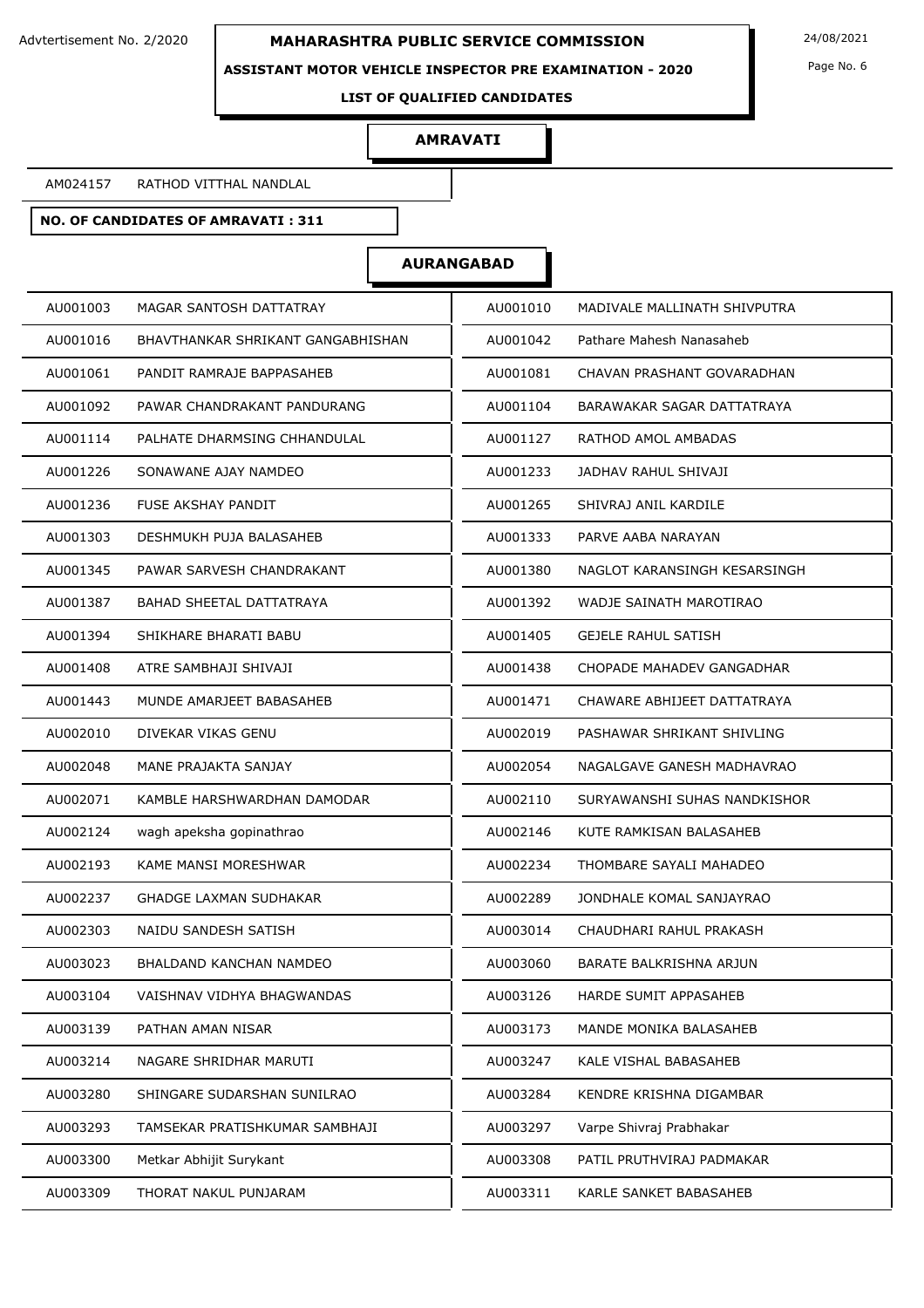### **ASSISTANT MOTOR VEHICLE INSPECTOR PRE EXAMINATION - 2020**

Page No. 7

**LIST OF QUALIFIED CANDIDATES** 

| AU004006                              | AU004032                       |
|---------------------------------------|--------------------------------|
| SANGVE PRATIKSHA SURYAKANT            | MAMIDWAR JAYESH UMAKANT        |
| AU004035                              | AU004054                       |
| DOIPHODE SURAJ VILAS                  | TANDLE SHRADDHA DINKARRAO      |
| AU004069                              | AU004073                       |
| <b>BHORE SUMIT SUDHAKAR</b>           | AGHAV SHANKAR SAMBHAJI         |
| AU004086                              | MALLICK SADMAN AJAZ            |
| SANKET KISAN TALPADE                  | AU004112                       |
| AU004133                              | AU004140                       |
| CHAVAN NIKHIL DEVIDAS                 | SHAIKH RIYAJ RASUL             |
| DESHMUKH KIRTI MAHADEO                | DHANAPUNE AJINKYA KAILAS       |
| AU004145                              | AU004159                       |
| AU004175                              | DANDNAIK SUJIT GOROBA          |
| SHIRSATH SNEHAL ASHOK                 | AU004184                       |
| AU004186                              | AU004193                       |
| DHAKNE NITIN MURLIDHAR                | WAKALE DISHA RAVINDRA          |
| AU004252                              | AU004255                       |
| INGALE ASHOK SOPAN                    | KHARDE BHUSHAN ANNASAHEB       |
| AU004264                              | AU004301                       |
| NIKAM VISHNU KACHARU                  | MHETRE SACHIN SHIVAJI          |
| CHAVAN AKASH GULABRAO                 | PATIL PRAVIN MURLIDHAR         |
| AU004303                              | AU004323                       |
| AU004335                              | AU004372                       |
| CHITNIS CHINMAY HANUMANT              | <b>KALE MAULI RANVEER</b>      |
| AU004393                              | AU004418                       |
| SHINDE JAYASHRI VITTHAL               | PAWAR AKSHAY LAXMAN            |
| AU004454                              | AU004465                       |
| JADHAV ABHIJEET BHASKAR               | BHOYATE SAMBHAJI TANAJI        |
| LOKHANDE JITENDRA SURESH              | AU005007                       |
| AU004471                              | HINGE SALIGRAM GANGARAM        |
| AU005008                              | AU005026                       |
| NIKITA KASHINATH GHEMUD               | JADHAV DEEPALI RAVINDRA        |
| AU005044                              | AU005045                       |
| SHETE AJAY VISHVANATH                 | THORAT ASHWINI KAILAS          |
| AU005053                              | AU005056                       |
| PATIL SWAPNIL VISHWAMITRA             | DUGJE KISHOR ASHOK             |
| AU005099                              | AU005123                       |
| TAKE AMOL TUKARAM                     | GIRI SACHIN PRALHAD            |
| AU005125                              | AU005151                       |
| KAPADNIS MANOJ RAMESH                 | KHATIK ABHIJEET SAHEBRAO       |
| AU005161                              | DIGOLE LAHU DNYANOBA           |
| RAUTRAO DEEPALI RAMBHAU               | AU005162                       |
| AU005170                              | AU005184                       |
| JALANE SHRIRAM BALAJI                 | CHOUDHARI AJIT MAHADEV         |
| AU005225                              | AU005230                       |
| KARALE GANESH BALU                    | SUPEKAR SATYABHUSHAN KALYANRAO |
| AU005231                              | AU005274                       |
| JOSHI MADHURA MADHAV                  | PHADKARI SHITAL SATISH         |
| AU005291                              | AU005310                       |
| <b>GHULE DINESH PRADIP</b>            | JADHAV MOHINI VILAS            |
| AU006027                              | AU006078                       |
| MIRZA SHAKEEL BAIG MIRZA KHALEEL BAIG | GIRI POOJA PURUSHOTTAM         |
| AU006085                              | AU006086                       |
| KANGNE GOPAL UTTAM                    | BHARATI KSHITIJA SUSHIL        |
| AU006094                              | AU006127                       |
| MOHAMMAD JAVED                        | DHANAWADE SANTOSH HANUMANT     |
| AU006132                              | SHREEGIRE POOJA GOVIND         |
| PALVE ASHOK RAGHUNATH                 | AU006157                       |
| AU006168                              | AU006171                       |
| Lad Dadasaheb Bhausaheb               | BERADPATIL SANKET BABASAHEB    |
| AU006174                              | AU006209                       |
| GADEKAR KIRAN SHIVAJI                 | THORAT SANJAY BHIKAJI          |
|                                       |                                |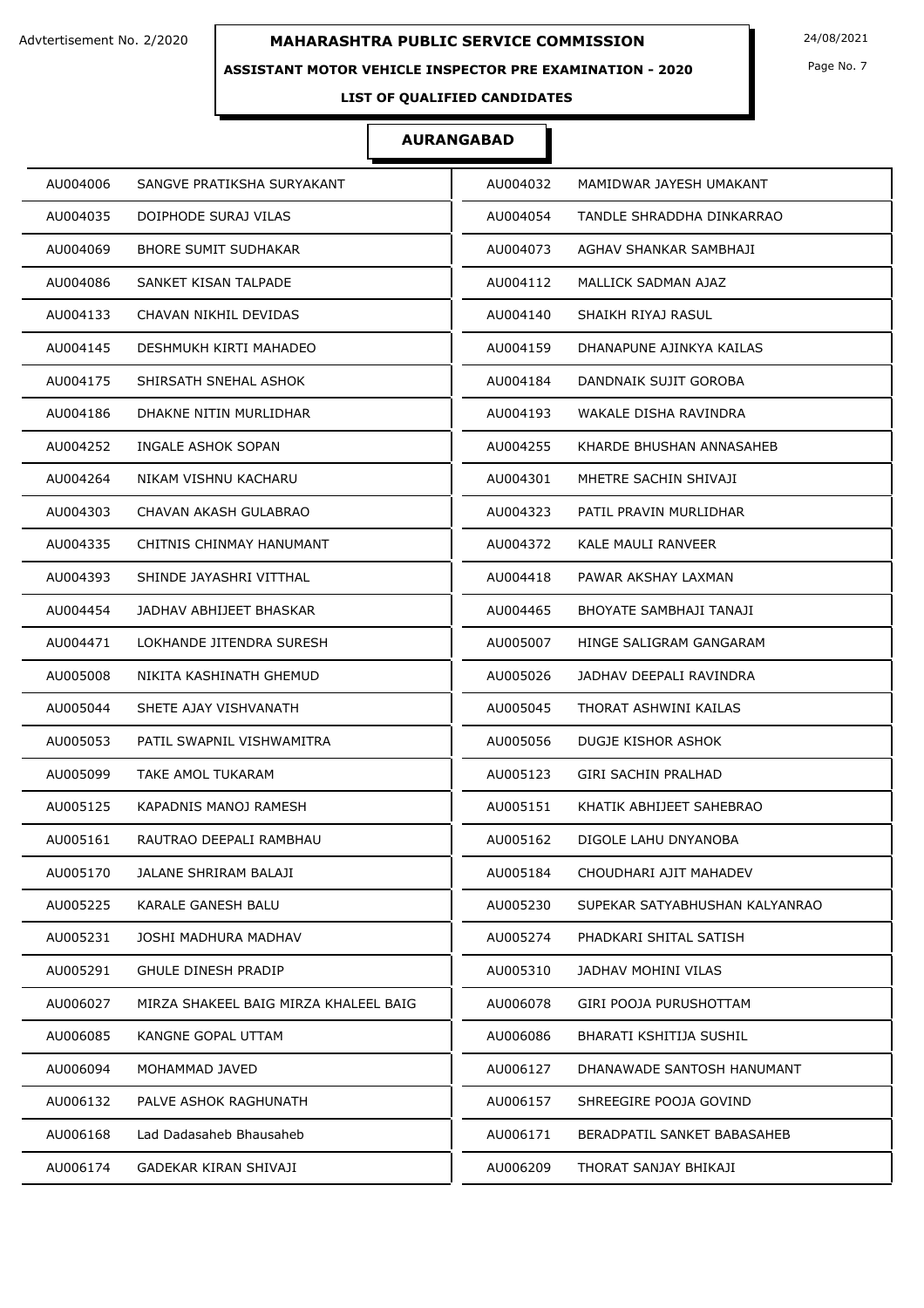### **ASSISTANT MOTOR VEHICLE INSPECTOR PRE EXAMINATION - 2020**

Page No. 8

## **LIST OF QUALIFIED CANDIDATES**

| AU006240                      | AU006269                    |
|-------------------------------|-----------------------------|
| PHAD SAGAR MADHUKAR           | AUTI PRADIP JAYSING         |
| AU006274                      | AU006276                    |
| WADHAI SANKET MADHUKAR        | SURSE DAYANAND SOPANRAO     |
| AU007003                      | AU007034                    |
| VAIDYA GAURI KISHOR           | RESHWAL RAJU SHIVLAL        |
| AU007053                      | AU007091                    |
| TODKARI YOGESH MAHADEVAPPA    | KHATIB ALFIYA PAPAMIYA      |
| AU007104                      | AU007134                    |
| SHEJWAL VINOD DADARAO         | <b>BAPU KISANRAO GANDE</b>  |
| AU007207                      | AU007210                    |
| JANGILWAD MADHAV GOVIND       | KALE DEEPIKA SATISH         |
| AU007274                      | AU007286                    |
| KACHARE ANIKET LAXMANRAO      | BAN VAISHNAVI BALASAHEB     |
| AU007294                      | AU008010                    |
| PARDESHI AMOLSING MAHAVIRSING | GAIKWAD PRAVIN RUPCHAND     |
| AU008109                      | AU008181                    |
| RANSHING AISHWARYA SANJEEV    | SHAIKH SAMEER NABAB         |
| AU008189                      | AU008195                    |
| SIRSAT DIKSHA BABANRAO        | SHELKE AKSHAY RAMESH        |
| AU008231                      | AU008239                    |
| KHAIRE YOGESHWAR PANDURANG    | PAWAR NARAYAN BALIRAM       |
| AU008247                      | AU008255                    |
| KULKARNI VISHAL MUKUND        | LANDGE SHRINIVAS MADHAV     |
| AU009049                      | AU009054                    |
| PAWAR KESHAV PANDIT           | PAWAR KAVITA GULAB          |
| AU009081                      | AU009142                    |
| DAD DIPALI GOPAL              | BHAWARI NILAM RAGHUNATH     |
| AU009145                      | Karewad Shivcharan Irabaji  |
| SURYAWANSHI AJAY VITTHALRAO   | AU009176                    |
| AU009180                      | AU009200                    |
| SAKALKAR VISHNU ASARAM        | KARAD SNEHA BALAJI          |
| AU009234                      | AU010030                    |
| ALANDE SADHANA SHIRISHKUMAR   | PAWAR ANIKET MOHAN          |
| AU010034                      | AU010042                    |
| SALUNKE AISHWARYA SURYAKANT   | Gite Omkesh Laxman          |
| AU010050                      | AU010055                    |
| KHOMANE ARCHANA VIJAY         | FULARE KAILAS UTTAMRAO      |
| AU010067                      | SHEJUL VISHAL NARAYAN       |
| GIRI TEJASWINI DATTAGIR       | AU010081                    |
| AU010086                      | AU010094                    |
| AKOLKAR SAGAR BAPUSAHEB       | PAWAR AMRUT ANIL            |
| AU010102                      | AU010145                    |
| PIMPALE RAMKISAN SHANTARAM    | SHELKE PRATIK SUNIL         |
| AU010167                      | AU010183                    |
| KOLI AKSHAY GOVIND            | CHAVHAN AKSHAY LAXMAN       |
| AU010192                      | AU010193                    |
| PATIL YOGESH RAMESHWAR        | DANGE SACHIN HARESHWAR      |
| AU010210                      | AU010271                    |
| SHELAR ASHOK RAMDAS           | YENARE RAHUL APPASAHEB      |
| AU010274                      | AU010276                    |
| ZADE PALLAVI SOPAN            | GURUPWAR DINESH GANPAT      |
| AU010286                      | AU011035                    |
| LANDBALE POPAT SAHEBRAO       | DESHPANDE NIKITA UMAKANTRAO |
| AU011038                      | AU011085                    |
| MUNDE ASHROBA BABRU           | KATORE SHARAD NAMDEO        |
| AU011090                      | AU011147                    |
| Deshmukh Dipak Satishrao      | GURUBHAIYE AKSHAY SANJAY    |
| AU011156                      | AU011159                    |
| SANGITRAO SANDEEP SURYAKANT   | SHAIKH AYUB RAJJAK          |
| AU011197                      | AU011204                    |
| GUTTE KIRAN PRALHADRAO        | SURWASE MAHESH SHAHAJI      |
|                               |                             |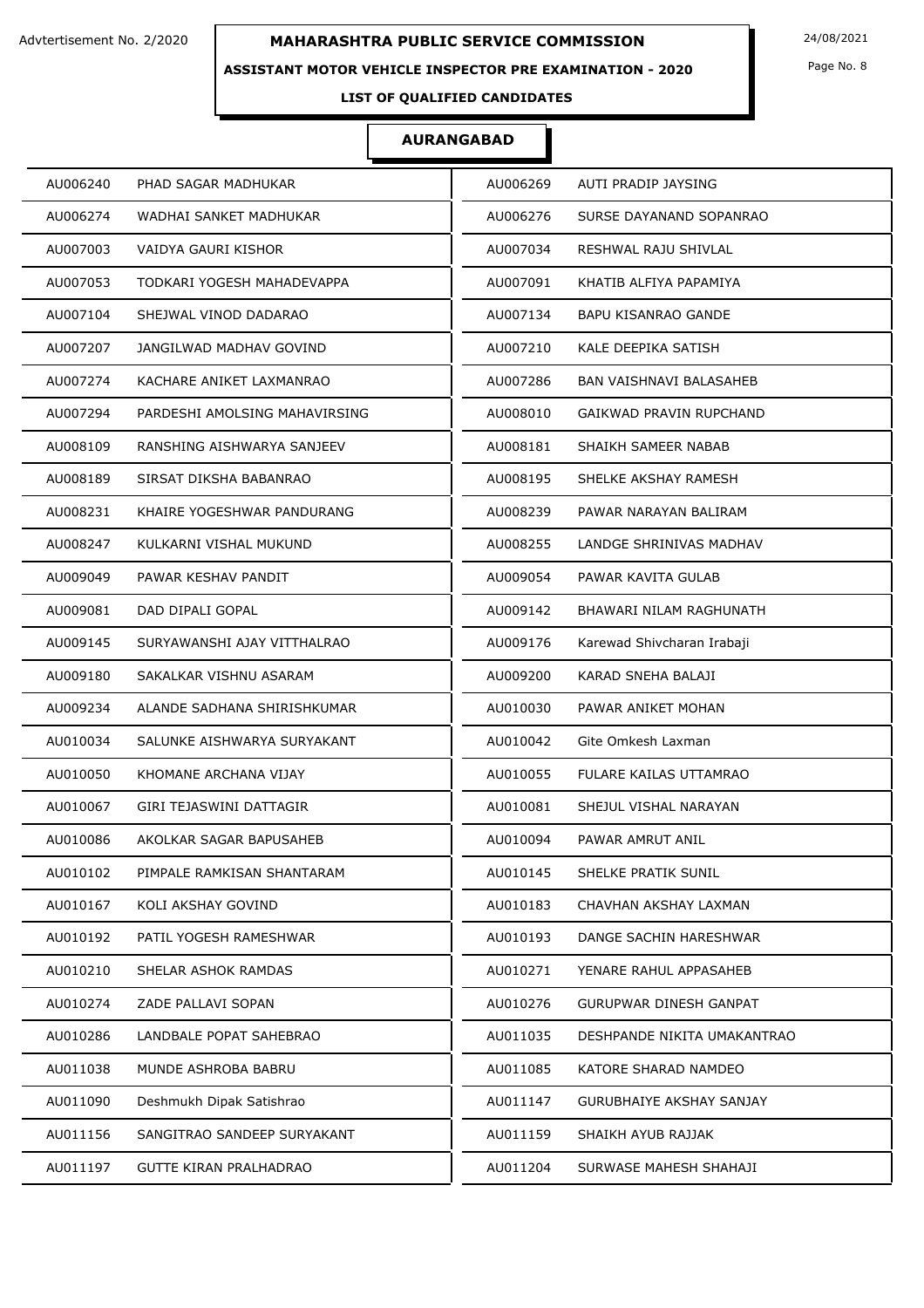### **ASSISTANT MOTOR VEHICLE INSPECTOR PRE EXAMINATION - 2020**

Page No. 9

## **LIST OF QUALIFIED CANDIDATES**

| AU011208                           | AU011212                     |
|------------------------------------|------------------------------|
| CHAVAN AJAY BABURAO                | CHAVAN AMOL VISHWANATH       |
| AU011215                           | AU012010                     |
| KOLHE VISHAL CHANGDEO              | JADHAV SHITAL DEVIDAS        |
| AU012063                           | AU012114                     |
| BHARATI MANDAR PANDURANG           | PADILE SHREYASH SHRIPAD      |
| AU012123                           | AU012142                     |
| JADHAV HIRALAL LAILA               | BUDRUKKAR ABHIRAM MUKUNDRAO  |
| AU012150                           | AU012153                     |
| NAIK SNEHA BHAGWANRAO              | SANGALE GAHININATH RAMDAS    |
| AU012160                           | AU012167                     |
| CHAVAN PUNAM HARICHANDRA           | POLAWAR DHIRAJ RAVINDRA      |
| KHOLE DATTATRAY VIJAY              | AU012204                     |
| AU012175                           | PATHAN WAJID RAJJAK          |
| AU012217                           | AU012220                     |
| MORE MAYUR MADHUKAR                | PATEL ASIF FAROOQUE          |
| AU012238                           | AU012250                     |
| GARJE SHRADDHA NAGESH              | KANKUTE SWATI SURESH         |
| AU012255                           | VAIDYA CHETAN BHAGWANT       |
| JADHAV ANIKET ANANTRAO             | AU012318                     |
| YADAV OMPRAKASH BHASKAR            | ZALTE TEJAS VITTHAL          |
| AU012340                           | AU012395                     |
| AU012454                           | PATIL AMOL SANJAY            |
| MALI DARSHAN DASHRATH              | AU012463                     |
| AU012495                           | AU012498                     |
| KAKDE RAMKISAN GANPAT              | PHAD VENKATESH HANUMANT      |
| AU013019                           | AU013047                     |
| PANSAMBAL RAHUL SURYAKANT          | <b>GOSAVI ABHIJIT POPAT</b>  |
| AU013062                           | DHAKNE RAHUL PRABHAKAR       |
| JADHAV SANJIVANI VISHWANATH        | AU013119                     |
| AU013143                           | AU013161                     |
| BARASKAR AKASH VITTHAL             | FAWADE ABHIJIT CHANDRAKANT   |
| AU013167                           | AU013225                     |
| ZINE SHRADDHA PANDURANG            | SHETE NILESH GORAKSHANATH    |
| AU013238                           | AU013253                     |
| PHAPAL AMOL SANDIPAN               | HRISHIKESH SHRIKANT AUTI     |
| AU013290                           | AU013297                     |
| SURWASE KISHOR MUNJAJI             | <b>GIRHE DHEERAJ ASHOK</b>   |
| TITAR SNEHA SUBHASH                | AU014027                     |
| AU014002                           | MANGATE DIPAK BAJIRAO        |
| AU014033                           | AU014041                     |
| JOSHI AISHWARYA JITENDRA           | CHITRAV DASHRATH POPAT       |
| AU014054                           | AU014110                     |
| <b>BANSODE PRAVINKUMAR SUBHASH</b> | MUNDE SUKANYA SUDHIR         |
| AU014142                           | AU014162                     |
| SAKHALE VISHNU MADHAVRAO           | KUTE SAGAR BAJIRAO           |
| AU014175                           | AU014281                     |
| NAIKWADE SHASHIKANT TULSHIRAM      | JARWAL KUNDAN CHATTARSING    |
| AU015033                           | AU015036                     |
| DESLE MAYUR VILASRAO               | RODGE GAURAV ANKUSH          |
| AU015042                           | ROOPDAS PRASHANT BHALCHANDRA |
| SHINDE BALAJI JAYRAM               | AU015046                     |
| AU015057                           | AU015095                     |
| SHEJUL NITIN SHIVAJI               | SHIRSAT BALU SHANKAR         |
| AU015182                           | AU015191                     |
| Pokharkar Shrikant Trimbakappa     | TANDALE AMOL PRABHAKAR       |
| AU015242                           | AU015248                     |
| SANAP BALASAHEB MAHADEO            | AMBARE MAYUR BHAUSAHEB       |
| AU015251                           | AU015253                     |
| GURUPWAR RUPESH SURESHRAO          | JADHAV ANIL ANANDRAO         |
| AU015263                           | AU015267                     |
| <b>GORE AMIT ASHOK</b>             | AKKAMWAD GAJANAN BALAJI      |
|                                    |                              |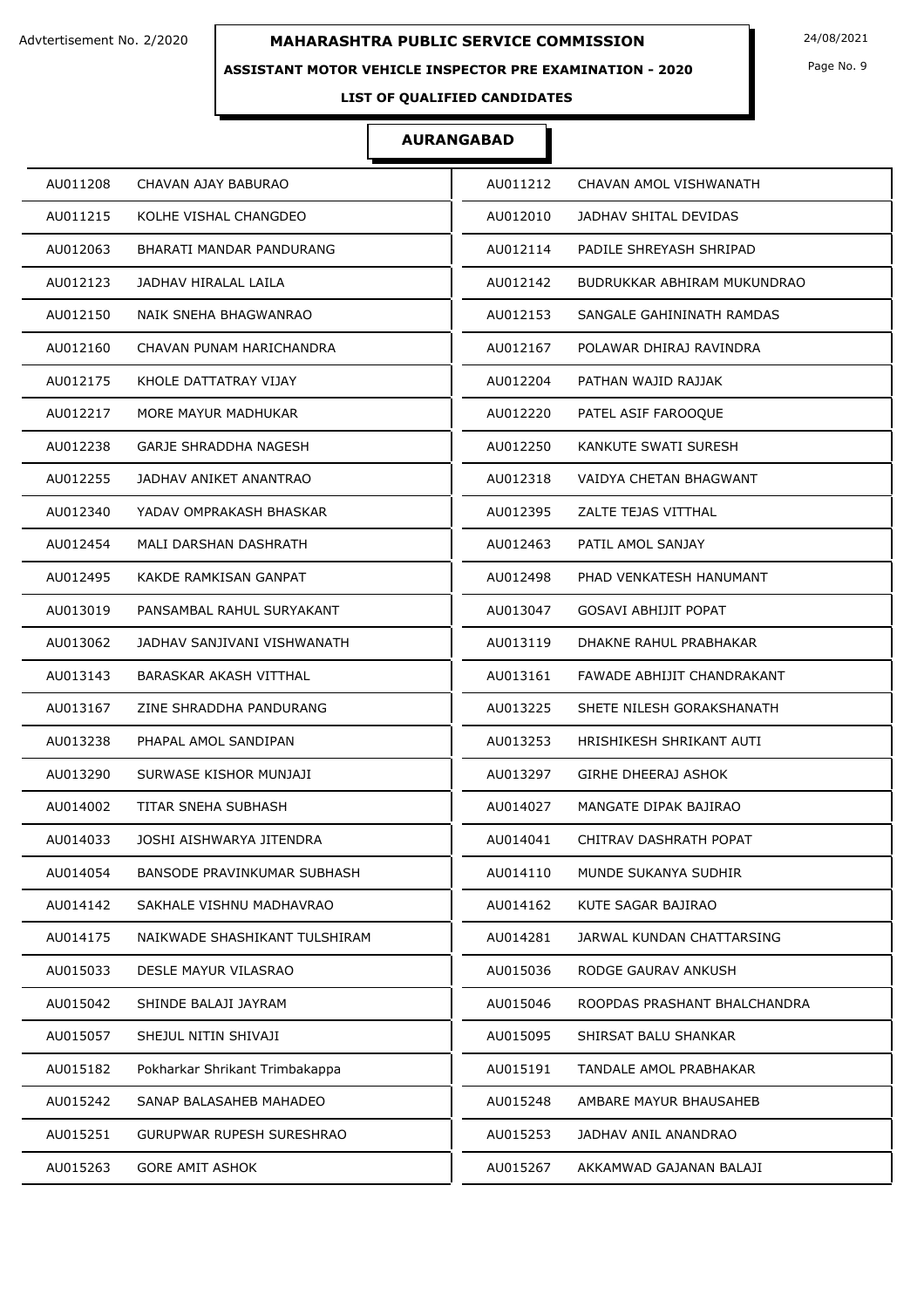### **ASSISTANT MOTOR VEHICLE INSPECTOR PRE EXAMINATION - 2020**

Page No. 10

## **LIST OF QUALIFIED CANDIDATES**

| MANGATE NILESH KAILAS          | AU015311                      |
|--------------------------------|-------------------------------|
| AU015277                       | KATE DIPAK RAJESH             |
| AKSHAY SHIVAJI KADLAG          | KOLTE KIRAN PRABHAKAR         |
| AU016003                       | AU016068                      |
| AU016072                       | MHASKE BAPUSAHEB ANNA         |
| PATIL AJINKYA MADHAVRAO        | AU016101                      |
| AU016139                       | AU016140                      |
| MAID OMKAR ASHOKRAO            | <b>GORDE ROHIT SUDAM</b>      |
| AU016202                       | CHOURE VISHVAS SHRIPATI       |
| SAHANE PREETI RADHAKISAN       | AU016209                      |
| MORE KIRAN JAGANNATH           | NIMBALKAR SHITAL FATTESING    |
| AU016217                       | AU016229                      |
| SADAWARTE ANAND RAJESH         | VISPUTE RADHA NANDKUMAR       |
| AU016247                       | AU016263                      |
| AU016310                       | <b>BAHURE PRADIP JADUSING</b> |
| JOGDAND RAHULKUMAR GAUTAM      | AU017034                      |
| AU017088                       | AU017098                      |
| JADHAV DIPEEKA GANESHRAO       | YADAV PRIYANKA VISHNU         |
| Nazirkar Pravin Abaso          | AU017108                      |
| AU017104                       | MADHIKAR ASHOK TRYMBAK        |
| AU017117                       | SHAIKH ARIF JILANI            |
| SHINDE AMIT VIJAYKUMAR         | AU017118                      |
| AU017155                       | AU017178                      |
| Jamadar Arif Abdulhamid        | BANKAR GANESH SHIVAJI         |
| AU017217                       | AUTE PRAVIN BHIVAJI           |
| <b>BANKAR AMRUT REVAN</b>      | AU017233                      |
| AU017235                       | PANCHAL RAMAN MADHUKAR        |
| PATHADE PRAMOD BHAUSAHEB       | AU018005                      |
| AU018045                       | AU018048                      |
| LADEKAR MADAN MANIKRAO         | <b>BOBADE SURAJ ASHOK</b>     |
| BHOSALE SAMBHAJI SHIVAJI       | GADHE ANAND GOVINDRAO         |
| AU018101                       | AU018130                      |
| AU018136                       | AU018190                      |
| HOLIKAR PRATIK SHIVAJIRAO      | CHOTHAVE VAIBHAV RATAN        |
| AU018199                       | MAGAR DATTATRAYA SHRIMANT     |
| AUTI SUKHDEO RADHAKISAN        | AU018218                      |
| AU018231                       | NAYAKPATIL SHANTANU HAMBIRRAO |
| PIMPLE AKSHADA UDAY            | AU018232                      |
| AU018262                       | AU018272                      |
| KATE NAKUL CHANDRAKANT         | KALE SANDHYA KISAHANRAO       |
| AU018294                       | JADHAV SOMESH ANANDRAO        |
| SUSLADE SUBHASH SAMBHAJI       | AU019008                      |
| AU019029                       | AU019032                      |
| RANVEERKAR OMKAR GOVINDRAO     | UNHALE PRADIP RAMESH          |
| AU019044                       | AU019130                      |
| WADGAONKAR DNYANESHWAR KRISHNA | BIRADAR ADIL TURAB            |
| AU019146                       | AU019149                      |
| DHUPPAD TEJAS RAJESH           | DANGE KISHOR TUKARAM          |
| SASWADE MAYUR NARAYAN          | WAKURE ADITYA NARAYANRAO      |
| AU019152                       | AU019169                      |
| KHEDKAR PARMESHWAR PRABHAKAR   | MAMODE TEJAS BIRJULAL         |
| AU019183                       | AU019193                      |
| AU019209                       | AU019210                      |
| <b>HOLE SUPRIYA SANJAY</b>     | ARGADE SHUBHAM RAJARAM        |
| AU019225                       | AU019285                      |
| MENKUDALE MANOJ RAMU           | SANAP SAIKIRAN SHIVAJIRAO     |
| AU019289                       | JADHAV SHUBHAM MOHAN          |
| ADHAV AMOL BALU                | AU019299                      |
| AU019334                       | AU019355                      |
| SHAIKH SHAKIL SHAMIM           | DEOKAR MONIKA BALASAHEB       |
| AU019376                       | AU019378                      |
| SHELAR GANESH DATTATRAY        | KANDEKAR PUNAM SHARAD         |
|                                |                               |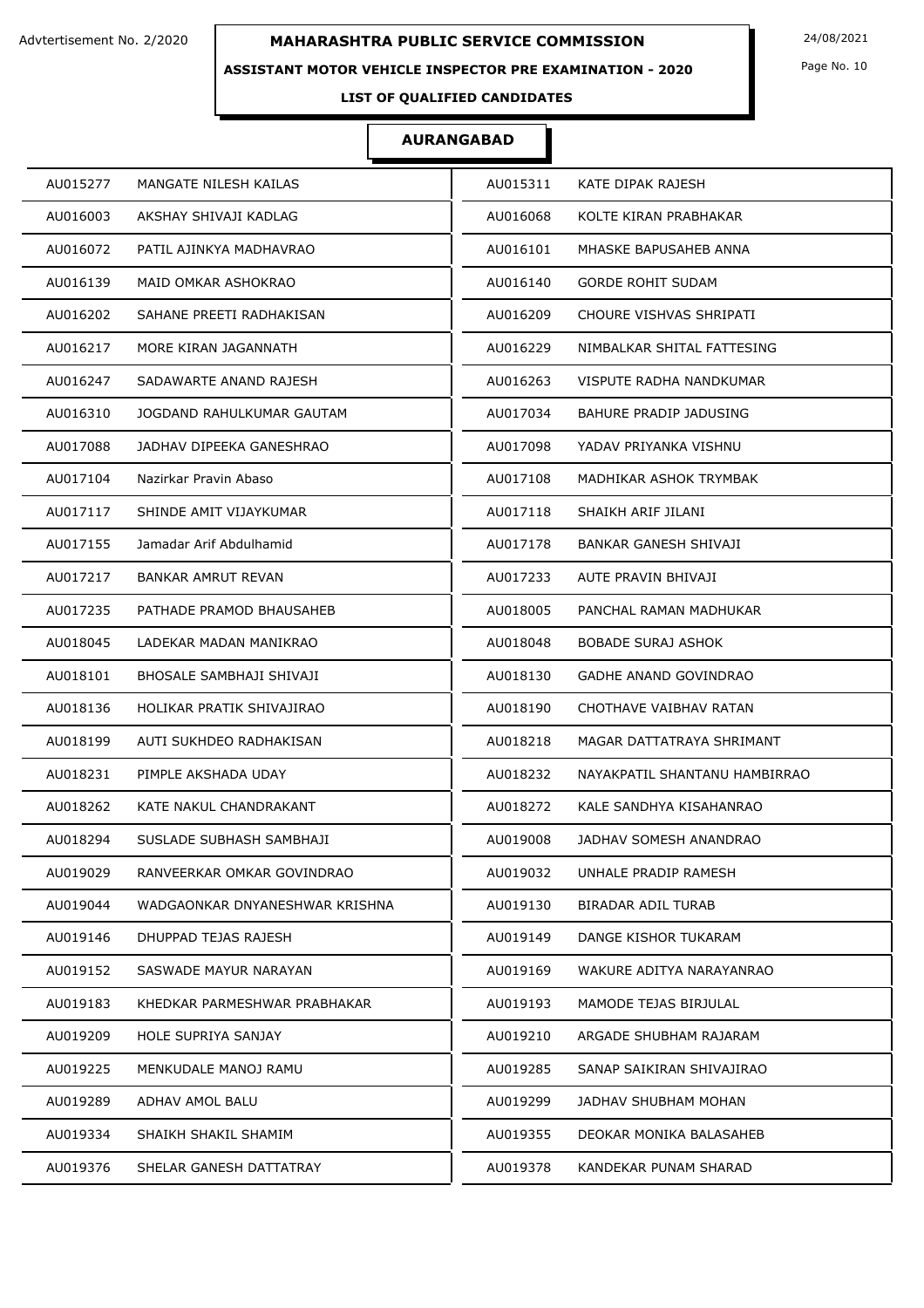### **ASSISTANT MOTOR VEHICLE INSPECTOR PRE EXAMINATION - 2020**

Page No. 11

## **LIST OF QUALIFIED CANDIDATES**

| AU019386 | FULARI NIKHIL SHRIKANT      | AU019388 | BANKAR SWAPNIL MACHCHHINDRANATH |
|----------|-----------------------------|----------|---------------------------------|
| AU019391 | UNDRE AMRUTA MAHADEO        | AU019454 | NALLAWAR PRATIKSHA NARAYAN      |
| AU019456 | KATORE TEJAL RAMHARI        | AU019462 | CHAVAN NAKSHATRA JAGANNATH      |
| AU019469 | VAIRAL VRUSHALI SONYABAPU   | AU019475 | AMBEKAR AMEY UDAY               |
| AU020003 | KSHIRSAGAR DILIP BABANRAO   | AU020047 | KALE DIPAK CHANDRABHAN          |
| AU020052 | KANE VAIBHAV CHANDRABHAN    | AU020074 | SONWANE KAVITA SANJAY           |
| AU020080 | ITANKAR SHREYAS RAMBHAU     | AU020108 | LAKADE PRAMOD BABASAHEB         |
| AU020121 | PAWAR PRATIKSHA SURESH      | AU020143 | CHAURE YASHODIP KIRAN           |
| AU020144 | DANGAT GANESH SITARAM       | AU020162 | Takle Pratik Ashok              |
| AU020171 | KAWADE ANAND VILASRAO       | AU020188 | KORHALKAR AKSHAY VIJAY          |
| AU020209 | SHINDE PRAVEEN ASHOK        | AU020249 | PAWAR SHUBHAM BABRUWAN          |
| AU020250 | DHAGE VILAS BALAJI          | AU020267 | <b>GORE SAVATA SHRIKRISHNA</b>  |
| AU020299 | SALUNKE SUMIT PRAMOD        | AU020312 | DESHMUKH AKSHAY ASHOKRAO        |
| AU021007 | Kashid Anurag Asaram        | AU021027 | KAMBLE AKSHAY VIJAY             |
| AU021059 | DESHMUKH RAMRAJE SAMPAT     | AU021093 | GIRAM DEVILAL PRAKASHRAO        |
| AU021099 | JADHAV PANKAJ CHINTAMANRAO  | AU021104 | BHARATI SHAMBALA DATTU          |
| AU021126 | BERAD BHARAT JAGANNATH      | AU021127 | SHAIKH ALTAF IMTIYAZ            |
| AU021153 | KAITWAD YOGESH DATTA        | AU021169 | BIRADAR NITESH BHARAT           |
| AU021192 | WAGHMODE VIJAY MAHALU       | AU021222 | <b>GHUGE HARIDAS RAMRAO</b>     |
| AU021232 | LOHIYA PRANIT DEEPAK        | AU021272 | TAMBE MAHESH BALASAHEB          |
| AU022027 | INGLE KRUTIKA KRISHNA       | AU022031 | PAWAR SNEHAL BHAUSAHEB          |
| AU022036 | ZINE PRIYA RAJUSAHEB        | AU022051 | KHARSE SOMNATH BABASAHEB        |
| AU022053 | SUPEKAR NARAYAN KACHARU     | AU022073 | KAWADE UNNATI HIRAMAN           |
| AU022143 | JADHAV VIDYA BHAUSAHEB      | AU022149 | KOLAGE ANIKET NARAYAN           |
| AU022178 | PAWAR SHRADDHA ASHOK        | AU022226 | BANSODE ASHISH NAGNATH          |
| AU022254 | HANGARGE SHUBHAM SURESH     | AU022320 | RENIWAL GITANJALI RAMESH        |
| AU022410 | KHANDIZOD NIKITA SURESH     | AU022427 | SHINDE NIKHIL SANJAY            |
| AU022435 | DOIFODE VISHAL RAMNATH      | AU022475 | SONAWALE KIRANKUMAR SURYAKANT   |
| AU023013 | GADEKAR PRIYA SURYAKANT     | AU023035 | Ms Athwale Suneha Digambar      |
| AU023047 | GHODAKE GAURI RAJENDRA      | AU023053 | YANDE VISHAKHA VIJAY            |
| AU023054 | GOTAMWAD SHAMSUNDER BABURAO | AU023055 | KONDAMANGALE GAJANAN MADHAVRAO  |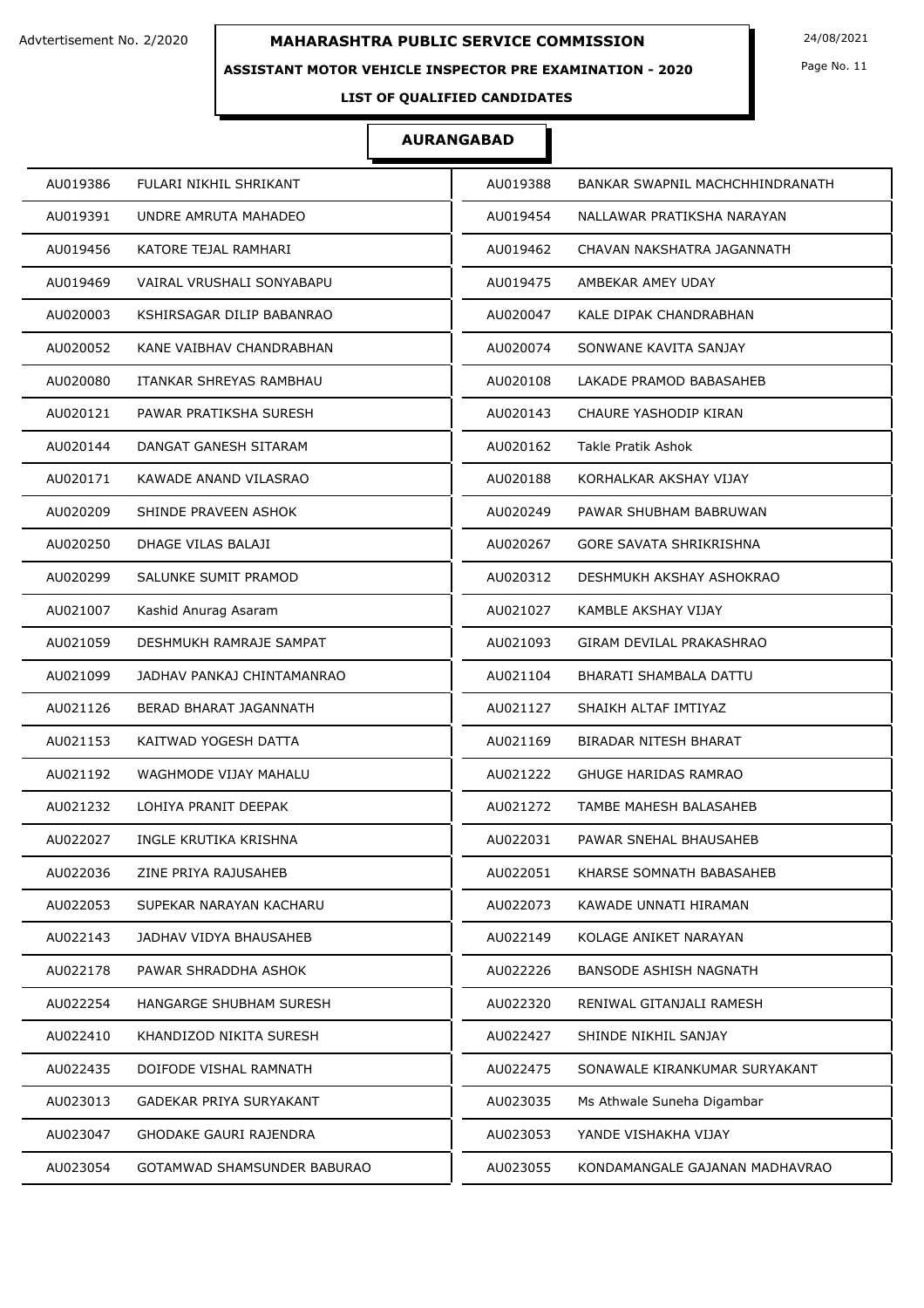#### **ASSISTANT MOTOR VEHICLE INSPECTOR PRE EXAMINATION - 2020**

Page No. 12

## **LIST OF QUALIFIED CANDIDATES**

| AU023069                      | SHINDE SHARAD KAKASAHEB        | AU023116 | DAKE RAMKRISHNA AJINATH     |
|-------------------------------|--------------------------------|----------|-----------------------------|
| AU023120                      | SONWANE JITENDRA NARAYAN       | AU023150 | NITIN SHINDE                |
| AU023231                      | <b>BANGAR RUSHIKESH ATUL</b>   | AU023247 | SHINDE AKSHAY DILIP         |
| AU023263                      | PAWAR GANESH DILIP             | AU023270 | NALAWADE PRASHANT PRATAP    |
| AU023310                      | PALVE AKASH BABASAHEB          | AU023315 | AUTI UMESH PANDURANG        |
| AU023359                      | UPHAD SHAILESH JAGANRAO        | AU023367 | JOSHI SAURABH SHRIPAD       |
| AU023373                      | NIKAM KULDIP SHIVAJI           | AU023390 | SHAH MUZAFFAR MUSTAFA       |
| AU024017                      | TODMAL BABASAHEB BHASKAR       | AU024031 | JOSHI SAGAR NANDKUMAR       |
| AU024060                      | IGAVE ROHIT BASWARAJ           | AU024079 | TOPE PRASHANT VITTHAL       |
| AU024090                      | LASANE NIKHIL RAMESHRAO        | AU024096 | PRASAD ASHOK JADHAV         |
| AU024121                      | GANDIGUDE KAPIL ASHOKRAO       | AU024128 | SUTAR RAJESH VITHAL         |
| AU024137                      | KOLEKAR AVINASH GANGADHAR      | AU024214 | <b>MASKE ROHIT SURESH</b>   |
| AU024228                      | GARJE SUBHASH SAMBHAJI         | AU024231 | PISE BHUSHAN JALINDAR       |
| AU024253                      | LANDGE MINAL SIDRAM            | AU024266 | PAWAR KAVITA MANOHAR        |
| AU024288                      | KALE SANKET VISHWANATH         | AU025001 | JADHAV SHILPA GOVARDHAN     |
| AU025002                      | POSUGADE SONALI SUBHASH        | AU025016 | DAGDU AJINKYA RADHAKISAN    |
| AU025032                      | BARDE SHRIPRASAD RAMNATH       | AU025036 | WAGH OMKAR MANIKRAO         |
| AU025077                      | <b>BHAWAR GOPAL SURESH</b>     | AU025081 | Deshmukh Nitin Rajendra     |
| AU025087<br>JOSHI AJAY RAJAN  |                                | AU025140 | DHONDE MAHESH MADHUKAR      |
| AU025145                      | LANDE KISHOR SAMBHAJI          | AU025175 | LOKHANDE RAMESHWAR SHANKAR  |
| AU025192                      | KADAM ANGAD DATTARAO           | AU025203 | LAGAD RAHUL ANIL            |
| AU026008                      | KADAM SANDIP MAHADEV           | AU026035 | SHINDE KRUSHNA ANGAD        |
| AU026051                      | DANDGE SUNIL SHENFAD           | AU026067 | DHOLE ONKAR SHANKAR         |
| AU026113                      | JADHAV SANJAY ASARAM           | AU026125 | RATHOD JIWAN SUBHASH        |
| AU026136                      | GUSINGE DEVSING KACHARUSING    | AU026143 | GIRI PRADNYA BALASAHEB      |
| AU026148                      | SHINDE TEJASHRI RAMESH         | AU026177 | KARANDE ABHAY MANOHAR       |
| AU026181                      | <b>BHADKE HARSHAL SUDAMRAO</b> | AU026187 | KHARAT VISHNU SHIVNARAYAN   |
| AU026192                      | SURYAWANSHI PRAVIN MADHUKAR    | AU026237 | POL RAJENDRA SITARAM        |
| AU026266<br>DHAS POOJA VIKRAM |                                | AU027009 | PADWAL NILESH PURUSHOTTAM   |
| AU027037                      | KHALEKAR APEKSHA PRASHANT      | AU027038 | <b>GUNJAL SWAPNIL ASHOK</b> |
| AU027050                      | MOGAREKAR KSHITIJ UMESH        | AU027128 | PATHAN SHAHRUKHKHAN ASHIF   |
|                               |                                |          |                             |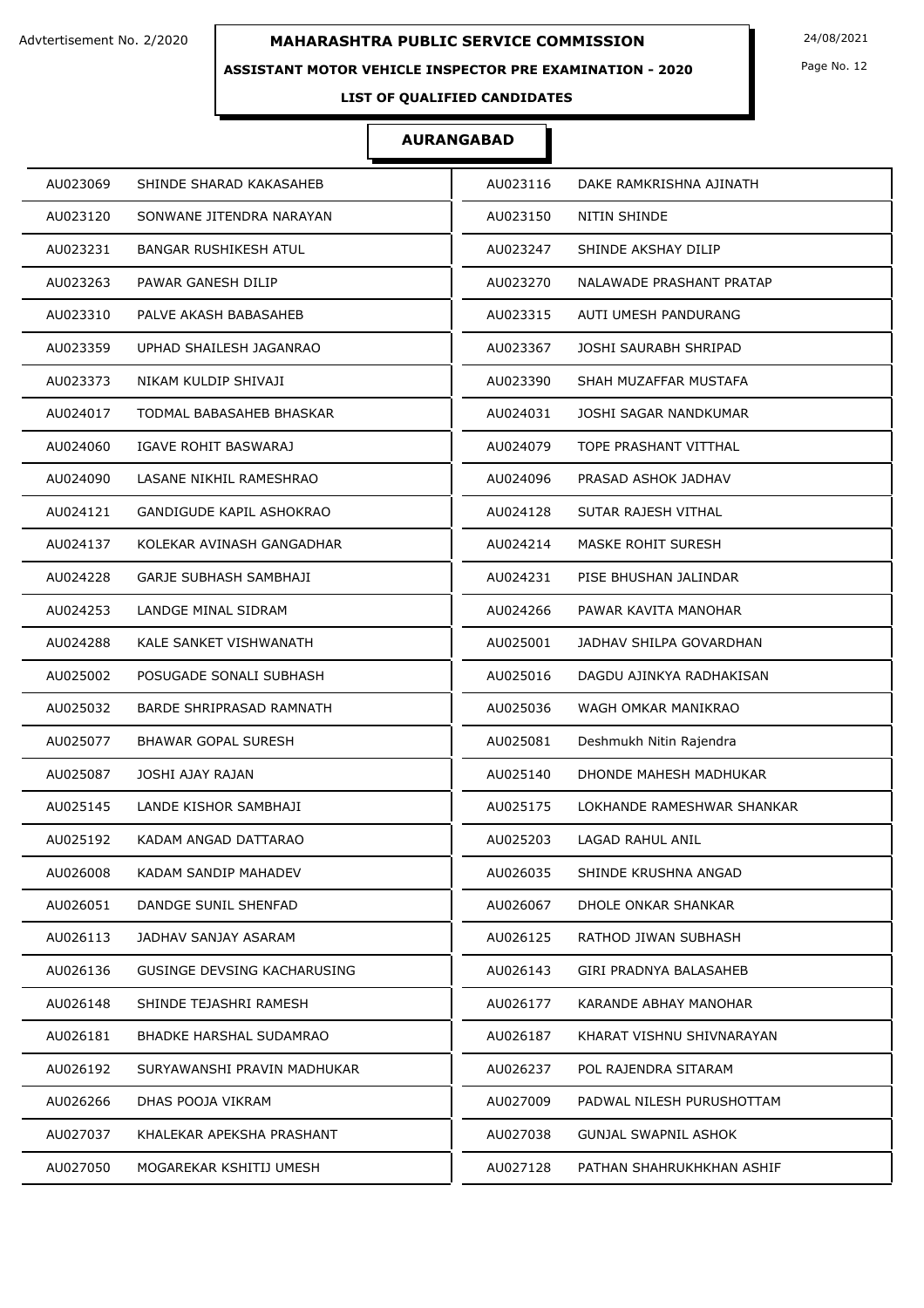### **ASSISTANT MOTOR VEHICLE INSPECTOR PRE EXAMINATION - 2020**

Page No. 13

## **LIST OF QUALIFIED CANDIDATES**

| AU027135                    | AU027139                    |
|-----------------------------|-----------------------------|
| BOKARE JAYDEEP VAIJANATH    | DAREKAR PAVAN VITTHARLAO    |
| AU027161                    | AU027201                    |
| RAUT GAURAV JAYWANT         | GAIKWAD ANKIT VINAYAKRAO    |
| AU027225                    | SANGALE PRABHAKAR SHANKAR   |
| GADHE HRISHIKESH BAJIRAO    | AU027236                    |
| AU027238                    | AU027288                    |
| PATALE RAGHUNATH BALAJI     | PAWAR SUDARSHAN DHONDIRAM   |
| AU027297                    | AU027298                    |
| PARDHE PRASHANT SITARAM     | DUDHATE MANOJ PANDURANGRAO  |
| AU027299                    | LAGAD ABHIJEET RAMKRUSHNA   |
| PATIL SACHIN BHASKAR        | AU027312                    |
| AU028088                    | AU028091                    |
| KHARODE DNYANESHWAR TUKARAM | WAGHMARE DINESH UTTAMRAO    |
| AU028118                    | AU028126                    |
| DURE RAJKUMAR MAROTRAO      | BURANGE VAIBHAV UTTAM       |
| AU028134                    | AU028150                    |
| HARBHARE DASHRATH KERBA     | CHHORI PAVANKUMAR RAMKISAN  |
| AU028199                    | AU028229                    |
| FERE VISHWAJIT SHATRUGHNA   | SHINDE MANOJ VIJAYKUMAR     |
| AU028284                    | AU029003                    |
| GOPHANE SUVARNA SURESH      | TARKASE MAHESH ANIL         |
| ATUL SONKAMBLE              | AU029056                    |
| AU029007                    | SHIRKE RAHUL MACHINDRA      |
| AU029077                    | AU029165                    |
| MALKHAMBE CHETAN GULAB      | NAGARGOJE HEMANT SUKHADEV   |
| AU029182                    | AU029211                    |
| GOGROD SHUBHAM VITTHALRAO   | KULDHARAN MANISHA RAMESH    |
| AU029262                    | AU029263                    |
| TANPURE TUSHAR GORAKSHANATH | SUDRIK VARSHA UDDHAV        |
| AU029330                    | AU029333                    |
| BHOI HEMANTKUMAR ZIPARU     | GAWALI SUNIL RAMBHAU        |
| AU029334                    | AU029355                    |
| PATIL TUSHAR BHARAT         | SURSE AMIT BHAGWAN          |
| AU030006                    | AU030020                    |
| PAWAR SHRINIVAS GANESH      | APURVA BHAIYYALAL TEKAM     |
| AU030025                    | AU030027                    |
| HAMBARDE RAJESH DATTARAM    | NAKHATE YOGESH DWARKADAS    |
| AU030029                    | AU030044                    |
| PABALKAR OMKAR SOMNATH      | JADHAV VILAS BHIMRAO        |
| AU030050                    | AU030066                    |
| DESHMUKH SUDARSHAN BABANRAO | IGAVE ROHAN BASWARAJ        |
| AU030070                    | AU030074                    |
| <b>GUND KIRAN SUBHASH</b>   | BHISE GANESH DNYANOBA       |
| AU030102                    | AU030107                    |
| GAVHANE SAGAR MOHANIRAJ     | DAMOSHAN MANASI DURGADAS    |
| AU030121                    | AU030127                    |
| DHONDGE AJINKYA DATTATRAYA  | KOTKAR PRAJAKTA YUVRAJ      |
| AU030168                    | AU030172                    |
| KHARDE KANISHKA ANNASAHEB   | AKASH SAKOLE                |
| AU030180                    | AU030205                    |
| SATRE SACHIN BABASAHEB      | BAFNA SHUBHAM AJIT          |
| AU030221                    | AU030226                    |
| GARUDKAR YOGESH RAJENDRA    | PHAD PRALHAD NAGNATH        |
| AU030227                    | AU030259                    |
| JAISWAL YASH ANILKUMAR      | JAYBHAYE BHAGWAT BHAGWAN    |
| AU030265                    | AU030270                    |
| JOSHI SACHIN CHANDRAKANTRAO | <b>GORDE KANCHAN SANJAY</b> |
| AU030281                    | AU030287                    |
| WANKHEDE SATISH VIJAY       | SHINDE NAVNATH MACHHINDRA   |
| AU030301                    | AU030306                    |
| BHAGAWAT AMOL SHASHIKANT    | JAKKEWAD GOVIND SHANKARRAO  |
|                             |                             |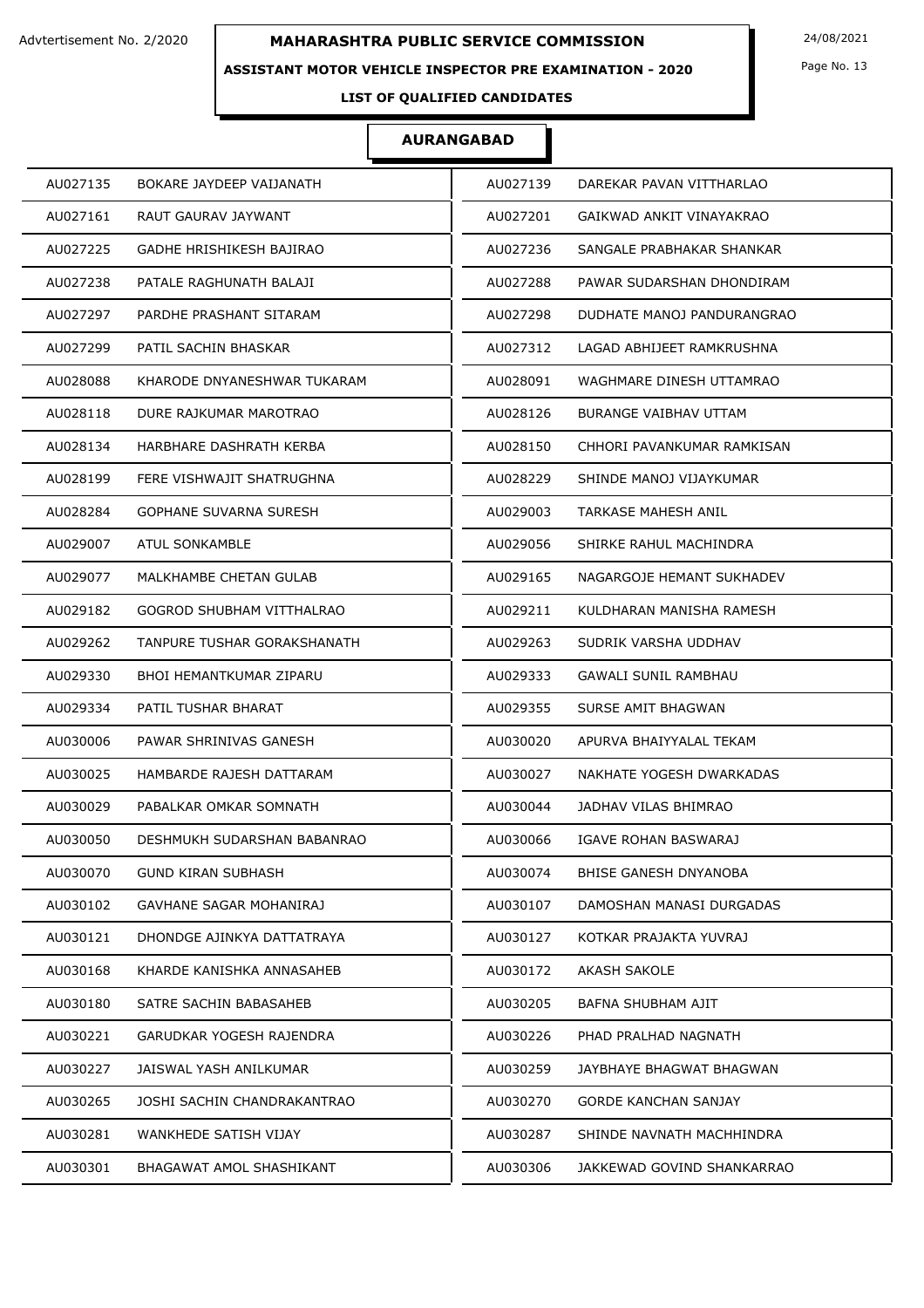### **ASSISTANT MOTOR VEHICLE INSPECTOR PRE EXAMINATION - 2020**

Page No. 14

## **LIST OF QUALIFIED CANDIDATES**

| AU031013                      | AU031017                     |
|-------------------------------|------------------------------|
| KHOTKAR ABHISHEK BHIMRAO      | PANDHARE NAVANATH BIBHISHAN  |
| AU031049                      | AU031070                     |
| MOHARE SHIVAJI BABURAO        | BOBADE SHAILESH ANANDA       |
| AU031103                      | MAPARI VAIBHAV ANANDA        |
| PAWAR KALPESH MACHHINDRA      | AU031147                     |
| AU031150                      | AU031158                     |
| BIRADAR BHAGWAT BALAJI        | MATE ADINATH GOPINATH        |
| AU031203                      | AU031212                     |
| SHINDE JALINDER BABAN         | PETKAR BHUSHAN MADHUSUDAN    |
| AU031215                      | AU031223                     |
| <b>GHORPADE DEEPAK SANJAY</b> | JADHAV VISHAL SUNILRAO       |
| AU031252                      | AU031280                     |
| BARASKAR DHANASHREE SHIVAJI   | WAGHMARE AMOL VITHALRAO      |
| AU031282                      | AU031299                     |
| JARWAL SUNIL NARSING          | DOKE VIKAS KALYAN            |
| AU031306                      | TUPE GIVIND SHESHRAO         |
| PURI SOMNATH ANKUSH           | AU032073                     |
| Shilote Yogesh Ashok          | Ghogre Raviraj Manoharrao    |
| AU032075                      | AU032081                     |
| AU032105                      | AU032134                     |
| ADSUL AVINASH NAMDEO          | JADHAV PANDURANG RAJARAM     |
| THIPSE SWAPNIL SUHAS          | AU032164                     |
| AU032140                      | ADSUL RUSHIKESH RAMESH       |
| AU032189                      | AU032225                     |
| <b>BAWADKAR SONAL MAHADEV</b> | GAIKWAD SULBHA BALIRAM       |
| AU032256                      | AU032265                     |
| KARPE SANKET SUKDEO           | CHAVAN ARJUN SHESHRAO        |
| AU032318                      | AU032347                     |
| RAHUL RAMCHANDRA GAWARE       | KURHADE PRAMOD SHIVRAJ       |
| AU032362                      | AU032388                     |
| SHIRGIRE SAIPRASAD DEVRAO     | KUMAVAT ASHWINI PRAKASH      |
| AU032396                      | AU032399                     |
| DHAGE PRIYANKA DASHARATH      | KUTE DEEPAK SURYABHAN        |
| AU032401                      | AU032417                     |
| THOMBARE MONALI ANIL          | KAMBLE DATTA RAJENDRA        |
| DARSHANWAD SATISH HARI        | AU033074                     |
| AU033019                      | MORE MRUNAL RAGHUNATH        |
| AU033084                      | AU033092                     |
| Manchare Vijaykumar Sitaram   | <b>BHOLE BHAGWAT PRAKASH</b> |
| AU033102                      | AU033116                     |
| SINARE SHUBHAM BABASAHEB      | KELKAR PANKAJ KAILAS         |
| AU033129                      | AU033143                     |
| KAWDE SHUBHANGI HARISH        | SAYYED MEHBOOB MUSA          |
| AU033190                      | AU033256                     |
| GITE ASHOK GAHININATH         | CHUNGE ANKITA DATTATRAY      |
| AU033263                      | DESHMUKH VIKAS DNYANOBA      |
| KATLE MANOJ MURLIDHAR         | AU033287                     |
| AU033303                      | AU033316                     |
| PATIL HRISHIKESH JAGDISH      | PAWAR KISHOR PURUSHOTTAM     |
| AU033326                      | AU033376                     |
| AVHAD SAURABH RAMESH          | PAPAT SANKET SHASHIKANT      |
| AU033388                      | AU033421                     |
| LANDE SHANTANU SUBHASH        | PATIL SURAJ TANAJI           |
| AU034002                      | AU034003                     |
| GHUGE BALIRAM KARBHARI        | SWAMI RANJIT RAMESHWAR       |
| DUKRE MADHURI VILAS           | DALVI NILESH ATMARAM         |
| AU034028                      | AU034036                     |
| AU034045                      | AU034070                     |
| MULAY SURAJ TRYAMBAK          | INGALE AMOL RAMESHRAO        |
| AU034071                      | SHELKE SANTOSH ASHOK         |
| SATPUTE RASIK RATNAKAR        | AU034107                     |
|                               |                              |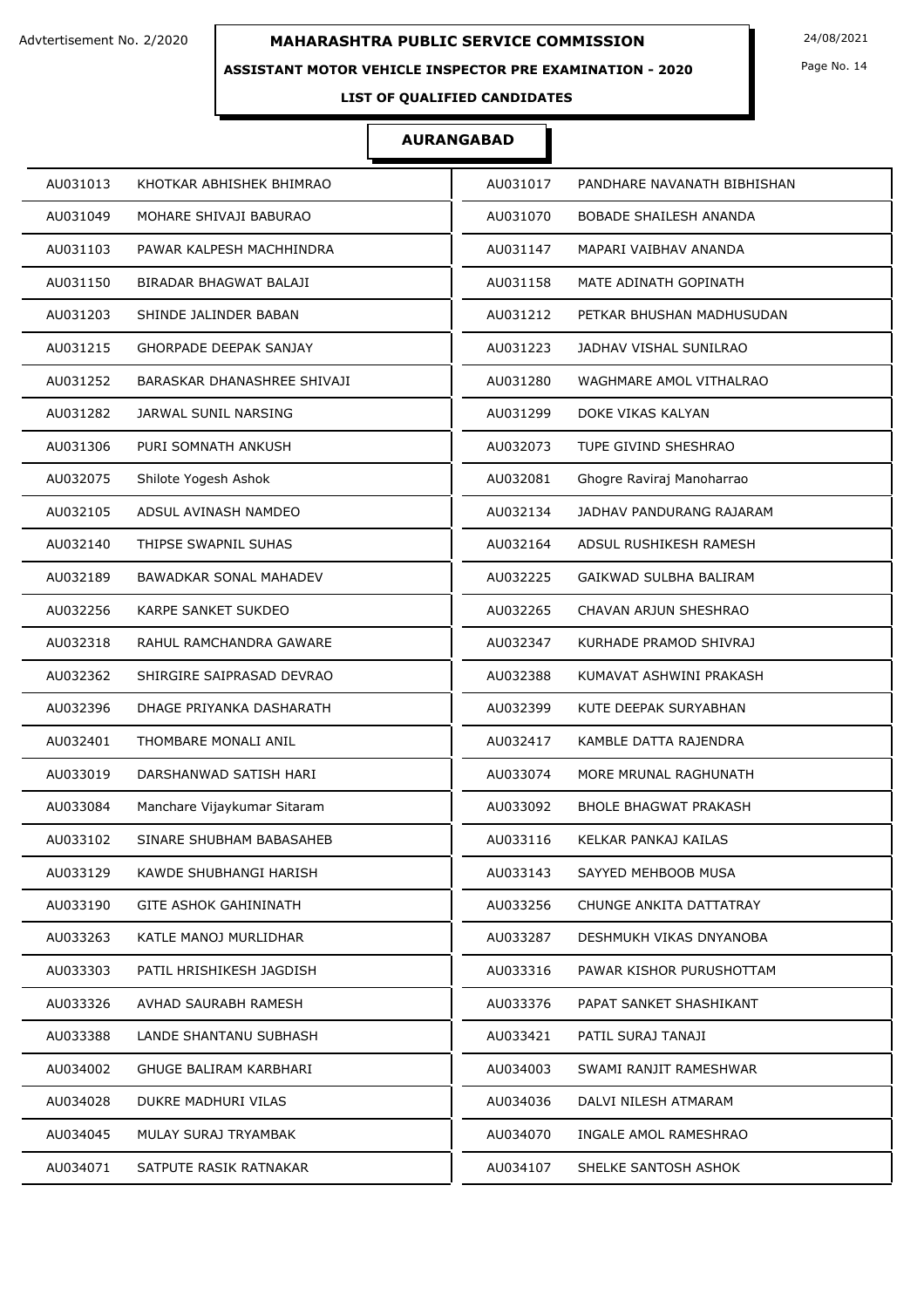### **ASSISTANT MOTOR VEHICLE INSPECTOR PRE EXAMINATION - 2020**

Page No. 15

## **LIST OF QUALIFIED CANDIDATES**

| AU034108<br>Mhashal Rahul Pandurang         | AU034111 | JADHAV BALASAHEB BHUJANGRAO         |
|---------------------------------------------|----------|-------------------------------------|
| AU034123<br>WAKALE MANISHA SAKHAHARI        | AU034136 | SAWADE VIJAY KESHAWRAO              |
| AU034179<br><b>GUD KULDIP NAGNATH</b>       | AU034191 | KASAB VAISHNAVI AVINASH             |
| AU034221<br><b>GAIKWAD GANESH PANDURANG</b> | AU034230 | DHURPATE AMOL MOHAN                 |
| AU034239<br>NAGARGOJE URMILA SHIVDAS        | AU034262 | KAMBILKAR SURESH BHARAT             |
| AU035018<br>CHAVAN SHIRISH VISHNU           | AU035027 | SHINDE RAHUL VILAS                  |
| AU035041<br>RAVATE DATTU RAJARAM            | AU035118 | SALUNKE AMOL SHIVAJI                |
| AU035126<br><b>GIRI KISHOR RAJESH</b>       | AU035134 | BHELONDE BALAJI SADASHIV            |
| AU035138<br>KAGANE SANGRAM DAGADOBA         | AU035155 | GADEKAR ABHIJIT ABASAHEB            |
| AU035163<br>DAUNDE VAIBHAV SUBHASH          | AU035164 | SHINDE PARASRAM PRALHADRAO          |
| AU035177<br>KHANDAGALE SAMRUDHI RAMRAO      | AU035200 | mane pravin uttamrao                |
| AU035235<br><b>GHULE DUSHANT MAGRU</b>      | AU035256 | BHOSALE LAXMIKANT RATNAKARRAO       |
| AU036015<br>VIRKAR AMOL DAGADU              | AU036051 | PITEKAR JITIN EKNATH                |
| AU036055<br><b>GORE DIPAK VITTHALRAO</b>    | AU036063 | DORGE REWANNATH UTTAM               |
| AU036064<br>PADOLKAR SAGAR PRABHAKAR        | AU036081 | DESHMUKH ASHISH DAGADU              |
| AU036094<br>PAWAR VILAS SHANTARAM           | AU036125 | PATIL GANESH KAILAS                 |
| AU036158<br>SAWAT DHANANJAY PRAKASH         | AU036179 | KALE PRANALI BHARAT                 |
| AU036206<br>CHAVAN KALYAN VIJAY             | AU036211 | <b>GHADGE MANOJ RAMAKANT</b>        |
| AU036243<br>MULJE SWAPNIL KISHAN            | AU036260 | NAGAWADE ASHUTOSH SAUDAGAR          |
| <b>GOJARE MADAN SUBHASH</b><br>AU036282     | AU036310 | HATAGALE SHWETA SUDHAKAR            |
| AU037069<br>DEOTKAR ADITI PANDURANG         | AU037162 | SHINDE HEMANTKUMAR VINOD            |
| AU037173<br>RATHOD NAGESH SUBHASH           | AU037182 | AJAGE KANTILAL RAGHUNATH            |
| AU037201<br>PANSARE SONALI RAJENDRA         | AU037207 | SOUDAGAR SOHIN ALIAS AKRAM SIKANDAR |
| AU037251<br>WANDEKAR GAURAV VASANT          | AU037265 | TURERAO AKSHAY BHIMRAO              |
| AU037290<br><b>BHOSALE SUSHIL TUKARAM</b>   | AU038009 | JADHAV ATULKUMAR GOVINDRAO          |
| AU038029<br>ROHIT BABANRAO MUNDHE           | AU038053 | GUNJAL RUSHABH RAJKUMAR             |
| AU038066<br>KOTALWAR AJAYA DILEEP           | AU038090 | BHALSING DIGVIJAY GORAKSHA          |
| AU038097<br>INGLE NARAYAN RAJABHAU          | AU038133 | SHELKE MAHENDRA NAMDEO              |
| AU038184<br>MISAL GANESH SANJAY             | AU038197 | SURYAWANSHI APURVA SATISH           |
| AU038225<br>SHAIKH ALISHAN SK CHAND         | AU038249 | Jadhav Mayur Dnyaneshwar            |
| AU038271<br>DAPKE VIVEK SUDHIR              | AU038275 | ADEP MANASI BAJRANG                 |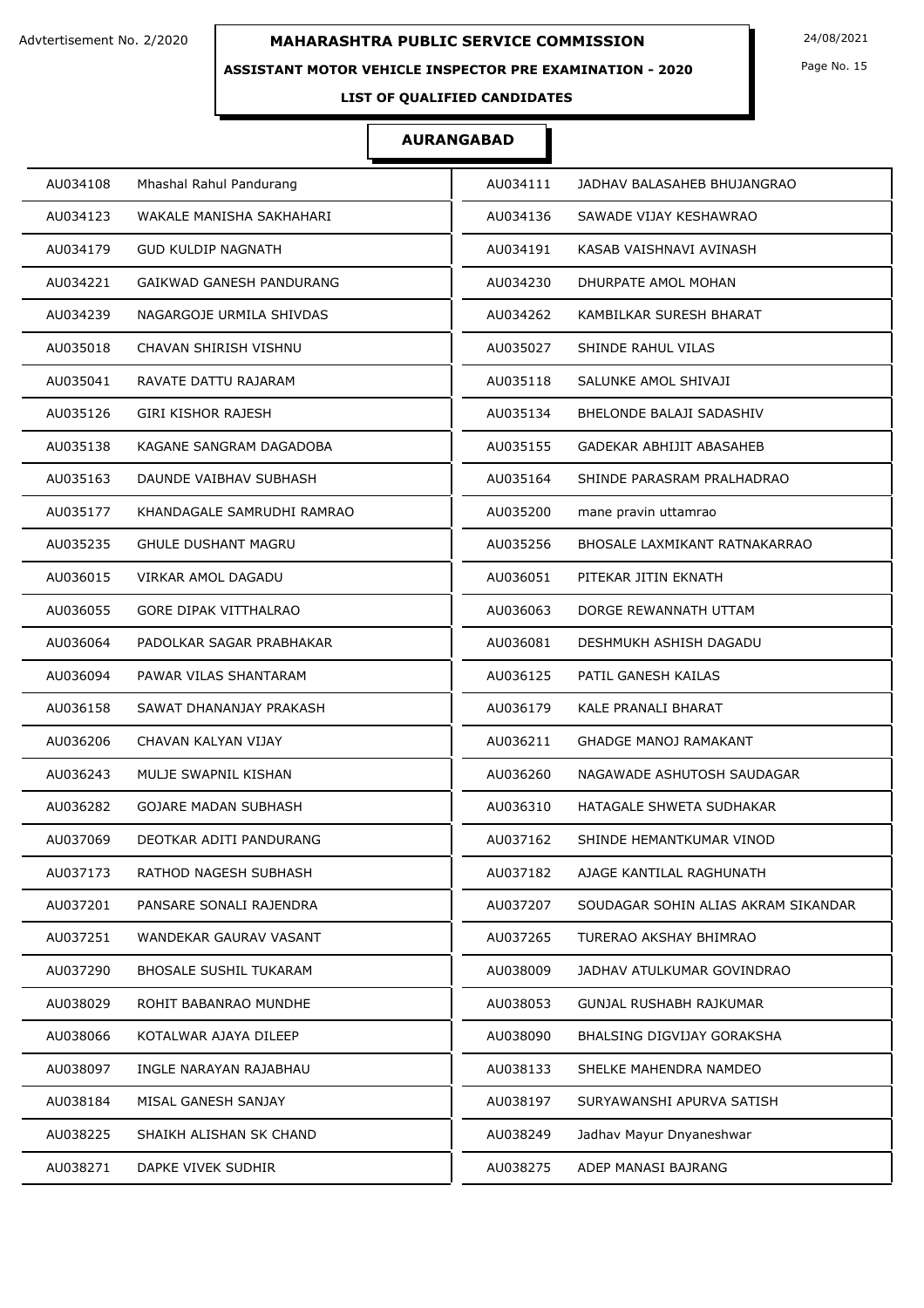### **ASSISTANT MOTOR VEHICLE INSPECTOR PRE EXAMINATION - 2020**

Page No. 16

## **LIST OF QUALIFIED CANDIDATES**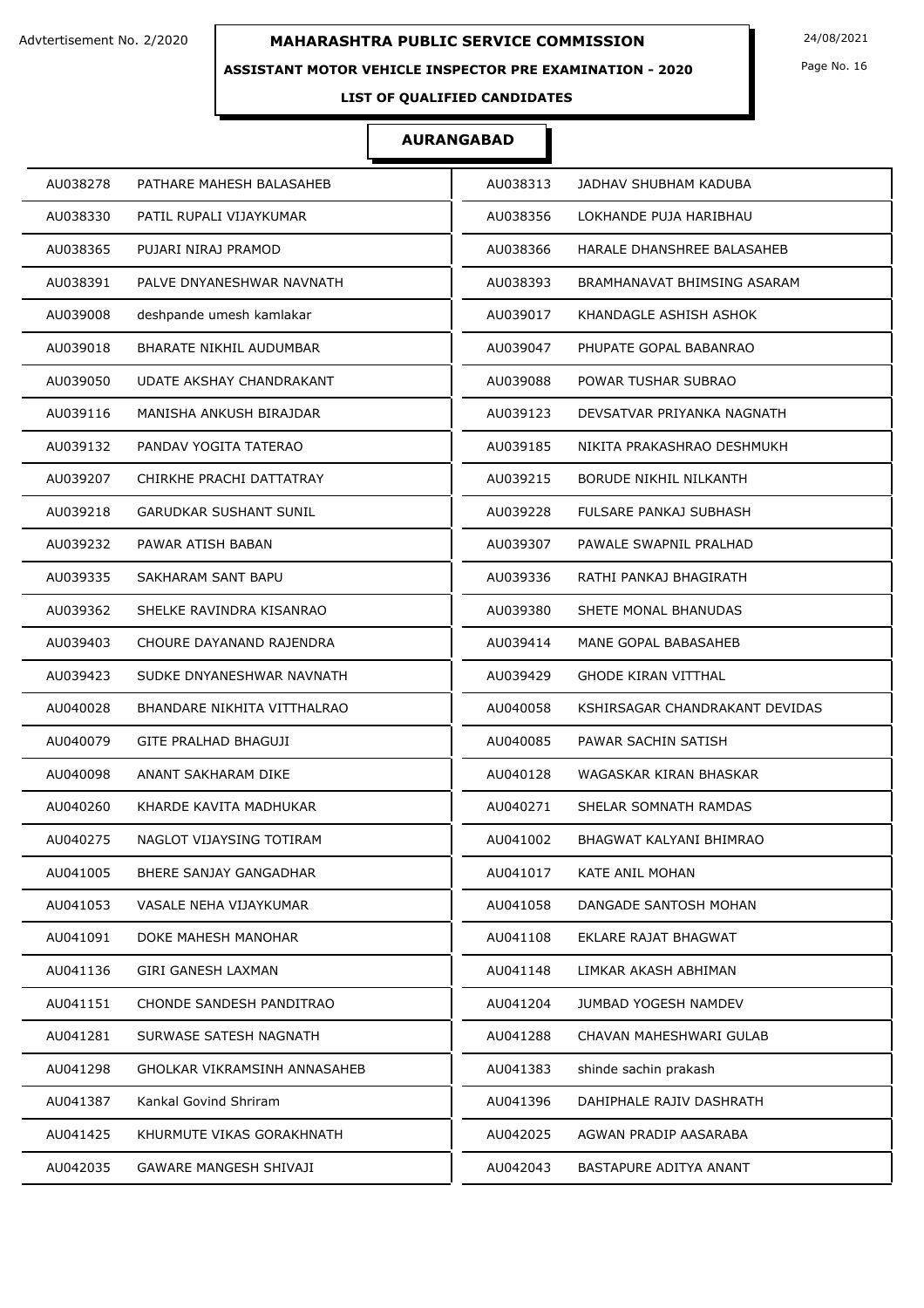### **ASSISTANT MOTOR VEHICLE INSPECTOR PRE EXAMINATION - 2020**

Page No. 17

## **LIST OF QUALIFIED CANDIDATES**

| AU042077 | PADULE TUSHAR AMBADAS        | AU042090 | UKIRADE PALLAVI RAJABHAU        |
|----------|------------------------------|----------|---------------------------------|
| AU042095 | <b>BAHIR SANIKA NAMDEO</b>   | AU042103 | <b>GAWADE BADAL BHAGWAT</b>     |
| AU042109 | BURHADE ADITYA BHALCHANDRA   | AU042113 | DOMALE GANESH DADASAHEB         |
| AU042133 | DALVI GAURAV NAVNATH         | AU042154 | Sonwane Avinash Rahul           |
| AU042156 | SONAWANE AMRUTA SANJAY       | AU042194 | GUNJAL PRIYANKA BABASAHEB       |
| AU042282 | HAJGUDE AKSHAY ASHOK         | AU043023 | GADEKAR SHUBHAM RAMKISAN        |
| AU043066 | HASE SURABHI YADAV           | AU043098 | Athare Santosh Radhakisan       |
| AU043131 | GUDHE RAMESHWAR RAMA         | AU043149 | MORE JAYESH SUBHASH             |
| AU043172 | KARJULE SUMIT RAM            | AU043190 | PATHAN IMRAN MAHEMUD            |
| AU043223 | SANDIP DIGAMBAR PUTTHEWAD    | AU043226 | BACHAKAR VAIBHAV KHANDU         |
| AU043243 | PATIL JAYMALA VISHWASRAO     | AU043249 | DHALE AVINASH PREMRAO           |
| AU044023 | JADHAV SHUBHAM RAJENDRA      | AU044036 | KUNDHARE SHITAL RAOSAHEB        |
| AU044048 | NIJAVE MANOJ BABAN           | AU044049 | BANDE PAVAN NAMDEV              |
| AU044056 | MISAL DIKSHA RAGHUNATH       | AU044057 | NILAWAD PANKAJ MAROTI           |
| AU044063 | SHINDE SWAPNIL VIKAS         | AU044107 | DHAGE SONAM NARAYAN             |
| AU044132 | SHINDE SACHIN RAOSAHEB       | AU044149 | <b>GHULE VISHAL VILAS</b>       |
| AU044181 | WAIKAR ATUL NANASAHEB        | AU044184 | <b>BHOMBE SANDIP SARANGDHAR</b> |
| AU044185 | GAIKWAD SHIVKNYA SHAHURAJ    | AU044186 | AUTE NILESH VIJAYRAO            |
| AU044228 | NILA SANGMESHWAR MAHALING    | AU045068 | ATHARE DINESH SURESH            |
| AU045107 | SHUKLA NISHA SUNIL           | AU045150 | GAIKAWAD SATISH AMBADAS         |
| AU045158 | WAVHAL ASHUTOSH SUNIL        | AU045165 | <b>IDHATE MAHESH MADHUKAR</b>   |
| AU045178 | GAIKWAD ANKUSH SUKHADEO      | AU045179 | SHINDE ROHIT SANJAY             |
| AU045180 | UMA GANPATI MUDKHEDE         | AU045181 | Prashad Vaidehi Sunil           |
| AU045184 | BHAWARI RAHUL RAGHUNATH      | AU045276 | KAKDE AMRUTA VISHNU             |
| AU045280 | SANGITA SUBHASH BADNE        | AU045282 | MEHERE LALIT KAILAS             |
| AU046025 | KADAM BHARAT NARAYAN         | AU046078 | RATHOD AKSHAY ARJUN             |
| AU046088 | KARAD KIRAN VASANT           | AU046104 | SHINGADE MAYURI SHANKARRAO      |
| AU046138 | SHINDE PRATIK SANJAY         | AU046141 | AMTE SACHIN AJINATH             |
| AU046157 | KOLHE ROHINI ROHIDAS         | AU046176 | MAHER NANDINI MADANSING         |
| AU046179 | Kare Rohit Ramrao            | AU046195 | MIRGANE ANANDKUMAR SAUDAGAR     |
| AU046238 | RATHOD DILIPKUMAR HARIKISHAN | AU046281 | THORAT LAXMAN SHIVAJI           |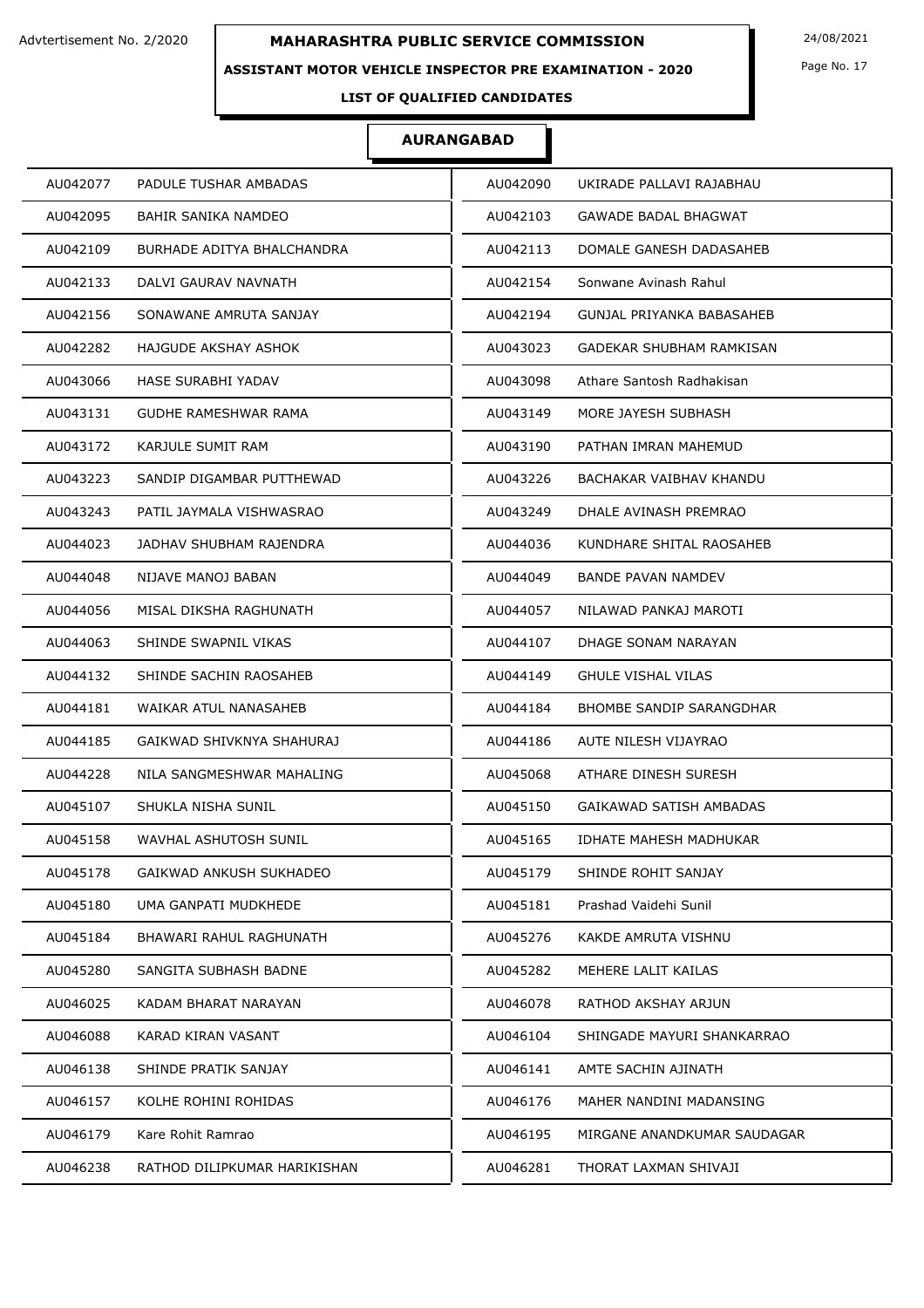#### **ASSISTANT MOTOR VEHICLE INSPECTOR PRE EXAMINATION - 2020**

Page No. 18

## **LIST OF QUALIFIED CANDIDATES**

| AU046304                     | AU047109                       |
|------------------------------|--------------------------------|
| <b>GADE DADA SUDAM</b>       | KANKAL AKANKSHA YESHWANT       |
| AU047123                     | AU047142                       |
| BODHANKAR YOGESH BABURAO     | SARODE AMRUTA VIJAY            |
| AU047158                     | HAMBARDE VAISHALI CHAMPAT      |
| KALE AKASH BHARAT            | AU047172                       |
| AU047182                     | AU047200                       |
| JADHAV AKASH ASARAM          | SAKNURE SHRIRAM RAOSAHEB       |
| CHATE SHILPA ANIL            | AU047206                       |
| AU047205                     | DONGRE SHAM RAGHUNATH          |
| AU047217                     | AU047224                       |
| SHIVSHETTE SANTOSH SHIVAJI   | NARKHEDE MANISH SHARAD         |
| AU047245                     | AU047251                       |
| GUDEWAR SARITA LAXMANRAO     | KSHIRSAGAR MAHADEO SOMNATH     |
| AU047257                     | AU048006                       |
| SURYAVANSHI GAJANAN VINAYAK  | KARHALE SAGAR BABANRAO         |
| AU048009                     | AU048019                       |
| SAKURE TEJASWI BALASAHEB     | UMAKANT RAMRAO USTURE          |
| AU048084                     | AU048086                       |
| TONDE RAMESH MADHUKAR        | SUDRIK AMOL BANKAT             |
| AU048095                     | AU048138                       |
| NAGARGOJE OMSHIV ARJUN       | DAWLE YOGESH SOPANRAO          |
| AU048187                     | AU048243                       |
| SWAMI SANTOSH NAGNATH        | DHANWADE RAHUL BABAN           |
| AU048256                     | AU048258                       |
| PAWAR SACHIN GOVIND          | Vipul Yuvraj Mokashe           |
| AU048260                     | AU048275                       |
| PATEKAR SACHIN EKNATHRAO     | DUDHAL BHAGWAT VITHTHAL        |
| AU048290                     | AU048308                       |
| WADIKAR PRIYA NAMDEVRAO      | SHAIKH KARIM RAHIM             |
| AU048313                     | AU048317                       |
| JONDHALE ABHISHEK MINANATH   | SHINDE KESHAV MAHADEV          |
| AU048374                     | AU048395                       |
| DHOLE MAHESH SUBHASH         | <b>BHOSALE MANOJ KALEEDAS</b>  |
| AU048419                     | AU048430                       |
| SAHANE GAJANAN BABANRAO      | FUNDE PRAMOD RAJENDRA          |
| AU048436                     | SHAIKH SHAHRUKH LATIF          |
| DHAKANE NIKHIL RAMDAS        | AU048466                       |
| AU048471                     | AU049015                       |
| MULAJE RAVIRAJ DEVIDAS       | NARODE SANI BHASKAR            |
| AU049030                     | AU049031                       |
| UGALE ADINATH BHAGWAT        | <b>GHUGE SARJERAO KARBHARI</b> |
| AU049054                     | AU049095                       |
| TANGDE PRAVIN RAMESH         | GAPAT SEEMA MURLIDHAR          |
| AU049099                     | AU049102                       |
| WALKE SWAPNIL SUDAM          | WAHUL MONA ANIL                |
| AU049145                     | AU049163                       |
| MALE TUKARAM DEVIDAS         | CHAVAN PANDURANG ASHRU         |
| AU049169                     | GARUDWAR SAINATH BALAJI        |
| NARHARE ANANT PUNDLIK        | AU049185                       |
| AU049197                     | AU049200                       |
| <b>BHOSLE GEETA RAMRAO</b>   | KONPRATWAR DNYANESHWAR PRALHAD |
| AU049211                     | AU049223                       |
| DHANAD PRANAV MANOJ          | TIPALE MONIKA RAJENDRA         |
| AU050009                     | AU050014                       |
| INDRAJIT ANKUSH SHINDE       | BARURE MAYURI BALAJI           |
| AU050025                     | AU050038                       |
| JATAL GANESH SANJAY          | ANARSE AKSHAY BALASAHEB        |
| AU050042                     | AU050053                       |
| BOYANE TIRUPATI LAHU         | AKSAL GAYATRI DNYANESH         |
| AU050083                     | AU050092                       |
| PATIL AKSHAYKUMAR SHIVAJIRAO | SABNIS DIVYA LAXMIKANT         |
|                              |                                |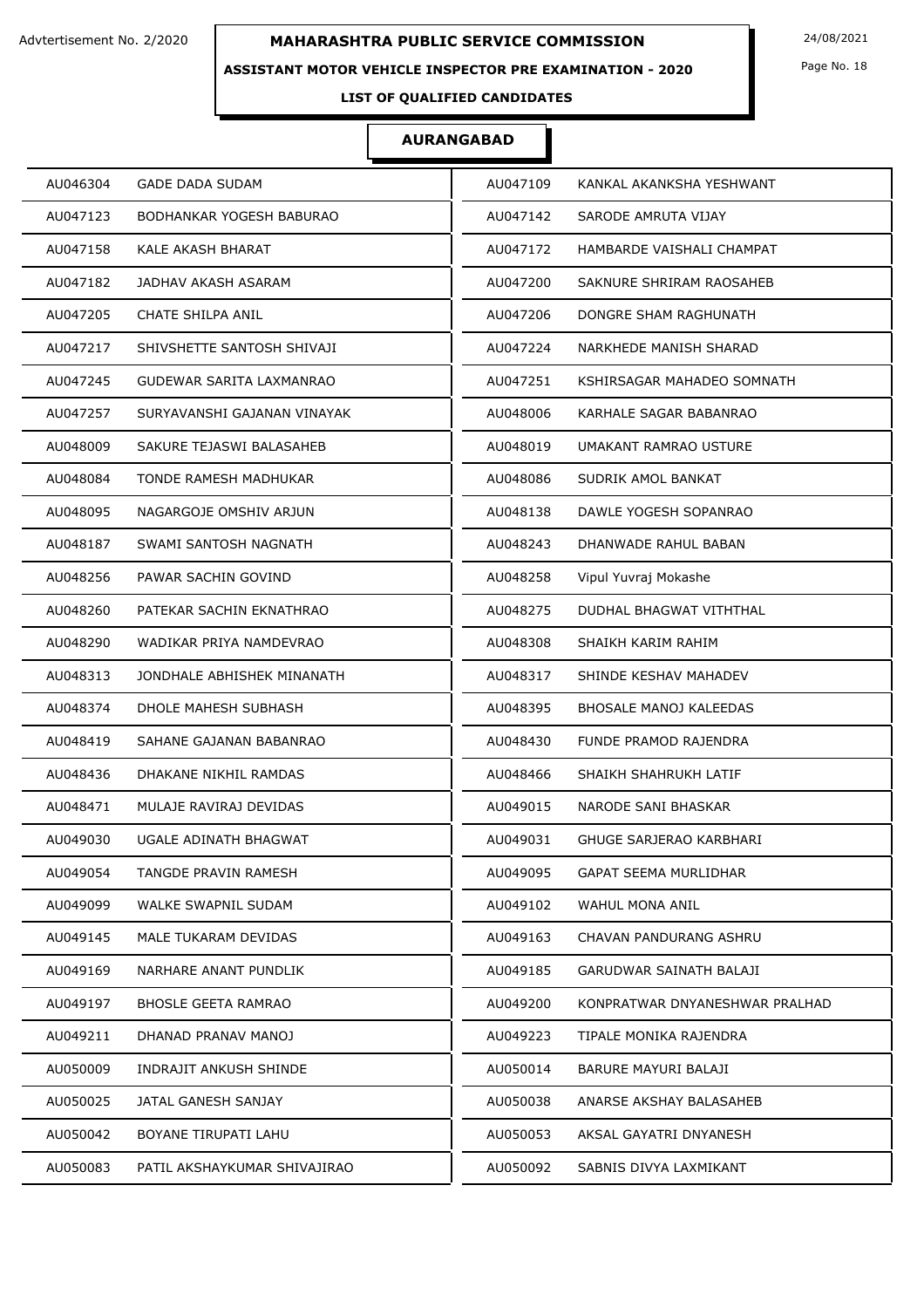### **ASSISTANT MOTOR VEHICLE INSPECTOR PRE EXAMINATION - 2020**

Page No. 19

## **LIST OF QUALIFIED CANDIDATES**

| AU050114<br>SATHE POONAM HIRALAL          |
|-------------------------------------------|
| AU050121<br>MEHER SANTOSH SITARAM         |
| LANGAR HANSRAJ MANIK<br>AU050154          |
| AU050201<br>GAIKWAD SUHAS MADHUKAR        |
| AU050231<br>GHAYWAT MANISHA VILAS         |
| KUKADE SHIVNARAYAN BHIMRAO<br>AU050283    |
| AU050290<br>KANTEWAR PANKAJ PRAKASH       |
| AU050335<br>SHELKE PRAVIN DATTATRAY       |
| AU050364<br>SHIDORE SOURABH SUDHAKAR      |
| AU051038<br>SABLE VISHAL DILIP            |
| AU051051<br>TIDKE SACHIN BHAUSAHEB        |
| AU051138<br><b>BHAMARE KAUSTUBH BALU</b>  |
| AU051148<br>MANKAR AJAY BAPU              |
| AU051203<br>KAHATE MANOJ HUKUMCHAND       |
| AU051267<br>TONDE JAYSHRI SADASHIV        |
| AU051314<br>PALVE MANISHA JALINDAR        |
| AU051418<br>KULKARNI MANGESH SUBHASH      |
| AU051423<br>MERUKAR SUNIL DATTATRAYA      |
| AU052016<br>MAHAMINE DARSHAN SUNIL        |
| AU052088<br>UDATE BHAGYASHRI UMAKANT      |
| AU052134<br>BAHIR ASHOK NAVNATH           |
| AU052165<br>BALKHANDE NIKHIL PAWAN        |
| AU052186<br>SHINDE RAHUL GANAPAT          |
| AU052232<br>AKOLKAR PRAVIN GORKSHANATH    |
| AU052253<br>KHADE SADANAND BHIMRAO        |
| AU053068<br>YADAV VIJAYA SHAMRAO          |
| AU053105<br>DESHMUKH PRATHAMESH NANDKUMAR |
| AU053202<br>KOLHE SANJAY ASHOK            |
| AU054006<br>SHIRSATH SHRIKANT GANGADHAR   |
| <b>GITE AKSHAY GANPAT</b><br>AU054079     |
| AU054094<br>PHOLE NILESH GANPATRAO        |
|                                           |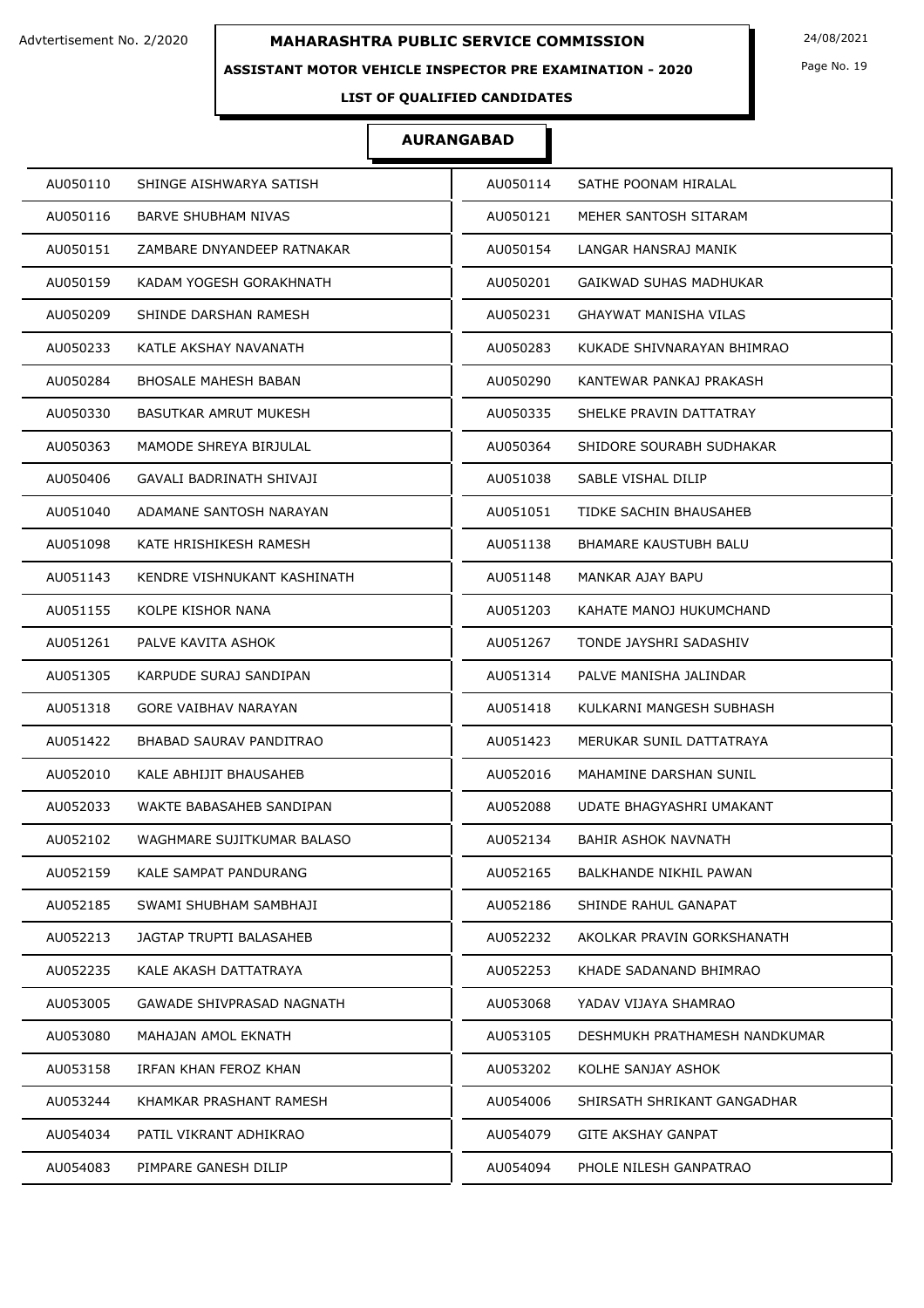#### **ASSISTANT MOTOR VEHICLE INSPECTOR PRE EXAMINATION - 2020**

Page No. 20

**LIST OF QUALIFIED CANDIDATES** 

| AU054238<br><b>NALE KRUSHNA RAJENDRA</b><br>AU054243<br><b>BHOR SANTU RAGHUNATH</b><br>AU054263<br>SHRIMALI ANKITA AMBADAS<br>AU054277<br>BHOKARE AJINKYA SANJAY<br>AU054282<br>SHUBHAM MURALIDHAR PARKHE<br>AU054285<br>KADAM VIKAS SHIVAJI<br>AU054298<br>PAWAR GOVIND JORSING<br>AU055003<br>KHAIRE RISHIKESH BHAUSAHEB |  |
|----------------------------------------------------------------------------------------------------------------------------------------------------------------------------------------------------------------------------------------------------------------------------------------------------------------------------|--|
|                                                                                                                                                                                                                                                                                                                            |  |
|                                                                                                                                                                                                                                                                                                                            |  |
|                                                                                                                                                                                                                                                                                                                            |  |
|                                                                                                                                                                                                                                                                                                                            |  |
| AU055009<br>AU055018<br>TURAKANE RUPALI BABASAHEB<br>BARDE SOMNATH PARASHRAM                                                                                                                                                                                                                                               |  |
| AU055040<br>SAYYED JAVED MUSA SHAH<br>BARDE VISHAL JANARDHAN<br>AU055053                                                                                                                                                                                                                                                   |  |
| AU055057<br>GAIKE PAVAN PARASRAM<br>AU055061<br>AMLAPURE VISHWAJIT ANANDRAO                                                                                                                                                                                                                                                |  |
| AU055066<br><b>BANGAR PRAVIN SUBHASH</b><br>AU055067<br>KHAN ADIL MOHD MUBEEN KHAN                                                                                                                                                                                                                                         |  |
| AU055070<br>MALODE SANTOSH NAGORAO<br>AU055131<br>SHEJAL SANDEEP DATTATRAY                                                                                                                                                                                                                                                 |  |
| AU055132<br>PAWAR SUNIL SAMBHAJI<br>AU055179<br>GAWASANE VAISHNAVI VISHNUPANT                                                                                                                                                                                                                                              |  |
| AU055181<br>KARLE ABHIJEET BABASAHEB<br>AU056008<br>RAKH SANTOSHKUMAR ASHRUBA                                                                                                                                                                                                                                              |  |
| AU056047<br>SHITAL KOKATE<br>AU056051<br>SATALE ANURAJ RAMCHANDRA                                                                                                                                                                                                                                                          |  |
| AU056059<br>BINORKAR VISHAL ARUN<br>AU056066<br>SHAIN ADAM SAYYAD                                                                                                                                                                                                                                                          |  |
| AU056079<br>KADAM PARVATI DNYANOBA<br>AU056097<br>BADADHE RITA BHAGWAN                                                                                                                                                                                                                                                     |  |
| AU056116<br>CHAUDHARI PRASHANT BHASKAR<br>AU056121<br>GORE RAMESHWAR BHAGWAT                                                                                                                                                                                                                                               |  |
| AU056154<br>AU056179<br>SURADKAR PRANALI ANIL<br>CHINDHOTE RAVI DILIP                                                                                                                                                                                                                                                      |  |
| AU056189<br>DHULGUNDE TUKARAM DNYANOBA<br>AU056198<br>PURI RAJESHWARI SHANKAR                                                                                                                                                                                                                                              |  |
| AU056211<br>JADHAV SWAPNIL RAMCHANDRA<br>AU056212<br>FULPAGARE PUSHKAR YASHWANT                                                                                                                                                                                                                                            |  |
| AU056252<br>INGLE RAVINDRA FULCHAND<br>AU056271<br>KOKATE KIRAN NETAJI                                                                                                                                                                                                                                                     |  |
| AU056273<br>TANDALE DNYANESHWAR RAJENDRA<br>AU057005<br>KALDATE KSHITIJA PURUSHOTTAM                                                                                                                                                                                                                                       |  |
| AU057032<br>AU057041<br>Vilas Narwate<br>SONAWANE AVDHUT MACHCHHINDRA                                                                                                                                                                                                                                                      |  |
| AU057063<br>GAVHANE RAMESHWAR NANASAHEB<br>AU057097<br>PAYGHAN AMAR RAMESHWAR                                                                                                                                                                                                                                              |  |
| KHEMNAR NAYANDIP BABAN<br>LOMTE MADHURA RAVINDRA<br>AU057124<br>AU057181                                                                                                                                                                                                                                                   |  |
| AU057250<br>DHAKNE PRAMOD NANASAHEB<br><b>GHADGE PRASHANT DATTATRAYA</b><br>AU057269                                                                                                                                                                                                                                       |  |
| AU058056<br>AU058065<br>SHIRSATH NILESH KAILAS<br>NAVADE UDAY UMAKANT                                                                                                                                                                                                                                                      |  |
| AU058069<br><b>BANSOD GANESH BANDU</b><br>AU058071<br>Bhurewal Mahesh Jassulal                                                                                                                                                                                                                                             |  |
| AU058083<br>PANDAV PRAFULL DEORAO<br>AU058097<br>DIGHE JYOTI ANNA                                                                                                                                                                                                                                                          |  |
| AU058103<br>AGWANE PRASHANT DATTU<br>AU058140<br>RAMKUVAR NILESH VILAS                                                                                                                                                                                                                                                     |  |
| AU058179<br>SAWASE PRASHANT CHANGDEO<br>AU058188<br>MULE TEJPAL BHAGWANRAo                                                                                                                                                                                                                                                 |  |
| AU058225<br>SARADE AMOL BALASAHEB<br>AU058258<br>KANADE NILESH PURBHAJI                                                                                                                                                                                                                                                    |  |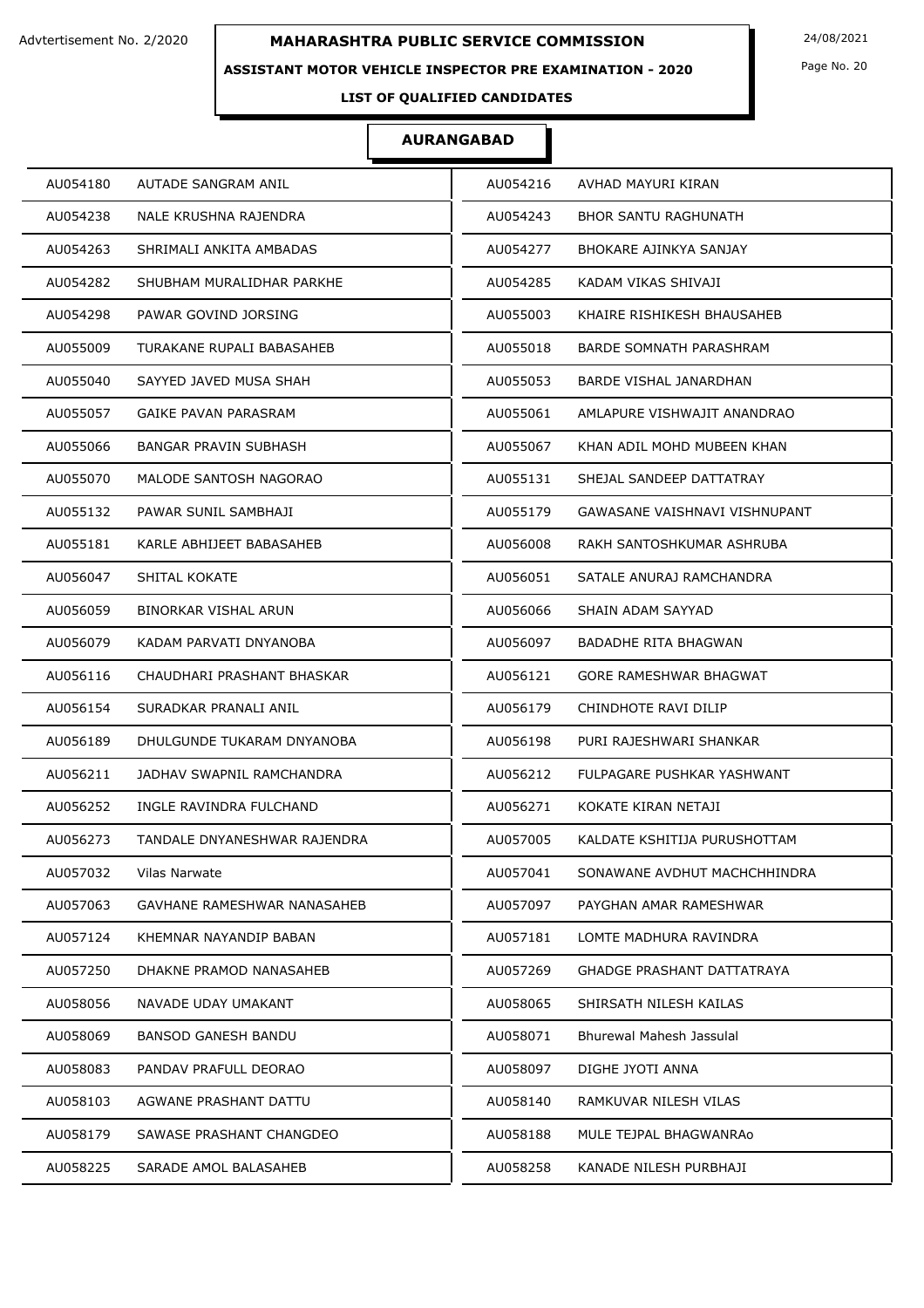### **ASSISTANT MOTOR VEHICLE INSPECTOR PRE EXAMINATION - 2020**

Page No. 21

## **LIST OF QUALIFIED CANDIDATES**

| AU058286                      | AU058369                        |
|-------------------------------|---------------------------------|
| <b>BHISE KIRAN SAVALA</b>     | PANSARE NIKITA NIVRUTTI         |
| AU058376                      | AU058378                        |
| CHAVAN SUYOG SAYAJI           | SANGLE PRADEEP VISHNU           |
| AU058392                      | AU058394                        |
| GAIKWAD SHIVHARI GYANBA       | WAKHARADE AKSHAYKUMAR GOVINDRAO |
| AU058400                      | AU058401                        |
| PATHAN SHAHAREKH IJAJKHAN     | <b>GUNJAL AISHWARYA ANIL</b>    |
| AU058407                      | AU059028                        |
| CHANDANE POOJA KISHAN         | DESHMUKH AMOL SHRIRANGRAO       |
| AU059042                      | AU059102                        |
| GAIKWAD VISHAL DATTATRAY      | TAK SHITAL NARHARI              |
| AU059138                      | AU059154                        |
| <b>GHODKE VISHAL PRAKASH</b>  | LAWARE AMOL BHAUSAHEB           |
| AU059158                      | AU059168                        |
| AHER KISHOR KAKASAHEB         | HUDE NIVRATTI ANNARAO           |
| AU059186                      | AU059199                        |
| CHINDHE AMOL LAXMAN           | <b>GHORPADE AMRUTA DAMODHAR</b> |
| AU059221                      | AU059227                        |
| SWAMI RAVISHEKHAR NAGNATH     | KURHE SHUBHAM VASANT            |
| AU059275                      | AU059281                        |
| HONRAO ISHVAR DHONDIBA        | KHODADE DIPALI ANKUSH           |
| AU059282                      | AU059308                        |
| SHINDE MANJUSHA TUKARAM       | SATPUTE ASHUTOSH MAHENDRA       |
| AU060010                      | AU060120                        |
| <b>GAWADE BHAUSAHEB UMAJI</b> | <b>GAYKE TATYARAO DIGAMBAR</b>  |
| AU060173                      | AU060228                        |
| SHINDE SURAJ RAJARAM          | <b>GHODE PALLAVI INDRAJIT</b>   |
| AU061009                      | AU061017                        |
| LAGHANE KRUSHNA BAPPASAHEB    | MORE GANESH BAHIRNATH           |
| AU061032                      | AU061059                        |
| KATE MAYURI DILIP             | INGALE BALASAHEB CHANDRAKANT    |
| AU061140                      | AU061157                        |
| GAWADE AMRUTA DNYANESHWAR     | Borse Swapnil Raosaheb          |
| AU061193                      | AU061287                        |
| KENDRE GANGADHAR HARIDAS      | KANDAKE RAHUL ASHOK             |
| AU061323                      | AU061360                        |
| KADAM GOVIND GULABRAO         | SHIRSATH SHUBHAM NANDKISHOR     |
| AU061373                      | AU061378                        |
| <b>GUJAR RAHUL TATYA</b>      | KAPRE AKSHAY RAJENDRA           |
| AU062011                      | AU062023                        |
| GORE SHAILESH BHASKARRAO      | RAUT VAIBHAV VITTHAL            |
| AU062032                      | AU062035                        |
| KADAM SUJIT MACHINDRA         | LATPATE PRASHANT ASHOK          |
| AU062045                      | AU062075                        |
| CHOUDHARI UDHAV BALASAHEB     | NAWALE RAHUL KRISHNA            |
| AU062098                      | Bansode Pramod Ashok            |
| WAYAL GAURAVKUMAR ROHIDAS     | AU062109                        |
| AU062130                      | AU062157                        |
| BARASKAR SHWETA SHASHIKANT    | BHANAP VAISHNAVI SANJAYKUMAR    |
| AU062206                      | AU062216                        |
| WANVE KRUSHNA DAGDU           | KADU DATTATRAY BHAUSAHEB        |
| AU062228                      | AU062261                        |
| DATIR RUSHIKESH BABAJI        | MULEY SHASHIKANT LAXMIKANT      |
| AU063054                      | AU063126                        |
| SAWANT RAMESH CHHAGAN         | Jadhao Sudarshan Jagdeo         |
| AU063185                      | AU063189                        |
| JAMBHALE YUVRAJ VITTHALRAO    | KULKARNI KEDAR RAJESHWAR        |
| AU063190                      | AU063193                        |
| YEOLE DHANANJAY VINOD         | DESHMUKH ROHIT VIJAY            |
| AU063198                      | AU063216                        |
| BORDE ABHIJIT KAILAS          | KOLHE SNEHA NANASAHEB           |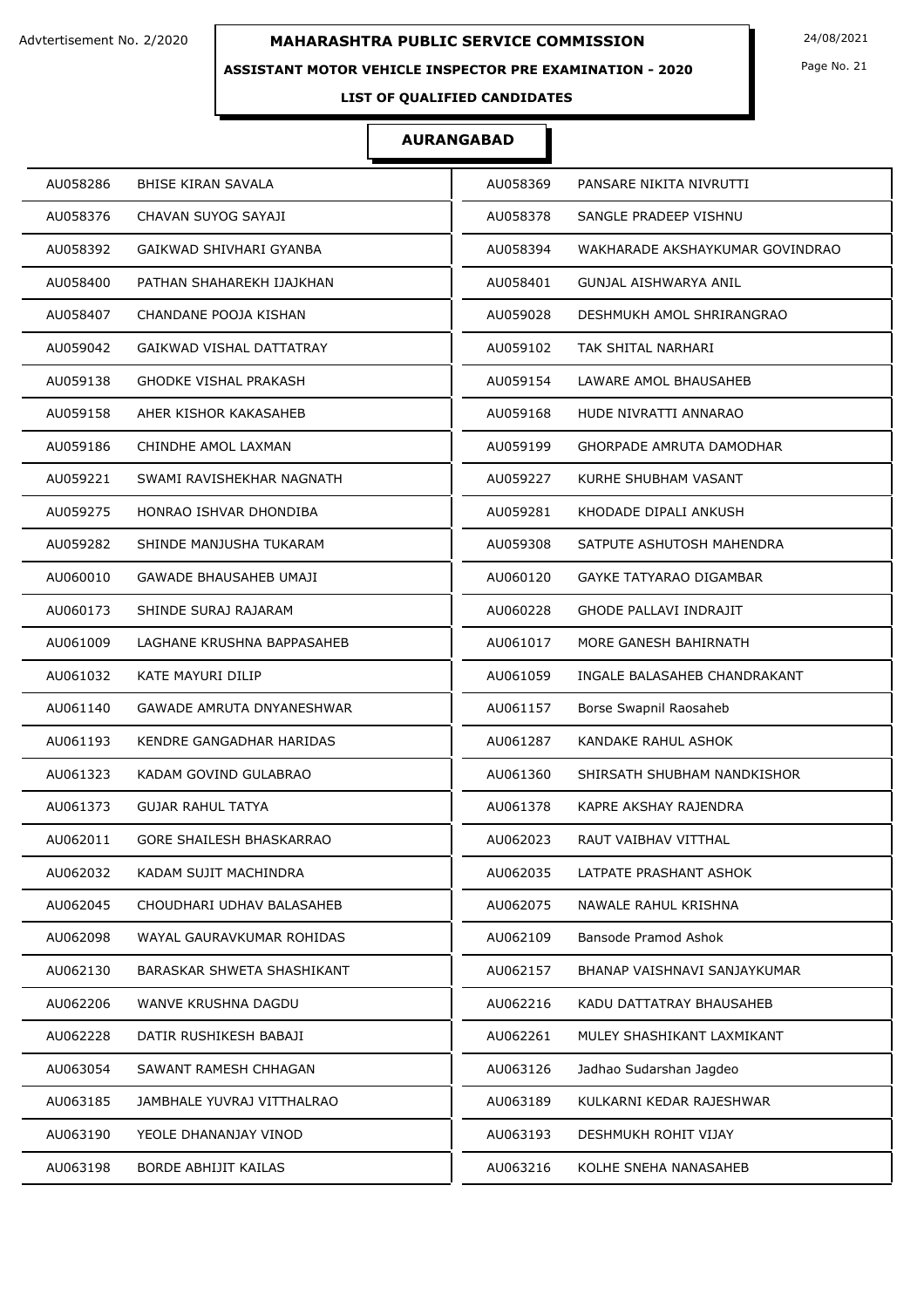#### **ASSISTANT MOTOR VEHICLE INSPECTOR PRE EXAMINATION - 2020**

Page No. 22

**LIST OF QUALIFIED CANDIDATES** 

### **AURANGABAD**

| AU063229                            | AU063254                      |
|-------------------------------------|-------------------------------|
| WARTALE SACHIN SAMRATRAO            | SALUNKE HEMANT SUNIL          |
| AU063258                            | AU063265                      |
| KHAIRNAR TEJAL RAJENDRA             | MAMTA BALAJI SWAMI            |
| AU063270                            | AU063280                      |
| SYED MUJEEB RAHEMAN MUSTAFASAB      | BORUNDE SUDARSHAN SANJAY      |
| AU063293                            | AU063303                      |
| <b>GAWADE UTTAM VASANT</b>          | DEVKATTE SANGAMNATH SUGRAM    |
| AU063308                            | AU063322                      |
| NILWARN VITTHAL SAMPATRAO           | GIRIGOSAVI POOJA BHAUSAHEB    |
| SHISODE GANESH KONDIRAM             | KHOMANE PRAJAKTA RAJKUMAR     |
| AU063345                            | AU063349                      |
| AU063375                            | AU063412                      |
| SHITOLE VISHAL VILAS                | SHAIKH NADEEM SADIK           |
| AU063425                            | AU063430                      |
| <b>BADE SANKET SHIVDAS</b>          | GARAD AKASH RAJKUMAR          |
| BONDLEWAD SNEHA PUNDLIKRAO          | BORUDE RAVI BALKRISHNA        |
| AU063431                            | AU064010                      |
| AU064021                            | AU064061                      |
| CHOUDANTE AMOL CHANDRAKANT          | SHINGAVI ARCHANA ASHOKLAL     |
| PAWAR BALU JALINDAR                 | WAGHMARE MAHESHWAR RADHAKISAN |
| AU064065                            | AU064071                      |
| <b>GHULE SACHIN SHIVAJI</b>         | AU064153                      |
| AU064091                            | INGOLE SANDESH BABURAO        |
| AU064157                            | AU064158                      |
| WAKALE PRAVEEN BHIWASAN             | SALUNKE AAKASH VINOD          |
| AU064167                            | AU064232                      |
| <b>GAWALI SANJAY SAKHARAM</b>       | SANAP PRASHANT BALASAHEB      |
| AU064234<br>MARWALE LAXMAN GANGARAM |                               |
|                                     |                               |

**NO. OF CANDIDATES OF AURANGABAD : 1015**

| MB001032                      | MB001050                      |
|-------------------------------|-------------------------------|
| YADAV KALYAN BHAGWAN          | THAKARE SAGAR SURESH          |
| MB001065                      | MB001093                      |
| AHIRE JEEVANKUMAR BHASKAR     | KHUNTALE PRAGATI RAJENDRA     |
| RATHOD HARSHWARDHAN PANDURANG | MB001112                      |
| MB001103                      | VANJARI VAISHNAVI BALASAHEB   |
| MB001129                      | MB001212                      |
| NIKAM SANGRAM ARJUN           | CHERU SHUBHAM DHARMANATH      |
| <b>GIRI AKSHAY KEDA</b>       | MB001288                      |
| MB001259                      | YESUGADE BHAGYASHREE BABAN    |
| MB001305                      | MB001351                      |
| INGLE KOMAL MAHADEO           | MINAL DEVIDAS GAWAI           |
| MB001361                      | MB001382                      |
| SABLE SAURABH BHAUSAHEB       | RANANAVARE SAGAR KESHAV       |
| MB001403                      | MB001409                      |
| PIMPALSHENDE ANAND SITARAM    | SURYAVANSHI KOMAL KHANDU      |
| MB001430                      | MB001501                      |
| MATKAR SARIKA GANPAT          | MAKARE MAYUR ROHIDAS          |
| MB002006                      | CHIKANE NITIN SHIVAJI         |
| PAWAR PRUTHVIRAJ VASANT       | MB002011                      |
| BORHADE ROHIDAS BHIMA         | PATIL SANGRAM HAMBIRRAO       |
| MB002048                      | MB002057                      |
| MB002076                      | MB002112                      |
| SULE CHIRAG LAXMAN            | <b>GIRI GAURAV RAVINDRA</b>   |
| MB002114                      | <b>VINAY RAGHUNATH CHAVAN</b> |
| SHIRSATH PALLAVI DNYANESHWAR  | MB002177                      |
| MB002224                      | MB002270                      |
| AKASH DHANAJI JADHAV          | DEKATE SAGAR HOMRAO           |
|                               |                               |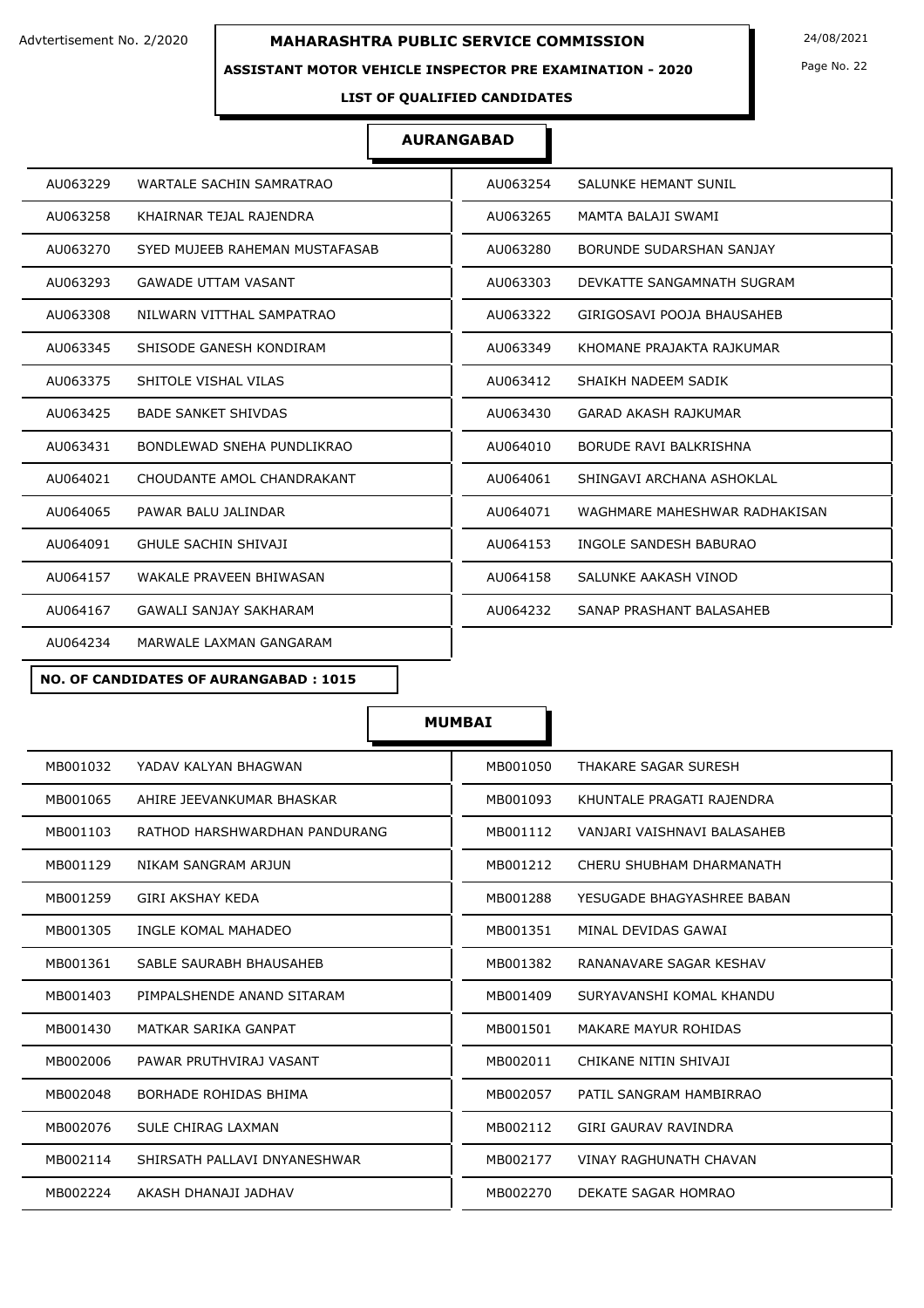### **ASSISTANT MOTOR VEHICLE INSPECTOR PRE EXAMINATION - 2020**

Page No. 23

**LIST OF QUALIFIED CANDIDATES** 

| MB002332                       | MB002339                    |
|--------------------------------|-----------------------------|
| Hundalekar Suhas Ananda        | KAKAD SACHIN DNYANDEO       |
| MB002359                       | MB002417                    |
| SHELKE PRAGATI BHASKAR         | DAHAPUTE SHREYAS ARVIND     |
| MB002475                       | MB002490                    |
| WADILE CHETAN RAJENDRA         | KEER AKSHAY TUSHAR          |
| MB003144                       | MB003198                    |
| KULKARNI PRASAD RAVINDRA       | DAPHALE ADITYA SURESH       |
| MB003225                       | MB003251                    |
| ANIKET PRAPHULLRAO NAGARGOJE   | TIWADE SHRIDHAR PRAKASH     |
| MB003260                       | MB003276                    |
| KHATAL AJIT ASHOK RATNAMALA    | SHIRKE AJIT CHANDRAKANT     |
| MB003283                       | MB003317                    |
| Gosavi Pravin Sambhaji         | ROHAN VINAYAK WAGHAMARE     |
| MB003330                       | MB003344                    |
| TANAYA KUNAL KHOT              | <b>BODLE MONIKA PREMGIR</b> |
| MB003349                       | MB003366                    |
| AHER SUSHANS ARVIND            | KHEMNAR RAVIKANT JIJARAM    |
| MB003368                       | MB003431                    |
| <b>GADWE AMRUTA POPAT</b>      | PATIL DEVANAND SURESH       |
| MB003451                       | MB003472                    |
| HUKRE SATISH YOGRAJ            | RAHUL SANJAY PATIL          |
| MB004132                       | MB004185                    |
| DHADVE SUNNY RAJENDRA          | GITE UMAKANT PANDHARI       |
| MB004215                       | MB004258                    |
| NACHAN HASNEN IQBAL            | PATIL SONAL SHIVAJI         |
| MB004287                       | MB005030                    |
| JAKIKORE AMIT PARMESHWAR       | BHANDARE VISHAL KRUSHNA     |
| MB005061                       | MB005066                    |
| OVHAL ROHIT GAUTAM             | PATIL SHUBHAM BALKRISHNA    |
| MB005090                       | MB005098                    |
| DIPALI DINKAR KACHARE          | MUSTAFA ASLAM SHAIKH        |
| MB005118                       | MB005166                    |
| YEWALE AKSHAY SHRIKANT         | RAMTEKE PRANAY SHALIKRAM    |
| MB005167                       | MB005182                    |
| AWADHUT CHETAN DEORAO          | BANDEKAR VAIBHAV BANDU      |
| MB005210                       | MB005241                    |
| <b>TELI PRASHANT RAMESH</b>    | PAWAR SOURAJ MADHUKAR       |
| MB005253                       | MB006020                    |
| MORE AKSHAYKUMAR ANANDA        | WAKCHAURE SWATI ARUN        |
| MB006091                       | MB006142                    |
| PATIL VISHAL KRISHNAT          | MULANI HASINA KASHIM        |
| MB006171                       | PATIL ANIL LAXMAN           |
| PAWAR AKSHAY KALPESH           | MB006225                    |
| MB006263                       | MB006280                    |
| KHANDAVE AKSHAY BHAUSAHEB      | KENJALE AMIT PRAKASH        |
| MB006281                       | MB006283                    |
| RAJMANE MANDAR APPASO          | DESAI ABHIJIT MADHUKAR      |
| YADAV AMIT SHAMNARAYAN         | MB006313                    |
| MB006311                       | THAKARE PRAFULLA HIRAMAN    |
| MB006317                       | MB007005                    |
| LAWANDE SOMNATH LAXMAN         | KURANE VASUDHA RAJARAM      |
| MB007021                       | MB007032                    |
| GEDAM RITESH PRABHAKAR         | KOKANE AVINASH SURYAKANT    |
| MB007043                       | MB007084                    |
| SHAIKH MOHD SUFIYAN ABDUL SAMI | CHAURE VIJAYSHRI VITTHAL    |
| MB007126                       | MB007130                    |
| GAIKWAD ANIKET BALDEV          | BODKHE KRISHNA SHIVAJI      |
| MB007138                       | MB007156                    |
| KEMBULKAR SAMEER GOVIND        | <b>GALAVE MARUTI NAMDEO</b> |
| MB007167                       | MB007215                    |
| BHAGYASHRI SURESH KURKURE      | DHOK ASHWINI VISHWESHWAR    |
|                                |                             |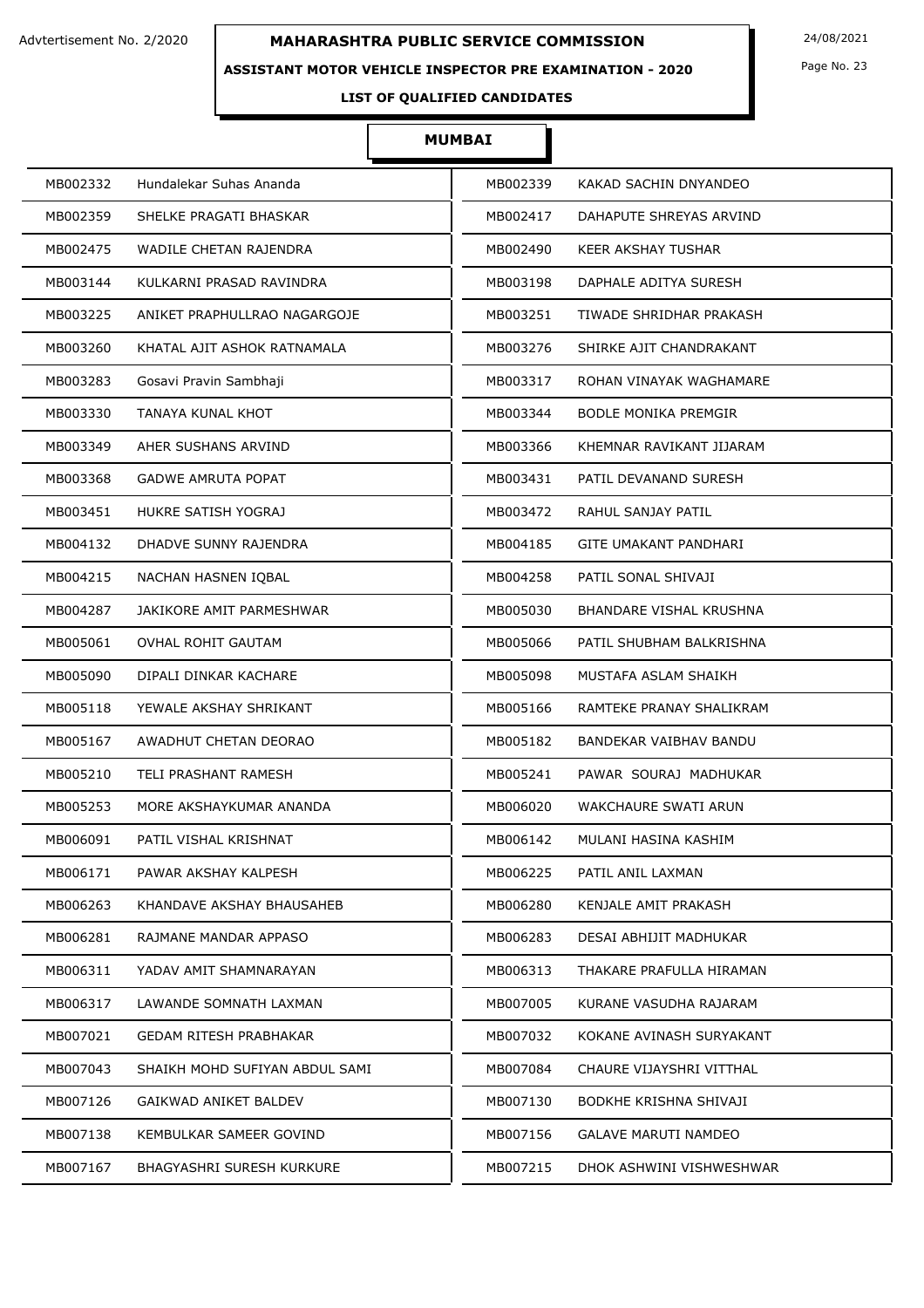### **ASSISTANT MOTOR VEHICLE INSPECTOR PRE EXAMINATION - 2020**

Page No. 24

## **LIST OF QUALIFIED CANDIDATES**

| MB007240                      | MB007271                         |
|-------------------------------|----------------------------------|
| THOMBARE BABITA BAPUSAHEB     | WADKAR ROHINI RAJENDRA           |
| MB007311                      | BORKAR TRUPTI VITTHALRAO         |
| KANSARA PRANAY ANILKUMAR      | MB007333                         |
| MB008030                      | MB008037                         |
| PRIYANKA ANKUSH MALAKMIR      | DEWADE SUPRIYA RAJENDRA          |
| MB008086                      | Patel Arif Rafik                 |
| THOMBARE KETAN ANANT          | MB008109                         |
| MB008135                      | MB008186                         |
| RATHOD KAPIL NAMDEO           | NIKAM ABHIJIT VISHWAS            |
| MB008194                      | MB008196                         |
| JADHAV PRAKASH KUNDLIKRAO     | BHAVESH BALARAM PATIL            |
| MB008199                      | MB008234                         |
| RANANAVARE KIRAN KESHAV       | CHANDORKAR VINAYAK SHIVANAND     |
| MB008236                      | MB008250                         |
| Phatangare Prashant Tukaram   | JADHAV MANGESH ASHOK             |
| MB008292                      | MB008302                         |
| FULEWAR PRANALI PRASHANT      | PAWAR SUJAY JAGANNATH            |
| MB008355                      | MB008365                         |
| DHAT SHAMRAJ SHRIKANTRAO      | DAHIWAL POOJA VILAS              |
| MB008377                      | MB008403                         |
| <b>TELGOTE MANISH AMBADAS</b> | <b>BORATE SURAJ VIJAY</b>        |
| MB008410                      | MB008416                         |
| kamble darshan dattatray      | Shirsath Pallavi Jibhau          |
| MB009001                      | MB009024                         |
| GOWALE SHAMAL SANTOSH         | GUJAR RATNAM RAMESH              |
| MB009037                      | MB009049                         |
| PATIL MAYURI SUNIL            | MAHALE TUSHAR SOMNATH            |
| MB009079                      | MB009089                         |
| RAMTEKE PANKAJ SANJAY         | DEOTARSE RAVINDRA RAMDAS         |
| MB009094                      | MB009116                         |
| MAHALPURE TEJAS SUNIL         | <b>BHOSALE ATUL DEVIDAS</b>      |
| MB009121                      | MB009161                         |
| shingane priyanka shivram     | <b>BODKE TEJAL RAMESH</b>        |
| MB009247                      | MB009264                         |
| MHATRE GARGI GANESH           | PUDALE GANESH SURYAKANT          |
| MB009283                      | MB009286                         |
| GIRI SWAPNIL SHIVSHANKAR      | <b>KHAMBE SUDHIR SUNIL</b>       |
| MB009294                      | MB009296                         |
| <b>VINEET SHARMA</b>          | SHINDE BHAVNA HINDURAO           |
| MB009330                      | SALOKHE AKASH BALKRISHNA         |
| Phadatare Swapnil Rajendra    | MB009436                         |
| MB009466                      | AMBI RAVINDRA CHANDRAKANT        |
| RAMTEKE SANJANA PITAMBAR      | MB009487                         |
| MB009488                      | MB009502                         |
| PISAL SURAJ RAVINDRA          | CHITRAGUPTA RADHESHYAM MAHARWADE |
| MB010017                      | MB010039                         |
| DEORE SUNIL BHASKARRAO        | SARUK SHRIKANT DATTU             |
| LIPARE KISHORE BABAN          | MB010067                         |
| MB010043                      | WAGH JAYDEEP ANIL                |
| MB010080                      | PATIL SONAL VISHNU               |
| PADVAL PRIYANKA ANIL          | MB010138                         |
| MB010179                      | MB010290                         |
| PATIL PRANAV SADANAND         | Patil Pravin Ananda              |
| MB010329                      | MB011046                         |
| CHOUGULE PRITAM PRAKASH       | MHETRE ABHISHEK RAJARAM          |
| MB011049                      | MB011072                         |
| PHADTARE NAVNATH VASUDEV      | SAYYED MUZAMMIL ABDULRAZZAK      |
| MB011130                      | MENDHULE AKSHAY ASHOKRAO         |
| MALI RAVI ASHOK               | MB011131                         |
| MB011191                      | MB011201                         |
| PATEKAR SURAJ SHRIPAT         | SHEWALE NIKHIL DADAJI            |
|                               |                                  |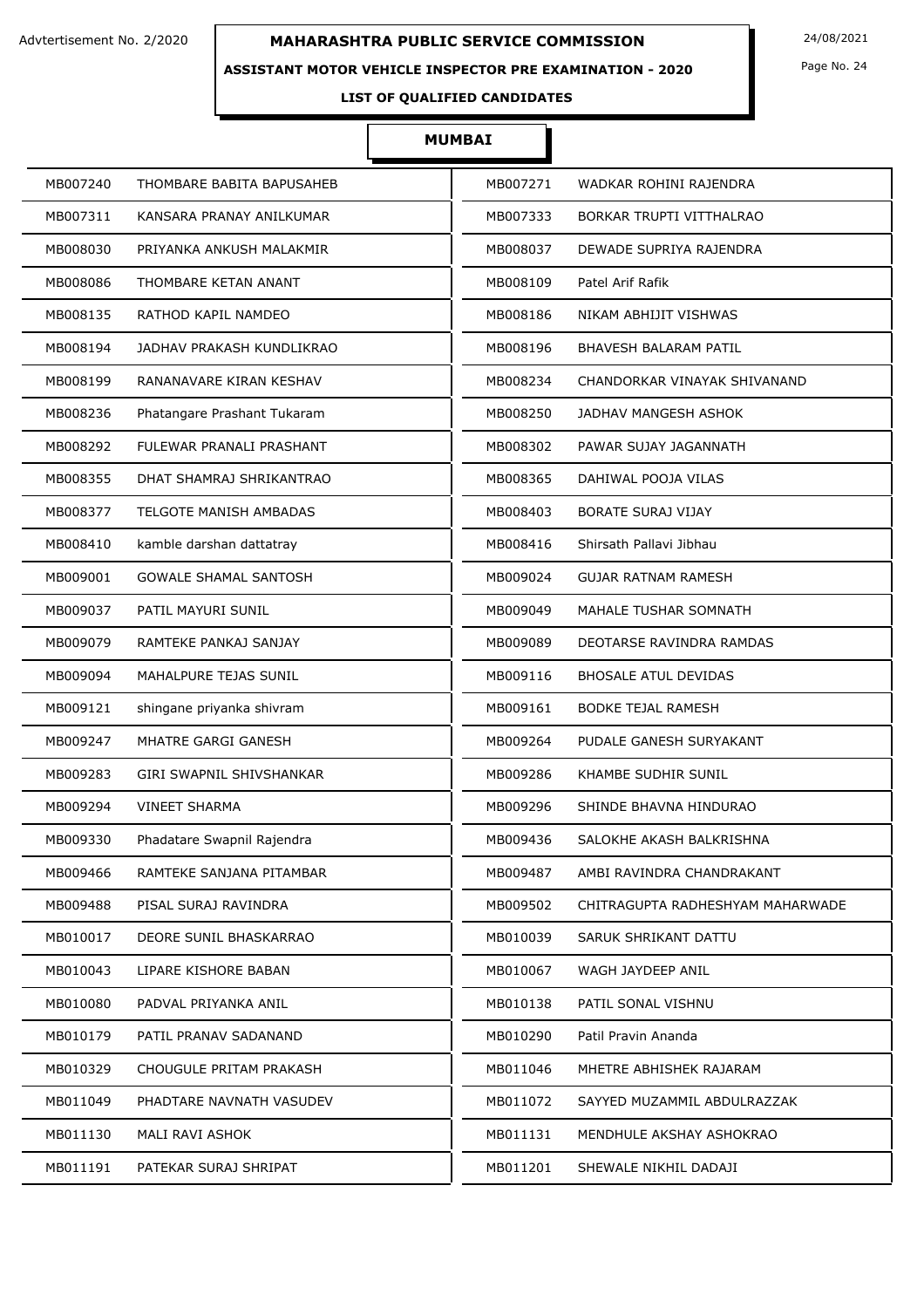### **ASSISTANT MOTOR VEHICLE INSPECTOR PRE EXAMINATION - 2020**

Page No. 25

## **LIST OF QUALIFIED CANDIDATES**

| MB011205 | POWAR SURAJ SARJERAO           | MB011262 | NAVALE NARENDRA RAMDAS         |
|----------|--------------------------------|----------|--------------------------------|
| MB011286 | PATIL PRAJAKTA VISHWAS SHANKAR | MB011290 | <b>GEDAM ROHINI MARKAND</b>    |
| MB012016 | SHREYA PRAJWAL GAWANDE         | MB012044 | KADWE SHAILESH MADAN           |
| MB012049 | SHINDE GANESH MANIK            | MB012053 | BAWDHANKAR TANVI GAJANAN       |
| MB012097 | BIRAJDAR ATUL VIJAYKUMAR       | MB012139 | LIHE NITIN RAMAKANT            |
| MB012151 | MULE RAHUL SURESH              | MB012155 | NAKADE CHETAN GIRIDHAR         |
| MB012158 | KUDALE MADHURA BIBHISHION      | MB012165 | AHER PALLAVI ARVIND            |
| MB012189 | JAGTAP SANYUKTA DIPAK          | MB013043 | SOURABH HIMMATRAO KADAM        |
| MB013060 | JADHAV AMIT SHRIRAM            | MB013079 | AMBEPAWAR JYOTI WAMANRAO       |
| MB013093 | MANJIRI AMBARSING MAGAR        | MB013118 | KAPGATE MAYUR JAGAN            |
| MB013169 | THORVE HITENDRA DASHRATH       | MB013209 | PRIYANKA RAJENDRA CHAVAN       |
| MB013211 | MINDE PRATHAMESH SURESH        | MB013223 | SALUNKHE PRANALI BAJIRAO       |
| MB013224 | SALUNKHE NANA RAMCHANDRA       | MB013234 | SADOLKAR SANGRAMSINGH MADHUKAR |
| MB013259 | SHELKE SURAJ ANANDA            | MB013277 | BAGWAN JAMEER SALIM            |
| MB013280 | INAMDAR ESHAN HEMANT           | MB013285 | <b>GANGURDE KALYANI RAMDAS</b> |
| MB013290 | AHER CHAITALI ARVIND           | MB013320 | DESHMUKH SUJAY JAYAVANT        |
| MB013366 | GADADE DADASAHEB SHIVAJI       | MB013370 | PHARANDE AISHWARYA NITIN       |
| MB013402 | SOGALE NIYUKTI ULHAS           | MB014005 | KULKARNI AKSHAY AVINASH        |
| MB014037 | MADKE SUJATA RAMCHANDRA        | MB014062 | RUPANNAVAR SOURABH BABASAHEB   |
| MB014101 | Kolekar Dnyaneshwar Anna       | MB014166 | JADHAV NILESH NARAYAN          |
| MB014167 | PATIL PRASAD DEVIDAS           | MB014271 | VAIDYA BHAWANA DHANRAJ         |
| MB014274 | SAKUNDE PRAFUL DILIP           | MB014275 | PARAB PRASHANT TUKARAM         |
| MB014281 | SURYAWANSHI MINAL ASHOK        | MB014308 | TIWARI SUSHMA AMARNATH         |
| MB014332 | DESAI VIBHAVARI SURESH         | MB014385 | PATIL VIVEK SUKHDEO            |
| MB014400 | VELDANDI APURVI DAMODAR        | MB015014 | KHANANDE ANKITA VIJAY          |
| MB015031 | PARBAT KIRAN DATTATRAY         | MB015051 | MISHRA PRADEEP KUMAR RAMRAKSHA |
| MB015065 | PATIL DINESH RAMDAS            | MB015135 | SAWANT PRASENJIT ARUN          |
| MB015160 | BANGAR AKSHAY SUBHASH          | MB015240 | HATWAR VISHWAS SHAMRAO         |
| MB015263 | NIPANE SURAJ ARUN              | MB015270 | MADANE VAIBHAV DNYANESHWAR     |
| MB015273 | MADAVI PRASAD WASUDEO          | MB016016 | THOTE AVINASH DHANRAJ          |
| MB016027 | UPLAPWAR AKSHAY SHARAD         | MB016029 | ASHWIN DATTATRAY CHOUGULE      |
|          |                                |          |                                |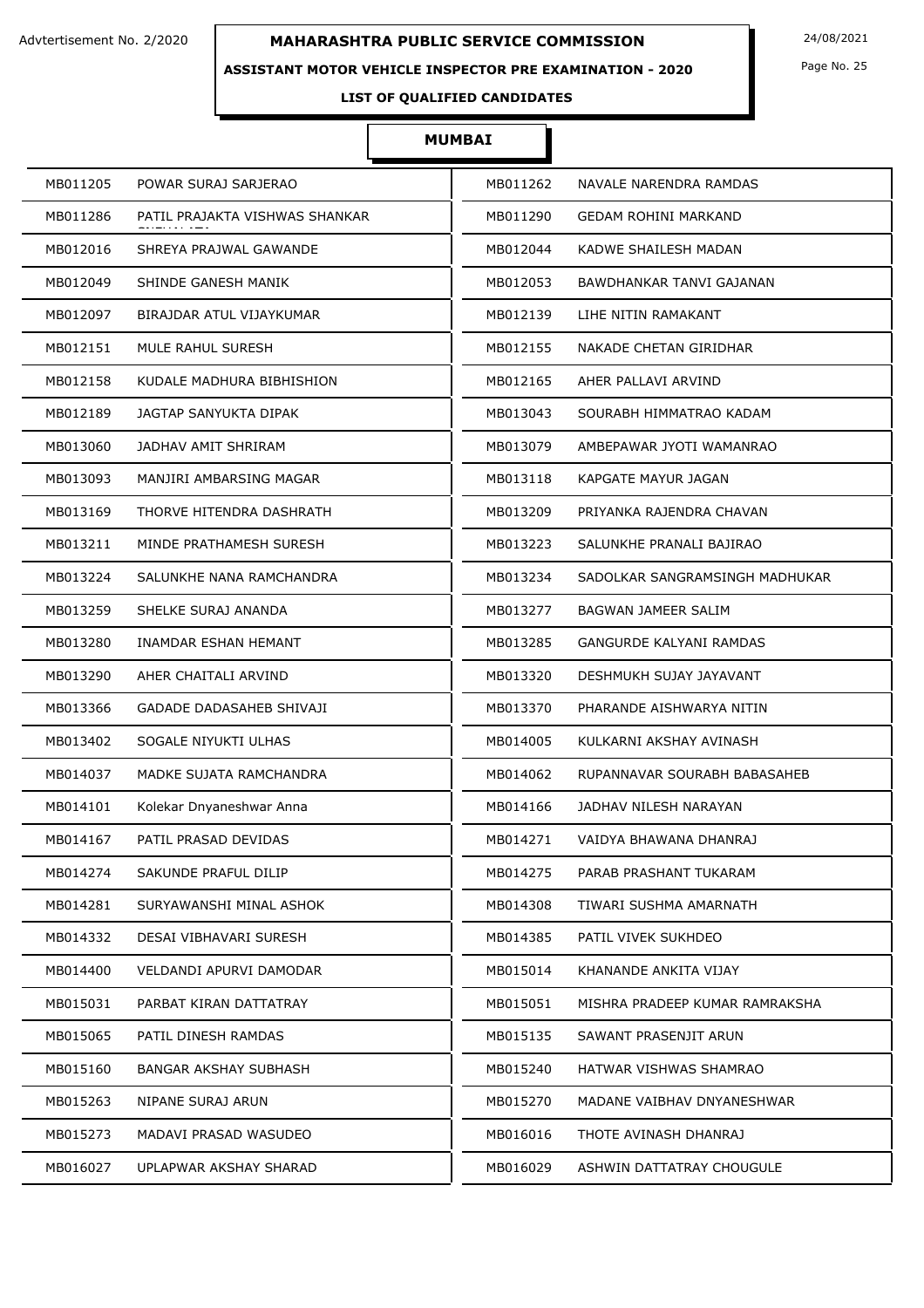### **ASSISTANT MOTOR VEHICLE INSPECTOR PRE EXAMINATION - 2020**

Page No. 26

## **LIST OF QUALIFIED CANDIDATES**

| MB016031 | mathapati satish vishwanath   | MB016035 | MAHESH DHANAJI KESARKAR      |
|----------|-------------------------------|----------|------------------------------|
| MB016041 | KOPARDE ANIRUDDHA CHANDRAKANT | MB016055 | KALE NILESH AMBADAS          |
| MB016100 | SHIRKE DATTATRAYA SAMPAT      | MB016113 | BORKAR NILESH PANDURANG      |
| MB016196 | PATIL PRADEEP KAILAS          | MB016276 | KERKAR PRATHAMESH PRAVIN     |
| MB016277 | TINGARE SHUBHAM NANDKISHOR    | MB016278 | NAWALE SUJATA GOWARDHAN      |
| MB016312 | DHARADE ANITA NARAYAN         | MB016321 | <b>BAIT PRAJYOT PRAKASH</b>  |
| MB016323 | VIKRAM SAHEBRAO GADE          | MB017015 | SHINDE DATTATRAY KONDIBA     |
| MB017140 | KATHORE MAYUR GOVIND          | MB017147 | HRUSHIKESH DNYANESHWAR TAMBE |
| MB017152 | JADHAV ARCHANA GANPAT         | MB017227 | SAWANT PRIYANKA JAGANNATH    |
| MB017239 | KORADE SANGAM SATISH          | MB017272 | PATRIKAR AJAY SURESH         |
| MB017278 | DESHMUKH AKSHAY VISHWAS       | MB017300 | KHANDEKAR JITESH MAHADEV     |
| MB017313 | PATIL CHETAN NAMDEO           | MB017343 | RATHOD GANESH SURYAKANT      |
| MB017371 | DARSHANA RAJENDRA MALKHARE    | MB017399 | KHEDKAR PRASHANT BANAJI      |
| MB017424 | UTEKAR KOMAL ATMARAM          | MB017447 | CHORAGE SAJAN TUKARAM        |
| MB017459 | VIJAY NIVRUTTI KHATAL         | MB018012 | <b>GANESH ANANDA KITURE</b>  |
| MB018028 | PANSARE PAURAS ANIL           | MB018033 | KHADSE POONAM VASANT         |
| MB018127 | KHARADE AKSHAY DATTARAM       | MB018155 | PATIL AVINASH BAJIRAO        |
| MB018157 | CHAKOLE AMOL DEVENDRA         | MB018158 | KHOLE NIKHIL PANDITRAO       |
| MB018173 | MALAVE TEJAS GAJANAN          | MB018223 | DOIFODE SHRIKANT SUDHAKARRAO |
| MB018228 | PATEL PAYAL DEELIP            | MB018263 | WARKE SACHIN NARAYAN         |
| MB018356 | GAIKWAD HARSHADA SANTOSH      | MB018387 | Awale Vyankatesh Shivaji     |
| MB018399 | CHAUDHARI RASHMITA RAMESH     | MB018453 | SACHIN VISHNU NAYNAK         |
| MB018494 | PATIL AKASH SURESH            | MB019023 | PATIL MEGHA MANSING          |
| MB019064 | KALHAPURE PALLAVI JALINDAR    | MB019130 | KAWALIYA GAURAV VIJAYSINGH   |
| MB019155 | INGOLE ASHOK ANANDA           | MB019161 | SALEKAR ABHISHEK BHASKAR     |
| MB019178 | AKHADE AJAY MAHADEVRAO        | MB019183 | MALI SHASHIKANT DAGDU        |
| MB019251 | YADAV VAIBHAV SURESH          | MB020026 | MANWAR RAJRATAN PRABHU       |
| MB020028 | KSHIRSAGAR RAHUL SUBHASH      | MB020056 | PARDHI VINESH VITTHAL        |
| MB020127 | RATHOD ROHIT RAMESH           | MB020143 | SHINDE AKASH KESHAVRAO       |
| MB020227 | KAMBLE ANIKET ANIL            | MB020266 | KOLI VISHWAJIT BHAGWAN       |
| MB020280 | BHAGWAT AVADHUT BADSHAHA      | MB021020 | CHOPADE ONKAR VIJAYKUMAR     |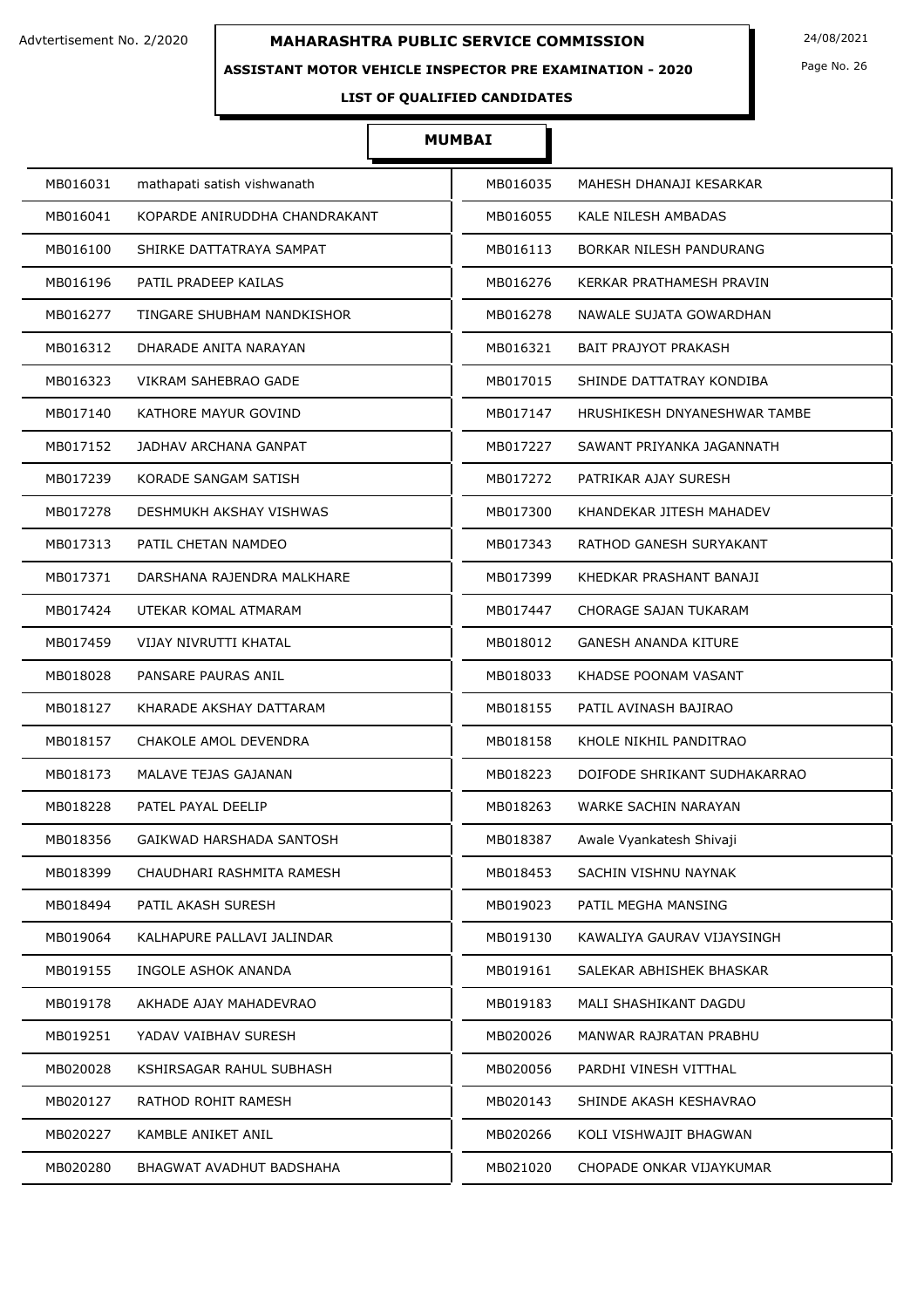### **ASSISTANT MOTOR VEHICLE INSPECTOR PRE EXAMINATION - 2020**

Page No. 27

#### **LIST OF QUALIFIED CANDIDATES**

#### **MUMBAI**

| MB021028 | BANGAR BALASAHEB RAMRAO    | MB021042 | LOHE DARSHAN HARISH     |
|----------|----------------------------|----------|-------------------------|
| MB021046 | DHONE SNEHA MADHAV         | MB021047 | MORE KIRAN RAVINDRA     |
| MB021117 | NEHE SAMIKSHA PANDHARINATH | MB021134 | PATIL ANKUSH SHAMRAO    |
| MB021146 | GOURAV NARAYAN AMBEWADKAR  | MB021154 | <b>GORAD KUMAR NANA</b> |
| MB021171 | PANSARE RAHUL BHASKAR      | MB021188 | PATIL VIKRAMSINH KISAN  |
| MB021189 | RATHOD PANKAJ SITARAM      | MB021191 | MOHITE AMOL NARENDRA    |
| MB021212 | SAWANT ASHISH ANIL         | MB021223 | SASE AKASH BAPU         |
| MB021243 | KARVE SWAPNIL SADASHIV     | MB021268 | KANADE ROSHAN DHONDIBA  |
| MB021271 | NIGADE DHIRAJ BABANRAO     | MB021287 | AKSHADA SAKURE          |
| MB022101 | MORE PRIYANKA NANASAHEB    | MB022118 | MESHRAM NITESH RAMLAL   |
| MB022173 | Belge Niteen Suresh        | MB022252 | PAWAR VAIBHAV GAJANAN   |
| MB022257 | KHATAVAKAR SAGAR SURYAKANT | MB022259 | JAGTAP SONALI KRISHNAT  |

Е

 $\Gamma$ 

#### **NO. OF CANDIDATES OF MUMBAI : 300**

|          |                               | <b>NAGPUR</b> |                                   |
|----------|-------------------------------|---------------|-----------------------------------|
| NG001017 | SONKUSRE SHANKAR RAMAJI       | NG001060      | MESHRAM ONKAR DHANRAJ             |
| NG001089 | SHAMBHARKAR SUPRIYA SUDHIR    | NG001144      | DOLAS KAILASH LAXMAN              |
| NG001160 | Ramteke Amrapali Lakhopati    | NG001243      | POKALE SUMEDHA DILIP              |
| NG001268 | YENGANTIWAR SAIKRISHNA KISHOR | NG001276      | <b>BALPANDE NIKESH BABURAO</b>    |
| NG001318 | <b>GUPTA PRAVIN MULCHAND</b>  | NG001350      | KADU ABHIJIT VINODRAO             |
| NG002027 | <b>BORKAR RAKSHA GANESH</b>   | NG002087      | WAHANE ANUP UTTAM                 |
| NG002127 | DADURWADE VISHAL RAMESHRAO    | NG002128      | JAMBHULKAR SHUBHAM GAJANANRAO     |
| NG002144 | <b>GUJARKAR MOHAN SUDHIR</b>  | NG002152      | <b>BANSOD BHUSHAN DAYARAM</b>     |
| NG002199 | SHENDE ABHISHEK DINESH        | NG002201      | BAGHEL BHAVESH CHANDRAPRAKASHSINH |
| NG002271 | <b>JAMGADE RAJAT SURESH</b>   | NG002288      | NAGPURE SRUSHTI DIWAKAR           |
| NG003054 | KAMBLE ANJANA MAHADEV         | NG003084      | NEETESH KUMAR PANDEY              |
| NG003109 | DESHPANDE MAYUR SANJAY        | NG003149      | PATIL MAYURI VIJAY                |
| NG003189 | MARBATE PRASHANT PITAMBAR     | NG003218      | <b>JUWARE AKSHAY GUNVANTRAO</b>   |
| NG003232 | BORKAR ABHAYA MILIND          | NG003242      | CHAUHAN AKASH OMPRAKASHSINGH      |
| NG003273 | kawadkar dnyaneshwar baliram  | NG004020      | MUDE RAHUL ASHOKRAO               |
| NG004063 | NIMJE SAPANA VINayakrao       | NG004078      | MADAVI GAURI RAMESH               |
| NG004118 | BALKI PRIYANKA RAMKRUSHNA     | NG004134      | <b>BUTE AMAN GAJANAN</b>          |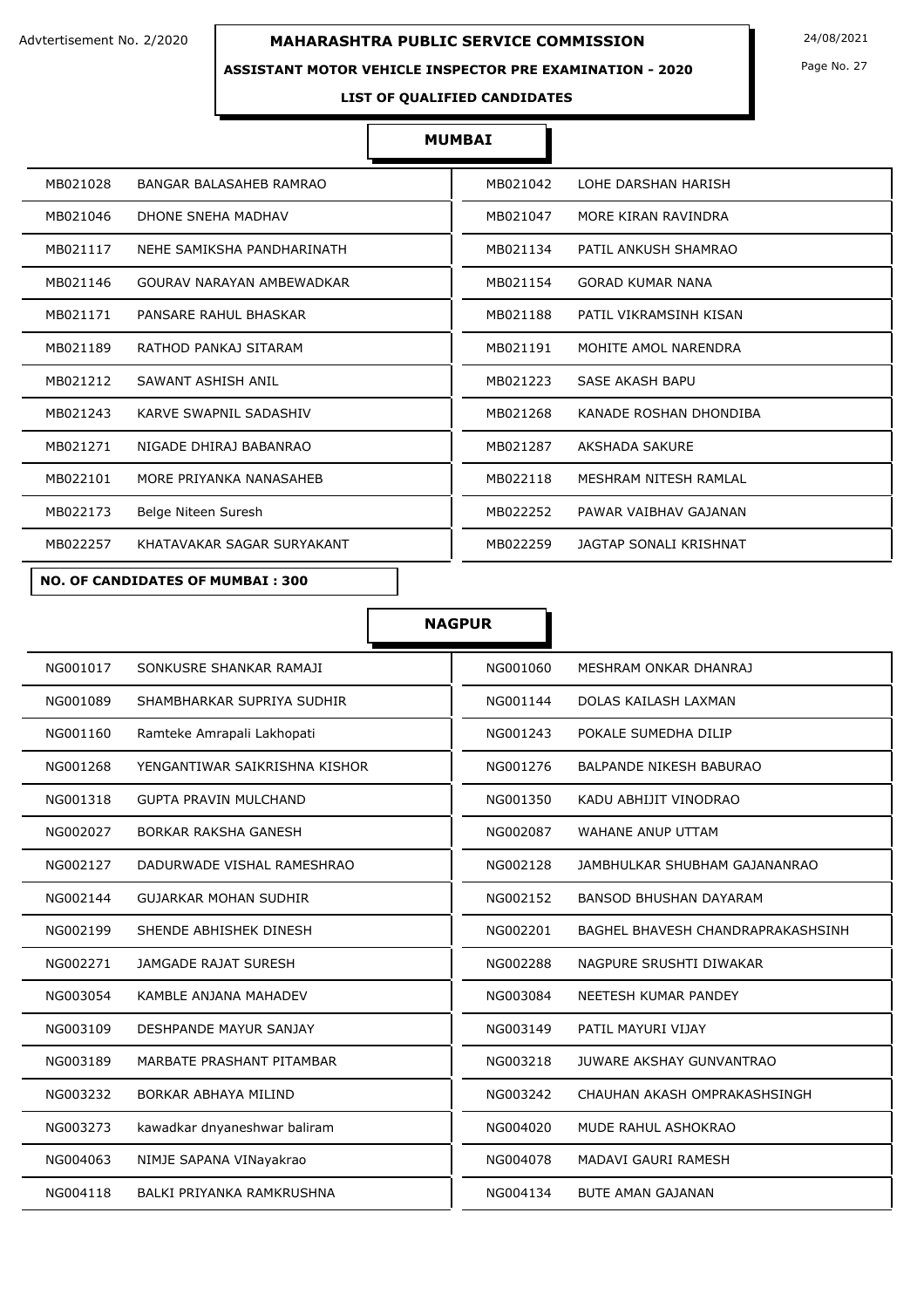### **ASSISTANT MOTOR VEHICLE INSPECTOR PRE EXAMINATION - 2020**

Page No. 28

## **LIST OF QUALIFIED CANDIDATES**

#### **NAGPUR**

| NG004143 | ATRAM TEJAS RAMDAS            | NG004201 | golande namdev babasaheb       |
|----------|-------------------------------|----------|--------------------------------|
| NG004251 | VIBHUTI MILIND NEWARE         | NG004267 | ONKAR CHARANDAS CHAURE         |
| NG004282 | TIRPUDE VAIBHAV DHANPAL       | NG004288 | CHAMBHARE ANIRUDHA SHRIHARI    |
| NG004292 | MASRAM MANGESH BALKRUSHNA     | NG004294 | BHOYAR SAURABH NILKANTH        |
| NG004297 | TELKAPALLIWAR ANKET SUNIL     | NG004346 | TAKOTE RAHUL GOPAL             |
| NG005082 | DHALE PRASHIL VINOD           | NG005102 | WAMANE YAMINI PARMANAND        |
| NG005133 | SHENDE PIYUSH BUDHAJI         | NG005134 | <b>GARAT SACHIN JAGANNATH</b>  |
| NG005140 | SAYARE PANKAJ PURUSHOTTAM     | NG005144 | TIPLE BHUSHAN PRAKASH          |
| NG005172 | SHAHARE SHITAL DILIP          | NG005184 | SHEIKH SARFARAJ SATTAR         |
| NG005198 | DEWALIKAR VICKY HOMKAR        | NG005207 | NASKARE VRUSHABH ARVIND        |
| NG005213 | GANESH WASUDEO ZUNGARE        | NG005214 | MASKE AVINASH DADAJI           |
| NG005218 | PATIL RUSHIKESH GOVIND        | NG005239 | BUCHE AMARJEET BHIMRAOJI       |
| NG006021 | TEKADE RAHUL WASUDEO          | NG006084 | LOKESH KAWADUJI MILMILE        |
| NG006125 | DAHAKE SHUBHAM RAMESH         | NG006150 | CHITMALWAR SHUBHAM ANIL        |
| NG006191 | KAREMORE JAYANT PRALHAD       | NG007028 | KHANDATE BHARAT DEVIDAS        |
| NG007031 | DAKHANE RAKESH KRUSHNAJI      | NG007058 | CHIWANDE SONAL MAHENDRA        |
| NG007115 | PURI PANDHARINATH VITTHAL     | NG007117 | NISHAD SUSHILKUMAR SURESH      |
| NG007151 | <b>GAWALE JITENDRA GANESH</b> | NG007238 | JAGTAP DIVYA DAULATRAO         |
| NG008038 | AGALE CHETAN MANOHAR          | NG008056 | KOMAL P WADE                   |
| NG008108 | RASVE SUDARSHAN BABURAO       | NG008112 | GONDANE RITESH CHANDRASHEKHAR  |
| NG008120 | AMBURE GANESH SHANTILAL       | NG008126 | Bhoyar Jitesh Vitthal          |
| NG008168 | KAWDE AVINASH PURANLAL        | NG008204 | DEEPAK L LADE                  |
| NG008263 | MAHAKULKAR SNEHA DNYANESHWAR  | NG008264 | IKHAR RUPALI RAMDAS            |
| NG009020 | GILLURKAR MAYUR LILADHAR      | NG009056 | BADHE GAURAV ARUN              |
| NG009089 | SONEWANE ASHISHKUMAR MADHORAO | NG009135 | SOMKUWAR NATASHA ANIL          |
| NG009158 | BALPANDE VAISHNAV RAJKUMAR    | NG009181 | MOHIT VINOD DHOKNE             |
| NG009193 | PAHADE ANUP ASHOK             | NG009200 | BHAVNA MUKUND KUMRE            |
| NG009203 | PATANKAR RUSHIKESH SATISH     | NG009229 | PAWAN SAMSERIA                 |
| NG009232 | CHAHANDE ABHIJIT ANIL         | NG009288 | JAISWAL PAWANKUMAR CHANDRAKANT |
| NG009328 | MUNISHWAR RUCHITA AJAY        | NG009373 | KHAMBADKAR RAHUL RAMESH        |
| NG009380 | <b>BAGDE RUPESH NAMDEORAO</b> | NG009420 | HARNE AMIT KESHAV              |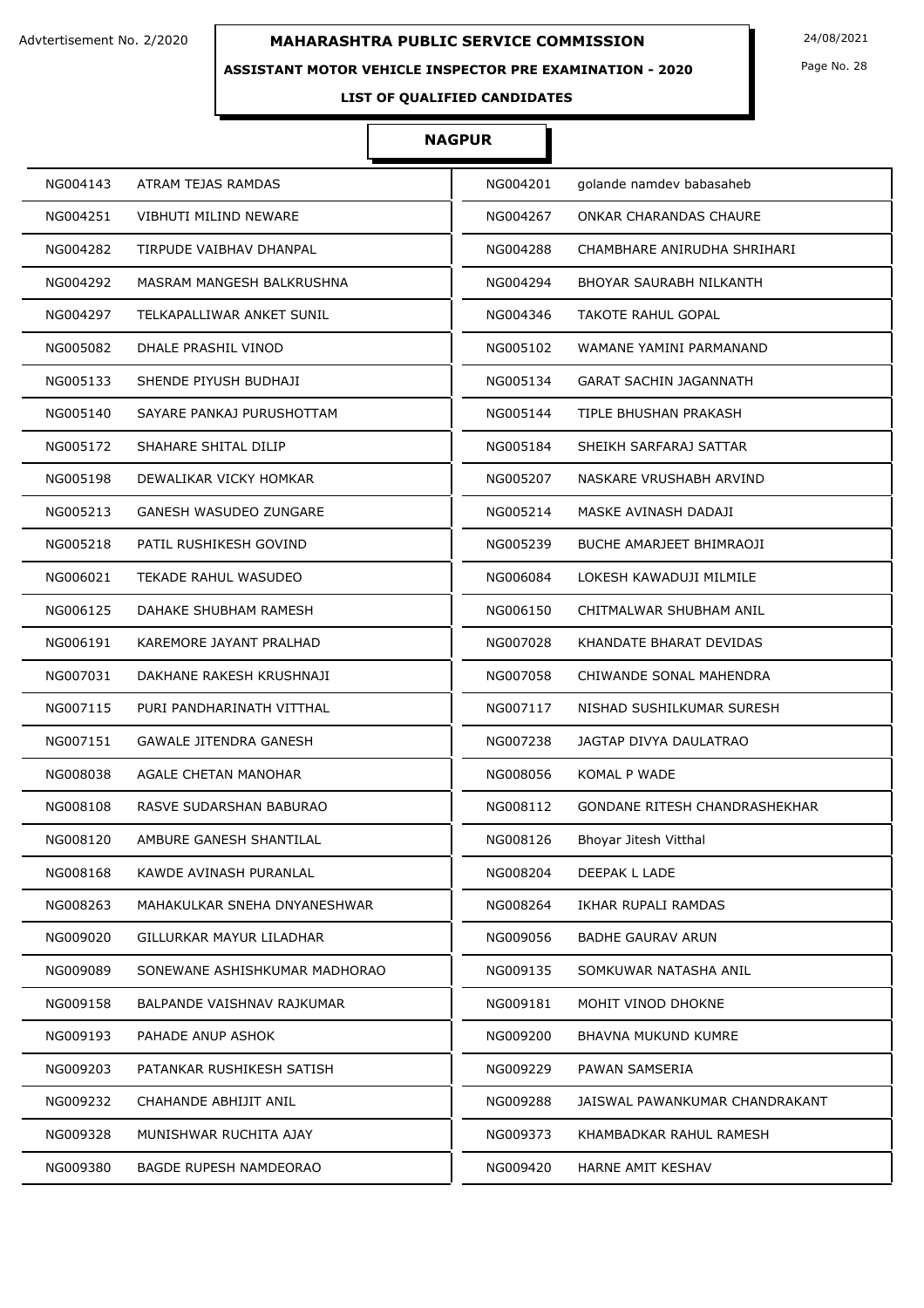### **ASSISTANT MOTOR VEHICLE INSPECTOR PRE EXAMINATION - 2020**

Page No. 29

**LIST OF QUALIFIED CANDIDATES** 

#### **NAGPUR**

| NG010002 | LAHAMGE VEDIKA SATISH         | NG010010 | GOSAVI PRASANNA PRASHANT       |
|----------|-------------------------------|----------|--------------------------------|
| NG010073 | THAKRE GAURAV SANJAY          | NG010117 | HEMANE KANCHAN DURYODHAN       |
| NG010154 | SOHAN VINOD SARODE            | NG010185 | MURASKAR AMIT RAMESH           |
| NG010188 | PATLE BHUMESHWAR BHAGWAT      | NG010246 | TAKSANDE GAURAO MOHANRAO       |
| NG010263 | WAKODIKAR ANMOL GHANSHYAM     | NG011065 | PATLE RAJAT PURANLAL           |
| NG011153 | CHANDANKHEDE YASHMINI SUBHASH | NG011175 | JAGTAP AVANTI JANARDAN         |
| NG011206 | <b>GAWALI ROHIT VILAS</b>     | NG011260 | WADHAI BHAGYASHREE RUPCHAND    |
| NG011261 | TALMALE BHUSHAN YASHWANT      | NG011272 | PAWAR YUVRAJ VASANT            |
| NG011288 | <b>GAWARLE NIKHIL RAJU</b>    | NG012041 | THAKARE RUDRAKSH BABULAL       |
| NG012046 | Kumbhare Akshay Anand         | NG012047 | <b>SHUBHAM TARTE</b>           |
| NG012062 | BAGADE PARIMAL ANANDRAO       | NG012115 | CHAPLE NARAYAN MAROTI          |
| NG012135 | <b>TEJAS SOWALE</b>           | NG012144 | AKSHAY DILIP MALEWAR           |
| NG012159 | SURJUSE KETAN LAXMANRAO       | NG012178 | <b>BHUSHAN AGARKAR</b>         |
| NG012182 | DHOKE VAIBHAV VINAYAK         | NG012192 | WANJARI NEHA ANANDRAO          |
| NG012206 | KARANDE GAURAV SURESH         | NG012224 | PATIL SHRUTI SHARAD            |
| NG012228 | NERALWAR ROHIT RAJENDRA       | NG012230 | MESHRAM VIKKI MULCHAND         |
| NG012249 | MOHARE BHAGYASHREE PRALHADRAO | NG013021 | MUDE UMESH VILASRAO            |
| NG013029 | KADAM NARENDRA SANJAY         | NG013031 | PARSHURAMKAR NITIN TULSHIRAM   |
| NG013068 | SONULKAR VIJAY BANDU          | NG013080 | SONKUSARE TUSHAR MURLIDHAR     |
| NG013126 | BORKAR SAMIKSHA SIDDHARTH     | NG013134 | BARSAGADE ARUN BABURAO         |
| NG013153 | ANURAG NINGHOT                | NG013208 | RAIPURE PANKAJ GOPALA          |
| NG013212 | THAKRE KOMAL KISHOR           | NG013218 | AHAKE PRIYA OMPRAKASH          |
| NG013237 | KAMBALE AKASH RAMESH          | NG013263 | YAWALE ANIKET NARENDRA         |
| NG013369 | BHOYAR PRANAY RAJENDRA        | NG014047 | <b>BADHIYE SHANTANU KAMRAJ</b> |
| NG014110 | THER MRUNAL BHAGWAN           | NG014117 | KAPSE JITENDRA GULABRAO        |
| NG014144 | <b>GUNDE VRUSHABH RAJESH</b>  | NG014147 | KUMBHARE KAMLESH VALAGUJI      |
| NG014248 | BHOYAR PRAFUL KHUSHAL         | NG014275 | KHARAT PRAVIN SHIVAJI          |
| NG015023 | GIRIPUNJE PALLAVI PREMLAL     | NG015031 | GILBILE DATTA ANURATH          |
| NG015036 | NIMBARTE VAISHALI RAMESH      | NG015058 | Nikhar Dharmesh Mahesh         |
| NG015059 | TARONE VAISHNAV SINDEVRAO     | NG015070 | NAWKHARE RAHUL CHANDRABHAN     |
| NG015071 | PADOLE MUKUL DEORAM           | NG015113 | CHINCHODKAR SWAPNIL ASHOK      |
|          |                               |          |                                |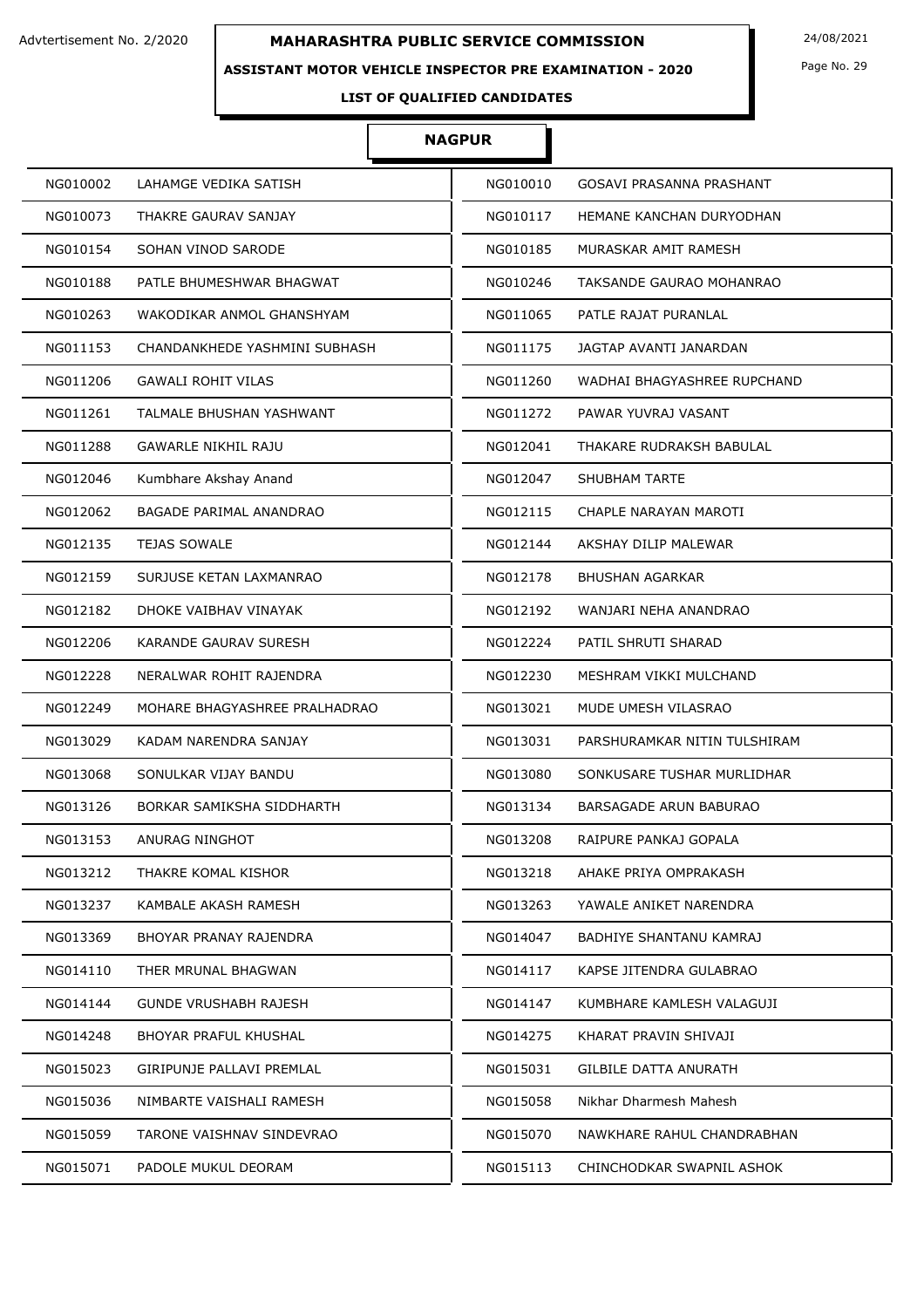#### **ASSISTANT MOTOR VEHICLE INSPECTOR PRE EXAMINATION - 2020**

Page No. 30

## **LIST OF QUALIFIED CANDIDATES**

#### **NAGPUR**

I

| NG015146                     | NIMBEKAR LILABAI MANOHAR      | NG015210 | HIVRAYALE KAMINI WAMAN             |
|------------------------------|-------------------------------|----------|------------------------------------|
| NG015267                     | Kendre Dhananjay Ganpatrao    | NG015281 | WASU SHARAYU DINKAR                |
| NG015288                     | AMOL ASHOK WANDHILE           | NG015297 | <b>GAWADE ABHIJEET BABAN</b>       |
| NG015323                     | MANDAR CHIKHALIKAR            | NG015334 | <b>BHAGYASHREE VINOD GATADE</b>    |
| Zamre Priti Arun<br>NG015346 |                               | NG016058 | MESHRAM RASHMI SUDHAKAR            |
| NG016074                     | GAIDHANI NILESH TARKESHWAR    | NG016111 | UKEY JYOTI KAMALAKAR               |
| NG016124                     | SARANG SHRIDHAR GANGADHAR     | NG016139 | NIMBEKAR NAGESH BALKRUSHNA         |
| NG016193                     | MESHRAM ASHWINI SONBAJI       | NG016205 | <b>BHOSALE KSHITIJ SANJAY</b>      |
| NG016208                     | CAHARAN VITTHALRAO KAURATI    | NG016267 | PETKAR PRAFUL ANIL                 |
| NG016284                     | CHAWRE GULSHANKUMAR SURESH    | NG017014 | KAMBALE SHUBHAM TARACHAND          |
| NG017023                     | KAMBLE PRASHANT RAMCHANDRA    | NG017040 | THAWRE URVASHI GAUTAM              |
| NG017041                     | KAMBLE SUDHIR JAGANRAO        | NG017075 | RAUT AMEYKUMAR GANPAT              |
| NG017076                     | BHOYAR RAKESH BHAGWAN         | NG017094 | SANKET WAMANRAO PIMPLIKAR          |
| NG017112                     | MADAVI PRASHANT TULSHIRAM     | NG017161 | MESHRAM DILESH SUKARAM             |
| NG017188                     | SONULE PALLAVI RAJKUMAR       | NG017199 | BHIMTE PIYUSH ARVIND               |
| NG017259                     | SHARMA AJAY NARESH            | NG017263 | MULE ARATI SHRIRANG                |
| NG017275                     | MATE RASHMI ARVIND            | NG017316 | BHOYAR HEMRAJ ISHWARJI             |
| NG017318                     | <b>GADPAYLE SNEHA PRALHAD</b> | NG017345 | MATALE MANOJ RAMESHRAO             |
| NG017361                     | CHOUDHARI VAIDEHI NISHIKANT   | NG017382 | DONGARWAR ASHWINI ASHOK            |
| NG017387                     | WARGHANE YOGESH RAMESH        | NG018012 | <b>BAGMARE CHETAN MAROTI</b>       |
| NG018015                     | PATIL HARIYALI MAHENDRA       | NG018030 | PARDHI LAKESH GENDLAL              |
| NG018047                     | DHOLE ANIL DINU               | NG018061 | NAIK RUTUJA SHRIKANT               |
| NG018113                     | SHENDE SURAJ SHANKARRAO       | NG018141 | NANDESHWAR GITESH DRONACHARYA      |
| NG018162                     | SATHE RAJENDRA BALASAHEB      | NG018165 | SHEIKH MOHD FARHAN MOHD KASIM RAZA |
| NG018166                     | DOYE SHUSHANT ARVIND          | NG018177 | VAIRAGADE AMRUTA RAJENDRA          |
| NG018198                     | MASHAKHETRI ANKUSH LILACHAND  | NG018219 | PATIL KOMAL SHAILENDRA             |
| NG018225                     | DANDEKAR TUSHAR RAMDAS        | NG018231 | NIMJE MAYURI ARUN                  |
| NG018233                     | NIMJE JAGDISH HIRADAS         |          |                                    |
|                              |                               |          |                                    |

**NO. OF CANDIDATES OF NAGPUR : 213**

## **NASHIK**

NS001001 DANDGAVHAL NITIN MURLIDHAR NS001053 DIGHE YASHASHREE KEDARNATH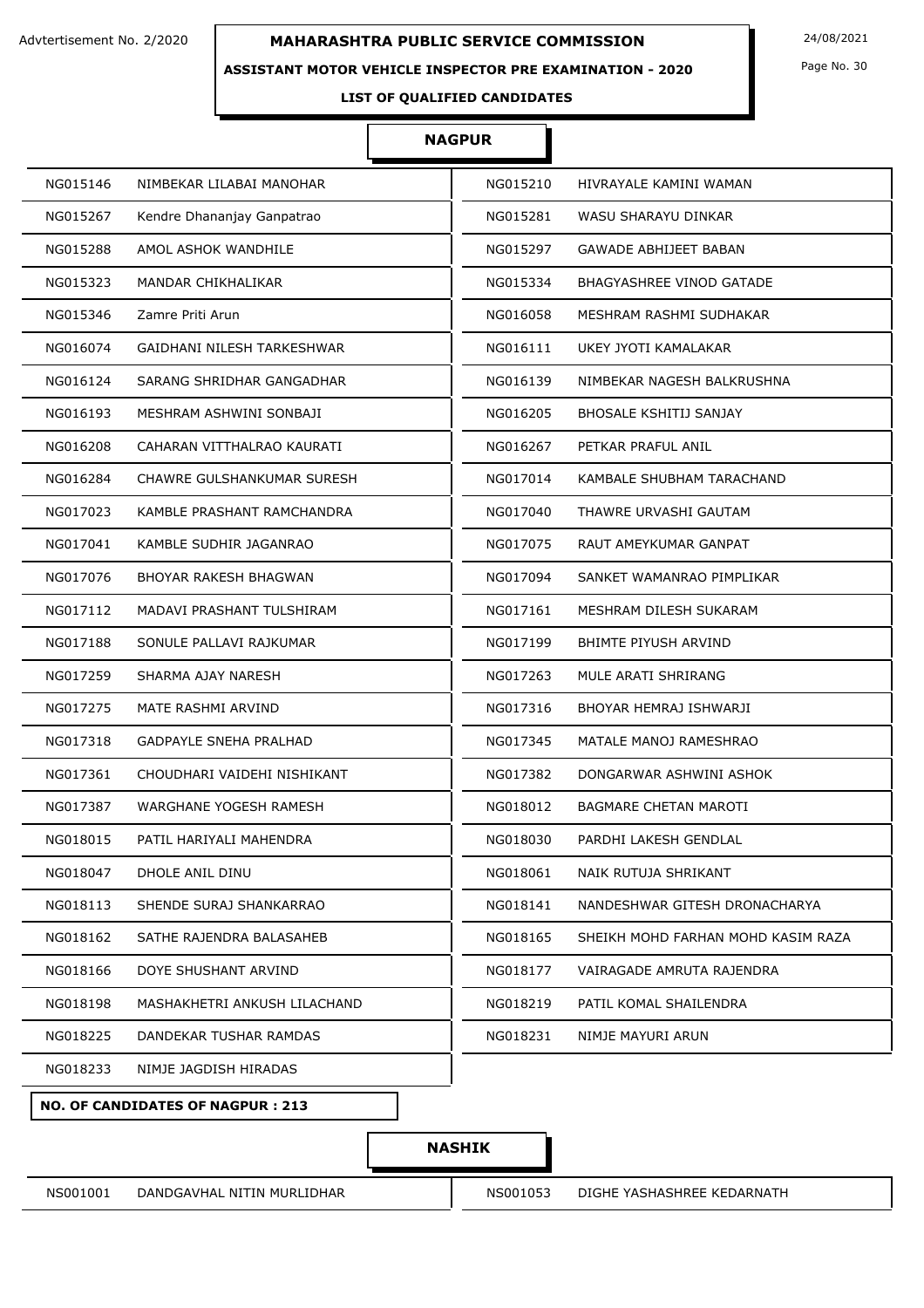### **ASSISTANT MOTOR VEHICLE INSPECTOR PRE EXAMINATION - 2020**

Page No. 31

## **LIST OF QUALIFIED CANDIDATES**

| NS001070                       | NS001078                      |
|--------------------------------|-------------------------------|
| BHAGUNDE KALPESH DINESH        | DASARE HEMALATA GOPINATH      |
| NS001088                       | NS001091                      |
| PAWAR VIPULKUMAR SURESH        | THORAT ULHAS GANESH           |
| SATOTE HARISH MOHAN            | NS001102                      |
| NS001098                       | PATIL DHIRAJKUMAR VASANTRAO   |
| NS001109                       | NS001111                      |
| PACHPATIL SUYOG KIRAN          | SONAR YATIN NARAYAN           |
| NS001114                       | NS001133                      |
| UNAVANE PARNILI RAMAKANT       | PATIL SAGAR RAJENDRA          |
| NS001138                       | NS001143                      |
| <b>TARLE GUNVANT BHAUSAHEB</b> | HAGOTE RAHUL DNYANESHWAR      |
| NS001148                       | NS001182                      |
| PAWAR AMIT SURESH              | GHOTEKAR CHANDRASHEKHAR SOPAN |
| NS001258                       | NS001299                      |
| THORVE RAHUL BHIMA             | <b>GOSAVI AARPIT RAJIV</b>    |
| NS001317                       | NS001325                      |
| CHAVAN DHIRAJ SHANTARAM        | PAWAR AISHWARYA SANJAY        |
| NS001361                       | NS001367                      |
| Dawange Satish Vijayrao        | BAHIRAM LAILESH GULAB         |
| NS001368                       | NS001387                      |
| BAVISKAR PRATIKSHA DHANARAJ    | SHIRORE AKASH ARVIND          |
| <b>GUNAVANTE RAHUL SANTOSH</b> | <b>BHAVNA ANIL SHELAR</b>     |
| NS001407                       | NS001475                      |
| NS002019                       | NS002067                      |
| Pawar Shailendra Kevalsing     | Andhale Vishal Arun           |
| NS002129                       | NS002183                      |
| Kiran Keda khairnar            | PATIL ADITYA VIJAY            |
| NS002196                       | NS002197                      |
| Samrat Rajendra Kapse          | DESHMUKH ROHAN BALASAHEB      |
| NS002202                       | NS002206                      |
| BAGUL MINAL BHAGAWAN           | PATIL MANSI MANOJ             |
| NS002211                       | NS002295                      |
| SONAWANE PRATIK JITENDRA       | PATIL AJAY RAMESH             |
| NS002312                       | NS002319                      |
| SHINDE AMOL BHAUSAHEB          | SONAWANE KHUSHAL GORAKH       |
| NS002322                       | NS002325                      |
| PATIL DIPAK VIJAYSING          | MANDWADE YUVRAJ BALWANT       |
| <b>ULHAS GAVIT</b>             | NS002351                      |
| NS002348                       | PATIL DIPAK DEVIDAS           |
| NS003005                       | NS003023                      |
| MAHAJAN MAYUR DILIP            | PATIL SUMIT TANAJI            |
| NS003080                       | NS003125                      |
| KHAIRNAR TRUPTI SAMBHAJI       | PAWAR SAYALI CHUDAMAN         |
| NS003132                       | NS003149                      |
| BRAHMANKAR VINAYAK PRABHAKAR   | KHAIRNAR SAMBHAJI VISHNU      |
| NS003165                       | NS003174                      |
| MORE PRANJALI ANANT            | PATIL PRADNYA JITENDRASING    |
| NS003192                       | NS003217                      |
| JAIN PARAS UMESHALAL           | DEORE KUNAL HEMANT            |
| NS003225                       | PRATIK DINKAR MORE            |
| <b>BIRARIS SUJAY VILAS</b>     | NS003229                      |
| NS003258                       | NS003271                      |
| SHIMPI TEJASWINI PRAKASH       | TAMBEKAR PRASHANT ARUN        |
| NS003291                       | NS003304                      |
| AWARE SURAJ MANIK              | THOMBARE SHARAD DEVIDAS       |
| NS003314                       | NS003432                      |
| WADEKAR JAYSHRI SUBHASH        | BORSE PRAJAKTA ARVIND         |
| NS004004                       | NS004079                      |
| TANDALE TUSHAR BHAURAO         | PATIL JAGDISH ASHOK           |
| WAGH SACHIN RAVINDRA           | NS004144                      |
| NS004126                       | EKHANDE NIKHIL SUDAM          |
|                                |                               |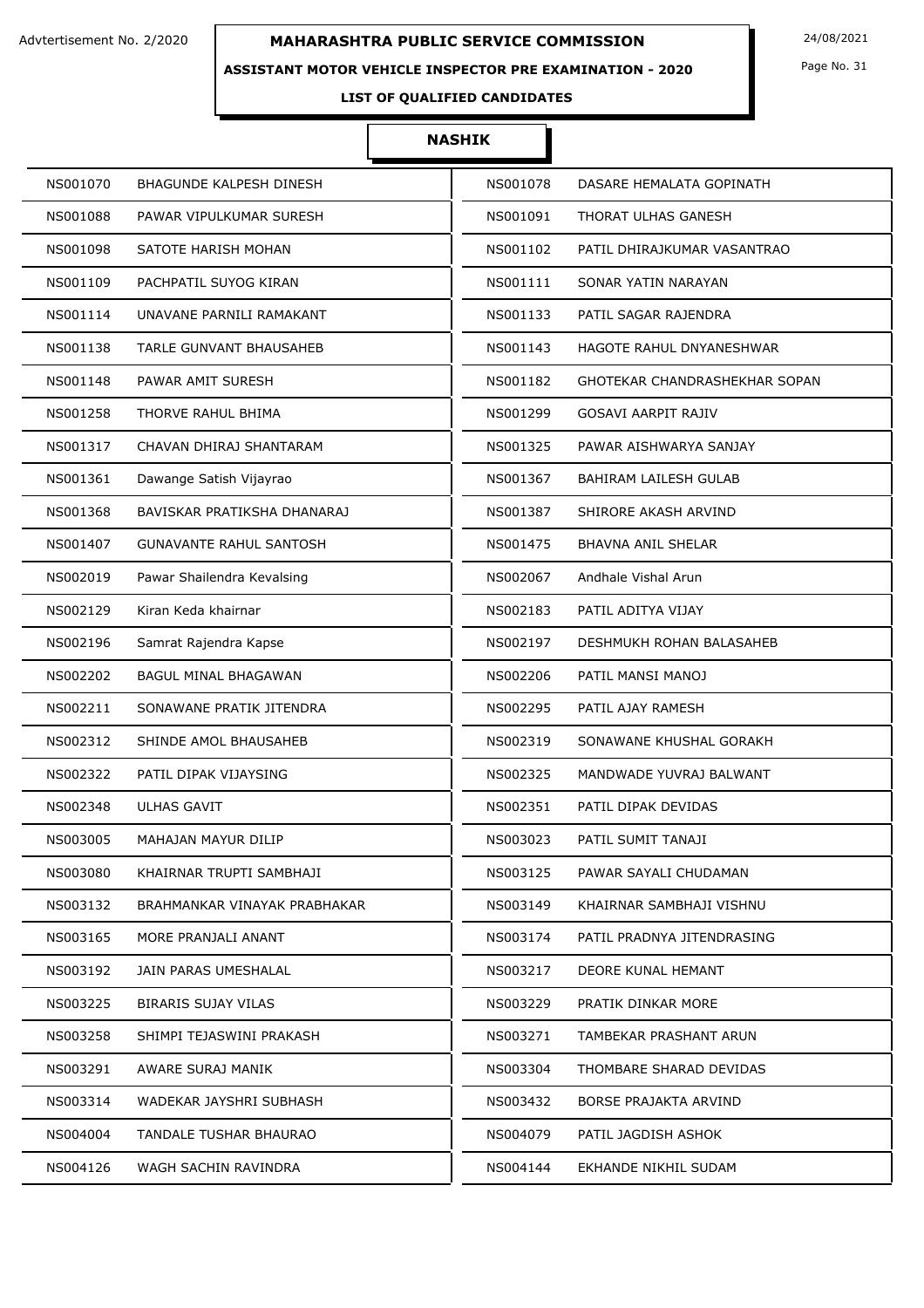### **ASSISTANT MOTOR VEHICLE INSPECTOR PRE EXAMINATION - 2020**

Page No. 32

## **LIST OF QUALIFIED CANDIDATES**

| NS004192 | SANDHAN BHUSHAN ASHOK         | NS004213 | <b>BHUSE PRANAV MAHESH</b>    |
|----------|-------------------------------|----------|-------------------------------|
| NS004226 | DHOMASE AKSHAY BHARAT         | NS004230 | NIRBHAVANE SANKET VINAYAK     |
| NS004236 | AHIRE ABHIJEET KISHOR         | NS004256 | LALWANI PRIYANKA RAJESH       |
| NS004270 | BADGUJAR RAHUL KISHOR         | NS004291 | PATIL TANVI RAJENDRA          |
| NS004332 | DIGHE SONALI VIJAY            | NS004347 | PAWAR TAI SHRIHARI            |
| NS004351 | <b>BARSE ANIKET SHAM</b>      | NS004397 | AHIRE ROSHAN RAMESH           |
| NS004431 | MALI HIRALAL PRALHAD          | NS004437 | JADHAV BHUSHAN DHONDIRAM      |
| NS004447 | JAGTAP RAHUL SUBHASH          | NS004457 | PATIL SANDEEP SHAILENDRASINGH |
| NS005033 | VADGE KAMINI HARISHCHANDRA    | NS005061 | PAGAR PRAFULL NANDU           |
| NS005159 | <b>GHORPADE PRADIP RATAN</b>  | NS005172 | DORVE SULOCHANA UDDHAVRAO     |
| NS005173 | CHAVAN MANGESH HIRAMAN        | NS005230 | <b>GHADGE SAGAR DIGAMBAR</b>  |
| NS005290 | WAGH DINESH GIRIDHAR          | NS005336 | <b>GOKHALE SAYLI GIRISH</b>   |
| NS005401 | JAGTAP GANESH ARJUN           | NS005462 | GAWALI SUNIL PUNDLIK          |
| NS005477 | RATHOD DURGESH KHEMRAJ        | NS005480 | PATEL VIPUL SHARAD            |
| NS006063 | KATKAR PRASHANT SHAMRAO       | NS006065 | <b>BHAMARE NILESH DAGA</b>    |
| NS006101 | SHITAL CHINTAMAN CHAURE       | NS006116 | HANDGE SHIVANI SUBHASH        |
| NS006130 | CHOPADE AMIT MANIKRAO         | NS006131 | BHADANE RAHUL SURESH          |
| NS006185 | PATIL HARSHAL RAVINDRA        | NS006226 | SURYAWANSHI ARUN NAMDEV       |
| NS006230 | BHAWANA CHUDAMAN PAWAR        | NS006269 | MORE NILESH MADHUKAR          |
| NS006278 | JYOSNA PRAMOD WARAKE          | NS007017 | PAWAR AMOL HIRAMAN            |
| NS007078 | PARDESHI ANKITA ZANAKLAL      | NS007087 | SHELAR SANTOSH RAJARAM        |
| NS007107 | <b>GADE SAINATH BHAUSAHEB</b> | NS007172 | GAIKWAD KAMALAKAR TUKARAM     |
| NS007224 | BEDMUTHA HARDIK VIJAY         | NS007226 | MAGAR RAHUL BHIKANRAO         |
| NS007272 | <b>VELHAL SHUBHAM SANJAY</b>  | NS008022 | WAGH NIKITA DIPAK             |
| NS008047 | BHAMARE PRANAV MOTHABHAU      | NS008056 | AHIRE DINESH SUNIL            |
| NS008082 | MAHAJAN MAHENDRA VASANT       | NS008119 | PATIL PRASHANT MADHAVRAO      |
| NS008146 | KALE MANGESH BABURAO          | NS008158 | PATIL SUMIT RAJENDRA          |
| NS008171 | PATIL HARSHALI SUNIL          | NS008191 | AHIRE BHAGYASHRI SANJAY       |
| NS008201 | DARADE AMOL CHANDRAKANT       | NS008211 | PARDESHI LEENA BHUPENDRASING  |
| NS008213 | LAGAD ATUL UTTAM              | NS008229 | TATAR SHUBHAM VITTHAL         |
| NS009024 | KHAN SHOEB ARIF               | NS009029 | VIKRAM MURLIDHAR GAWALI       |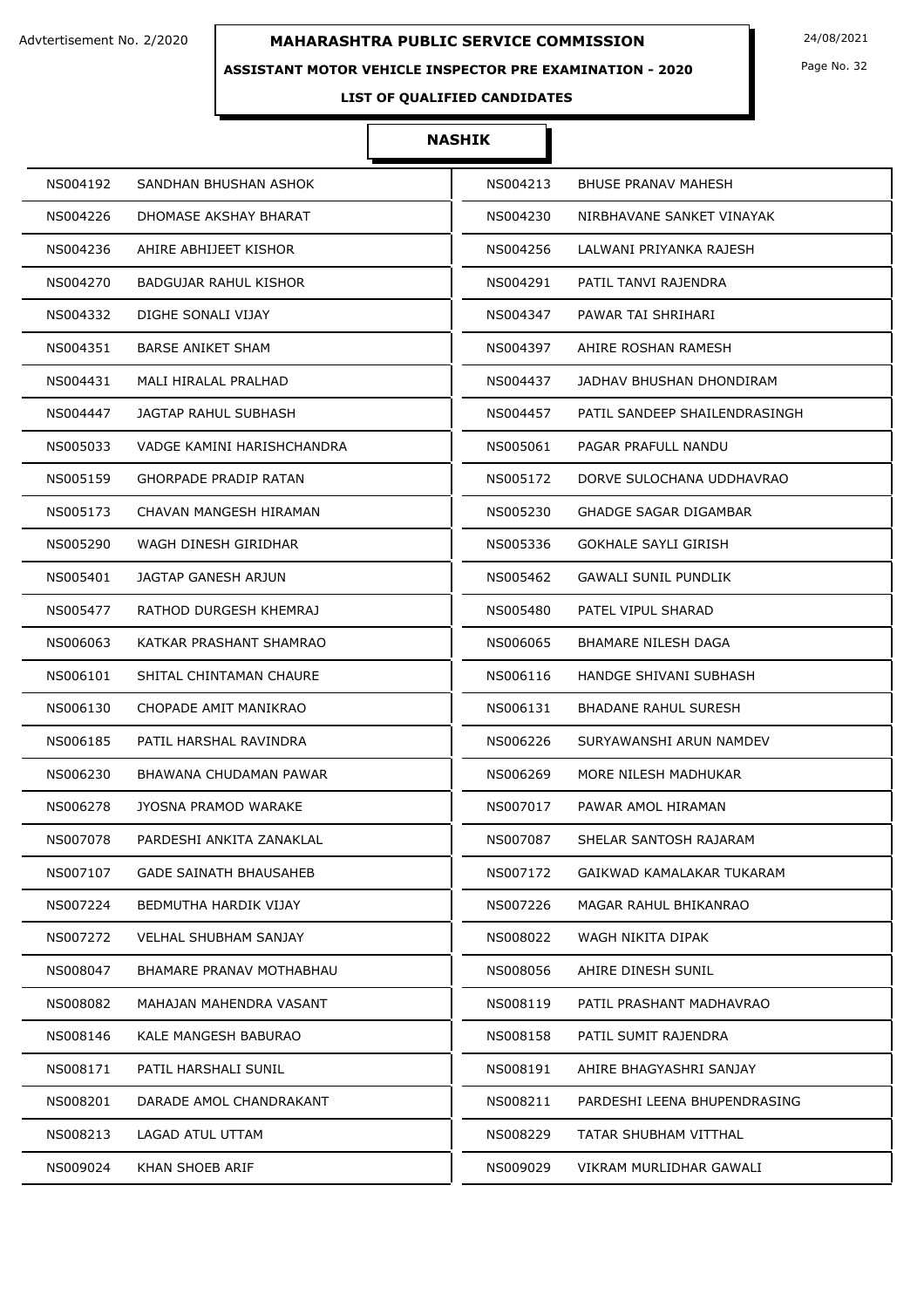### **ASSISTANT MOTOR VEHICLE INSPECTOR PRE EXAMINATION - 2020**

Page No. 33

## **LIST OF QUALIFIED CANDIDATES**

| NS009033 | BURKUL GANESH HIRAMAN      | NS009046 | PATEL KAUSHAL GOPAL           |
|----------|----------------------------|----------|-------------------------------|
| NS009113 | GITE RUTUJA ANIL           | NS009119 | THOKE TUSHAR DATTATRAYA       |
| NS009147 | JAGTAP RADHIKA RAMESH      | NS009151 | PATIL HITESH KHANDERAO        |
| NS009195 | BHIRUD SHUBHAM DILEEP      | NS009205 | PATIL AKSHAY ASHOK            |
| NS009216 | BHUSARE MAHESH BALASAHEB   | NS009223 | TEMBHEKAR HIMANSHU PRADEEP    |
| NS009228 | PATIL MILIND RAMKRISHNA    | NS009326 | DHANGAR KETAN DANGAL          |
| NS009333 | BHUSARE ANKITA SHRIKRUSHNA | NS009352 | MASULE PRASHANT MAGAN         |
| NS009379 | SHINDE MANGESH SHANTARAM   | NS009405 | DAWANGE VRUSHALI SARJERAO     |
| NS009429 | ANITA NIVRITTI CHAUDHARI   | NS009434 | PATIL SANDIP TUKARAM          |
| NS009441 | PATIL NILESH RAJENDRA      | NS009466 | MORE ASHWINI TARACHAND        |
| NS009476 | BHOR SHIVAJI SITARAM       | NS009477 | KULDHAR SHUBHAM CHANGDEV      |
| NS010017 | SHIRSATH RAHUL SAYAJI      | NS010020 | <b>BAGUL MAHESH SHIVAJI</b>   |
| NS010046 | PRAVIN VIJAY MORE          | NS010064 | PAWAR NAYAN HARISHCHANDRA     |
| NS010090 | JADHAV CHETAN VIJAY        | NS010197 | NIKUMBH MUKESH PRAMOD         |
| NS010208 | SHELAR SUDHIR PRATAPRAO    | NS010274 | SONAWANE SWAPNIL RATAN        |
| NS010329 | PATIL SIDDHESH RAJENDRA    | NS010355 | PAWAR RAHUL BHAUSAHEB         |
| NS010396 | SHELKE VRUSHALI JANARDAN   | NS010414 | DESHMUKH MAYUR VIJAY          |
| NS010434 | BANKAR VISHWAJEET VIJAY    | NS010442 | TEJAS MAHESH CHAUDHARI        |
| NS010458 | WAGH PRASHANT BALU         | NS010461 | DESALE SAURABH SANJAY         |
| NS010475 | PALLAVI ARUN KADAM         | NS010478 | BEDSE AJINKYA SURESH          |
| NS011012 | SALI PRANALI SUNIL         | NS011013 | PAWAR LALITA RAMRAO           |
| NS011022 | SHINDE KHEMESH MANOHAR     | NS011023 | WAGH HARSHALI ANAND           |
| NS011107 | SALVE YOGITA VINAYAK       | NS011139 | SARWAR CHAITALI LAXMAN        |
| NS011147 | WAGH ANAND RAMDAS          | NS011150 | PATIL GOPAL ABHIMAN           |
| NS011167 | gunjal bharat nivrutti     | NS011207 | BHOYE DIKSHA ANANDA           |
| NS011271 | DHATRAK PRIYANKA VASANT    | NS012029 | <b>VISPUTE HARSHAL DEEPAK</b> |
| NS012099 | SHELKE GAURAV SHIVRAM      | NS012150 | BHONDE ANIKET CHANDRAKANT     |
| NS012162 | KAZI WAHID SALIM           | NS012236 | <b>BACHHAV PRERANA DILIP</b>  |
| NS012248 | SHINDE YASH SANJAY         | NS012263 | DEORE SAURABH MOTHABHAU       |
| NS012267 | DEORE ARCHANA ANIL         | NS012296 | KAPSE PRACHI SUBHASH          |
| NS012300 | AHER TEJASVINI PRAFULLA    | NS012308 | PATIL KAVITA SITARAM          |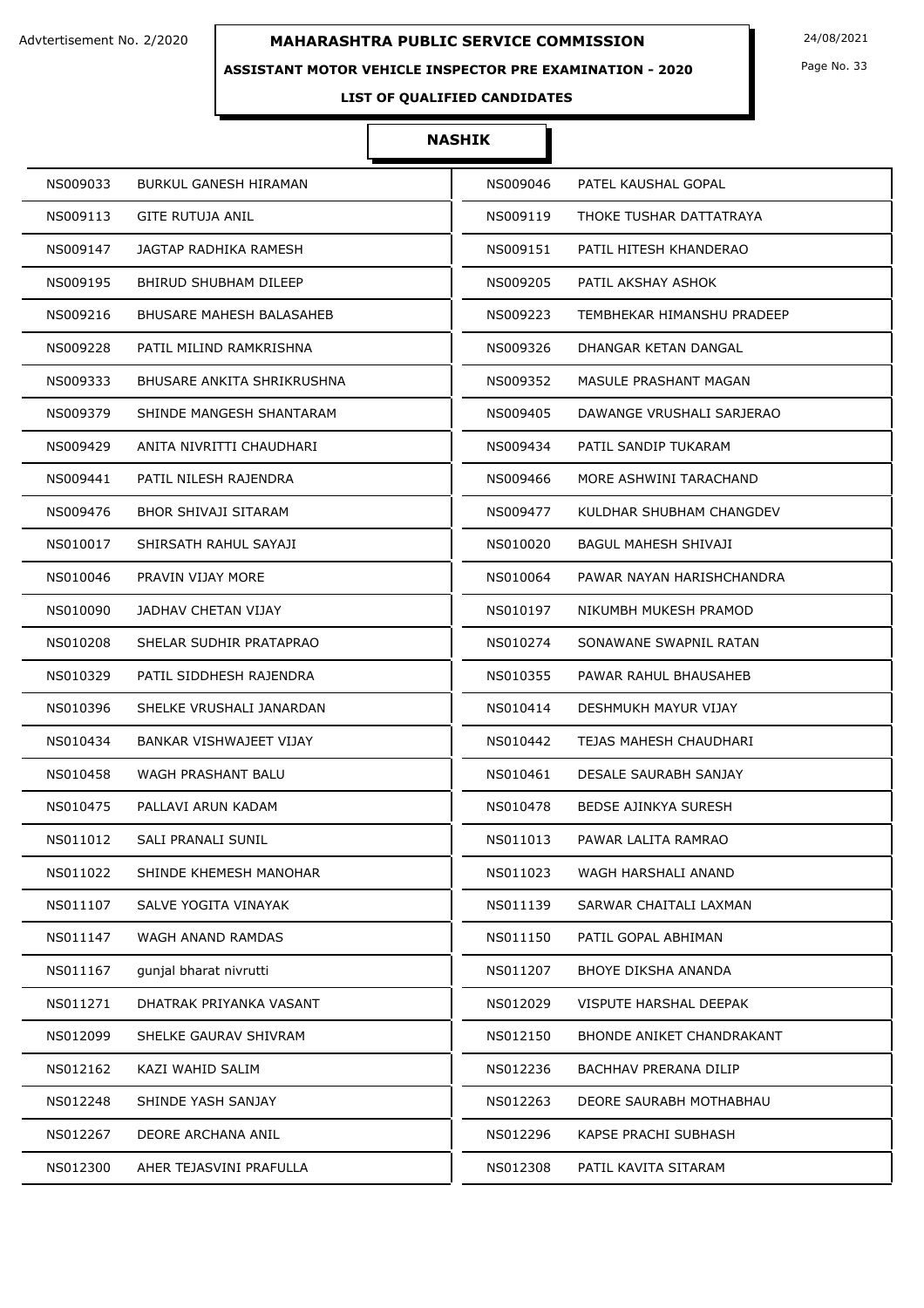**ASSISTANT MOTOR VEHICLE INSPECTOR PRE EXAMINATION - 2020**

Page No. 34

## **LIST OF QUALIFIED CANDIDATES**

| NS012332 | NIVEDITA WAGH                 | NS012336 | gadage sachin prabhakar       |
|----------|-------------------------------|----------|-------------------------------|
| NS012350 | GAIKAR SAURABH SANJAY         | NS012352 | RACHANA VISHVAS GAVIT         |
| NS012375 | PATIL DNYANESHWAR MANGO       | NS012376 | BARGAL PRATHAMESH DATTATRAYA  |
| NS012377 | KIRAN DINKAR CHAUDHARI        | NS013025 | CHAVAN LOKESH LALCHAND        |
| NS013040 | PAWAR NILESH BHARAT           | NS013086 | PADVI MAHENDRA CHINTAMAN      |
| NS013115 | SHELAR VINOD NANDULAL         | NS013135 | PATIL VARUN PRAKASH           |
| NS013137 | GAIKWAD NIKHIL BAJIRAO        | NS013145 | WANI SWAJIT GIRISH            |
| NS013158 | <b>BORSE SACHIN HIMMAT</b>    | NS013202 | SHINDE SAGAR ASHOK            |
| NS013228 | KARAD NILESH TRAMBAK          | NS013245 | TILE ROSHAN RAMDAS            |
| NS014015 | AHIRE RUPALI NANABHAU         | NS014023 | UGALE PRADIP TANAJI           |
| NS014057 | Raut Sushant Chandrakant      | NS014066 | <b>BIDGAR KIRAN MOHAN</b>     |
| NS014074 | PATIL TEJASDEEP SANJAY        | NS014102 | PINGLE CHETAN RAVINDRA        |
| NS014123 | MUSALE TUSHAR CHANDRAKANT     | NS014137 | PATIL SANKET MANOHAR          |
| NS014148 | PATIL BHAVANA KAILAS          | NS014150 | PATIL SANKET JAGDISH          |
| NS014179 | <b>BUWA ROSHAN KAILAS</b>     | NS014190 | DHARMASHALE VITTHAL RUSHIKESH |
| NS014196 | KHAIRNAR VAIBHAVKUMAR BHIMAJI | NS014204 | LOHAKARE KALYANI PANDHARINATH |
| NS014214 | SONAWANE MOHIT NAMDEORAO      | NS014219 | ILAG PRAVIN RANGNATH          |
| NS014274 | PATIL NIKITA PADMAKAR         | NS014278 | <b>BAGUL SHUBHAM SANTOSH</b>  |
| NS014302 | SALAVE RAHUL BALIRAM          | NS014310 | PATIL ROHAN RAJENDRA          |
| NS014311 | SHIRORE AKSHAY SUNIL          | NS014318 | BHALERAO POOJA ANIL           |
| NS014323 | PATIL NIRAJ DATTATRAYA        | NS015008 | MALI GAJANAN UKHARDU          |
| NS015009 | RATHOD ONKAR BABUSING         | NS015047 | BAITADE NAMRATA TUKARAM       |
| NS015079 | CHAKOR PRIYA DAGU             | NS015084 | JAGTAP PIYUSH SUSHILKUMAR     |
| NS015114 | PAGARE SONALI BALU            | NS015128 | ADHAV GANESH RAGHUNATH        |
| NS015135 | WANI KALPESH YASHWANT         | NS015144 | GHODE AARTI RAJESH            |
| NS015150 | RUDRE SHREYA ANIL             | NS015209 | JADHAV RAHUL PANDIT           |
| NS015244 | JAMDHADE SAGAR BHAUSAHEB      | NS015247 | VANJARI ATISH BHARAT          |
| NS015263 | KAPURE SIDDHARTH SANJAY       | NS015276 | KASAR AKASH KISHOR            |
| NS015282 | BHAVSAR PARESH NANDLAL        | NS015287 | SONAWANE UJWALA VASUDEO       |
| NS015333 | BOMBALE RAVINDRA RAMESH       | NS015336 | DEORE MAHENDRA YESHWANT       |
| NS015376 | RAIJADE SHRADDHA KAILAS       | NS015383 | PAWAR HITESH VIKRAM           |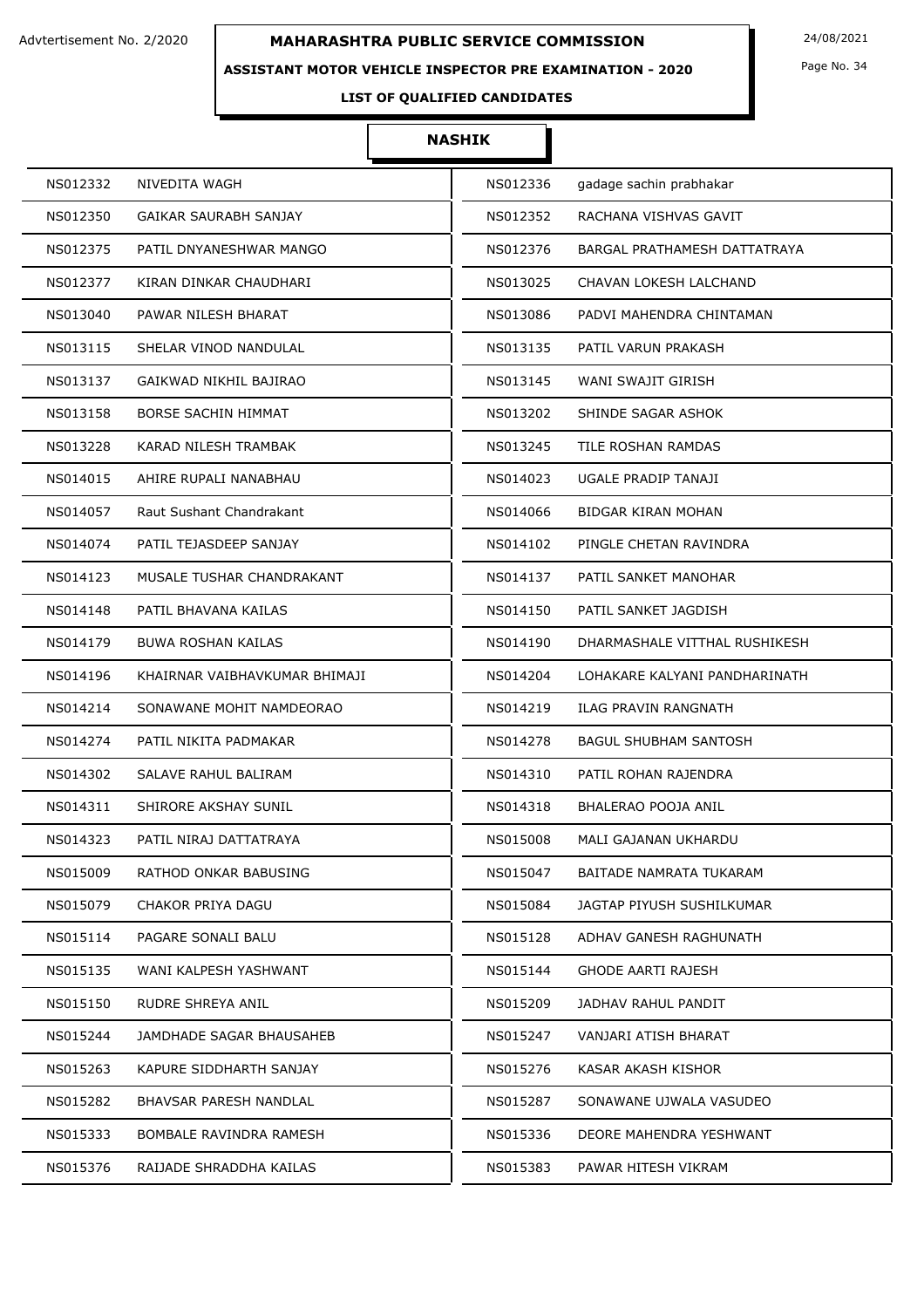### **ASSISTANT MOTOR VEHICLE INSPECTOR PRE EXAMINATION - 2020**

Page No. 35

## **LIST OF QUALIFIED CANDIDATES**

| NS016014 | PATIL CHANDRAKANT SANJAY     | NS016015 | SHINDE NIKITA BALASAHEB       |
|----------|------------------------------|----------|-------------------------------|
| NS016035 | PATIL RAMKRISHNA VISHRAM     | NS016048 | PRIYA SANTOSH KOKANE          |
| NS016055 | PATIL MAHENDRA VASANT        | NS016091 | PAGAR NILESH KEDA             |
| NS016144 | PATIL TUSHAR GOVINDA         | NS016166 | RAJPUT HARSHAL SANJIVKUMAR    |
| NS016183 | KHATALE ROSHAN LAXMAN        | NS016209 | AVHAD VAIBHAV SHANTARAM       |
| NS016211 | TAMBOLI DIVYA HEMCHANDRA     | NS016242 | DIXIT AAKANKSHA KIRAN         |
| NS016260 | MORE KANAN KUBER             | NS016262 | KAKAD RUPESH RAJARAM          |
| NS016275 | SHAHU AAKANKSHA RAJESH       | NS016276 | ROKADE CHANDRASHEKHAR BHARAT  |
| NS016306 | BAVISKAR DIPALI VILAS        | NS016311 | PAWAR GOPI RAJENDRA           |
| NS016355 | CHAURE ANIL MADHUKAR         | NS016367 | CHAUDHARI MADHURI MADHUKAR    |
| NS016386 | PATIL PRASHANT VIKAS         | NS016403 | PATIL MITUL RAJESH            |
| NS017012 | MALVE VAISHALI DAGU          | NS017051 | WARULE VASUDEV VIRENDRA       |
| NS017056 | <b>MAN RAKESH TARACHAND</b>  | NS017070 | DONDE AMAR SANTOSH            |
| NS017071 | Beldar Mahesh Sudakar        | NS017087 | BHAVSAR PRIYANKA BAPU         |
| NS017125 | GHANGALE RAHUL BHAUSAHEB     | NS017139 | DIGARALE ASHWIN DAGADU        |
| NS017152 | PANGAVHANE GOKUL KAILAS      | NS017156 | SANDEEP ANIL CHAUDHARI        |
| NS017161 | BHAGADE AVINASH PANDHARINATH | NS017207 | BHAMARE ASHWINI APPA          |
| NS018012 | JAGTAP MADHAVI RAJENDRA      | NS018024 | BHAMARE SANKET UDDHAV         |
| NS018057 | PATIL LALIT VIKAS            | NS018060 | PUND SAGAR POPAT              |
| NS018116 | <b>BADWAR RAHUL DEVIDAS</b>  | NS018134 | RAUNDAL DADABHAU NANABHAU     |
| NS018183 | PATIL PRASHANT ARUN          | NS018213 | PATIL SACHIN RAJESHKUMAR      |
| NS018283 | VIDHATE SAGAR TUKARAM        | NS018286 | DHUMAL VISHAL SUNIL           |
| NS019015 | NIKAM SURAJ PRABHAKAR        | NS019027 | SHEWALE SURAJ SAHEBRAO        |
| NS019037 | PRATHAMESH VIJAY SONJE       | NS019065 | SATALE AJAY LAHANU            |
| NS019066 | DEEPIKA CHANDRABHAN PAWAR    | NS019076 | DESHMUKH RITESH MADHUKAR      |
| NS019084 | PATIL SHUBHAM DHANRAJ        | NS019128 | PATIL PRIYANKA BABULAL        |
| NS019161 | PATHAK MAYURESH BHAUSAHEB    | NS019267 | KARDILE SHUBHAM BALASAHEB     |
| NS019288 | BRAHMANKAR AVINASH BHIKAN    | NS019319 | SURYAWANSHI AJINKYA RAVINDRA  |
| NS019324 | PATIL HARSHAL CHHABU         | NS019328 | PAGARE PANKAJ TUKARAM         |
| NS019337 | DEEPAK VIJAY MORE            | NS019367 | AHIRE DHANASHREE PANDHARINATH |
| NS020025 | BORSE SWAPNIL VISHWASRAO     | NS020102 | SONAWANE RAHUL SHRIRAM        |
|          |                              |          |                               |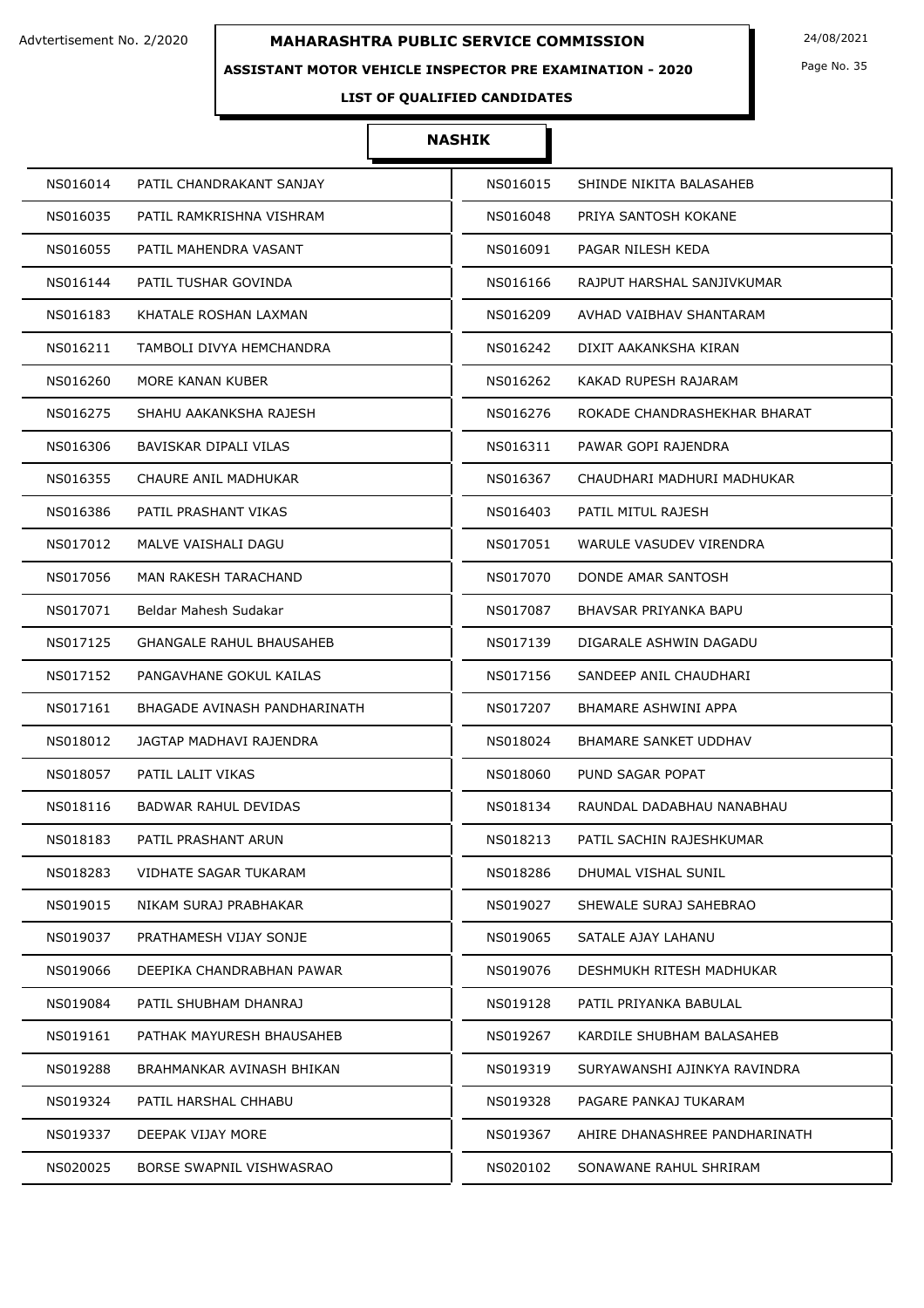### **ASSISTANT MOTOR VEHICLE INSPECTOR PRE EXAMINATION - 2020**

Page No. 36

## **LIST OF QUALIFIED CANDIDATES**

| NS020120 | <b>BADHE KIRTI VIJAY</b>    | NS020131 | PAWAR YOGITA PRABHAKAR          |
|----------|-----------------------------|----------|---------------------------------|
| NS020162 | PATIL POONAM ARUN           | NS020191 | PARDESHI KIRANSING VIJAYSING    |
| NS020268 | GUNJAL VAIBHAV BALASAHEB    | NS020294 | ZAMBARE NUTAN MADHUKAR          |
| NS020300 | PATIL MAYUR DHANRAJ         | NS020304 | SHIRSATH RAJASHREE SAHEBRAO     |
| NS020321 | KOLE SNEHA BALIRAM          | NS020342 | GUNJAL KIRAN MANIKRAO           |
| NS020356 | SANAP NARAYAN VISHWANATH    | NS020393 | PATIL PRATIK PRAMOD             |
| NS020422 | SANAP SANDIP SHIVAJI        | NS020432 | SAWALE SUSMITA KISHOR           |
| NS020446 | ZOMAN ASHWINI VISHWASRAO    | NS020448 | PAWAR ANKITA SUNIL              |
| NS020455 | RANMALE KOMAL SUNIL         | NS020469 | <b>BHARULE SANTOSH MANGO</b>    |
| NS020477 | <b>TUSHAR ASHOK YEOLE</b>   | NS021007 | SURYAWANSHI DARSHAN RAJENDRA    |
| NS021034 | AHER BALWANT TANAJI         | NS021050 | KHAIRNAR SANDESH SANJAY         |
| NS021071 | SHINDE YATISH VISHWASRAO    | NS021072 | NIKAM DEVAYANI DAULATRAO        |
| NS021105 | PATIL JAYESH BABAN          | NS021143 | JADHAV TRUPTI YUVRAJ            |
| NS021188 | PARDESHI KAJAL NANDLAL      | NS021201 | PATIL RUTUJA RAVINDRA           |
| NS021212 | BAHALKAR SARANG SUNIL       | NS022030 | BHAVSAR DIPAK YUVRAJ            |
| NS022040 | BHADANE ROHINI HANSRAJ      | NS022045 | suryawanshi swapnil pradip      |
| NS022053 | VANJARI MAYUR BHAGWAN       | NS022113 | KHANDVI CHHAYA CHATUR           |
| NS022126 | PARDESHI ARPIT VINOD        | NS022159 | SONAWANE SAURABH JAYWANTRAO     |
| NS022176 | SHRADDHA ATMARAM CHAUDHARI  | NS022181 | <b>BAGUL GANESH SUKDEO</b>      |
| NS022191 | YEWALE HITESH DILIP         | NS022208 | DAMALE DIPALI NANDU             |
| NS022229 | CHAUDHARI DARSHAN ARJUN     | NS023070 | JAGTAP SAGAR KEDU               |
| NS023080 | WAYKOLE ANIKET ARUN         | NS023106 | DATE AMOL SAMPAT                |
| NS023108 | SHINDE DHANANJAY GORAKHNATH | NS023178 | MORE VAISHALI BALASAHEB         |
| NS023208 | PATIL MINAL ANIL            | NS023214 | WAGH HARSHAL BALASAHEB          |
| NS023272 | JADHAV SURAJ SUNIL          | NS023289 | <b>BHOSALE TEJASVINI SURESH</b> |
| NS023306 | <b>BORSE SANKET SUNIL</b>   | NS023316 | DESHMUKH BAPU VAMAN             |
| NS023331 | SHIRSATH AKASH TUKARAM      | NS023366 | NIKAM PAVANKUMAR ANANDRAO       |
| NS023395 | BHALERAO NIKHIL EKNATH      | NS023418 | SONAWANE PRASHANT SHARAD        |
| NS024008 | DESHMUKH SAHIL KHALIL       | NS024016 | CHAUDHARI HARSHAL SHESHRAO      |
| NS024017 | PATIL HITESH RAMESH         | NS024020 | PATIL SHUBHANGI PITAMBAR        |
| NS024027 | MAHESH MANIK KHAIRNAR       | NS024033 | BHOYE HARICHANDRA DHARMRAJ      |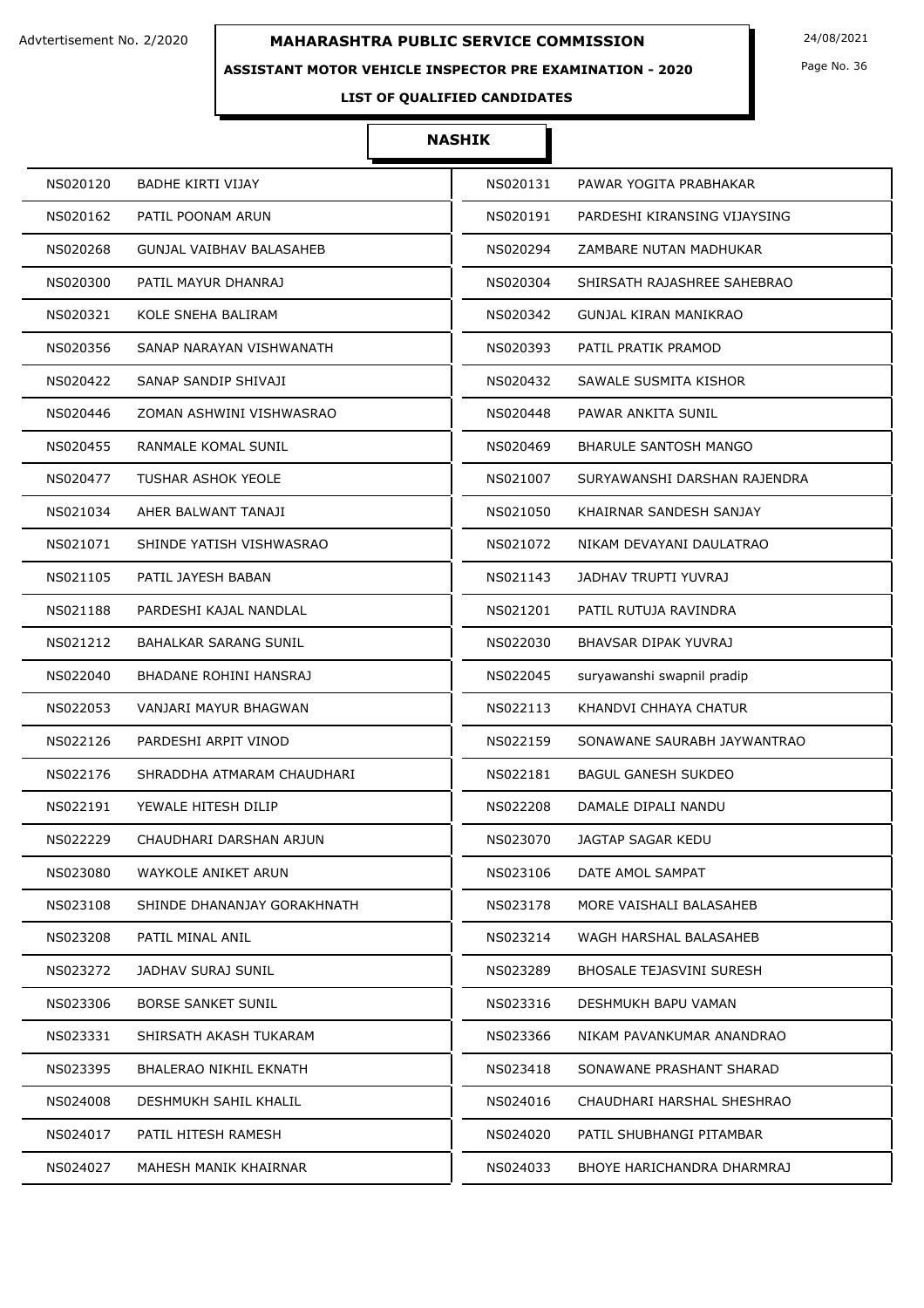### **ASSISTANT MOTOR VEHICLE INSPECTOR PRE EXAMINATION - 2020**

Page No. 37

# **LIST OF QUALIFIED CANDIDATES**

| NS024048 | NIKAM NAMRATA RAVINDRA        | NS024073 | Mali Bhushan Ghanshyam        |
|----------|-------------------------------|----------|-------------------------------|
| NS024080 | KHANDEKAR DINESH SAHEBRAO     | NS024086 | KAPADNIS VIVEK ABHIMAN        |
| NS024091 | TORAWANE SHUBHAM SUNILDUTT    | NS024148 | DHAKANE ANURADHA BALASAHEB    |
| NS024150 | BADGUJAR SAYALI SURESH        | NS024237 | PATIL YADNYESH EKANATH        |
| NS024307 | DEORE DHANANJAY YESHWANT      | NS024324 | Pagar Rohit Anil              |
| NS024331 | MOKAL SWAPNIL RAMESH          | NS024386 | KEWARE AVDHOOT PUSHKRAJ       |
| NS024395 | SHINDE PRASHANT KISAN         | NS024414 | JADHAV KAMALESH SHIVAJI       |
| NS024441 | SHINDE KASHINATH SANDU        | NS024443 | PAWAN KUMAR DEORE             |
| NS024455 | MORE SANDIP DNYANESHWAR       | NS025033 | CHAVAN MANOJ VASANTRAO        |
| NS025036 | PANGAVHANE MAYUR BHAUSAHEB    | NS025055 | <b>GUNJAL HARISH VISHNU</b>   |
| NS025097 | NAGARE SACHIN ASHOK           | NS025119 | INGALE SACHIN PRABHAKAR       |
| NS025216 | DEORE VAISHNAVI JAGANNTH      | NS025241 | PALLAVI GORANE                |
| NS025253 | ROKADE VAIBHAV ANIL           | NS025272 | PATIL AKASH SANJAY            |
| NS025294 | ROHIT DILIP SONAWANE          | NS025308 | PATIL TANISHKA NITIN          |
| NS025353 | PATIL MAYUR CHHOTU            | NS025366 | JADHAV DIPALI BHASKAR         |
| NS025394 | CHAVHAN RAHUL UKHARDU         | NS026035 | Jadhav Avinash Dnyaneshwar    |
| NS026068 | KAKAD MAHESH RAMESH           | NS026081 | WAGH KUNAL KASHINATH          |
| NS026143 | <b>GHULE PRATIKSHA KAILAS</b> | NS026154 | SANGLE SANTOSH BHAUSAHEB      |
| NS026163 | DESHMUKH MADHURI PRABHAKAR    | NS026233 | BHOYE HARSHALI MADHAV         |
| NS026254 | CHAUDHARI AMOL ASHOK          | NS026326 | BORADE PRADEEP DATTATRAYA     |
| NS026367 | KASTURE NEHA NANDU            | NS026374 | PAGARE DIPAK SOPAN            |
| NS026411 | DHANESHWAR SAURABH MUKUND     | NS027004 | CHAUDHARI SHRADDHA PRABHAKAR  |
| NS027007 | SHIMPI RAHUL ARUN             | NS027042 | BADGUJAR AKASH BAPU           |
| NS027043 | GIRI SNEHAL KISHOR            | NS027051 | RAGHUWANSHI VAIBHAV VIJAYSING |
| NS027076 | CHAUDHARI LALIT RAMDAS        | NS027093 | BORSE SAKSHI VISHWAS          |
| NS027117 | NANAWARE SAGAR NIVRUTTI       | NS027137 | PRITISH DATTATRAY AHER        |
| NS027150 | SAGAR ANIL MAGJI              | NS027165 | DESHMUKH SHWETA HEMRAJ        |
| NS027226 | BADGUJAR BHAGWAN SURESH       | NS027227 | BHADANE DEVIDAS RAJARAM       |
| NS027254 | BHADANE JAYESH RAJENDRA       | NS027270 | GHYAR SHUBHAM PANDHARINATH    |
| NS027284 | SAINDANE MEHUL KISHOR         | NS027287 | jadhav sameer krishna         |
| NS027331 | PAWAR AMIT SHRAWAN            | NS028053 | MALI VAISHALI SANJAY          |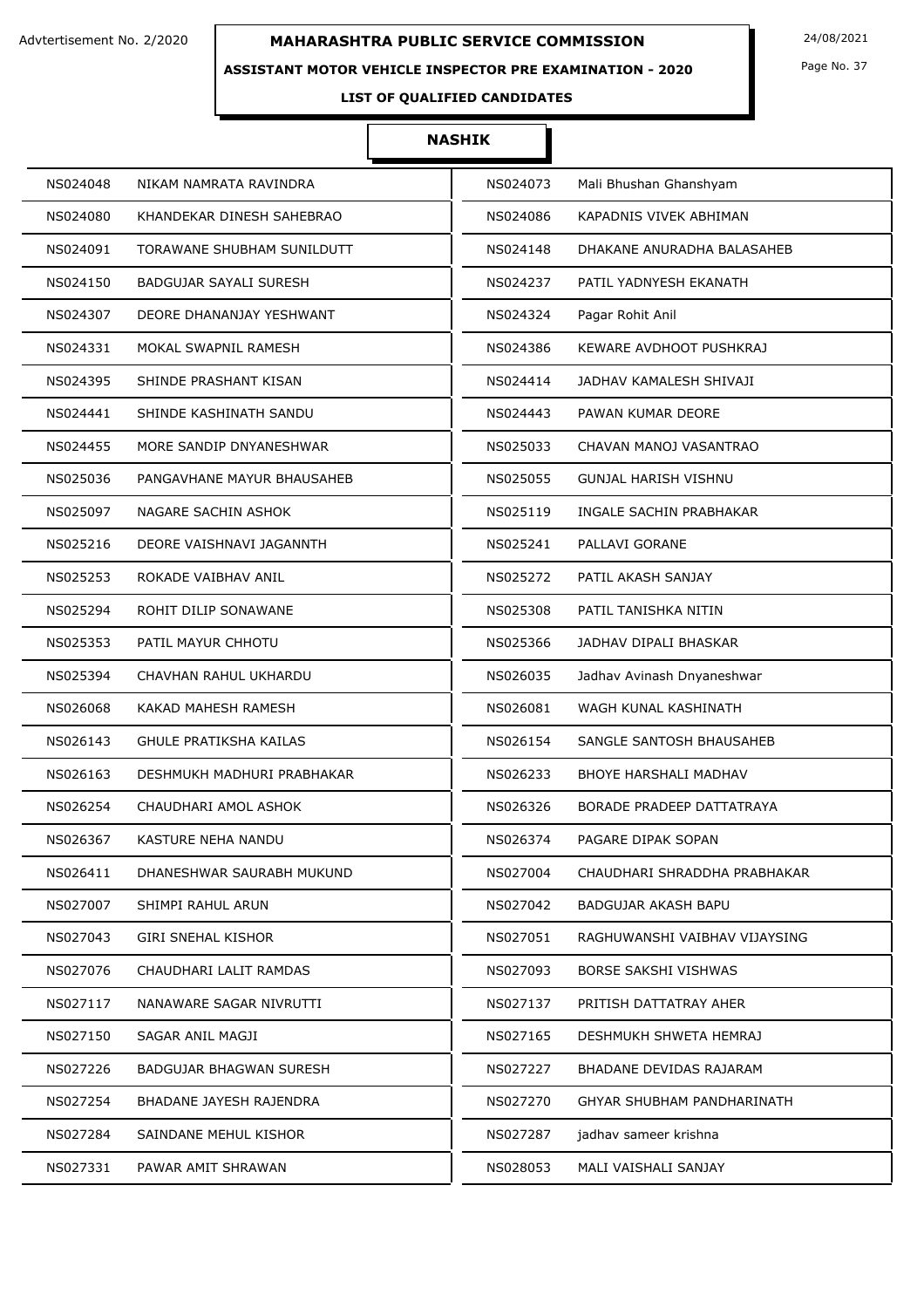### **ASSISTANT MOTOR VEHICLE INSPECTOR PRE EXAMINATION - 2020**

Page No. 38

# **LIST OF QUALIFIED CANDIDATES**

| NS028103                       | NS029007                          |
|--------------------------------|-----------------------------------|
| <b>GHUGE MOHINI SUDAM</b>      | JONDHALE NITIN SOMNATH            |
| NS029016                       | NS029019                          |
| SANAP ASHOK CHINDHU            | SONAWANE VIVEK CHANDRAKANT        |
| THAKARE AMOL DNYANESHWAR       | NS029114                          |
| NS029054                       | SANAP PRASAD SOMNATH              |
| NS029149                       | NS029153                          |
| SURYAWANSHI LALITA BAPU        | BAVISKAR YOGESH ASHOK             |
| NS029177                       | NS029211                          |
| NIKAM MAYUR BHAGVANTRAO        | CHAUDHARI SACHIN RAJU             |
| DESHMUKH RAHUL RAJENDRA        | NS029254                          |
| NS029240                       | DHANGAR JIVAN UKHA                |
| PATIL LIKHIT KIRAN             | NS030046                          |
| NS030019                       | GUNJAL POOJA SANJEEV              |
| NS030056                       | CHAVAN KIRAN RAJENDRA             |
| PATIL TEJAS HIRALAL            | NS030059                          |
| NS030075                       | NS030123                          |
| SHINGAR VIVEK SANTU            | PANER KAJAL HARISHCHANDRA         |
| NS030155                       | NS030202                          |
| PATIL VINIT VIJAY              | VIDHATE SACHIN DATTATRAYA         |
| NS030208                       | NS030215                          |
| SAVALA ROHAN EKNATH            | <b>BIRHADE DIPALI SATISH</b>      |
| NS030250                       | NS030356                          |
| BAVISKAR HARSHAL ANIL          | BHOSALE KRISHNA SATISH            |
| NS030383                       | NS031086                          |
| BHAMBAR SHIVANI VISHVANATH     | JAWALE PARAG GAJANAN              |
| NS031143                       | NS031157                          |
| FULPAGARE GAURI CHANDRAKANT    | BERAD DEEPALI BALASAHEB           |
| NS031190                       | NS031191                          |
| GHIVANDE PALLAVI NIVRUTTI      | PATIL SHEKHAR DEVIDAS             |
| AHIRE DIPAK NARAYAN            | NS031226                          |
| NS031215                       | PATIL GOPAL PRABHAKAR             |
| NS031244                       | NS031308                          |
| UKHALKAR MAYUR DEVKUMAR        | PATIL BHUSHAN LAXMAN              |
| NS031398                       | NS031404                          |
| BABHULKAR NEHA RAVINDRA        | BHAMARE KIRAN RAMBHAU             |
| NS031405                       | NS031431                          |
| Sonawane Manoj Prabhakar       | PENDHARI TUSHAR NANDALAL          |
| NS031454                       | NS032028                          |
| MIRAGANE MAHAVIR GOKULDAS      | DEORE MANGESH PRALHAD             |
| NS032090                       | SHEWALE PURUSHOTTAM CHHAGAN       |
| <b>BHADANE SUNIL MURLIDHAR</b> | NS032124                          |
| NS032139                       | NS032145                          |
| MISHRA ABHILASH RAJENDRA       | PATIL SHUBHAM LAXMANRAO           |
| NS032187                       | NS032193                          |
| Patil Prathamesh Madhukar      | CHAUDHARI PRATIKSHA ISHWAR        |
| NS032194                       | NS032285                          |
| PATIL PRAMOD SADASHIV          | <b>BHUSARE SHUBHANGI DASHRATH</b> |
| NS032309                       | NS032321                          |
| PATIL VIVEK KRISHNA            | ANDHALE SHANTARAM BHIVAJI         |
| NS032331                       | NS032349                          |
| PATIL GIRISH MANOHAR           | DEOKAR VAIBHAV SANJAY             |
| NS032352                       | NS032414                          |
| BHAMARE RAJASHREE PRAKASH      | PATIL ANAND RAMSING               |
| NS032416                       | NS032435                          |
| NALINI RAMKRUSHNA JAGTAP       | BHOSLE TEJASWINI BHIKAN           |
| NS032463                       | NS033026                          |
| Vivek Shivaji Shirsath         | CHAVAN GANESH TARACHAND           |
| NS033030                       | NS033061                          |
| PAWAR SHYAMSING RASALSING      | SHELAKE KALPESH RAJENDRA          |
| NS033081                       | NS033092                          |
| JADHAV SHIVADAS DASHRATH       | BODAKE SUVARNA NAMDEV             |
|                                |                                   |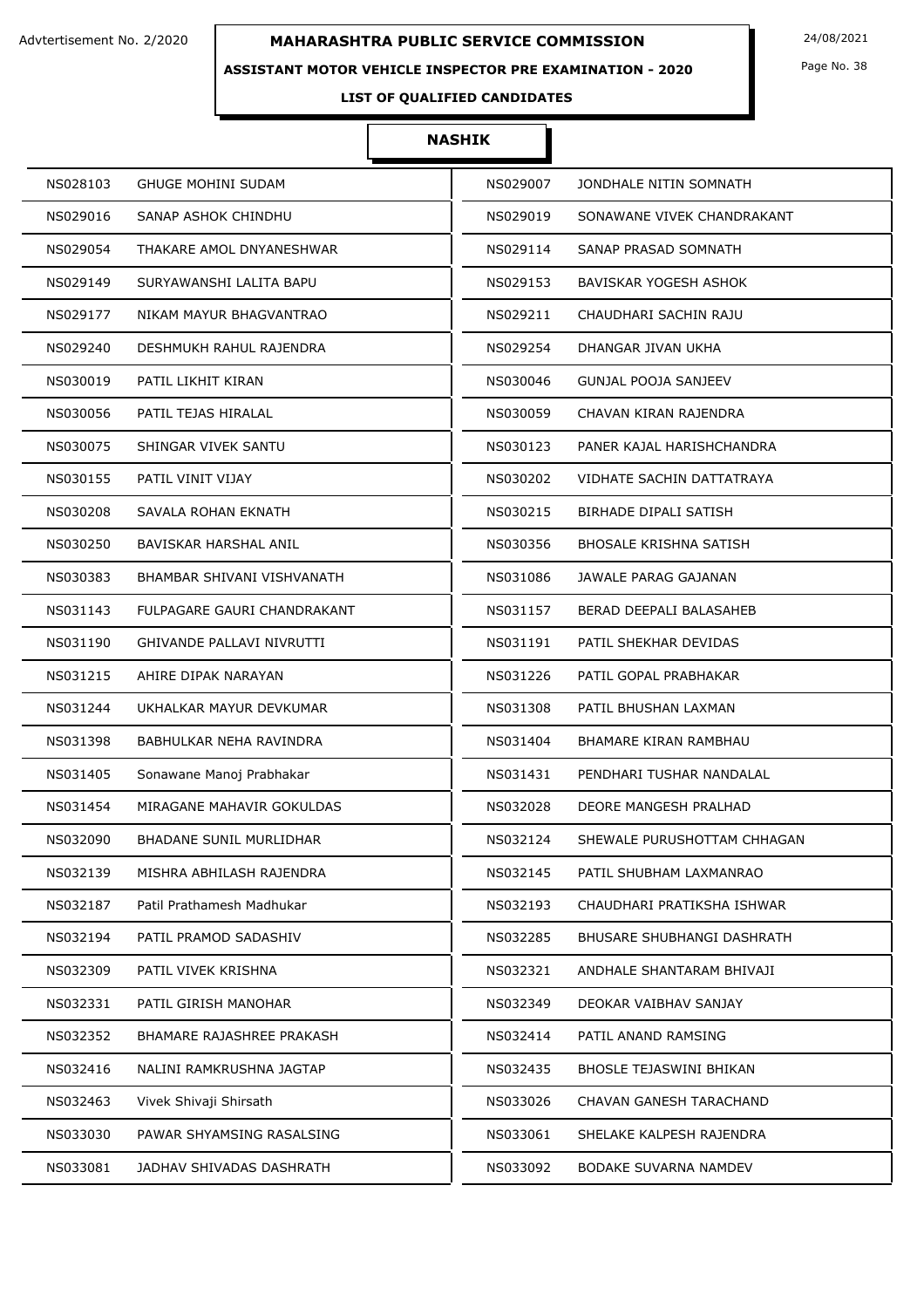### **ASSISTANT MOTOR VEHICLE INSPECTOR PRE EXAMINATION - 2020**

Page No. 39

# **LIST OF QUALIFIED CANDIDATES**

| RAKESH PRABHAKAR SABLE        | NS033107                        |
|-------------------------------|---------------------------------|
| NS033098                      | LAHAMGE NITIN ASHOK             |
| NS033111                      | NS033128                        |
| DUBEY MANOJ ADYAPRASAD        | PAGARE PRATIK VILAS             |
| NS033136                      | NS033155                        |
| KUMAVAT SNEHAL KAILAS         | Karad Pramod Pandharinath       |
| NS033158                      | NS033221                        |
| ANARASE PRATIK DNYANESHWAR    | <b>BAGUL HARSHADA SUKDEO</b>    |
| AGHAV VIKRAM DAULAT           | NS033251                        |
| NS033236                      | BAIRAGI SAGAR SUBHASH           |
| NS033265                      | NS033351                        |
| SONAWANE KETAN GULABRAO       | <b>MALI YOGESH SURESH</b>       |
| <b>GHATE VARSHA SUNIL</b>     | NS033365                        |
| NS033352                      | RAJHANS RITESH KIRAN            |
| NS033368                      | NS034008                        |
| UNHAWANE PRIYANKA RAJESH      | Devidas Bhaskar Shinde          |
| NS034055                      | PATIL VAIBHAV PRALHAD           |
| ZODGE TUKARAM DNYANOBA        | NS034070                        |
| NS034080                      | NS034095                        |
| NIKAM AKSHAY VALMIK           | <b>GHARATE MAYUR SHANTARAM</b>  |
| NS034131                      | NS034178                        |
| MOULE MAHESH EKNATH           | MALI GAURAV JITENDRA            |
| NS034186                      | NS034293                        |
| GOSAVI PRATHMESH PRAKASH      | PARDESHI ANUP SHASHIKANT        |
| BADGUJAR GAYATRI RAVINDRA     | NS035050                        |
| NS034317                      | SONAWANE GAURAV ARUN            |
| CHAUDHARI SHUBHAM DNYANESHWAR | NS035066                        |
| NS035063                      | PATIL HITESH PRAKASH            |
| NS035071                      | NS035078                        |
| PATIL SHASHANK SHALIGRAM      | JADHAV DATTAHARI SURESH         |
| NS035094                      | NS035116                        |
| WAGH NILESH JAYRAM            | DEORE ABHISHEK KARBHARI         |
| NS035126                      | NS035152                        |
| DEORE GAURAV LAXMAN           | KARAD PUSHPAK RAMESH            |
| NS035153                      | NS035198                        |
| GHATMALE SNEHA CHANDRAKANT    | <b>BAHIRAM PRATIK RAMESH</b>    |
| NS036016                      | NS036041                        |
| PATIL SATISH RAMDAS           | shewale nilesh tukaram          |
| NS036080                      | NS036083                        |
| KENG RAJASHRI BHASKAR         | <b>HARSHADA DALVI</b>           |
| NS036087                      | Niranjansing Rasiksing Pardeshi |
| MAHALE SHUBHAM NILKANTH       | NS036089                        |
| NS036091                      | NS036103                        |
| PATIL VISHAL NAMDEO           | PATIL BHUSHAN RAMESH            |
| NS036119                      | NS036185                        |
| APSUNDE RAMANAND SUBHASH      | DIGHAVKAR KUNAL POPATRAO        |
| NS036216                      | NS036230                        |
| CHAVAN SHUBHAM AABA           | DEORE ROSHAN GAMAN              |
| NS036267                      | NS036282                        |
| BAGUL AVINASH RAMDAS          | <b>GHUGE SANKET TOTARAM</b>     |
| PATIL PRATHAMESH MADHUKAR     | NS036353                        |
| NS036349                      | PAWAR VANDANA BALDEV            |
| NS036363                      | NS036367                        |
| SHAH ABDAL RASHID             | PATIL PRAVIN SHAMRAO            |
| NS036387                      | NS036391                        |
| <b>BHAMARE RAHUL SURESH</b>   | RAUNDALE PRATIKSING GOKULSING   |
| NS036424                      | WAGH VIJAY FAKIRA               |
| GOSAVI JAYESH ATMARAM         | NS036431                        |
| KANDALKAR GORAKH MURLIDHAR    | RAJOLE ROSHAN BABAN             |
| NS036438                      | NS036441                        |
| NS036455                      | NS036468                        |
| DHEPALE DHANANJAY PRABHAKAR   | Gaikwad Ashiwini Ashokrao       |
|                               |                                 |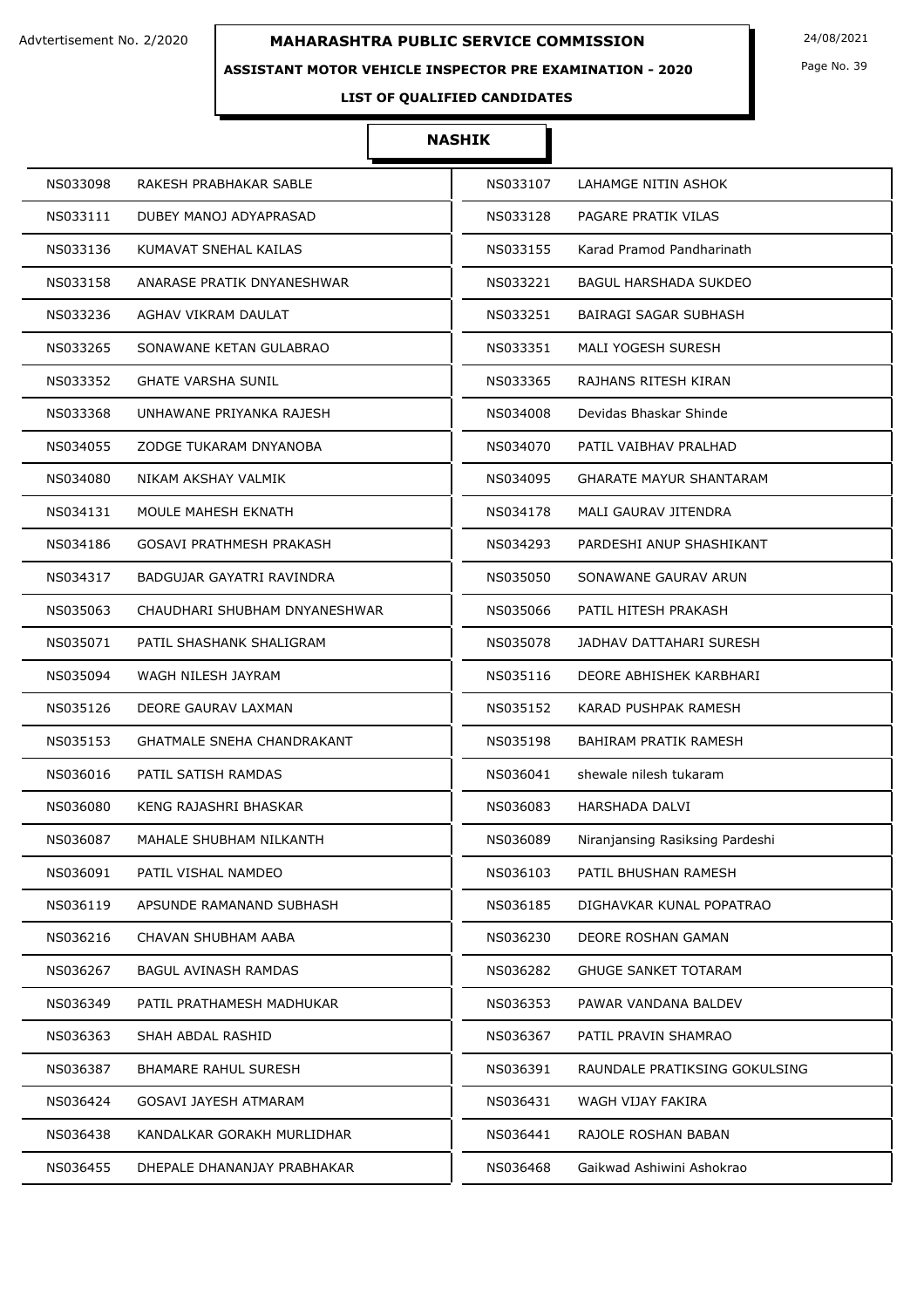### **ASSISTANT MOTOR VEHICLE INSPECTOR PRE EXAMINATION - 2020**

Page No. 40

# **LIST OF QUALIFIED CANDIDATES**

| NS036470                       | NS037008                       |
|--------------------------------|--------------------------------|
| NAGARE BHARAT BALU             | AHER BHUSHAN SUBHASH           |
| NS037024                       | NS037094                       |
| BHAMARE PUNAM ARUN             | PAWARA HITENDRA KALUSING       |
| LAD VAISHNAVI SUNIL            | PATIL SWAPNIL DILIP            |
| NS037097                       | NS037098                       |
| NS037104                       | CHAUDHARI PREMA PUNDLIK        |
| more sushil sudhir             | NS037175                       |
| NS037203                       | NS037215                       |
| TALPADE KALYANI NIVRUTTI       | SONAR RUSHIKESH RAVINDRA       |
| NS037231                       | NS037232                       |
| PATIL RUPESH PRABHAKAR         | BAUSKAR SANDIP DAGADU          |
| NS037278                       | NS037408                       |
| <b>JADHAV VIVEK RAMDAS</b>     | DHUMAL GAURAV KRISHNARAO       |
| NS037425                       | NS037431                       |
| THUBE AJINKYA SAHEBRAO         | SHITAL ANNASAHEB HASE          |
| NS037473                       | NS038022                       |
| SHEWALE POONAM SHANKAR         | DEVEN LALITKUMAR CHAUDHARI     |
| NS038045                       | NS038067                       |
| KAKAD AMAR SANTU               | UNHAVANE CHETAN VILAS          |
| NS038072                       | PAITHANKAR VISHAL PANDHARINATH |
| MALI DHANANJAY NARAYAN         | NS038193                       |
| NS038208                       | NS038227                       |
| RIKAME VINOD SHANTARAM         | AHIRE SHUBHAM MANIKRAO         |
| NS038234                       | SHELAR DEVENDRA APPAJI         |
| LAHANE MAHENDRA RAGHUNATH      | NS038327                       |
| NS038328                       | NS038379                       |
| GOSAVI ROSHAN LAXMAN           | JADHAV RIDDHI SUNIL            |
| NS038380                       | NS039004                       |
| KANGANE JYOTI HARI             | JADHAV SHUBHAM YOGESH          |
| SHIRSAT ROHIT SURESH           | PEKHALE PRITIBALA BALASAHEB    |
| NS039017                       | NS039055                       |
| NS039090                       | NS039120                       |
| GAIDHANI KOMAL SURYABHAN       | ADHAV ARUN BHIMASHANKAR        |
| NS039159                       | NS039204                       |
| JADHAV VISHAL SHANTARAM        | AHIRE BHAWANA ARUN             |
| NS039212                       | LOHAR BHUSHAN GOPALDAS         |
| PANGARKAR MAHESH DILIPRAJ      | NS039256                       |
| NS039372                       | NS040152                       |
| SANGALE PANDURANG RAMESH       | JORVE ROHINI BABAN             |
| KADAM SUVARNA MANIKRAO         | NS040154                       |
| NS040153                       | PATHAK ABHIJIT NARESH          |
| NS040166                       | NS040189                       |
| TADAGE NARENDRA ZIPRU          | SANAP VISHAL RAVI              |
| NS040231                       | NS041016                       |
| <b>GANGODE MANOHAR BABURAO</b> | JADHAV SHARAD NAVNATH          |
| NS041020                       | NS041028                       |
| BHALERAO SAYALI RAJENDRA       | SHIMPI TUSHAR ANIL             |
| NS041033                       | NS041073                       |
| AHIRE PUNAM GAUTAM             | SONAWANE ABHISHEK SUNIL        |
| DHATRAK RUCHIRA SANJAY         | shelke sunil ashok             |
| NS041080                       | NS041081                       |
| NS041116                       | NS041145                       |
| PATIL PARIKSHIT RAVINDRA       | CHAUDHARI HEMRAJ BABURAO       |
| NS041173                       | NS041210                       |
| SHWETA PRAKASH RAUT            | DAPSE VIDYESH RAJENDRA         |
| NS041227                       | NS041291                       |
| MUSALE MANISH PRAKASH          | GAIKWAD PRIYANKA RAJENDRA      |
| JADHAV MADURI SANTOSH          | PATIL BHARAT HILAL             |
| NS041306                       | NS041341                       |
| NS041349                       | NS041359                       |
| KUMAVAT AKSHAY ARUN            | <b>BARI AMOL EKNATH</b>        |
|                                |                                |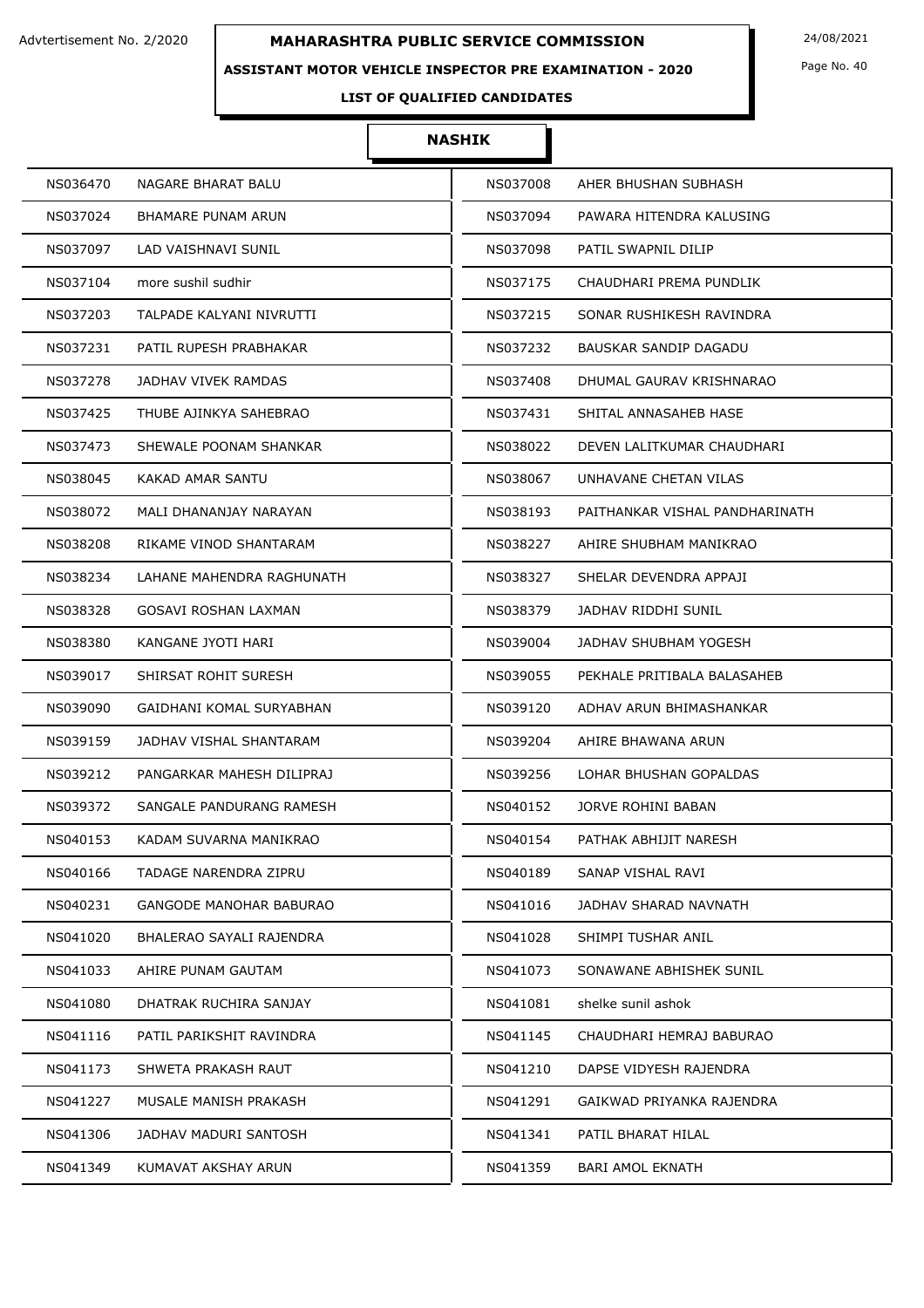

**ASSISTANT MOTOR VEHICLE INSPECTOR PRE EXAMINATION - 2020**

Page No. 41

### **LIST OF QUALIFIED CANDIDATES**

#### **NASHIK**

NS041370 WAGH AKASH BALASAHEB NGDA 2012 NS041388 MANDLIK SHRIKANT KUNDLIK

**NO. OF CANDIDATES OF NASHIK : 626**

NS041443 BHARATI SURENDRA KARBHARI NS041448 DEORE MUKESH VANJI

**PUNE**

| PN001010<br>SASANE ANURAG VITTHAL         | PN001011 | MORE ONKAR VISHNU                  |
|-------------------------------------------|----------|------------------------------------|
| PN001014<br><b>MALI ROHAN ANIL</b>        | PN001049 | THOMBARE PRITAM ASHOK              |
| PN001074<br>RAJPUT AKSHAY DAYANAND        | PN001081 | NARKHEDE KUNDAN MADHUKAR           |
| PN001094<br>JADHAV MONALI SHIVAJI         | PN001113 | KULKARNI KALYANI SUDHIR            |
| PN001138<br>SHINDE DNYANESHWAR APPA       | PN001176 | OLEKAR MARTAND SHIVAJI             |
| PN001198<br>BHOSALE MAYURI DILIP          | PN001219 | NANAWARE VAIBHAV DATTATRAY         |
| PN001221<br>KATGAR ROHIT KAKASO           | PN001231 | NAIK VISHAL YAMANAPPA              |
| PN001281<br>KESKAR DISHA DATTATRAY        | PN001294 | PATIL MANJIRI SAMPTRAO             |
| PN001303<br>GHULE PRIYA DADASAHEB         | PN001308 | CHAVAN PRAJAKTA YASHAVANT          |
| PN001321<br>PATIL SUHAS KRISHNAT          | PN001338 | PATIL DIPANKAR BALASAO             |
| PN001347<br>LOLE RASIK SHIVAJI            | PN001378 | MAYA SAMBHAJI LAWATE               |
| BANDGAR NILESH SAMBHAJI<br>PN001399       | PN001440 | Patil Sushant Sadashiv             |
| <b>GURAV ABHIJIT MAHADEV</b><br>PN001494  | PN002005 | LAD NIKHIL ANILKUMAR               |
| PN002014<br>MUJMULE VISHAL HARIDAS        | PN002021 | SHINDE DNYANESHWAR RAJENDRA        |
| PN002027<br>SONAWANE NEHA MAHESH          | PN002032 | SHIVRAJ YUVRAJ CHAVAN              |
| PN002048<br>MANE MANDAR DATTATRAY         | PN002084 | JADHAV DHEERAJ RAMESH              |
| PN002101<br>KALANTRE SWAPNIL SHAMRAO      | PN002139 | MERGAL MANGESH BHIMRAO             |
| PN002179<br>MANE AMRUTA SATISH            | PN002195 | <b>GUTAL SACHIN DATTATRAY</b>      |
| PN002204<br>MANE AJINKYA BABURAO          | PN002211 | <b>BHOSALE BHUSHANKUMAR BHAUSO</b> |
| PN002220<br>GIRASE KALPANA KEWALSING      | PN002228 | BONDRE CHANDRASHEKHAR SHRIRANG     |
| SUKALE PRANALI KAILAS<br>PN002234         | PN002239 | PATIL PRASAD RAMCHANDRA            |
| PN002248<br>TEKALE KRISHNA GANGADHAR      | PN002290 | MAHAJAN BHUSHAN DNYANESHWAR        |
| PN002305<br><b>BHAIK PRAJAKTA SURESH</b>  | PN002315 | PATIL SUMIT RAGHUNATH              |
| PN002349<br>PATIL ONKAR BALASAHEB         | PN002361 | SHINDE NIKHIL MOHAN                |
| PN002362<br>BHANDIGARE SHIVPRASAD BHIKAJI | PN002364 | MANE DEVDATTA UTTAM                |
| PN002365<br>DESHMUKH MAYURI KESHAV        | PN002382 | PUJARI SWAPNALI SUNIL              |
| PN002386<br>WAGHMODE PRIYANKA DASHRATH    | PN002436 | <b>GAVADE ROHIT BABAN</b>          |
|                                           |          |                                    |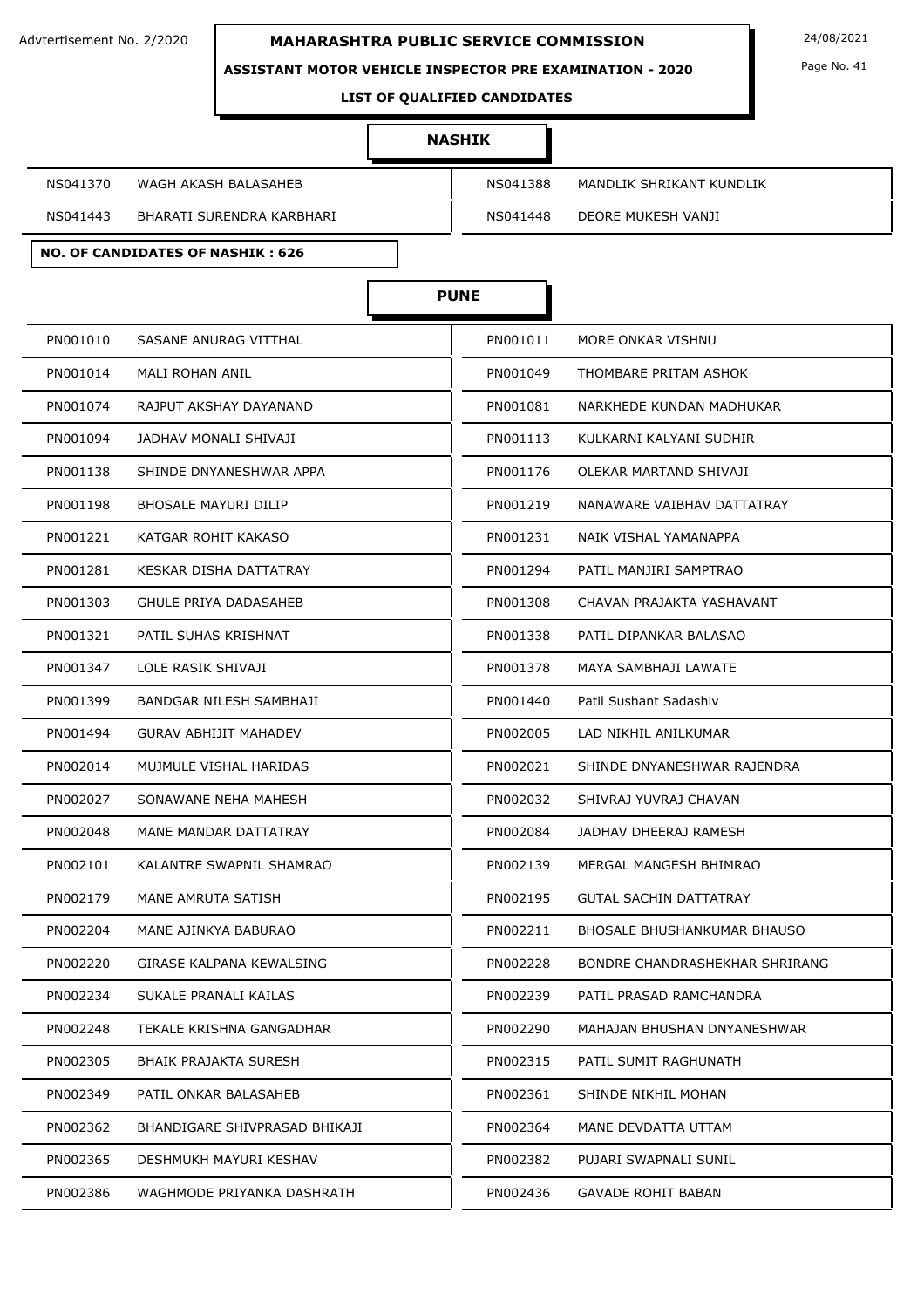### **ASSISTANT MOTOR VEHICLE INSPECTOR PRE EXAMINATION - 2020**

Page No. 42

# **LIST OF QUALIFIED CANDIDATES**

# **PUNE**

| PN002437 | JADHAV SHIVANJALI MOHANRAO     | PN002440 | VIBHUTE AJINKYA SANJAY       |
|----------|--------------------------------|----------|------------------------------|
| PN002446 | PAWAR SHIVCHANDRA GANGARAM     | PN002447 | NAVALE SANKET SURESH         |
| PN002454 | MOHITE PAVAN SURESH            | PN002462 | MAGADUM SHEKHAR SURESH       |
| PN002496 | DAPHAL GANESH VILAS            | PN003025 | CHAVAN SANDEEP DHANAJI       |
| PN003037 | CHAVAN DHANASHRI RAVIKANT      | PN003059 | KAMBLE AMOL ARJUN            |
| PN003068 | JADHAV AVIRAJ JAGANNATH        | PN003072 | <b>GURAV DHANAJI TUKARAM</b> |
| PN003110 | JADHAV SUSHANT ROHIDAS         | PN003119 | VAISHNAW SAGAR HANUMANDAS    |
| PN003121 | PAWAR NEHA SUDHIR              | PN003134 | CHANGAN SURAJ VIJAYKUMAR     |
| PN003137 | SHINDE LAXMAN SHARAD           | PN003159 | BHOPI SHALAKA HEMANT         |
| PN003169 | SONALI BIBHISHAN MORE          | PN003181 | KHOT SHIVAJI SADASHIV        |
| PN003201 | THENGIL SAGAR ASHOK            | PN003212 | PAWAR DNYANESHWAR LAXMAN     |
| PN003235 | KHADE DATTATRAY BHIMRAO        | PN003282 | SHINDE SNEHAL ANIL           |
| PN003286 | PILANE SHEKHAR NAMDEV          | PN003291 | SALUNKHE PRAMOD ARJUN        |
| PN003300 | PANSARE SWAPNIL VISHNU         | PN003348 | WALUNJ AKSHAY ROHIDAS        |
| PN003368 | MALI RAJU SAVANTA              | PN003398 | KOPARDE AKSHAY BALKRISHNA    |
| PN003401 | SHAIKH PARVIN DILAWAR          | PN003458 | HINGMIRE AKASH SHRINIVAS     |
| PN003461 | INGOLE PRASHANT SUBHASH        | PN004002 | PATIL RAHUL DATTU            |
| PN004003 | BHADORIA CHANDRABHAN UMEDSINGH | PN004009 | PATIL SAURABH RAVINDRA       |
| PN004024 | <b>GOTE SUSHANT SITARAM</b>    | PN004038 | PATIL ANUP ANIL              |
| PN004068 | CHAVAN AKSHAYKUMAR SUBHASH     | PN004077 | <b>VIRKAR AMIT DATTU</b>     |
| PN004081 | MASAL SHEKHAR MARUTI           | PN004098 | LOKHANDE VIVEK ANANDA        |
| PN004115 | WANKHEDE JYOTI SUBHASHRAO      | PN004150 | INDORE MAYUR DNYANESHWAR     |
| PN004166 | shitole manoj parshuram        | PN004189 | KHADE VIJAY MALHARI          |
| PN004196 | TAKMOGE AKSHAY SHARAD          | PN004209 | PATIL ROHIT POPAT            |
| PN004210 | SHINDE DATTAJIRAO DADASO       | PN004212 | KACHARE ARCHANA ADHIKRAO     |
| PN004216 | PATIL PRIYANKA SHAHAJI         | PN004225 | JADHAV SHREYAS ASHOK         |
| PN004249 | PAWAR RAHUL VILAS              | PN004301 | DHORE ANMOL MURLIDHAR        |
| PN005040 | RAVAL KIRAN DIGAMBAR           | PN005063 | PATIL RAHUL RAJENDRA         |
| PN005067 | SHENDE BHAGYASHRI SANJAY       | PN005110 | KATE SHEKHAR ANIL            |
| PN005132 | SHENDE POOJA SHIVPRASAD        | PN005167 | Pandurang Hanumant Kalel     |
| PN005168 | PAWAR SONALI HANMANT           | PN005198 | BOBADE SAGAR SARJERAO        |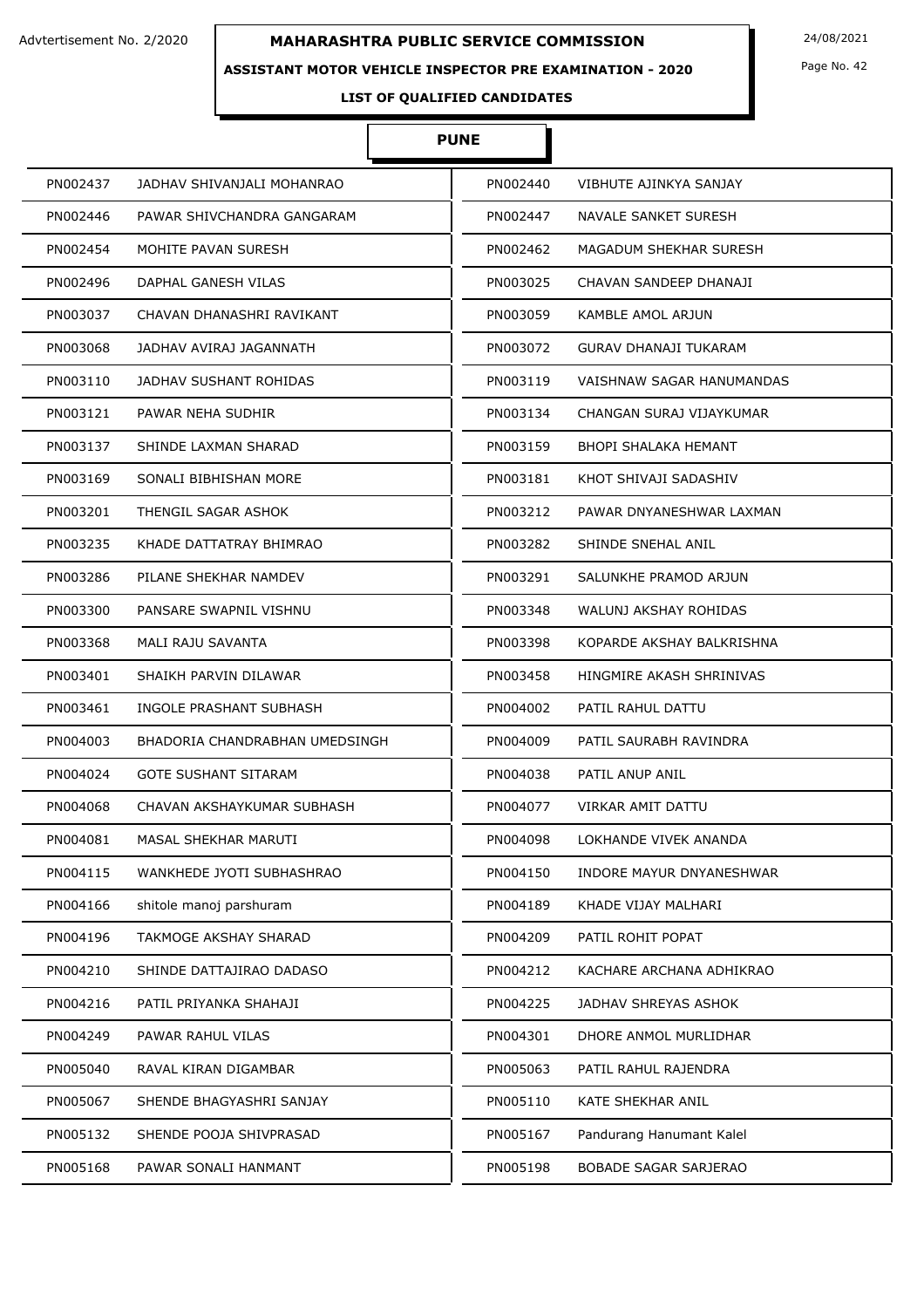### **ASSISTANT MOTOR VEHICLE INSPECTOR PRE EXAMINATION - 2020**

Page No. 43

# **LIST OF QUALIFIED CANDIDATES**

# **PUNE**

| PN005202 | KADAM UTKARSHA VALMIK        | PN005214 | PATIL SAGAR SURESH           |
|----------|------------------------------|----------|------------------------------|
| PN005252 | YADAV VISHWAJIT CHANGDEV     | PN005304 | NARNOR AMIT MALHARI          |
| PN005312 | Wayal Gorakshanath Vilas     | PN005347 | SHELAKE SANDIP SHAMRAO       |
| PN005354 | ALDAR PRAMOD BASAWESHVAR     | PN005376 | kavita suresh more           |
| PN005408 | RAUT BABASO MAHADEV          | PN006002 | MANE SHRIDEVI KASHINATH      |
| PN006003 | TRUPTI PANDURANG CHAVAN      | PN006006 | HAWAL ABHIJEET VIJAY         |
| PN006028 | PATHAN AZARUDDIN RAJUBHAI    | PN006053 | KSHIRSAGAR KETAN SHAHURAO    |
| PN006084 | DAMSE VIJAY KISAN            | PN006101 | SURYAVANSHI SONAL RAMESH     |
| PN006115 | <b>GAVADE SONALI SUBHASH</b> | PN006138 | BUVA VINAYAK DAGADU          |
| PN006143 | PATIL PRADNYA JEETENDRA      | PN006151 | KUWAR PRAVINA DATTATRAY      |
| PN006161 | ALATKAR APURVA PRAMOD        | PN006203 | JADHAV BALAJI DHANAJI        |
| PN006245 | DIPALI UTTAM KARANDE         | PN006248 | BAAD ABHINAV DHIRAJKUMAR     |
| PN006258 | <b>GIRI SWAPNIL NANASO</b>   | PN006261 | YAROLKAR PARAG PARASHRAM     |
| PN006266 | AWATADE VISHNU DADARAO       | PN006276 | SHINDE RAVI DAYARAM          |
| PN006277 | DHAME ASHOK PRABHAKAR        | PN006278 | SHINDE SHREYAS DNYANESHWAR   |
| PN007029 | MANE SWAPNIL LAXMAN          | PN007033 | SHIVPRASAD GOPALRAO MAGDUM   |
| PN007047 | CHAVAN PRIYA MAHADEV         | PN007068 | SONWALKAR VIJAY MARUTI       |
| PN007105 | SULAKE CHETAN VITHOBA        | PN007156 | MALI ANUSAYA BHIMRAO         |
| PN007166 | SATPUTE NILESH RAJARAM       | PN007168 | KADAM PRITAM CHANDRAKANT     |
| PN007191 | KONGARI VINIL NAGESH         | PN007200 | GAVHANE PRIYANKA MACHHINDRA  |
| PN007263 | Lande Amol Chandrabhan       | PN007264 | Jadhav Sujay Laxman          |
| PN007266 | <b>GHADAGE SHITAL KISAN</b>  | PN007301 | NAKHATE SANKET GANESHRAO     |
| PN007322 | PUJARI KRANTI HANAMANT       | PN007331 | BIRADAR SAGAR SHREESHAIL     |
| PN007336 | SHENDGE AJAY TANAJI          | PN007339 | <b>GAVALI PRITI LAGANDAS</b> |
| PN008009 | YAMGAR SHASHIKANT BHAGWAN    | PN008010 | NIKAM AJINKYA SURESH         |
| PN008019 | BHOSALE NAVNATH ASHRUBA      | PN008040 | CHAVAN VINOD TARACHAND       |
| PN008048 | NAGARSE BHUSHANKUMAR NIJGUNI | PN008072 | MOHITE RUTUJA PATANGRAO      |
| PN008082 | PATOLE SURAJ SUBHASH         | PN008083 | VIRNAK ASHOK GOVIND          |
| PN008098 | Kumbhar Amar Shankar         | PN008101 | PAWAR PARAG GOVIND           |
| PN008112 | KORE SHAILESH SHRIRANG       | PN008123 | KAMBALE AKASH ASHOK          |
| PN008144 | POWAR RAHUL SHASHIKANT       | PN008148 | AMOL MAHAVEER PATIL          |
|          |                              |          |                              |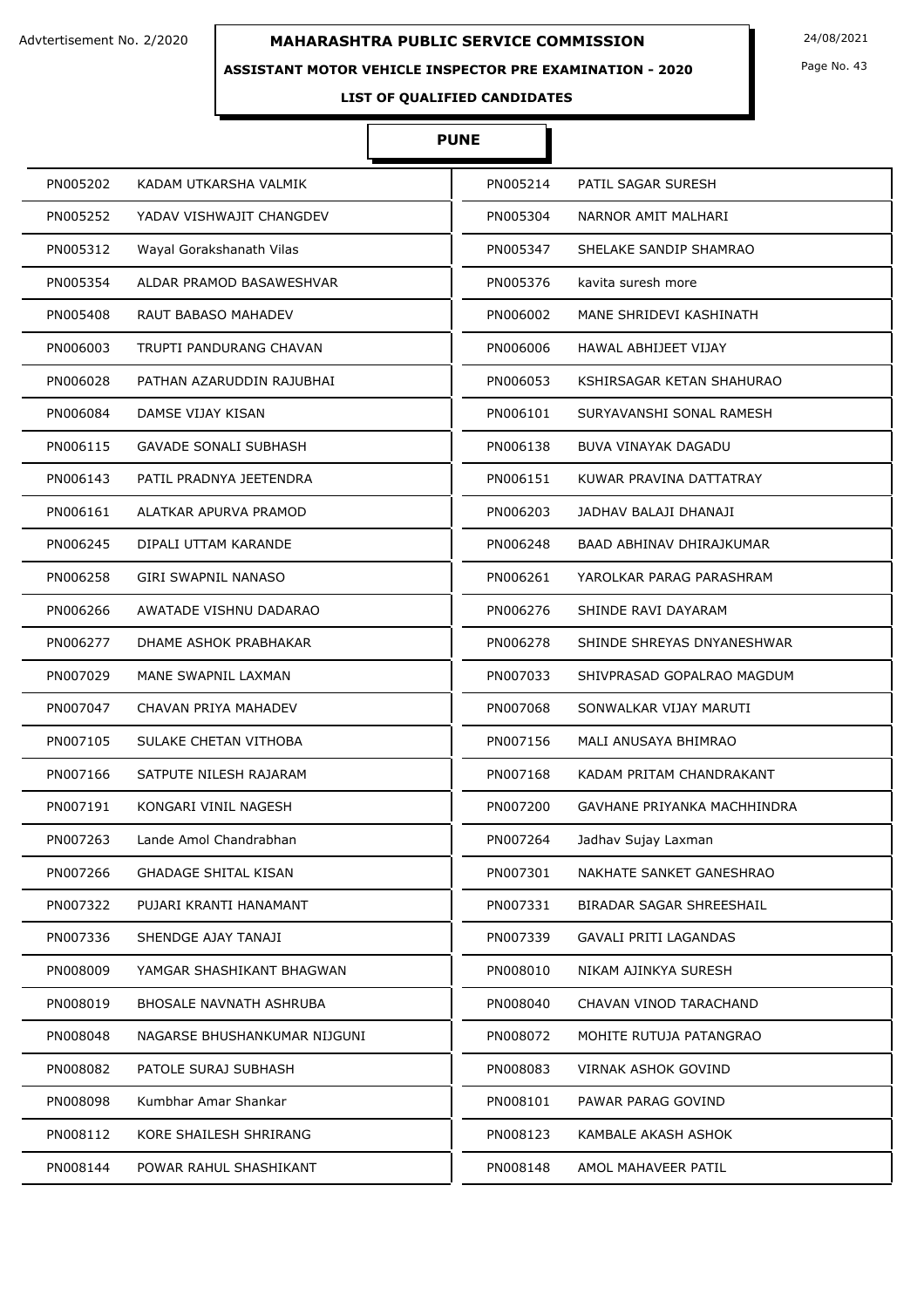### **ASSISTANT MOTOR VEHICLE INSPECTOR PRE EXAMINATION - 2020**

Page No. 44

# **LIST OF QUALIFIED CANDIDATES**

# **PUNE**

| PN008151 | koli rakesh rajaram           | PN008193 | JADHAV SATYAWAN KALOORAM      |
|----------|-------------------------------|----------|-------------------------------|
| PN008199 | KULKARNI JYOTI BAJARANG       | PN008215 | MANJARE SIDDHESHWAR RAMDAS    |
| PN008217 | VAISHNAVI SONOJI DHUMAL       | PN008223 | PAWAR PRADIP BABAN            |
| PN008244 | GAIKWAD ABHIJIT SHIVAJIRAO    | PN008253 | PADWAL SUNIL SHIVAJI          |
| PN008258 | DAVAL VILAS DAMODAR           | PN008259 | OMASE SHAILESH SIDRAM         |
| PN008267 | PATIL AKSHAY GANAPATI         | PN008327 | SHIPKULE RANI GOPAL           |
| PN008360 | SATHE DIPALI RAMESH           | PN009014 | SHINDE SHIVAANI RAJENDRA      |
| PN009038 | NADE SHIVAJI DATTATRAY        | PN009077 | KASBE SHUBHAM BHARAT          |
| PN009081 | APURVA JAYSING PATIL          | PN009090 | CHAVAN NIKHIL LALASO          |
| PN009115 | <b>GHULE SATISH SAMBHAJI</b>  | PN009117 | PAWAR SAGAR TANAJI            |
| PN009130 | KALE RADHA AMBARHUSHI         | PN009143 | KIRDAT AKSHAY SHANKAR         |
| PN009153 | NADAF ADILA RAMJAN            | PN009169 | PATIL SWAPNIL PRAKASH         |
| PN009184 | MAID MACHINDRA BAJARANG       | PN009224 | <b>MASAL RAHUL ABASAHEB</b>   |
| PN009239 | DONGARE AKSHAY PANDURANG      | PN009266 | ERANDE SONALI UDDHAV          |
| PN009272 | SANGRAM MAHESH BAVDEKAR       | PN009276 | DIVASE RAVIRAJ RANGRAO        |
| PN010007 | DONGARE RAMESH BALASAHEB      | PN010022 | BICHUKALE ANIL HANAMANT       |
| PN010026 | WAGAVEKAR VIKAS RAJENDRA      | PN010043 | AKASH BALASAHEB NANEKAR       |
| PN010067 | SALUNKHE ABHIJEET CHANDRAHAR  | PN010090 | BANKAR RAMCHANDRA BHIMRAO     |
| PN010132 | KHEDKAR RUSHIKESH SANJAY      | PN010135 | KADAM PRANIT JAGANNATH        |
| PN010163 | KOLI RAHUL RANGRAO            | PN010201 | RATHOD POOJA RAJU             |
| PN010207 | MALI VAIBHAV PRABHAKAR        | PN010210 | Patil Sushant Mohan           |
| PN010213 | RANDIVE PRAVIN UMAKANT        | PN010226 | SALUNKHE AKSHAY BALU          |
| PN010251 | SUTAR LOHAR ROSHANI ASHOK     | PN010261 | PATIL PRATIKSHA SUDHAKARRAO   |
| PN010265 | Thorat Abhijeet chandrakant   | PN010277 | shirke manoj dadaso           |
| PN010284 | KUNJIR PRAVIN JAGANNATH       | PN010286 | SANKPAL SHIVANI SHASHIKANT    |
| PN010291 | SHELAKE NAVANATH ANANDA       | PN010293 | NANEGAONKAR PRIYANKA JALINDAR |
| PN010298 | CHADCHAN SACHIN SIDDHARAM     | PN010333 | PATIL LAKHAN NAMDEV           |
| PN010341 | <b>GARGADE KANTILAL DILIP</b> | PN010342 | PAWAR SUMIT RAMESH            |
| PN010346 | ADITYA DILIP TAMBE            | PN010349 | GHORPADE SUSMITA SAMPATRAO    |
| PN010359 | NIKAM NINAD GOPINATH          | PN010370 | THOPATE VISHAL VITTHAL        |
| PN010379 | MALI AUDUMBAR SHRIRANG        | PN010391 | SAWANT MAYURI MAHADEV         |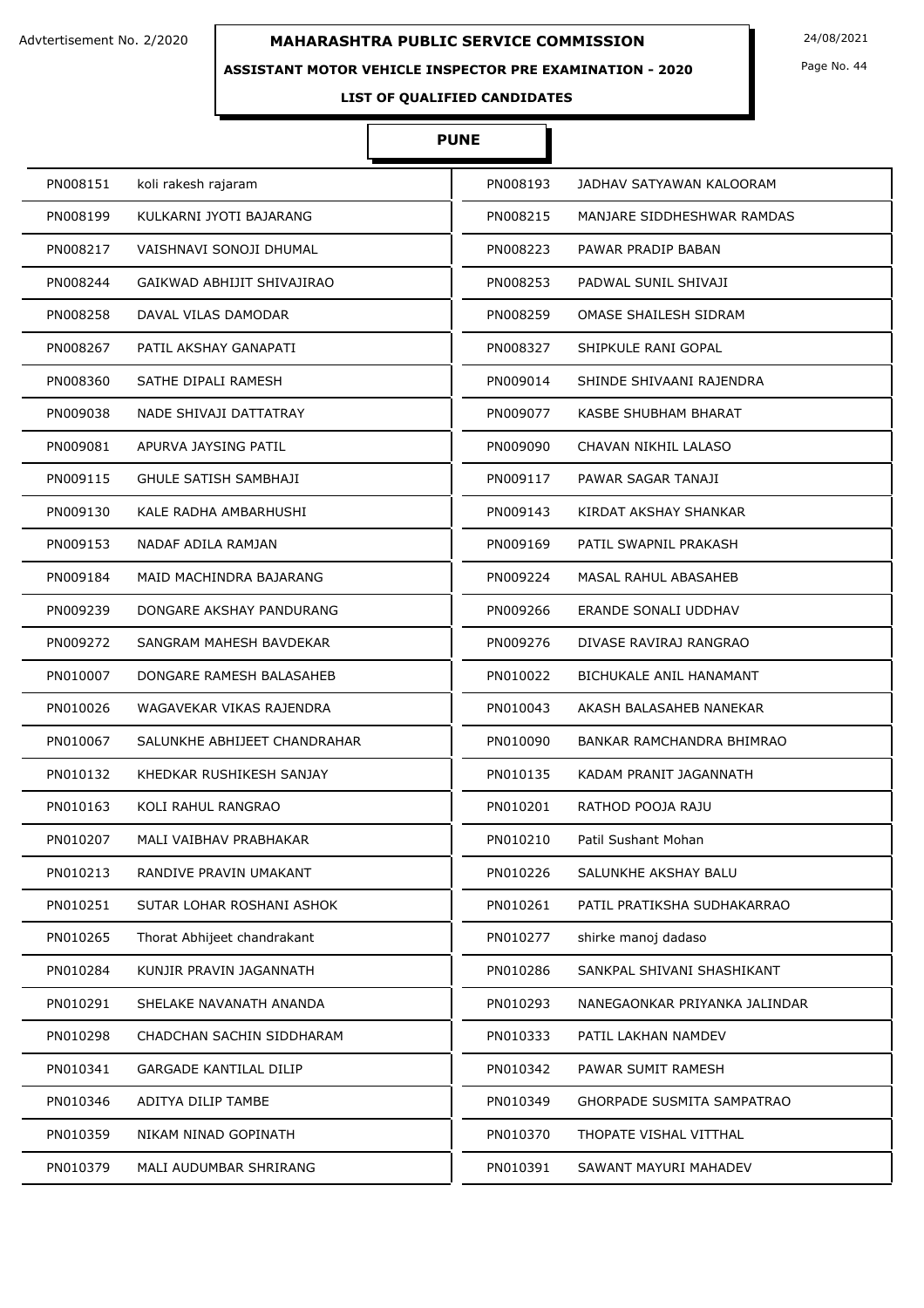### **ASSISTANT MOTOR VEHICLE INSPECTOR PRE EXAMINATION - 2020**

Page No. 45

# **LIST OF QUALIFIED CANDIDATES**

# **PUNE**

| PN010414 | DHALAGADE KIRAN ASHOK                | PN010430 | SWAPNA SHRIMANT DHAYAGUDE     |
|----------|--------------------------------------|----------|-------------------------------|
| PN011007 | PATIL ROHIT VISHNU                   | PN011010 | AWATADE NIKHIL ANAND          |
| PN011030 | Chougule Yogesh Tanaji               | PN011054 | HONRAO PRASAD PRAKASH         |
| PN011063 | SHINDE BHALCHANDRA RAMESH            | PN011072 | <b>BHOSALE AKASH BHARAT</b>   |
| PN011075 | BANDGAR GANESH NARAYAN               | PN011138 | <b>BHONG SHWETA KASHINATH</b> |
| PN011156 | YUVRAJ DADASAHEB SHIRKE              | PN011161 | JAGTAP PRASAD BALBHIM         |
| PN011190 | ABHIJIT LAXMAN KHADE                 | PN011195 | <b>BURSE SAPANA PRABHAKAR</b> |
| PN011197 | CHAVAN SOMNATH CHANDRASEN            | PN011204 | PATIL OMKAR PRAKASH           |
| PN011206 | KOKATNUR CHETAN SURESH               | PN011245 | GAIKWAD SAMADHAN DNYANESHWAR  |
| PN011267 | KATWATE NEHA VIJAY                   | PN011301 | telang kedar vinayak          |
| PN011302 | PINGALE OMKAR DATTATRAY              | PN011333 | GAIKWAD SHALAKA BHARAT        |
| PN011359 | KHARGE PRAJAKTA PRASHANT             | PN012010 | <b>HALOLE SNEHAL SURESH</b>   |
| PN012025 | <b>BANDICHHODE SUPRIYA GANGADHAR</b> | PN012026 | YADAV ABHIJIT SURYAJI         |
| PN012044 | <b>GELE ANIL AGATARAO</b>            | PN012051 | KARALE ROHIT DINKAR           |
| PN012093 | TAMBE PRAMOD DAGADU                  | PN012103 | RAJGURE SHUBHAM BHAURAO       |
| PN012128 | <b>GAIKWAD TEJAS VISHAL</b>          | PN012172 | BACCHE SWAPNIL BAJIRAO        |
| PN012189 | BANDICHHODE MANOJ SHIVSHANKAR        | PN012191 | DAKARE ONKAR PRAKASH          |
| PN012230 | SHRAVANI SURENDRA GAIKWAD            | PN013033 | PATIL KIRAN MAHADEV           |
| PN013114 | <b>GHABADE RAVIRAJ DEEPAK</b>        | PN013133 | PATIL NITEESH MANOHAR         |
| PN013155 | MISAL SAMADHAN KALYAN                | PN013166 | MYADAM POOJA BHUMANAND        |
| PN013176 | SOURABH RAJENDRA CHAVAN              | PN013208 | MADAVI DEWIDAS SHALIK         |
| PN013212 | TODKAR AJAY ANIL                     | PN013220 | PATIL PRATHAMESH PRAKASH      |
| PN013226 | PATIL AKSHAY LAXMAN                  | PN013240 | NIKETAN SURESH TODKAR         |
| PN013249 | SAGAR SURESH BHAPKAR                 | PN013283 | shinde vaibhay bhaurao        |
| PN013342 | korade akshay balkrishna             | PN013356 | UMESH MARUTI KHOT             |
| PN013359 | HULAWALE SAURABH DATTATRAYA          | PN013372 | CHAUDHARI DHANANJAY RAMESH    |
| PN013388 | SANNAKE INDRAJEET NAGNATH            | PN013410 | YADAV PRAJAKTA RAOSAHEB       |
| PN013420 | Patil Vishwajeet Vijay               | PN013422 | WAGHULKAR HEMANGI VILAS       |
| PN013431 | MAHADIK PRIYANKA PRAKASH             | PN013458 | RANAWARE ROHIT RAJENDRA       |
| PN013477 | LADGE VARDHAMAN AVINASH              | PN013480 | <b>GHODE ANIL PRAKASH</b>     |
| PN013487 | PUNEKAR DINESH ADHIK                 | PN014009 | HANDE ADITYA VISHWAS          |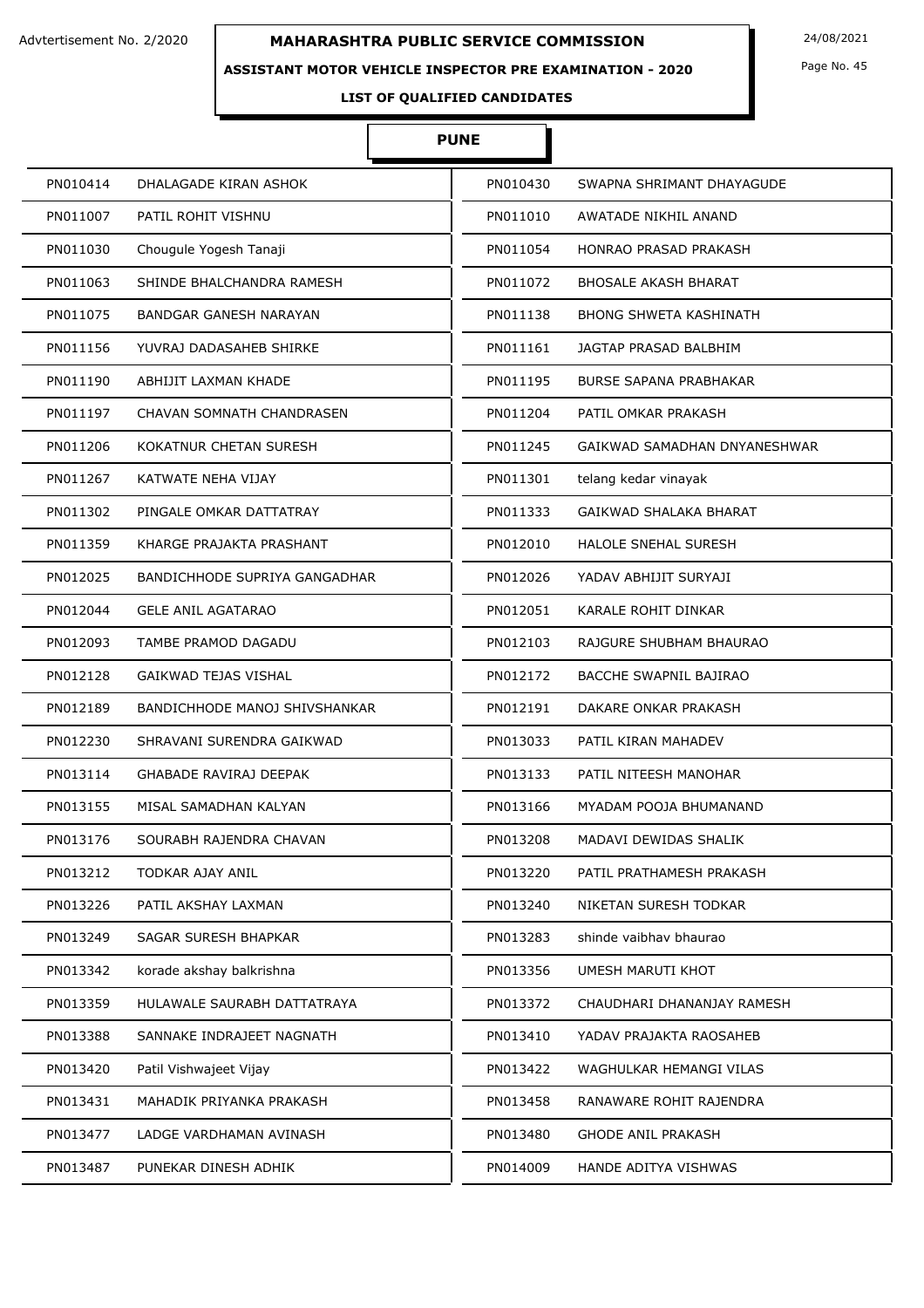### **ASSISTANT MOTOR VEHICLE INSPECTOR PRE EXAMINATION - 2020**

Page No. 46

# **LIST OF QUALIFIED CANDIDATES**

# **PUNE**

| PN014027<br>NANGARE KAUSTUBH TUKARAM      | PN014064 | SAYALI SHRAVAN SHEWALE         |
|-------------------------------------------|----------|--------------------------------|
| PN014074<br>PHALKE ARJUN AJIT             | PN014086 | SHIRAGE SHRINATH YALAPPA       |
| PN014093<br>KASHID PRAVIN MOHAN           | PN014103 | KHEDKAR PRASAD BABANRAO        |
| PN014195<br>PARADE NILESH POPAT           | PN014217 | PATIL AJIT PUNDALIK            |
| PN014242<br><b>BHARATI VIJAY BHARUDE</b>  | PN014256 | KOLEKAR PRAJAKTA MALHARI       |
| PN015010<br>WAYDANDE NAGESH BHIMRAO       | PN015029 | KAMBLE ABOLI PRAKASH           |
| PN015046<br>KARVANDE PANDURANG SHIVAJI    | PN015050 | KARAPE SHAHURAJ DHANAJI        |
| PN015058<br>RUPNAR ANIL LAXMAN            | PN015064 | THORAT ASHISH BALASAHEB        |
| CHAVAN PRIYA VASANT<br>PN015112           | PN015116 | KOKATE KETAN KIRAN             |
| PN015126<br>KAWADE SHEKHAR AVINASH        | PN015146 | DESAI OMKAR ARUN               |
| PN015162<br>GHORPADE SUSHIL SHIVAJI       | PN015199 | PANASKAR SHATARUPA SUBHASH     |
| PN015242<br>HADKE PREMRAJ MURLIDHAR       | PN015310 | <b>LANDE AJIT CHINTAMAN</b>    |
| PN015326<br>BAGSIRAJ MUDASSAR NAZIRAHAMAD | PN015383 | Shinde Mangesh Baban           |
| PN015390<br>CHAVAN LALASO MAHADEV         | PN015426 | SURVASE SANJAY BABURAO         |
| PN016042<br>BANDGAR VIKRAM MARUTI         | PN016046 | KHANDEKAR VAIBHAV BHANUDAS     |
| PN016068<br>JAGADALE GAJANAN JAYASHING    | PN016090 | MORE SHWETA ANIL               |
| PN016101<br>JADHAV VINOD KAKASAHEB        | PN016108 | chavan swapnil pandurang       |
| PN016135<br>SURWASE PARAG RAJENDRA        | PN016141 | SHITOLE OMKAR BHARAT           |
| PN016156<br>vinod sampat lonkar           | PN016233 | SASTE VAIBHAV MAHADEV          |
| PN016298<br>DARADE SAVITA SUDARSHAN       | PN016308 | <b>BARGE NILESH RAMCHANDRA</b> |
| PN016316<br><b>BANGALE ABHIJIT ASHOK</b>  | PN016320 | VANARASE ULKA UDAY             |
| PN016351<br>BHOSALE ASHWINI BALASAHEB     | PN016379 | NILKANTH PRATIK JAGADISH       |
| DHOLE SHIVRAJ REVAPPA<br>PN016383         | PN016390 | JADHAV PRATIK SUBHASHCHANDRA   |
| PN016394<br>BIRAJDAR AKSHAY MALLAPPA      | PN016395 | NAMDAS SANTOSH CHANDRAKANT     |
| PN016415<br>SHINDE PRIYAL VISHNU          | PN016422 | VIDHATE VAISHNAVI SACHIN       |
| PN016431<br>VARUDE SNEHA HARI             | PN016441 | KHANDEKAR SARANG SURESH        |
| UMAP RUTVIZ SANJAY<br>PN016487            | PN016494 | SANDAGE PALLAVI SHANKAR        |
| TANK PRATAPSINGH AJITSINGH<br>PN017046    | PN017056 | MORE POOJA MAHESH              |
| PN017058<br>SHEWALE MAYUR MADAN           | PN017097 | <b>BAAJARE GANESH TUKARAM</b>  |
| PN017099<br>SASTE MAHESH BHUJANGRAO       | PN017109 | BARDE KULDEEP VINAYAK          |
| PN017125<br>BIRAJDAR ONKAR JITENDRA       | PN017129 | WAYAL RAHUL BALASO             |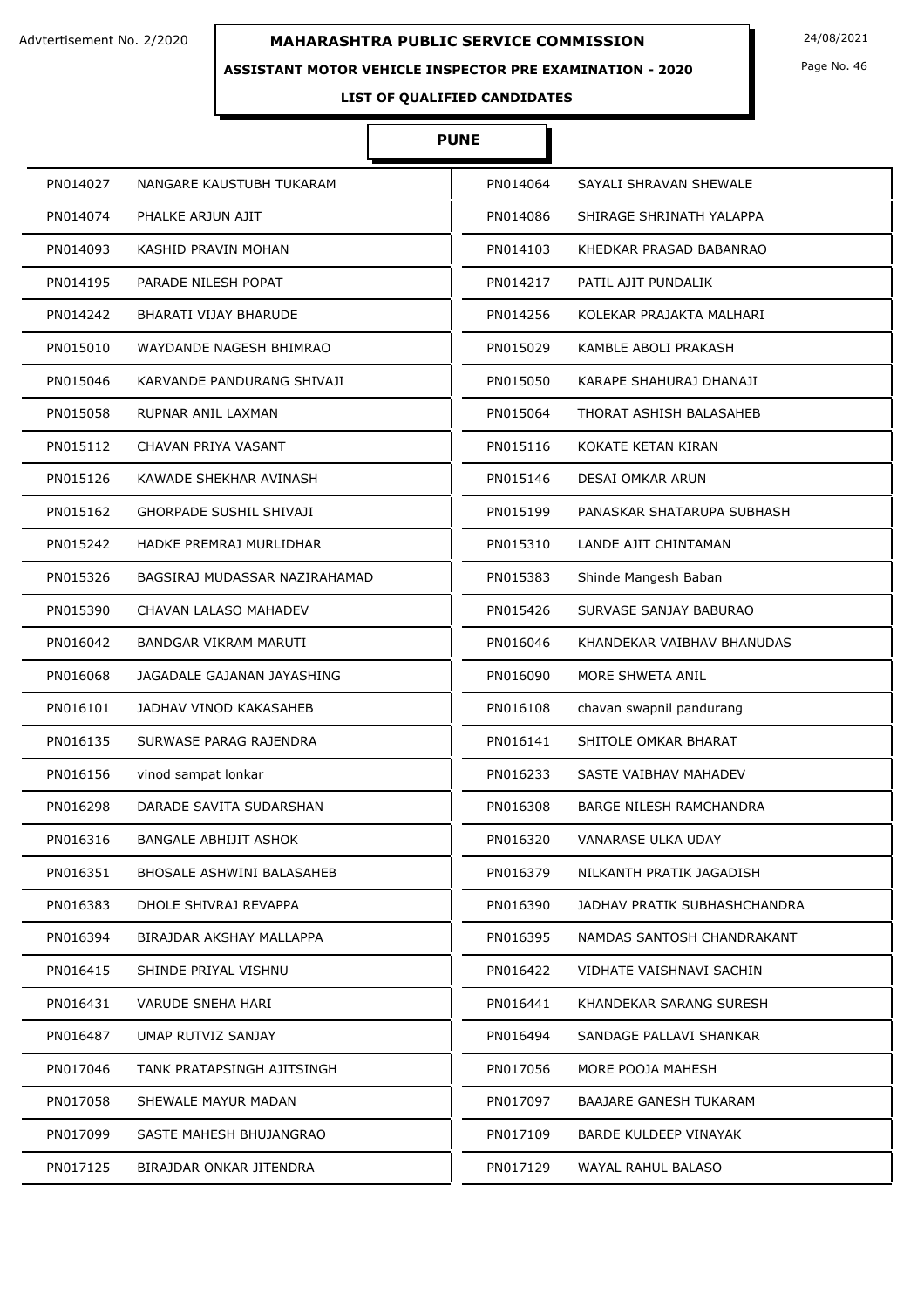### **ASSISTANT MOTOR VEHICLE INSPECTOR PRE EXAMINATION - 2020**

Page No. 47

# **LIST OF QUALIFIED CANDIDATES**

# **PUNE**

| PN017144 | GAIKWAD SHUBHAM BABURAO          | PN017161 | Swapnali Rohidas Giramkar        |
|----------|----------------------------------|----------|----------------------------------|
| PN017173 | KUMBHAR ATUL BALKRISHNA          | PN017194 | ANERAO HARIDAS SUDAM             |
| PN017207 | LALGE NIKHIL VIKAS               | PN017209 | MUJAWAR TAUSHIF SIKANDAR         |
| PN017212 | JAGTAP MRUNMAYEE SHEKHAR         | PN017214 | SHINDE MANISHA DNYANOBA          |
| PN017253 | THOMBARE DEVENDRA BALASAHEB      | PN017255 | WANKHEDE PRASADKUMAR DILIPRAO    |
| PN017279 | LONDHE SACHIN DEEPAK             | PN017287 | GADAKAR VISHAL RANGARAO          |
| PN017305 | KAMBLE VIKAS PANDURANG           | PN017307 | <b>GHORPADE RUSHIKESH HIMMAT</b> |
| PN017317 | SHINDE SHREYA PRASHANT           | PN017324 | DHOBALE HITESH DNYANESHWAR       |
| PN017334 | KSHIRSAGAR SOURABH RAJENDRAKUMAR | PN017363 | PATIL TANAJI SHIVAJI             |
| PN017397 | <b>BANGAR AKASH NARAYAN</b>      | PN017439 | Hinganghate Abhijeet Gajendra    |
| PN017450 | PANDKAR SHRADDHA SATISH          | PN017492 | SHINDE AKSHAYKUMAR DHANAJIRAO    |
| PN018020 | KOLI TEJASHRI SANJAY             | PN018060 | JADHAV SAYALEE SHRIKRISHNA       |
| PN018099 | DESHMUKH AMOL SAMPAT             | PN018106 | KAJAL MADHUKAR WAGHMODE          |
| PN018116 | <b>GAVIT ATUL CHUDAMANI</b>      | PN018126 | GAVALI VIKAS KRISHNAT            |
| PN018182 | RAUT BHAGYASHREE CHANDRAKANT     | PN018206 | NIKUMBH ADITI PRAMOD             |
| PN018228 | KOLEKAR HANUMANT LAXMAN          | PN018238 | RATHOD MAHESH MANIK              |
| PN018259 | PATIL AKSHAY LALASO              | PN018288 | angule laxmi sikandar            |
| PN018330 | NACHANE YOGESH RAVINDRA          | PN018367 | PATIL AJINKYA SAMBHAJI           |
| PN018377 | KANTHE NEHA SURESH               | PN018394 | TRIBHUVAN ANIKET BALASAHEB       |
| PN018401 | PATIL AKSHAY MUKUND              | PN018404 | KHANDEKAR JIVAN RAVINDRA         |
| PN018445 | BHOSALE VAIBHAV BABURAO          | PN018473 | NARSALE MANISHA SHAHAJI          |
| PN018500 | MADANE ABHIJIT SANJAY            | PN018503 | <b>GAVHANE VISHAL VITTHAL</b>    |
| PN019001 | DAKE SHUBHAM ARUN                | PN019036 | BHOWAL AVINASH VILAS             |
| PN019046 | Laygude Supriya Balasaheb        | PN019049 | DHUMKE KETAN NANDKUMAR           |
| PN019069 | JADHAV SONALI VILAS              | PN019107 | MAHADIK AKSHAY BHARAT            |
| PN019109 | SHINDE PALLAVI BABULAL           | PN019127 | <b>GAVADE KOMAL LALASAHEB</b>    |
| PN019150 | AKSHATA DATTATRAY MANJARE        | PN019183 | KHANDEKAR AKSHAY ARUN            |
| PN019207 | WALVE BHUSHAN RANGNATH           | PN019224 | Wagh Navnath Vishnu              |
| PN019235 | DHAIGUDE PRASHANT TUKARAM        | PN019247 | PATIL RAHUL LAXMAN               |
| PN019267 | PATIL ASMITA ASHOK               | PN019277 | MAGDUM CHETAN PRALHAD            |
| PN019283 | PATIL PRAMOD RAMESHWAR           | PN019304 | PATIL MALATI VILAS               |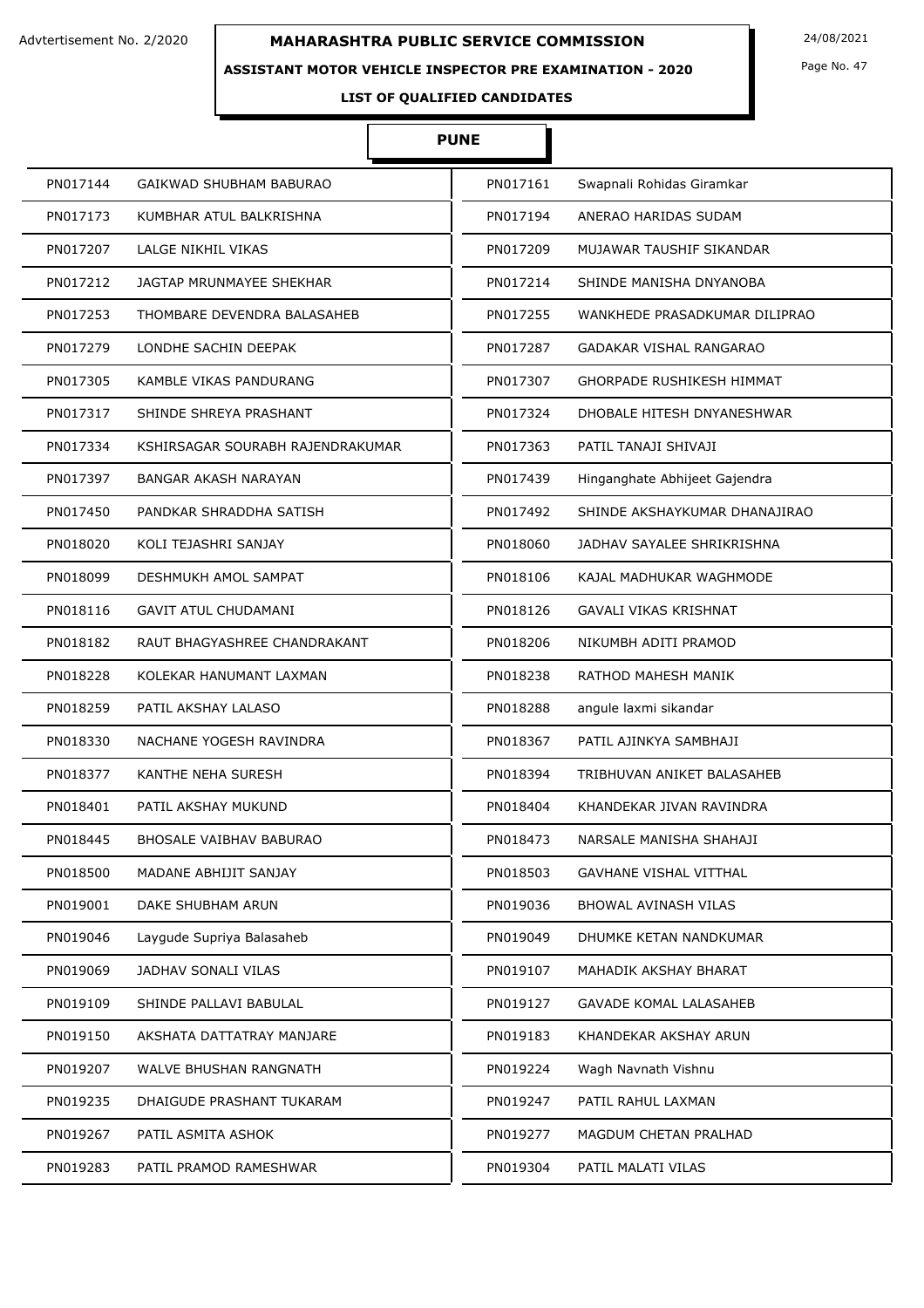### **ASSISTANT MOTOR VEHICLE INSPECTOR PRE EXAMINATION - 2020**

**LIST OF QUALIFIED CANDIDATES** 

# **PUNE**

| PN019314 | AHIR SHRADDHA SUNIL          | PN019317 | BHALERAO TEJAL SANJEEV      |
|----------|------------------------------|----------|-----------------------------|
| PN019324 | PAWAR AJAY SANJAY            | PN019358 | GHODAKE AJIT KRISHNA        |
| PN020005 | KOSHTI DINESH VITTHAL        | PN020022 | <b>HANUMANTE AJAY</b>       |
| PN020024 | TODKAR SHIVPRASAD RAMESH     | PN020039 | KHAIRE OMKAR SUDHIR         |
| PN020059 | DHANRAJ RACHNA SHAM          | PN020062 | KASABE SANKET EKNATH        |
| PN020065 | MHETRE SWAPNIL SAMBHAJI      | PN020071 | KHOT PRASHANT ASHOK         |
| PN020101 | SANAP PANDURANG UTTAM        | PN020156 | <b>BANSODE SEEMA EKNATH</b> |
| PN020167 | <b>GAIKWAD KUNAL GANPAT</b>  | PN020175 | JAYANT VASANTRAO PATIL      |
| PN020183 | CHORAMALE MANIK ANKUSH       | PN020218 | PATEKAR ROHAN ANIL          |
| PN020231 | POKALE SACHIN SHANTARAM      | PN020239 | <b>BARATHE AMOL BANSI</b>   |
| PN020250 | TALEKAR POOJA POPAT          | PN020252 | JADHAV PRIYANKA SANJAY      |
| PN020258 | <b>KARANDE NITIN ASHOK</b>   | PN020287 | RAHANE AKASH SHARAD         |
| PN020299 | KHAIRE AKASH SURESH          | PN020310 | JADHAV SAGAR BHAGAVAN       |
| PN020317 | SHEJAL RANJIT LAXMAN         | PN020318 | Ugale Vinayak Dattatray     |
| PN020329 | NAGNATH MADHAV KENDRE        | PN020352 | <b>HARIHAR VISHAL SUNIL</b> |
| PN021009 | KUMBHAR PRANAV AJINKYA       | PN021010 | NIKHIL PRAKASH JADHAV       |
| PN021017 | POWAR ROHAN SARJERAO         | PN021020 | GHOLAP PRUTHVIRAJ SHIVAJI   |
| PN021047 | NARWADE NILESH NARSINGRAO    | PN021072 | KHARGE PRASAD SHANKAR       |
| PN021082 | PUNAM SHIVAJI TONDE          | PN021091 | PATIL KAUSTUBH SANJEEV      |
| PN021103 | HATMODE POOJA ACHYUTRAO      | PN021120 | PATIL MAHESH ARUN           |
| PN021134 | SARADE SHASHIKANT BABASAHEB  | PN021151 | MANE AKSHAYKUMAR VASANTRAO  |
| PN021161 | VADAR BHOSALE MANALI BHIMRAO | PN021162 | SHIROLE INDRAJIT JITENDRA   |
| PN021163 | PISHTE PRATIK LAXMAN         | PN021169 | VHORA SOHAM NAVNEET         |
| PN021198 | MAHADIK MEGHA VIJAY          | PN021216 | DIPALI RAVASO KADAM         |
| PN021228 | Nanaware Ajit Nanaso         | PN021255 | MANE TUSHAR YADAV           |
| PN021258 | DALAVI AJAY PRABHAKAR        | PN021316 | SHINDE AKSHAY DATTATRAY     |
| PN021319 | SALUNKHE VIKAS MARUTI        | PN021336 | NIKHIL PRAKASHRAO BHOSALE   |
| PN022023 | CHAUDHARI VINOD SUDAM        | PN022065 | SHAIKH RAJ MAHAMODRAFIK     |
| PN022082 | BANDGAR SWAPNALI RAJARAM     | PN022121 | SONAWANE ATUL MADHUKAR      |
| PN022130 | DHAPATE HARSHAD PRAKASH      | PN022138 | GORE RAJKUMAR SUDAM         |
| PN022140 | Shelar Viraj Popatrao        | PN022143 | PANDHARE TEJASVI NAGNATH    |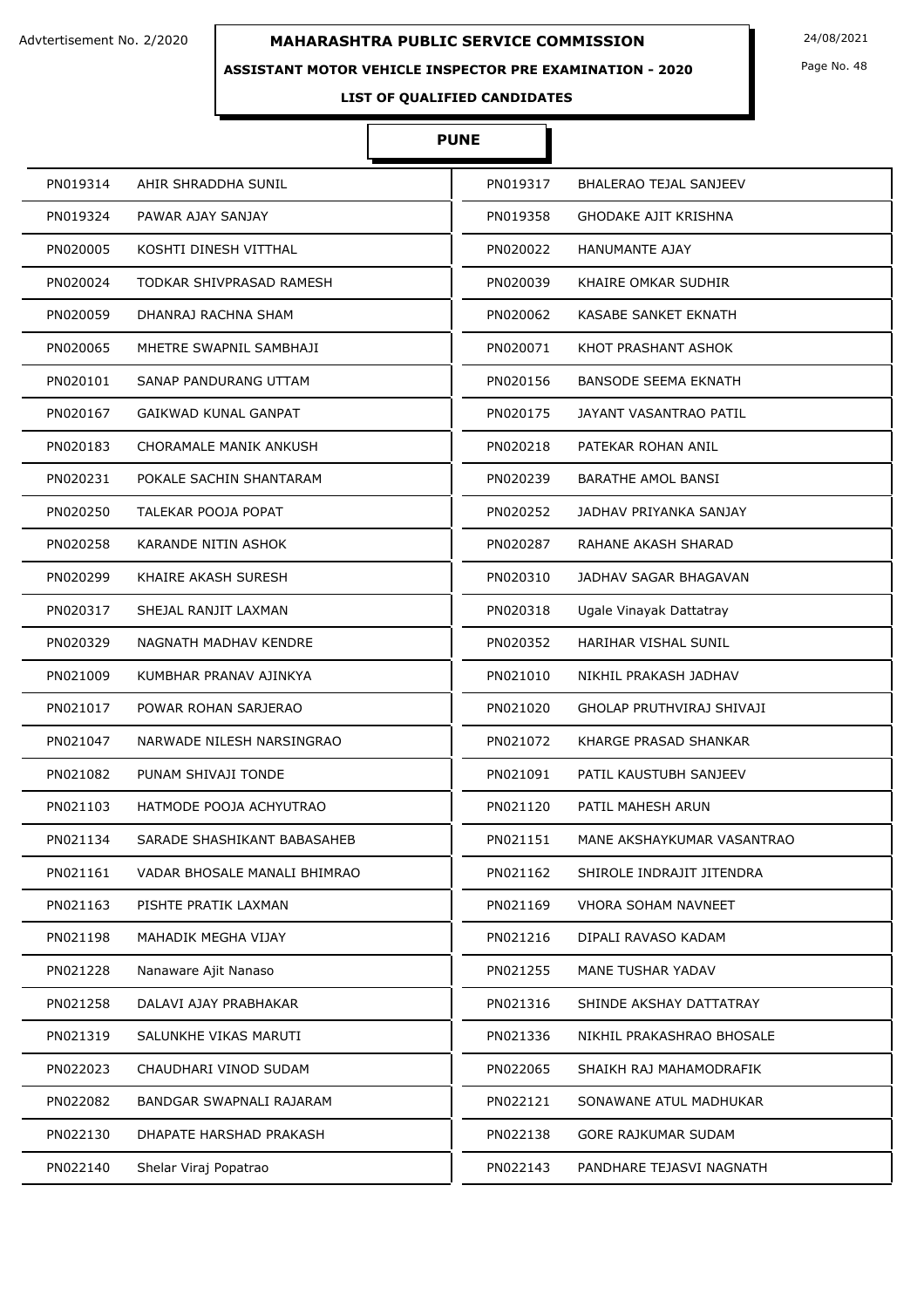### **ASSISTANT MOTOR VEHICLE INSPECTOR PRE EXAMINATION - 2020**

Page No. 49

# **LIST OF QUALIFIED CANDIDATES**

# **PUNE**

| PN022175 | MORE VIKAS TUKARAM              | PN022208 | CHAUDHARI DNYANESHWAR RAMDAS    |
|----------|---------------------------------|----------|---------------------------------|
| PN022240 | INAMDAR JAMEER SALLAUDDIN       | PN022243 | PAWAR SWAPNIL VITTHAL           |
| PN022249 | KHOLLAM SHASHIKANT RAMCHANDRA   | PN022251 | AWATADE RISHIKESH DINKAR        |
| PN022257 | KOKARE KARISHMA KISHOR          | PN022285 | JAGDALE GOURI RAMCHANDRA        |
| PN022300 | JADHAV YOGITA NANASO            | PN022308 | JADHAV PRAMOD PRAKASH           |
| PN022313 | SUBHEDAR AKSHAY AJAY            | PN022318 | JADHAV PRASHANTRAJ SOPANRAO     |
| PN022323 | AWATI MOHSIN IQBAL              | PN022326 | HINGE SHREENIKET ASHOK          |
| PN022350 | SHINDE PRIYANKA KANIFNATH       | PN022355 | WANDHEKAR ANKITA SHIVAJI        |
| PN022369 | jadhav rohit narayan            | PN022382 | <b>GHORPADE ONKAR SAMPATRAO</b> |
| PN022392 | <b>BABAR SURAJ SAHEBRAO</b>     | PN022425 | HONRAO ROHINI SHIVGONDA         |
| PN022436 | SALUNKHE AKSHAY RAMESH          | PN022469 | SHAIKH RIYAJ RAMAJAN            |
| PN023042 | KHARE PRIYA MADHUKAR            | PN023051 | <b>GHULE RAHUL BABAN</b>        |
| PN023084 | SURYAWANSHI POOJA PANDURANG     | PN023091 | TONGALE MAYURI DHONDIRAM        |
| PN023118 | <b>TAKKE KIRAN ROHIDAS</b>      | PN023152 | SUTAR GANESH VIKAS              |
| PN023166 | RAJMANE RESHMA SURESH           | PN023173 | MALI PRASHANT BALKRISHNA        |
| PN023179 | DADHALE NARSING SAKHARAMJI      | PN023213 | GAIKWAD KULBHUSHAN DILIP        |
| PN023270 | YADAV SACHIN BABURAO            | PN023276 | KALE GANESH KISANRAO            |
| PN023318 | KARANDE DIPAK VITTHAL           | PN023336 | KEDARI MAYUR KHEVAJI            |
| PN023359 | <b>FURDE VISHAL DNYANESHWAR</b> | PN023413 | KAKADE NARAYANRAO SHRIRANGRAO   |
| PN023427 | YADAV VISHAL MAHADEV            | PN023449 | MALI MANOJ LAXMAN               |
| PN023474 | MALI SHUBHAM BABASAHEB          | PN023478 | <b>TANPURE SANDIP PRAKASH</b>   |
| PN024021 | SHETE SARIKA RAMLING            | PN024039 | WALEKAR VIJAY POPAT             |
| PN024055 | PATIL VAISHALI APPASO           | PN024068 | ALEKARI AKSHAY SHRIKANT         |
| PN024100 | <b>GAJARE TANMAY ZUMBAR</b>     | PN024168 | SATPUTE ARCHANA VIJAY           |
| PN024176 | GARJE AMOGH KARBHARI            | PN024188 | KHUTALE HEMANT SUBHASH          |
| PN024209 | BHARMAL PRAVIN RAMCHANDRA       | PN024210 | IRAMWAD MANOJ BALAJI            |
| PN024219 | KALE RHUSHIKESH SHIVAJI         | PN024238 | SHANTARAM VIJAY SALUNKHE        |
| PN024255 | KARANDE ANIKET CHANDRAKANT      | PN024274 | SAVANT JYOTSNA RAGHUNATH        |
| PN024286 | Sarade Ganeshkumar Machhindra   | PN024299 | JAWALE MAYURI MACHINDRA         |
| PN024326 | SAJANE ROHIT BABASAHEB          | PN024342 | RAUT NAYAN SHAHADURAO           |
| PN024363 | EKAL SURAJ BHIKAJI              | PN024371 | JAMADAR AZARUDDIN AINUDDIN      |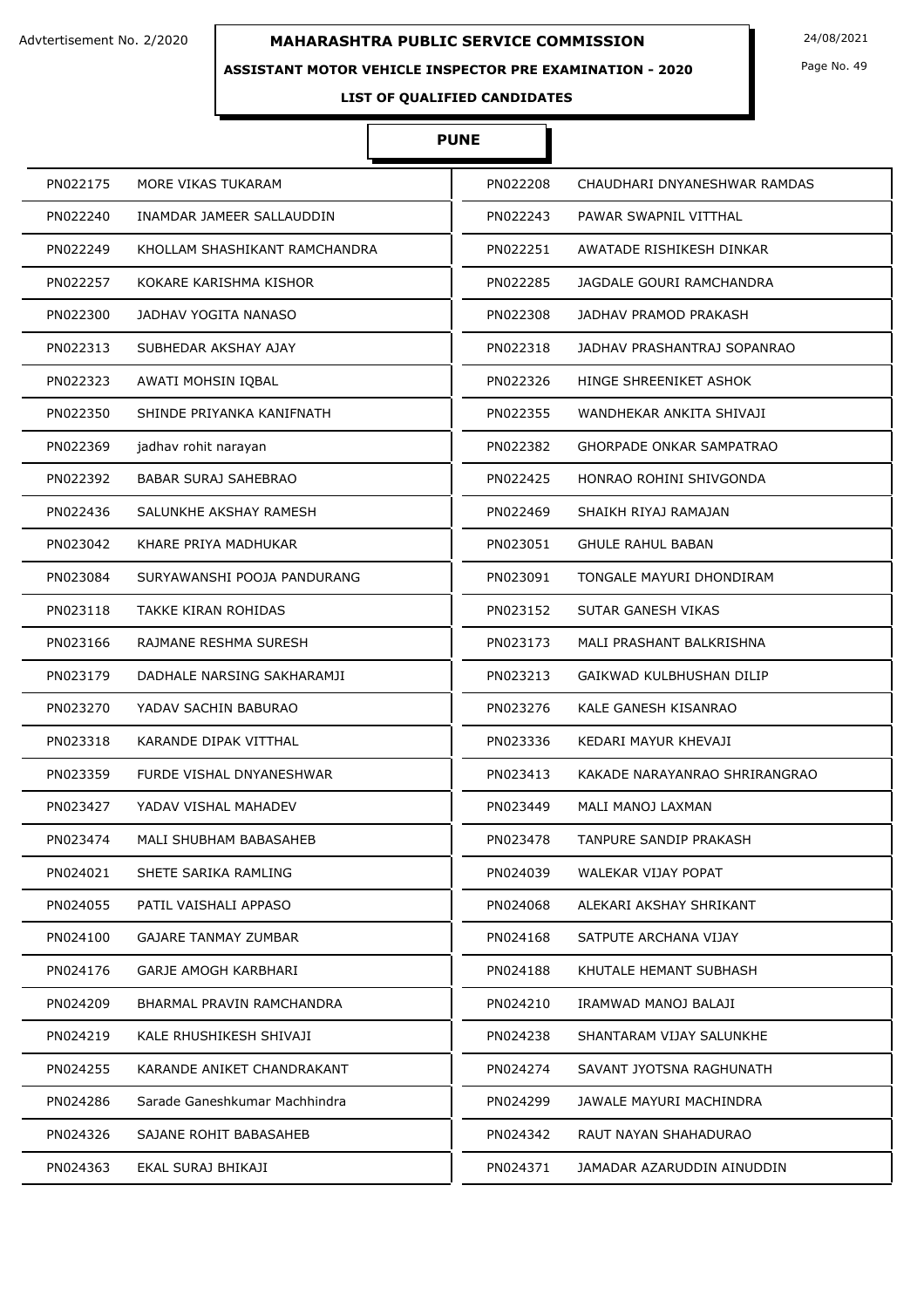### **ASSISTANT MOTOR VEHICLE INSPECTOR PRE EXAMINATION - 2020**

Page No. 50

# **LIST OF QUALIFIED CANDIDATES**

# **PUNE**

| PN024374                     | PN024382                    |
|------------------------------|-----------------------------|
| <b>GAVADE VISHAL RAMESH</b>  | BHAPKAR SANGRAM SANJAY      |
| PN024405                     | PN024411                    |
| PATIL SHUBHAM MADHUKARRAO    | PAWAR KIRAN SANJAY          |
| PN024424                     | selokar nikhil purushottam  |
| PHADTARE POOJA SURESH        | PN024452                    |
| PN024459                     | PN025010                    |
| NANKAR SHITAL ANIL           | SHELAKE AJIT NANDKUMAR      |
| PN025038                     | PN025041                    |
| DHOLE SHRIKANT BAPUSAHEB     | SONWALKAR VIKRAM DILIP      |
| PN025043                     | PN025044                    |
| SATPUTE RAVINDRA RAMESH      | Parit Sangappa Prabhudeva   |
| PN025087                     | PN025091                    |
| JAMDAR SEEMA BHALCHANDRA     | PATIL ASHISH BAJIRAO        |
| KADAM MAHESH ASHOK           | PN025281                    |
| PN025198                     | PATIL RAVIRAJ SAHEBRAO      |
| PN025319                     | PN025370                    |
| CHOTHE MAHESH CHANDRAKANT    | THORAT RUPALI ASHOK         |
| PN025385                     | PN025394                    |
| PATIL RAJYOGINIKRISHNAT      | KADAM SAVALARAM VYANKATRAO  |
| PN025433                     | PN025438                    |
| JAWARE JANAK BALURAM         | MANDHARE SUSHANT ANKUSH     |
| PN025444                     | PN025453                    |
| SHIKALGAR NAZIYA MUBARAK     | MULMULE YOGESH SAVAKAR      |
| PN026007                     | PN026035                    |
| HAJARE KIRAN KANTILAL        | PENURKAR PRAVIN BALASO      |
| PN026047                     | PN026053                    |
| KANGIRI SHUBHANGI GAJANAN    | MANE ABHIJEET CHANDRAKANT   |
| PN026066                     | PN026127                    |
| SHELAR SHUBHAM RAVINDRA      | PAWAR PRAGATI VIJAY         |
| PN026142                     | PN026154                    |
| BHOSALE OMKAR BALKRISHNA     | KARATKAR ONKAR VISHNU       |
| PN026166                     | AWACHAR VAIBHAV TUKARAM     |
| <b>BHOSALE VIJAY VISHNU</b>  | PN026198                    |
| PN026203                     | PN026247                    |
| GAIKWAD KSHITIJA MOHAN       | ZAGADE AKSHAY SOMNATH       |
| PN026250                     | PN026264                    |
| KHAIRMODE NAGESH RAMESH      | SHITOLE KOMAL CHANDRAKANT   |
| PN026269                     | PN026287                    |
| JADHAV ROHIT RAJARAM         | JADHAV OMKESH UTTAMRAO      |
| PN026315                     | PN026316                    |
| PATIL AJINKYA ARJUN          | KAVADE PRAMOD DINKAR        |
| PN026317                     | PN026350                    |
| CHAUDHARI AKSHAY SHIVAJI     | SHINDE SURAJ RANAPRATAP     |
| PN026380                     | PN026390                    |
| <b>GHORPADE VIPUL VINOD</b>  | KUMBHAR YOGITA VITTHAL      |
| PN026426                     | PN026429                    |
| LANDE PANKAJ NANDKUMAR       | RANDIVE SANDIP SURESH       |
| PN026435                     | PN026438                    |
| KADAM VISHRUTA PRIYANATH     | BHARATI DASHARATH DHAMDHERE |
| PN026439                     | YEMALWAD YOGESH ANANDRAO    |
| THOMBARE TUSHAR DINKAR       | PN026464                    |
| PN027021                     | PN027028                    |
| PATIL RAMCHANDRA VASANT      | DOKE AKASH PRASHANT         |
| PN027033                     | PN027035                    |
| NAVALAI KOMAL BHIMSEN        | JAWALE BHAGYASHREE LAXMAN   |
| PN027061                     | PN027067                    |
| MANE ASHWINI ANIL            | SHINDE NILESH DILIP         |
| PN027070                     | PN027076                    |
| TEMGIRE DIGAMBAR TUKARAM     | APATE AMEYA JAYAWANTRAO     |
| PN027087                     | PN027114                    |
| KHAIRE ABHIJEET PANDHARINATH | NEVASE AKSHAY SANJAY        |
|                              |                             |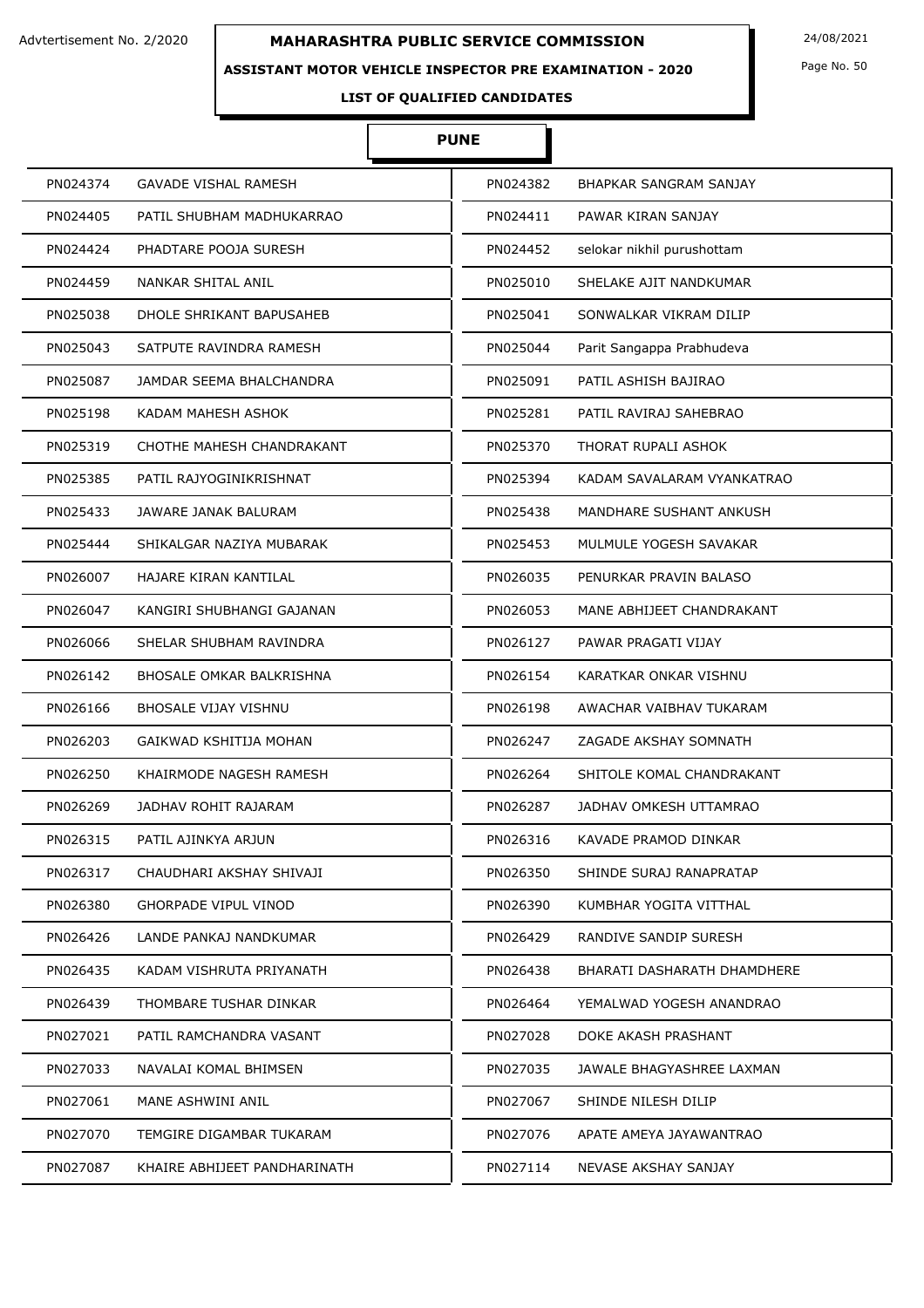### **ASSISTANT MOTOR VEHICLE INSPECTOR PRE EXAMINATION - 2020**

Page No. 51

# **LIST OF QUALIFIED CANDIDATES**

# **PUNE**

| PN027124 | CHAVAN AKSHAYPRASAD DNYANESHWAR | PN027127 | WAVARE KASHINATH DATTATRAY    |
|----------|---------------------------------|----------|-------------------------------|
| PN027143 | Aniket Shrikant Alekari         | PN027159 | BARAVKAR RAHUL SUBHASH        |
| PN027166 | HAJARE ONKAR BAJIRAO            | PN027167 | TANDALE LAXMIKANT BAPPA       |
| PN027169 | KAIT NITINSING RATANSING        | PN027195 | PATIL ROHIT RAJEEV            |
| PN027226 | PATIL SHWETA UDAYSING           | PN027255 | MARGAJE SACHIN SUNIL          |
| PN027268 | KUMBHAR AKSHAY SHANTILAL        | PN027305 | BARDE DNYANESHWARI PRAKASH    |
| PN027327 | PATIL SHUBHAM BHUPAL            | PN027351 | RAINAK AKASH KIRAN            |
| PN027352 | BENAL BASAVARAJ SHADAKSHARI     | PN027358 | SALUNKHE AKSHAY JAGANNATH     |
| PN027360 | BARDE POOJA DINKAR              | PN027362 | CHAVAN ASHWINI MARUTI         |
| PN027391 | RASKAR ABHIJEET MADHUKAR        | PN027409 | DESHMUKH PARIKSHIT HAMBIRRAO  |
| PN027413 | SAWANT PRANALI SURESH           | PN027430 | MULLA SANA IOBAL              |
| PN028025 | PAWAR PRANJALI RAMAKANT         | PN028028 | PATIL ANKITA AJITRAO          |
| PN028041 | INGAWALE VIVEK BALASAHEB        | PN028053 | <b>GHODKE SHANTANU SATISH</b> |
| PN028072 | <b>BONDRE NIKHIL DILIP</b>      | PN028078 | JADHAV PRAVIN TANAJI          |
| PN028080 | MANE BALKRISHNA DINKAR          | PN028093 | DALVI SANVID VIJAYKUMAR       |
| PN028113 | PATIL AJAY ASHOK                | PN028122 | THORAT RAJKUMAR SHIVAJI       |
| PN028132 | JADHAV ATUL KISHAN              | PN028145 | AJAY ASHOK CHAVAN             |
| PN028147 | TAMBAKE PARAG SANJAY            | PN028158 | Kulal Rajendra Shreemant      |
| PN028182 | SHELKE YUGANDHARA ANIL          | PN028209 | SURVASHI HARSHAVARDHAN DINKAR |
| PN028245 | SHELAR SAGAR HARISHWAR          | PN028252 | PIRANE AKASH NARAYAN          |
| PN028264 | KHOMANE SUMIT SANTOSH           | PN028275 | THOKALE ANIKET SURESH         |
| PN028306 | GOSAVI JUI AMARNATH             | PN028330 | DONGARE ROHAN PRAKASH         |
| PN028335 | SAGAVKAR PRIYANKA ASHOK         | PN028346 | TUPE ARCHANA SHIVAJI          |
| PN028349 | KHARAT CHHAYA SHANKAR           | PN028379 | Patil Suraj Bhujgonda         |
| PN028384 | LAWATE RAHUL MHALAPPA           | PN028413 | MAHINDRE SHUBHAM SANTOSH      |
| PN028419 | THANGE SWAPNIL NANDU            | PN028423 | PATIL AJINKYA HIMMATRAO       |
| PN029014 | JADHAV SANJAY HANUMANT          | PN029023 | BHAGAT ABHIJEET RAVINDRANATH  |
| PN029030 | SHETE SAYALI ANIL               | PN029032 | Thikekar Parikshit Sakharam   |
| PN029043 | ASHWINI RAVASO RANGAR           | PN029093 | DHANANJAY DEVIDAS KUMBHAR     |
| PN029099 | AADLINGE RAHUL BAPU             | PN029108 | JADHAV ARCHANA BALSING        |
| PN029127 | Wable Chetan Shivaji            | PN029165 | PATIL VISHWAJEET VIJAYSINH    |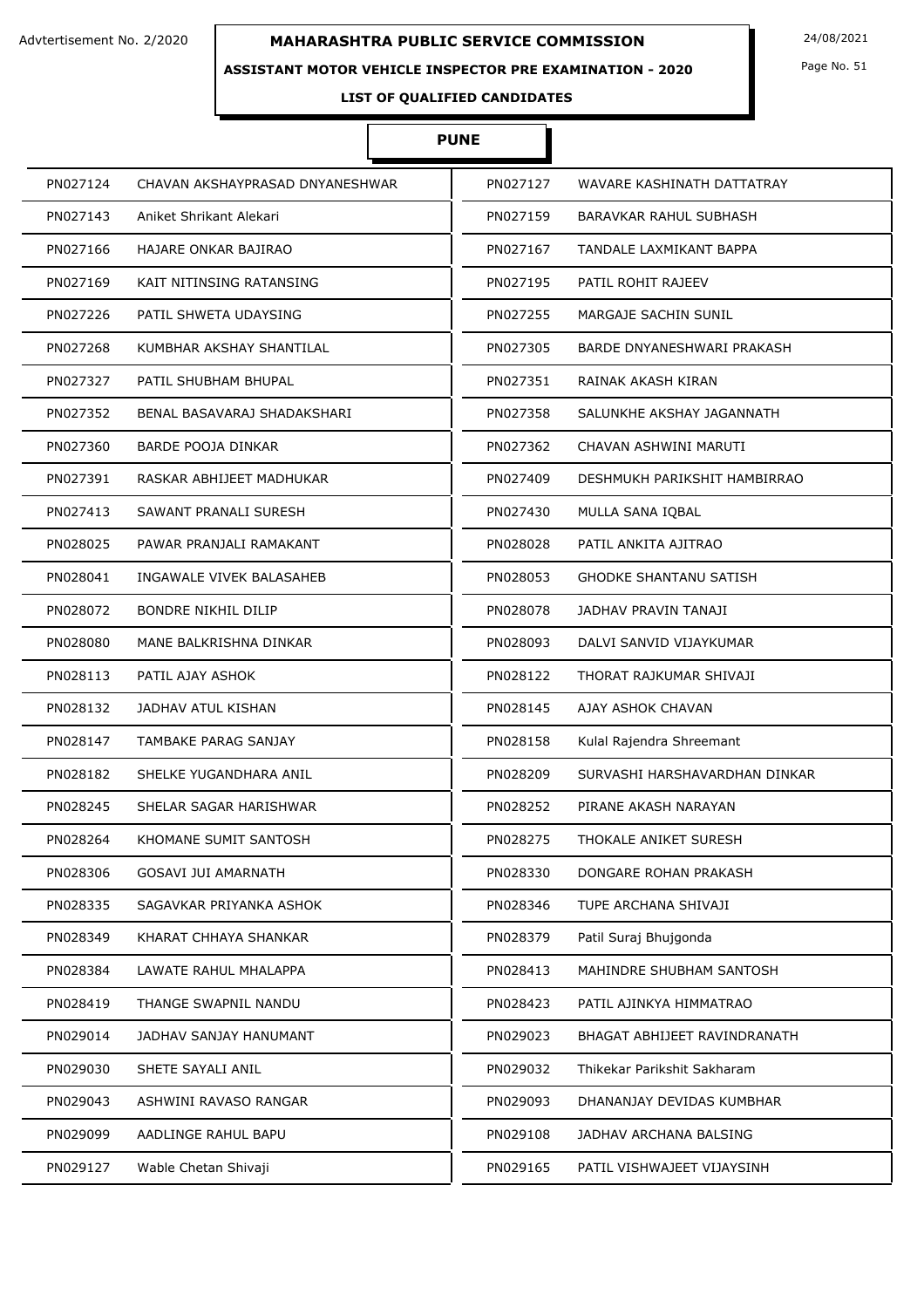### **ASSISTANT MOTOR VEHICLE INSPECTOR PRE EXAMINATION - 2020**

Page No. 52

**LIST OF QUALIFIED CANDIDATES** 

# **PUNE**

| PN029171 | TAMBE VIKRAM TUKARAM          | PN029205 | MADANE SNEHAL SANJAY          |
|----------|-------------------------------|----------|-------------------------------|
| PN029215 | SALUNKHE BHAGYASHRI TANAJI    | PN029226 | MASKAR NEHA VISHWAS           |
| PN029228 | BHAPKAR SANJAY NAMDEO         | PN029230 | NIKHIL SURESH GAIKWAD         |
| PN029246 | WALKOLI YOGESH BALU           | PN029274 | SANKAPAL PRIYANKA CHANDRAKANT |
| PN029284 | <b>BHAGAT ROHIT SURESH</b>    | PN029305 | NIKAM DHANASHRI BHIMRAO       |
| PN029311 | MULLA AAMIR SHAHANVAJ         | PN029318 | KAMBLE AMOL SHANKAR           |
| PN029325 | CHOUGULE JAYDEEP MAHESH       | PN029375 | SHINDE SUMIT ARJUN            |
| PN029423 | DIXIT SHRIKANT GAJANAN        | PN029443 | Patil Satish Sukumar          |
| PN029469 | WANGANEKAR SANDESH PANDURANG  | PN030043 | PATIL SAGAR JALINDAR          |
| PN030056 | SUPRIYA NILAKANTH SHINDE      | PN030117 | KORE ANITA PRAKASH            |
| PN030128 | ADAMAPURE KIRAN RAGHUNATH     | PN030131 | RANDIVE SANDIP SHIVAJI        |
| PN030162 | NALAWADE KISHOR MACHINDRANATH | PN030164 | KADAM VINAYAK MAHADEV         |
| PN030189 | MORE TEJAS VIJAY              | PN030220 | MANE SWAPNIL DHANPAL          |
| PN030242 | THAVARE POOJA PANDHARINATH    | PN030319 | <b>FUGE MOHAN DATTU</b>       |
| PN030327 | KHADE NILESH PRAKASH          | PN030335 | <b>BELKUDE SAVITA SHAMRAO</b> |
| PN030346 | Mali Santosh Hanamant         | PN030349 | <b>BHOSALE AMOL SADASHIV</b>  |
| PN030361 | KAKADE HARSHADA ANANT         | PN031003 | SANDE SHAMINA APPALAL         |
| PN031060 | PATIL AKSHAY POPAT            | PN031064 | BIRADAR CHAITAN BASGONDA      |
| PN031079 | MASKE HEMANT UTTAM            | PN031087 | PATIL VINAY SAJJAN            |
| PN031110 | PATIL PRIYANKA AKARAM         | PN031118 | KANDALE SUNIL DADASO          |
| PN031127 | PATIL AJAY SAMBHAJIRAO        | PN031170 | PATIL RUSHIKESH TUKARAM       |
| PN031193 | BHALERAO MUNJAJI RAMKISHAN    | PN031208 | INGAVALE SACHIN BHIMRAO       |
| PN031283 | KARNALE DIGVIJAY DATTATRAY    | PN031288 | MADANE ANANDA MUKUND          |
| PN031338 | SUPRIYA PATIL                 | PN032022 | KARANJULE PRAJAKTA RADHAKISAN |
| PN032060 | WAGH JAGANNATH SHIVAJI        | PN032063 | NIGADE AKSHAY HANUMANTRAO     |
| PN032068 | BHAVAD RONIT RAVINDRA         | PN032075 | NIMBALKAR AISHWARYA JITENDRA  |
| PN032093 | PATEL KAUSHIK BASID           | PN032102 | PINGALE ATUL TANAJI           |
| PN032109 | DESHMUKH KALYANI RAMESH       | PN032126 | PARABAT SHIVARAM GAUTAM       |
| PN032138 | NIVANGUNE SHUBHAM RAJENDRA    | PN032172 | Masal Santosh Pandharinath    |
| PN032177 | KAMBLE SUSHANT DINKAR         | PN032180 | SAKORE PRAKASH DADABHAU       |
| PN032218 | CHAVAN MAYUR VISHNU           | PN032220 | Inamdar Sikandar Dastgir      |
|          |                               |          |                               |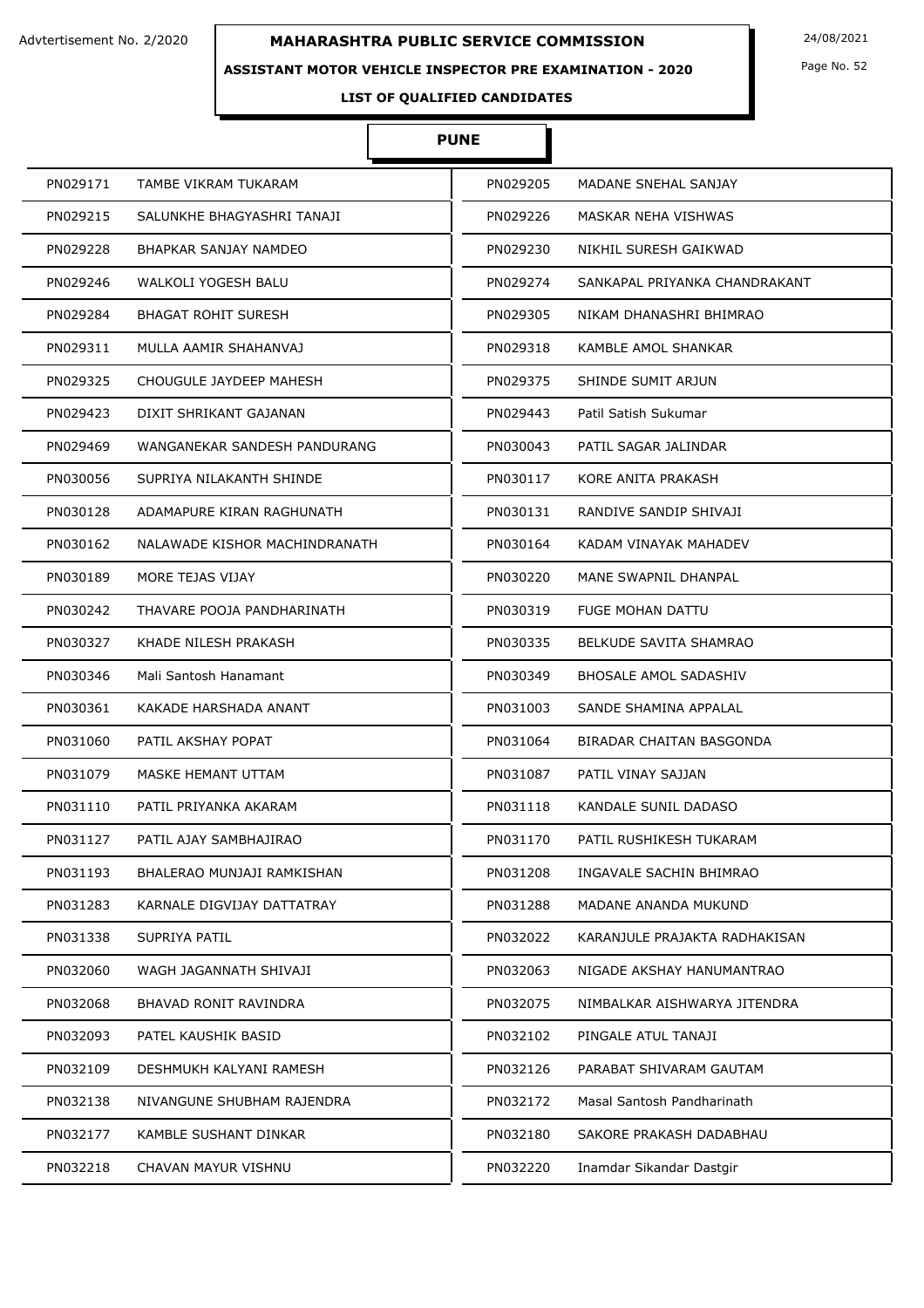### **ASSISTANT MOTOR VEHICLE INSPECTOR PRE EXAMINATION - 2020**

Page No. 53

**LIST OF QUALIFIED CANDIDATES** 

# **PUNE**

| PN032281 | JADHAV AMOL ASHOK             | PN032286 | PATIL PRANAY DILIP                |
|----------|-------------------------------|----------|-----------------------------------|
| PN032292 | UTTEKAR MADHAVI VINOD         | PN032303 | PATIL RAHUL SANJAY                |
| PN032308 | MOHITE ANKITA RAJU            | PN032337 | RAUT MADHURI DATTATRAYA           |
| PN033032 | SODANWAR BAJIRAO SADASHIV     | PN033042 | PAWAR HITESH SAMBHAJI             |
| PN033043 | SHINGADE DIPALI ABASAHEB      | PN033069 | PACHANGANE SAMEER MOHAN           |
| PN033073 | PATANGE ROHIT RAMCHANDRA      | PN033086 | <b>GORULE RAVIRAJ SHANKARARAO</b> |
| PN033126 | DAPHAL AKASH BALASAHEB        | PN033141 | <b>CHAVAN SWAPNIL SURESH</b>      |
| PN033163 | PATALE SNEHA ASHOK            | PN033164 | TUPAKE SUHAS KAILAS               |
| PN033171 | DHUMAL SACHIN MOHAN           | PN033189 | <b>BABAR AMIT SANJAY</b>          |
| PN033196 | KALAMKAR AKASH BALKRISHNA     | PN033224 | KHATKALE ROHIT BHAUSAHEB          |
| PN033251 | <b>GHODE MAHESH DEVRAM</b>    | PN033285 | BHAGAT AKSHAY ANANDARAO           |
| PN033295 | PISE SANDESH PANDURANG        | PN033345 | JADHAV SNEHA SANTOSH              |
| PN033364 | SHILPA JAGANNATH CHATUR       | PN033373 | Khedekar Ganesh Dattatray         |
| PN033400 | PATIL PRAVIN BALASAHEB        | PN033416 | MANE VRUSHALI BHASKAR             |
| PN034030 | MAYURI SIDRAM DODYALKAR       | PN034062 | PATIL SNEHAL SURESH               |
| PN034114 | CHAVAN SACHIN SHIVAJI         | PN034126 | SAWANT AMOL SATAPPA               |
| PN034139 | MANE VISHWAJEET ANANDRAO      | PN034182 | MOHITE PANKAJ SANJAY              |
| PN034209 | KHARAT RAJENDRA RAMESH        | PN034225 | DHAKANE RAHUL VISHNU              |
| PN034303 | MAHESH DILIP SHINDE           | PN034326 | JADHAV SANGRAM PRAVIN             |
| PN034336 | PAWAR PRIYANKA SURESH         | PN034337 | GANPATIL SOURABH DHONDIRAM        |
| PN035023 | PAWAR SITARAM NAGNATH         | PN035026 | <b>GHULE TEJASWINI JAYANT</b>     |
| PN035035 | MENGANE DHANANJAY ALIS ANIKET | PN035037 | CHAPAITKAR AKSHAY SANJAY          |
| PN035077 | MUNDHE PRASHANT NAVANATH      | PN035081 | WABLE AMOL ABASAHEB               |
| PN035101 | PAWAR RAMESH DADASAHEB        | PN035158 | KADAM MAYURESH RAJENDRA           |
| PN035231 | BALGUDE ROHAN DIGAMBAR        | PN035246 | LONDHE AKSHAY ASHOK               |
| PN035268 | POTE VIJAY TATYA              | PN035271 | KAMBLE SNEHAL DIPAK               |
| PN035292 | CHAVAN SEEMA RAOSAHEB         | PN035295 | Bhirud Tejas Dhananjay            |
| PN035312 | <b>BADAKH TUSHAR SHRIRANG</b> | PN035353 | PATIL MILIND KRISHNA              |
| PN035422 | KAD ABHIJIT ASHOK             | PN035470 | KALIKATE KEDAR ASHOK              |
| PN035479 | DHOBALE PRIYANKA KASHINATH    | PN036028 | YATAM ABHIJIT KANTILAL            |
| PN036076 | SHINGADE PRATHAMESH VITTHAL   | PN036092 | PAWAR PRALHAD BABASO              |
|          |                               |          |                                   |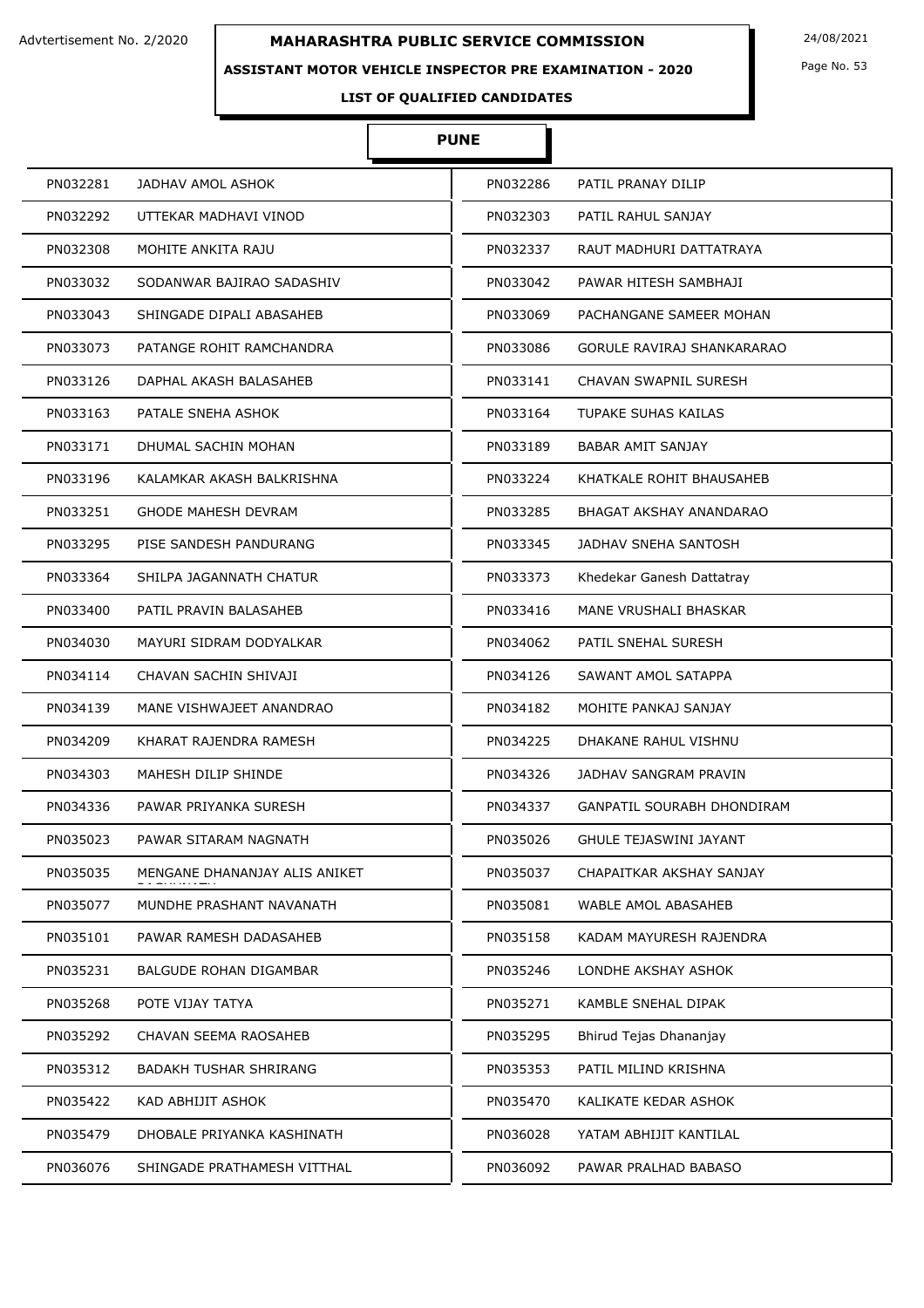### **ASSISTANT MOTOR VEHICLE INSPECTOR PRE EXAMINATION - 2020**

Page No. 54

# **LIST OF QUALIFIED CANDIDATES**

# **PUNE**

| PN036105 | HANGE NIRMALA MANOHAR      | PN036117 | SHELAR ABHISHEK GOVIND         |
|----------|----------------------------|----------|--------------------------------|
| PN036138 | TAWASKAR KALYANI NILESH    | PN036143 | KUDALKAR VRUSHALI CHANDRAKANT  |
| PN036179 | JAMDAR ANIKET YASHWANT     | PN036184 | DESHMUKH AKASH SANTOSH         |
| PN036191 | YADAV HANMANT SHIVRAM      | PN036202 | PAWAR VAISHNAVI VINOD          |
| PN036203 | Dhainje Pramod Arjun       | PN036220 | <b>MAKWAN MOHIT CHUNILAL</b>   |
| PN036226 | SHINDE MAHESH DAULATARAV   | PN036243 | YADAV PATIL RAJVARDHAN PRADEEP |
| PN036262 | TAMBE NITIN RAVSAHEB       | PN036277 | PATIL SUNIL JAYSINGRAO         |
| PN036291 | TOPE VIJAY GORAKH          | PN036329 | Patil Ranajeet Atmaram         |
| PN036381 | SURAJ RAMDAS PAWAR         | PN036389 | MANDVEKAR SHUBHAM VILAS        |
| PN036392 | MORE KIRAN LAXMAN          | PN036431 | SHINDE VAIBHAV DILIP           |
| PN037012 | DIVEKAR PRASHANT LAKSHMAN  | PN037023 | HUNDURAGE PRATIK ADINATH       |
| PN037031 | KAZI FARDIN VALIULLA       | PN037044 | BANDAGAR BHARAT DIGAMBAR       |
| PN037047 | KULKARNI RITUJA MOHAN      | PN037050 | KAMTHE NIKHIL BHAUSAHEB        |
| PN037093 | WANJE SOMNATH NAMDEVRAO    | PN037142 | MULLA MAHAMADRAFIK BABASAHEB   |
| PN037166 | WAGH PRIMESH RAMESH        | PN037196 | KHADE ASHOK DNYANDEV           |
| PN037232 | DUBULE RAVIKANT RAGHUNATH  | PN037240 | DALVI ARVIND PRABHAKAR         |
| PN037283 | KUMBHAR AKSHAY ANIL        | PN037312 | MALAVADE SHRUTIKA SHRIKANT     |
| PN037320 | DEULKAR ANUSHRI RAVINDRA   | PN037332 | MULE TRUPTI SUNIL              |
| PN037343 | JADHAV RAJKIRAN VISHWAS    | PN037344 | Aghao Swapnil Pandharinath     |
| PN037348 | GADEKAR PRIYANKA LAXMAN    | PN037358 | BURASE INDRAJEET DHANANJAY     |
| PN037363 | <b>WARE VRISHABH DILIP</b> | PN037378 | BHURKUNDE ANITA DNYANDEO       |
| PN038065 | KHANDAGALE AKSHAY RAJKUMAR | PN038095 | CHORGHE VAIBHAV CHANGDEV       |
| PN038133 | KAWADE NILESH LALASAHEB    | PN038134 | HAJARE MONIKA MOHAN            |
| PN038185 | PATIL TUSHAR PRAKASH       | PN038192 | SURYAWANSHI SARALA VINAYAKRAO  |
| PN038200 | SHIAKH RIJWANA NYAMTULLA   | PN038212 | POOJA JAYAVANT LOHAR           |
| PN039010 | NARUTE KRUSHNA ASHOK       | PN039078 | SAKHARE SUJIT SAMBHAJI         |
| PN039081 | CHOUGALE AJINKYA DILIP     | PN039085 | SHINDE PRIYANKA DATTAJIRAO     |
| PN039099 | CHILE MONIKA SHRIDHAR      | PN039107 | CHAVAN SHRADDHA ISHWAR         |
| PN039116 | SUTAR SHUBHADA SURESH      | PN039128 | AMOL TANAJI LANDE              |
| PN039131 | DESHMUKH MANISHA RAJENDRA  | PN039135 | BANDGAR ABHISHEK YASHWANT      |
| PN039149 | POL DNYANESH BALASAHEB     | PN039153 | KIRGAT ASHWINI HANMANT         |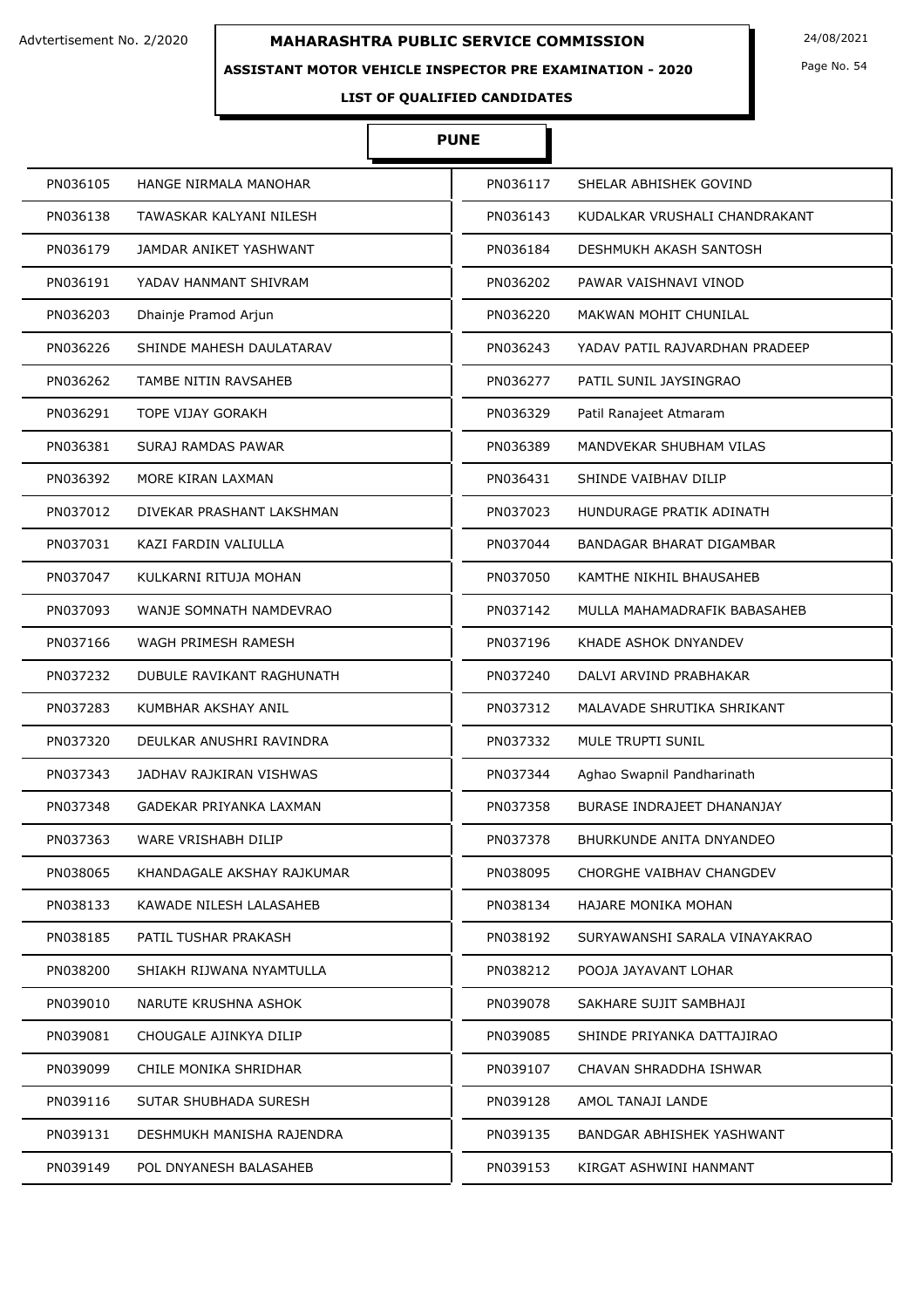### **ASSISTANT MOTOR VEHICLE INSPECTOR PRE EXAMINATION - 2020**

Page No. 55

# **LIST OF QUALIFIED CANDIDATES**

# **PUNE**

| PN039173 | CHAVAN JANHAVI SHASHIKANT  | PN039174 | JAGTAP ASHWINI ANIL                |
|----------|----------------------------|----------|------------------------------------|
| PN039186 | LAWAND MANIK MOTIRAM       | PN039195 | CHAUDHARY AMIT ASHOK               |
| PN039197 | UKALE YUVRAJ VITTHAL       | PN039199 | THORAT RUPALI UTTAM                |
| PN039216 | KHARAVATE DINESH DILIP     | PN039251 | GAVANDI AYESHA IBRAHIM             |
| PN039255 | GOSAVI GOVARDHAN LALASO    | PN039258 | NAIK ASHISH ALIAS PRADIP BABURAO   |
| PN039259 | DESHMUKH PRUTHVIRAJ SANJAY | PN040046 | ZANJE AKSHAY VIJAY                 |
| PN040060 | SHINDE PRASAD NAMDEO       | PN040079 | <b>BIKKAD PRATIK RAMDAS</b>        |
| PN040120 | PALVE AMIT ANKUSH          | PN040123 | LIGADE RAHUL RAJENDRA              |
| PN040161 | KUMBHAR KESHAVRAJ TUKARAM  | PN040176 | ATOLE NISHANT BALASAHEB            |
| PN040226 | MULIK AJIT TANAJI          | PN040245 | ILAG SACHIN GULABRAO               |
| PN040251 | CHOUDHAR ABHIJIT VISHNU    | PN040255 | <b>GURAV POOJA NANDKUMAR</b>       |
| PN040261 | SHEWALE VIRAJ AJIT         | PN040266 | PATIL GAURI JEEVAN                 |
| PN041006 | THAVARE NAGESH PANDURANG   | PN041009 | JADHAV UMESH SARJERAO              |
| PN041043 | TAKALKAR ASHWINI RAMAKANT  | PN041046 | KOPANWAR VIDYA DATTU               |
| PN041079 | ALAVEKAR PRANIT EKANATH    | PN041097 | BAGAL POOJA NANDKUMAR              |
| PN041103 | PATIL ABHAYA SHASHIKANT    | PN041150 | PATIL NITISH BABASO                |
| PN041158 | KHUNE YOGESH SHIVAJI       | PN041166 | JAMDADE SNEHAL SANTOSH             |
| PN041198 | KARANDE VAIBHAV VILAS      | PN041207 | PAWAR NILESH VISHNU                |
| PN041210 | PAIGUDE OMKAR SANJAY       | PN041216 | ZAREKAR MONICA BALASAHEB           |
| PN041219 | amol narayan kharat        | PN041230 | JADHAV SUDHIR DAGADU               |
| PN041241 | TANDALE HARSHAL SUBHASH    | PN041263 | PIYUSH SANJAY AKOT                 |
| PN041272 | PATIL RUTUJA RAJENDRA      | PN041279 | KATULE RADHESHYAM SHIVAJI          |
| PN041300 | DONGARE AMRUTA SOPAN       | PN041307 | KHARAT NATHA DATTU                 |
| PN041321 | SANT SOPAN SAKHARAM        | PN041356 | <b>RAUT GOPAL BHAGWAN</b>          |
| PN041357 | KHARAT SIDHESHWAR RAVINDRA | PN041371 | <b>GOSAVI PRATHMESH DATTATRAYA</b> |
| PN041391 | ROHIT LALASO PATIL         | PN041420 | SHINGADE KISHOR DADASAHEB          |
| PN041422 | PATIL PRADEEP PANDURANG    | PN041461 | DHARMADHIKARI NIKHIL BHASKAR       |
| PN041462 | BHENDWADE VIJAY TANAJI     | PN041479 | SOTRE PRANIT SADASHIV              |
| PN042025 | NAVALE PRAVIN RAJARAM      | PN042034 | AKOLKAR RUTUJA KISHOR              |
| PN042035 | KASHID PRITI AUDUMBAR      | PN042040 | SHINDE SHILPA ARUN                 |
| PN042062 | BHAT SHASHIKANT BAJIRAO    | PN042069 | KOLEKAR GANESH PRAKASH             |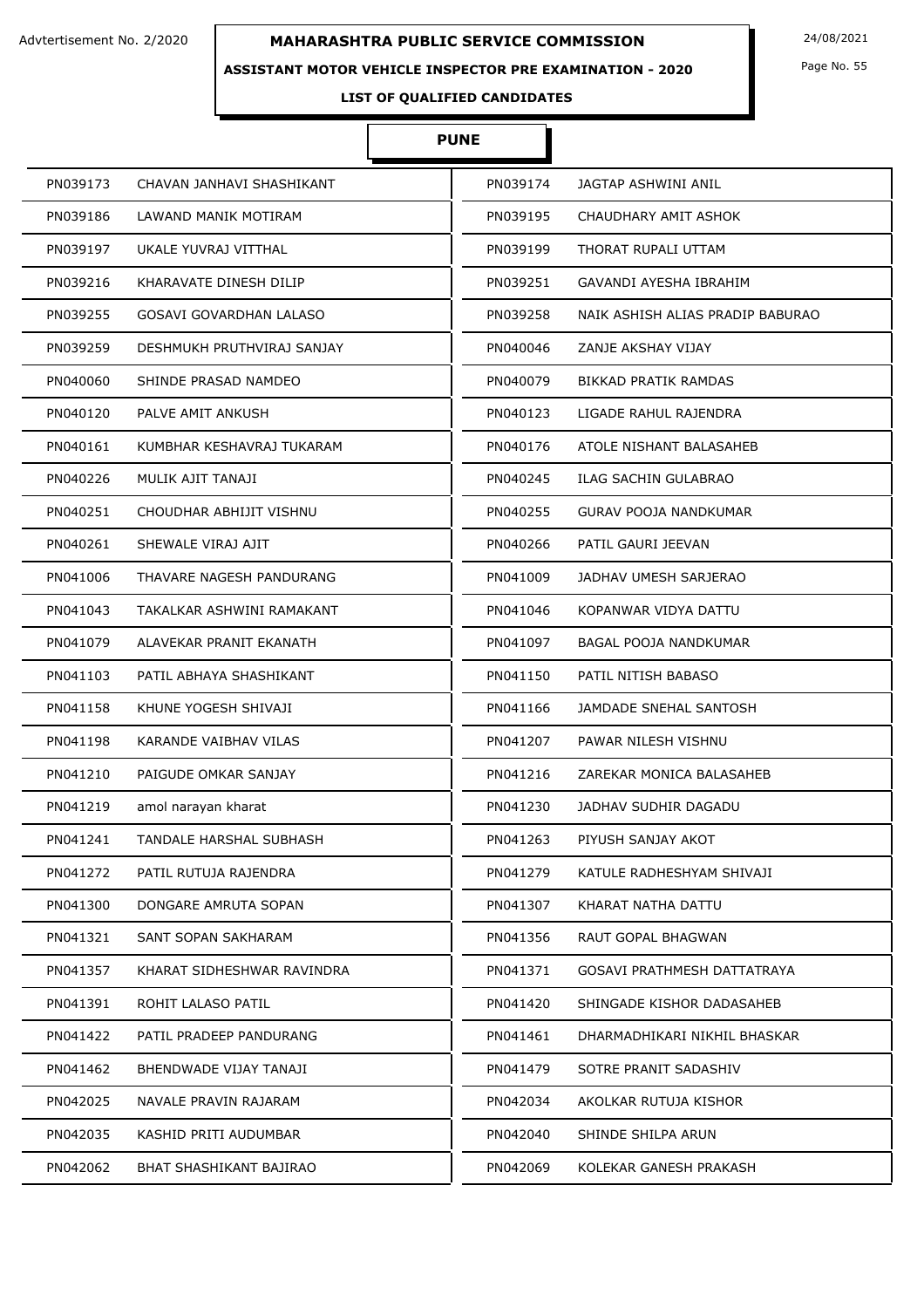### **ASSISTANT MOTOR VEHICLE INSPECTOR PRE EXAMINATION - 2020**

Page No. 56

# **LIST OF QUALIFIED CANDIDATES**

# **PUNE**

| PN042110 | PATIL DIGVIJAYSINH DATTATRAY    | PN042163 | TEMGIRE NILESH PARSHURAM    |
|----------|---------------------------------|----------|-----------------------------|
| PN042210 | PAWAR PRADNYA DIPAK             | PN042221 | <b>AGLAVE SURAJ HARIDAS</b> |
| PN042226 | NANASO SHIVAJI SUL              | PN042247 | KULKARNI SOURABH SUNIL      |
| PN042251 | SHEVALE DHANANJAY SANJAY        | PN042277 | SAWANT VINOD CHANGADEV      |
| PN042320 | WALVEKAR AKSHAY RAJENDRA        | PN042324 | SHINDE JAYANT DILIPKUMAR    |
| PN042329 | NIMBALKAR RUSHIKESH NAMDEO      | PN042350 | chougule pramod balaso      |
| PN043070 | DOIPHODE PRIYANKA SUDHIR        | PN043113 | PATIL BABAN MAHIPATI        |
| PN043122 | LONDHE SURAJ DEEPAK             | PN043126 | SURVE DEVENDRA SHASHIKANT   |
| PN043154 | PISAL BHUSHAN BHASKARRAO        | PN043162 | PATIL AVADHUT PRAKASH       |
| PN043165 | CHAVARE SANGRAM VISHWAMBHAR     | PN043177 | TALEKAR AVINASH BHARAT      |
| PN043200 | LOLE OMKAR VIJAY                | PN043231 | Deokate Samadhan Dnyanoba   |
| PN043247 | <b>GURAV VISHWAJEET VIJAY</b>   | PN043274 | PAVALE DIGVIJAY ANANDA      |
| PN043282 | KAKADE TUSHAR SHASHIKANT        | PN043329 | SUPRIYA RAVINDRA KOLEKAR    |
| PN043359 | JETHE KISHOR ANIL               | PN043364 | CHAVAN NITIN TANAJI         |
| PN043368 | PANDHARE NITIN TUKARAM          | PN043380 | CHAUDHARI VAIBHAV SUPADU    |
| PN043413 | DESHMUKH SOURABH HANUMANT       | PN043419 | SABALE SANKET NANDKUMAR     |
| PN043421 | PATIL SAGAR PAPASO              | PN043426 | MANE UMESH KASHINATH        |
| PN043431 | DUBULE VIVEK BALASAHEB          | PN044006 | SNEHAL SHAHAJIRAO GAIKAWAD  |
| PN044008 | KANDI AKSHAY SHIVAJI            | PN044040 | KUMBHAR VAIBHAV HIRALAL     |
| PN044049 | SHINDE SNEHAL SUNIL             | PN044085 | TALEKAR SUKANYA PRALHAD     |
| PN044173 | PATIL SWARUP DNYANDEV           | PN044202 | DESAI SANGRAM SHAHAJI       |
| PN044216 | SANAP VISHAL SUBHASH            | PN044226 | kale namdev ramdas          |
| PN044274 | SANGOLKAR NANDKUMAR CHANDRAKANT | PN044292 | JADHAV DEEPAK DINKAR        |
| PN044318 | KORVI ANIL SHRIPAL              | PN044338 | SOLANKE SAYLI ASHOK         |
| PN044339 | MAGADUM VAIBHAV SAMBHAJIRAO     | PN044352 | BHOSALE SHIVRAJ BHAGWAT     |
| PN045098 | DARADE BALASAHEB SUBHASH        | PN045113 | JADHAV SHIVRAJ MOHANRAO     |
| PN045121 | JAGATAP VIKAS BAPUSO            | PN045155 | KHAN SAFAR AHAMAD           |
| PN045226 | BURANGE SANDIP UDDHAVRAO        | PN045239 | BHANDARE SHRIRAM BHARAT     |
| PN046013 | SUTAR ANJALI AVINASH            | PN046039 | PATIL DIGVIJAY JAGANNATH    |
| PN046055 | <b>BHOSALE SURESH ARUN</b>      | PN046118 | Patil Rohit Santosh         |
| PN046121 | MISAL SNEHAL VINAYAK            | PN046128 | PATIL ABHINAV RAJENDRA      |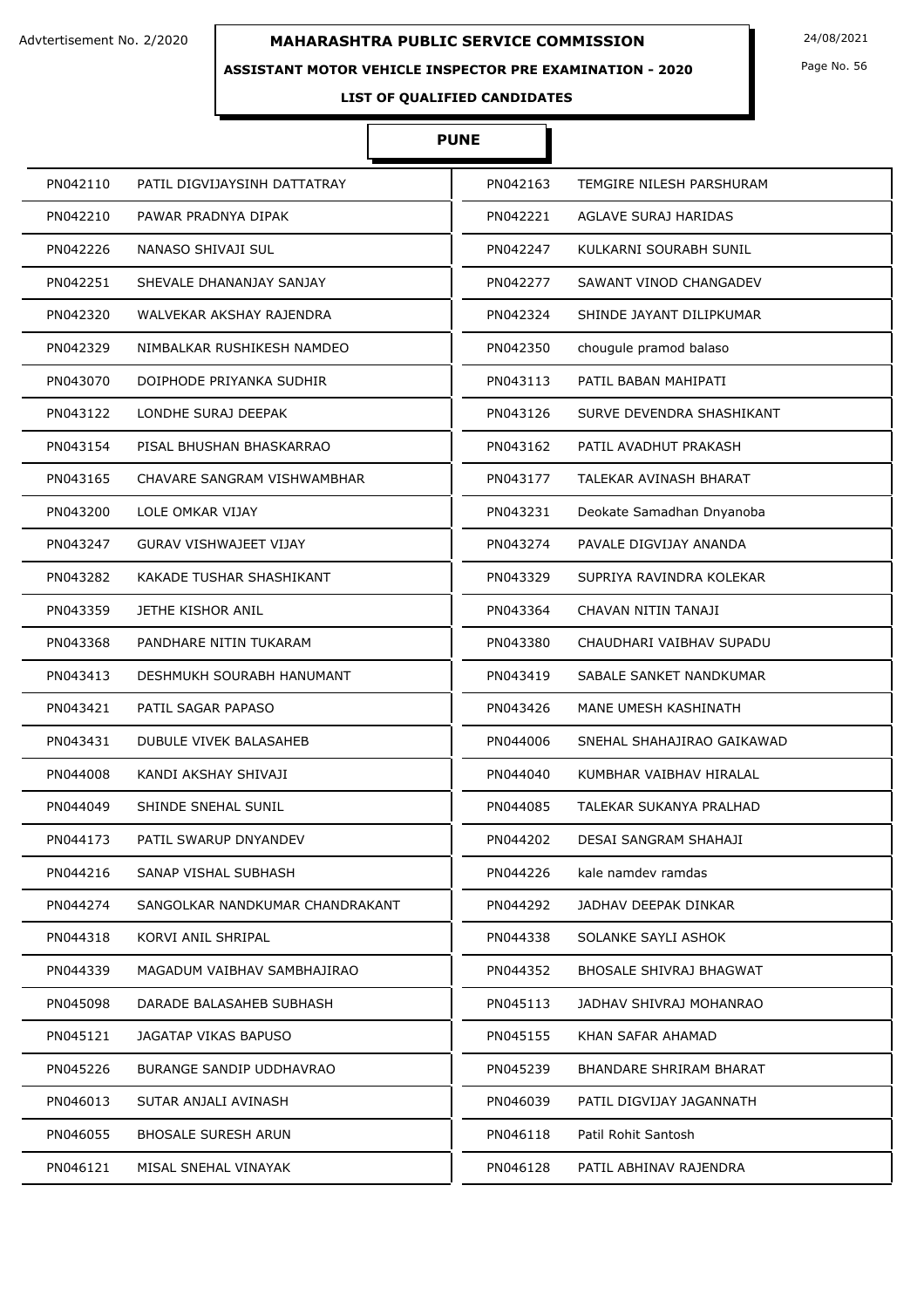### **ASSISTANT MOTOR VEHICLE INSPECTOR PRE EXAMINATION - 2020**

Page No. 57

# **LIST OF QUALIFIED CANDIDATES**

# **PUNE**

| PN046135 | SARAWADE ASHISH PRAVIN     | PN046150 | AMRUTA AJIT PATIL               |
|----------|----------------------------|----------|---------------------------------|
| PN046191 | TATHE NAVNATH KAILAS       | PN046203 | MHETRE PRIYANKA TAMMANNA        |
| PN046211 | BARBOLE KEDAR PRAKASH      | PN046234 | DESHMUKH AMIT BALASAHEB         |
| PN047039 | PATIL SUHAS GOVIND         | PN047062 | THORAT KIRAN SADASHIV           |
| PN047069 | KHAIRNAR GAYATRI BAPU      | PN047074 | KHUNE DNYANESHWAR TUKARAM       |
| PN047080 | SHELAR KOMAL SOPAN         | PN047093 | GODASE PARAMESHWAR BHIMARAO     |
| PN047121 | THOMBARE NAYAN UDAY        | PN047125 | WAGHMODE VISHAL BALASAHEB       |
| PN047131 | <b>GURAV SHREYA SURESH</b> | PN047184 | KUTE SIMANTINI BALASAHEB        |
| PN047209 | JOSHI PRANIL RAMESH        | PN047210 | GAVANDI RABIYA VAJIRAHMAD       |
| PN047216 | CHAUDHARI VIVEK SURYAKANT  | PN047235 | PARANDWAL POOJA VIKAS           |
| PN047246 | BHADEKAR DEEPALI SATYAWAN  | PN047266 | RANAGE SWAPNIL RAVINDRA         |
| PN047273 | SANKET VIKAS SHINDE        | PN047303 | SARKATE ANIL SUDHAKAR           |
| PN047306 | KHARE SUJIT ABHIMANYU      | PN047327 | <b>GAIKWAD VISHAL DHANANJAY</b> |
| PN047337 | DHEBE MANOJ VITTHAL        | PN047347 | JADHAV GANESH CHANDRAKANT       |
| PN047359 | MISAL VAIBHAV BABANRAO     | PN047372 | PATHAN AYUB KHAN                |
| PN047378 | PATIL MARUTI SHIVAJI       | PN048033 | KAWALE DHANRAJ PANDURANG        |
| PN048069 | PAWAR BALAJI DNYANESHWAR   | PN048082 | sande sarapharaj shaukat        |
| PN048089 | PATIL OM SAMBHAJI          | PN048097 | SHINDE SNEHAL DHONDIRAM         |
| PN048098 | MITHARI PRATIMA ASHANAND   | PN048099 | MANJARE ABHIJIT ROHIDAS         |
| PN048116 | PATIL SUNNY SHIVAJI        | PN048180 | CHAPKE LAXMAN BAJIRAO           |
| PN048191 | PATIL VISHWAJEET YASHVANT  | PN048197 | KALUKHE SHUBHAM MARUTI          |
| PN048217 | PATIL SHWETA PRALHAD       | PN048220 | KOTWAL SONUL ANNASO             |
| PN048268 | SONWALKAR SWAPNIL VAMAN    | PN048274 | GADAKARI AJINKYA PRAKASH        |
| PN048297 | PATIL SHRIKANT SHIVAJI     | PN048298 | KAPIL NANDKUMAR KADAM           |
| PN048326 | POWAR NILESH RAGHUNATH     | PN048333 | SANAKE SANJANA SIDRAM           |
| PN048339 | JAGDALE PRADIP SURESH      | PN048342 | BHOITE RAVINDRA SHASHIKANT      |
| PN048367 | SALUNKE SAURABH SUNIL      | PN048368 | SACHIN SHANKAR GHOLVE           |
| PN048371 | JADHAV ROHIT RAJENDRA      | PN048382 | KARANDE POPAT MAHADEV           |
| PN048384 | DHUME SHUBHAM DEEPAK       | PN048391 | YADAV SHIVRAJ HANMANTRAO        |
| PN048409 | JIRANGE AKSHAY ANIL        | PN048416 | PATIL PRIYANKA PRAKASH          |
| PN048433 | MORE CHETAN SUNIL          | PN048440 | KHADE AKSHAY SAMBHAJI           |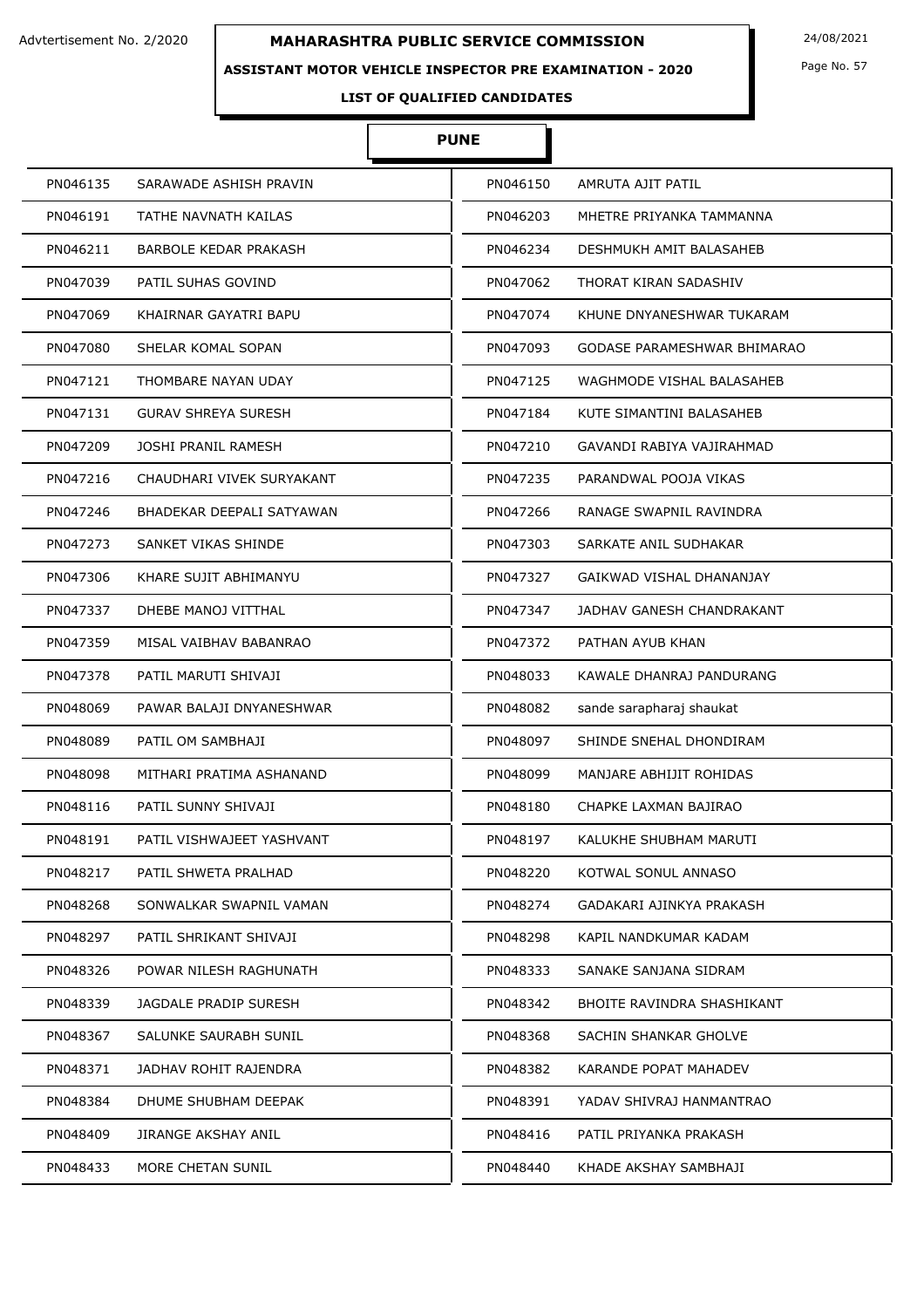### **ASSISTANT MOTOR VEHICLE INSPECTOR PRE EXAMINATION - 2020**

Page No. 58

# **LIST OF QUALIFIED CANDIDATES**

#### **PUNE**

| PN048442<br>LALGE SHIVAJI KASHINATH     | PN048454 | <b>BAGUL HRISHIKESH NANDKISHOR</b> |
|-----------------------------------------|----------|------------------------------------|
| PN049063<br>THORAT VIKRANT FAKKAD       | PN049188 | DHUKATE SANDIP SHIVAJI             |
| PN049231<br>DALAVI JAGDISH VISHNU       | PN049247 | PATIL VINAY CHANDRAKANT            |
| PN049250<br>KALASKAR RAMANAND MORESHWAR | PN049256 | VAKTE SAI DAULATRAO                |
| PN049258<br>SHAIKH SAHIL BADSHAHA       | PN049280 | POL LAVKESH RAMCHANDRA             |
| PN049290<br>DABADE SANTOSH GUNDA        | PN049323 | SHENDE SACHIN ANKUSH               |
| PN049342<br>NIRWANI JITESH MAHANTESHWAR | PN049400 | Pole Vikas Uttamrao                |
| PN049404<br>PATIL SAKSHI RAJENDRASING   | PN050028 | KALE AKSHAY SURESH                 |
| PN050029<br>SHENDGE SUNIL TANAJI        | PN050031 | PATIL DEVENDRA SURYAKANT           |
| PN050061<br>SHIKALGAR SANAM SOHRAB      | PN050110 | KOLEKAR OMKAR VIJAY                |
| PN050142<br>BHOSALE RUSHIKESH RAVINDRA  | PN050174 | JAGADALE DHANSHRI AJAYKUMAR        |
| Gound Mayur Dattatraya<br>PN050187      | PN050191 | DHANDE VISHAL GANPAT               |
| PN050201<br>Dupade Bibhishan Nagnath    | PN050213 | SHENDGE ASHWINI RAVSAHEB           |
| NIKHIL KUBER JOG<br>PN050218            | PN050222 | UNDRE SAGAR SHIVAJI                |
| PN050227<br>RAJANKAR VIVEK TULSHIDAS    | PN050230 | <b>BODAKE SHUBHAM DILIP</b>        |
| MULANI SAJID SALIM<br>PN050275          | PN050291 | PANCHAL YOGESHWAR GOVIND           |
| PN050305<br>BESKE TEJASWI UDDHAV        | PN050327 | PATIL VIJAY SURESH                 |
| PN050373<br><b>GAWARI SHAMAL VILAS</b>  | PN050399 | PATIL ASHWINI MOHAN                |
| PN050402<br>KADAM RAVIRAJ CHANDRAKANT   | PN050420 | ANIL KESHAV SHEJUL                 |
| PN050441<br>JADHAV PRACHI PANDURANG     | PN050443 | KALE PRAVIN MOHAN                  |
| PN050452<br>KULAL RAHUL CHANDRAKANT     | PN050469 | <b>GAVAS ANIKET SHIVAJI</b>        |
| PN050495<br>TELI APOORVA SADASHIV       | PN050498 | PUJARI ROHINI ANGAD                |
| PN051031<br>GHORPADE SAMRUDDHI ANANDRAO | PN051062 | ARGADE SANTOSH MANIK               |
| PN051074<br>MAGDUM AMIT ANNASO          | PN051089 | KIRAN KALYAN GUNJAL                |
| PN051093<br>PATIL SUYOG PANDIT          | PN051101 | DAVARI KOMAL SHIVAJI               |
| PN051103<br>KUMBHAR INDRAJIT HAMBIRRAO  | PN051106 | <b>RANA BONGE</b>                  |
| PN051111<br>NIKHIL PARAJI HANDAL        | PN051139 | Kalbhor Nilesh Sanjay              |
| PN051143<br>SHEDAGE SAGAR BHIMRAO       | PN051172 | KHOT ATUL ANIL                     |
| PN051185<br>YADAV INDRAJEET ANIL        | PN051192 | KHOT BHIVAJI ANANDA                |
| PN051207<br>THITE RAHUL MACHHINDRA      | PN051220 | TAMBE POOJA MOHAN                  |
| PN051227<br>JAGDALE MAHESH DATTATRAY    | PN051291 | SALUNKHE SACHIN SHIVAJI            |
|                                         |          |                                    |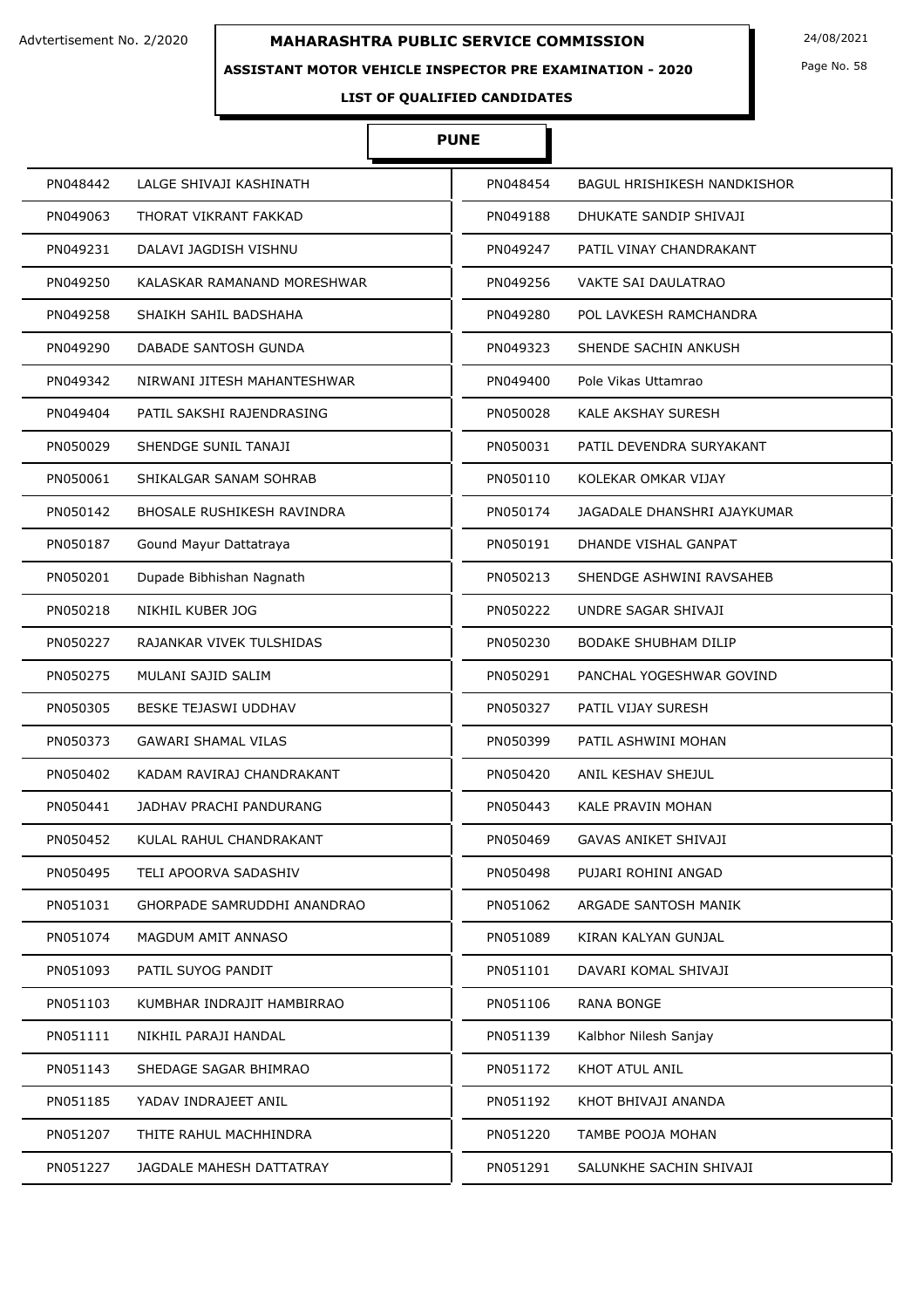### **ASSISTANT MOTOR VEHICLE INSPECTOR PRE EXAMINATION - 2020**

Page No. 59

# **LIST OF QUALIFIED CANDIDATES**

# **PUNE**

| PN051292 | TOTEWAD SACHIN SAINATHRAO        | PN051306 | CHAVAN SHUBHAM SHARAD        |
|----------|----------------------------------|----------|------------------------------|
| PN051312 | JADHAV PRAKASHCHANDRA MAHADEV    | PN051317 | shinde sangram shantaram     |
| PN051324 | TAMBE PRATIK LAXMAN              | PN051326 | DHATRAK PRATIK MANISH        |
| PN051342 | PATIL AKSHAYKUMAR APPASAHEB      | PN052001 | SURYAVANSHI VAIBHAV SHIVAJI  |
| PN052018 | Patil Pranav Bharat              | PN052019 | SARGAR GORAKH TATYABA        |
| PN052032 | PATIL SWAPNIL TANAJI             | PN052048 | ARDAK RAHUL RAMESHWAR        |
| PN052071 | CHINTAMAN KULDEEP SIDDHESHWAR    | PN052078 | JADHAV GIRISHKUMAR MAHADEO   |
| PN052087 | KATE TEJAS PRAKASH               | PN052097 | METE PRASAD MUKUND           |
| PN052123 | INGALE TEJASHREE RAGHUNATH       | PN052160 | MAGDUM KRANTI RAJENDRA       |
| PN052215 | <b>BHOSALE SNEHAL RAMCHANDRA</b> | PN052217 | HARSHADA TATYASAHEB KURUMKAR |
| PN052251 | DESAI SHRADDHA APPASO            | PN052280 | JOSHI ABHISHEK MAHESH        |
| PN052282 | <b>GEND KETAN SADASHIV</b>       | PN052309 | DEVCHAKKE AKSHAY VILAS       |
| PN052311 | JAGTAP ABHISHEK DNYANESHWAR      | PN052342 | MAHAJAN AKSHAY POPATRAO      |
| PN052376 | GAVALI DHAIRYASHIL VINOD         | PN052389 | NAKATE HANUMANT NAVANATH     |
| PN052397 | SONAWANE SATISH PRAKASH          | PN052457 | DHANE SWAPNIL SANJAY         |
| PN052463 | JAGTAP PRASHANT POPATRAO         | PN052469 | BHOSALE RUSHIKESH TANAJI     |
| PN053027 | <b>GHADAGE ASHVINI DADASAHEB</b> | PN053028 | MARUTI BALAVANT JADHAV       |
| PN053044 | APEKSHA MALLAPPA SUTAR           | PN053066 | THOMBARE SWAPNIL SOPAN       |
| PN053076 | CHAVAN PRIYANKA ASHOK            | PN053102 | DUBAL PRIYANKA LAXMAN        |
| PN053106 | <b>GHADGE TEJRAJ VITTHAL</b>     | PN053111 | YALMAR GANESH SHANKAR        |
| PN053126 | MORE SWAPNIL SANDIPAN            | PN053141 | AJAGEKAR KETAN ANIL          |
| PN053147 | KANASE RISHIKESH BHASKAR         | PN053182 | LAVALE SHUBHAM DAGADU        |
| PN053212 | BORHADE MANGAL ANAJI             | PN053243 | DADDIKAR JYOTI BAJARANG      |
| PN053269 | SHAHAPURKAR AJIT RAGHUNATH       | PN053288 | NAGTILAK SANDIP KAMALAKAR    |
| PN053335 | GOSAVI GAURAV GANESH             | PN053361 | LOKHANDE SOUDAGAR BHASKAR    |
| PN053373 | BADKAR VIJAYKUMAR SHASHIKANT     | PN053393 | NANGARE DATTATRYA YASHWANT   |
| PN053427 | <b>GUNJAL ANITA VASANT</b>       | PN053430 | Patil Pandurang Rajaram      |
| PN053442 | JADHAV APURVA ANIL               | PN054063 | PARINCHE PRAVIN DADA         |
| PN054072 | PAWAR SATISH DILIP               | PN054081 | KANNA POOJA DAYANAND         |
| PN054089 | <b>GURAV AKSHAY POPAT</b>        | PN054094 | MANE SHUBHAM SANJAY          |
| PN054132 | CHAVAN SANJAY RAJARAM            | PN054154 | ANBHULE SAGAR RAJENDRA       |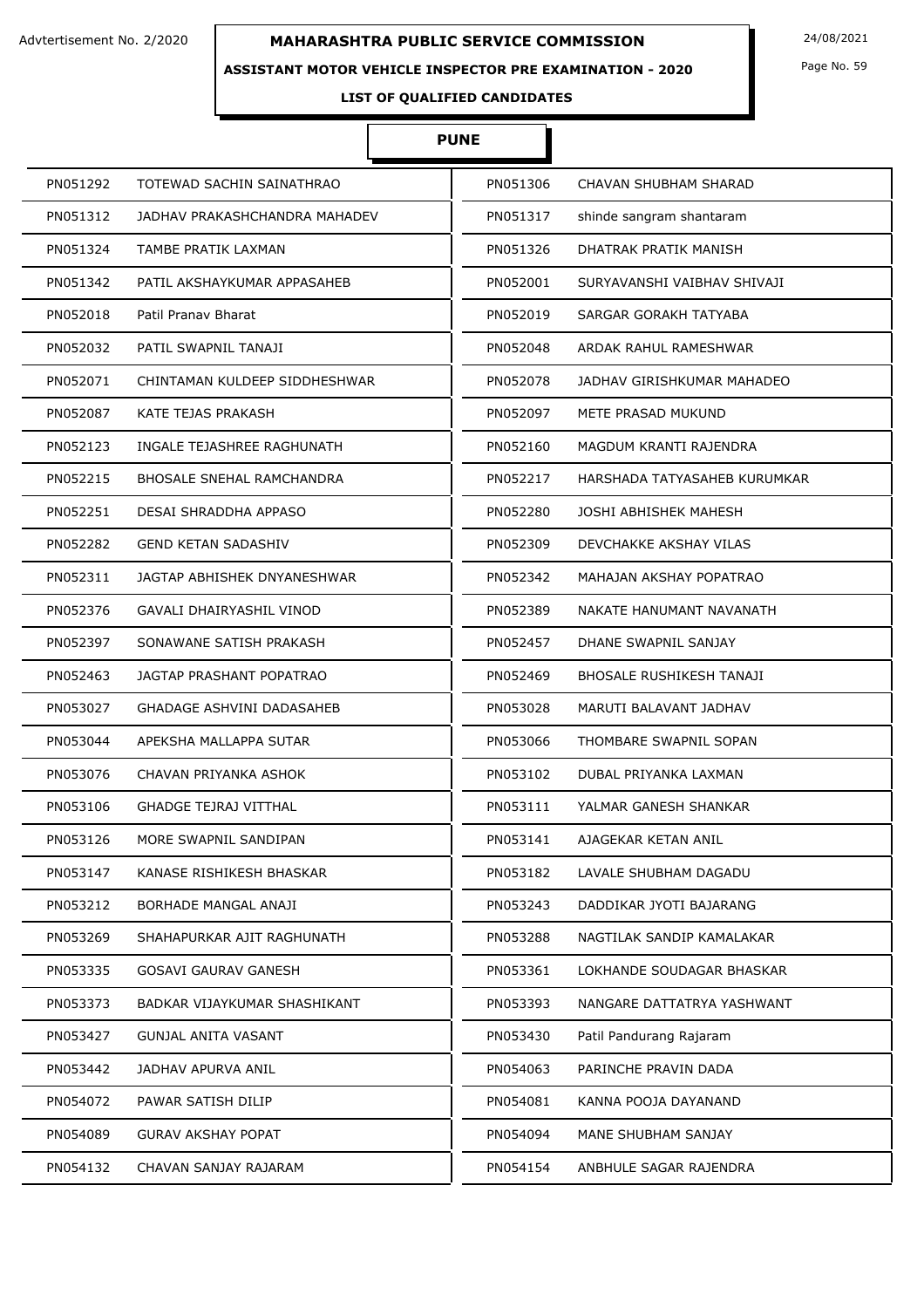### **ASSISTANT MOTOR VEHICLE INSPECTOR PRE EXAMINATION - 2020**

Page No. 60

# **LIST OF QUALIFIED CANDIDATES**

# **PUNE**

| PN054161 | TEKALE ANKIT PRABHAKAR          | PN054166 | AUCHARE VIVEK SAMPAT            |
|----------|---------------------------------|----------|---------------------------------|
| PN054206 | AGAWANE PRATIK PRASAD           | PN054213 | THORBOLE MANIK SAMPATTI         |
| PN054238 | KHARADE SANJAY SIDDHESHWAR      | PN054290 | <b>GADE PRATIK RAJENDRA</b>     |
| PN054308 | DEVKAR RAJU NAGNATH             | PN054327 | SAWANT VISHAL SURYAKANT         |
| PN054348 | KATKAR SNEHAL BALASAHEB         | PN054380 | ATTAR NILOFER SALIM             |
| PN054402 | GUND JANAKRAJ MOHAN             | PN054414 | <b>GOPHANE GANESH NAMDEV</b>    |
| PN054436 | PACHORE TATYASAHEB AJITKUMAR    | PN054445 | KANSE MANGESH DATTATRAYA        |
| PN054448 | BHALEKAR BIJALI BABAN           | PN054463 | RAUT HRISHIKESH SHEKHAR         |
| PN054470 | KHARADE GANESH SATISH           | PN055004 | KHEDKAR SHREYAS KALURAM         |
| PN055034 | GAVADE SANTOSHKUMAR NARAYAN     | PN055036 | PAWAR MAYUR CHANDRAKANT         |
| PN055070 | <b>GOSAVI VIKAS MAHADEV</b>     | PN055075 | DESAI ANKUSH RAMCHANDRA         |
| PN055078 | PAWAR RAHUL ANKUSH              | PN055123 | EKBOTE ANKITA PURUSHOTTAM       |
| PN055130 | DESAI SATYAJEET JAYWANT         | PN055131 | DHANESH AVINASH DHANAWADE       |
| PN055134 | PAWAR RUSHIRAJ SHANKARRAO       | PN055144 | MANE NAGESH HARISHCHANDRA       |
| PN055155 | LADKAT AKSHAY POPAT             | PN055164 | PATIL RAJENDRA KISAN            |
| PN055177 | BHAVAD AKSHAY RAVINDRA          | PN055202 | CHOPADE KIRAN BALASO            |
| PN055212 | Gaudgaon Naganath Kashinath     | PN055243 | <b>BHALAKE GIRISH GOVARDHAN</b> |
| PN055264 | HAWALDAR TASLEEM SHAMIR         | PN055265 | JADHAV PRANAV VIJAY             |
| PN055274 | PATIL ROHIT LAXMAN              | PN055291 | KRANTIKAR PRANITA APPASAHEB     |
| PN055306 | POKHARKAR SANDIP KALURAM        | PN055367 | KHALATE KISHORE SAMPATRAO       |
| PN055372 | SONAWANE SALONI SHAM            | PN055383 | THORAT CHETAN SURESH            |
| PN055387 | POPALAGHAT KIRAN DEVIDAS        | PN055388 | THIGALE ABHISHEK AVADHUT        |
| PN055407 | THORBOLE SANDEEP DATTATRAY      | PN055437 | DALVI ASHLESHA RAVINDRA         |
| PN055444 | JADHAV VINOD DATTATRAY          | PN055455 | DHUMAL NAGESH ARJUN             |
| PN055456 | KUNAL GANAPATI RAJDEEP          | PN055462 | PATIL YOGESH DINKAR             |
| PN056055 | JADHAV RUTUJA TUSHAR            | PN056091 | HIRMUKHE NIKHIL SUDHAKAR        |
| PN056116 | CHAVAN SAYALI YOGARAJ           | PN056117 | <b>BARALE SWAPNIL PRALHAD</b>   |
| PN056142 | PATIL ABHINANDAN AVINASH        | PN056160 | UBALE TEJASWINEE PANDIT         |
| PN056166 | CHAUDHARI GANESH SAMPAT         | PN056174 | CHOUGALE ATUL VASANTRAO         |
| PN056205 | KHEDKAR PRAGATI SANDIP          | PN056211 | PAWAR PRAMOD HARI               |
| PN056225 | NALAWADE SUSHILKUMAR SHASHIKANT | PN056231 | JADHAV KISHOR UDDHAV            |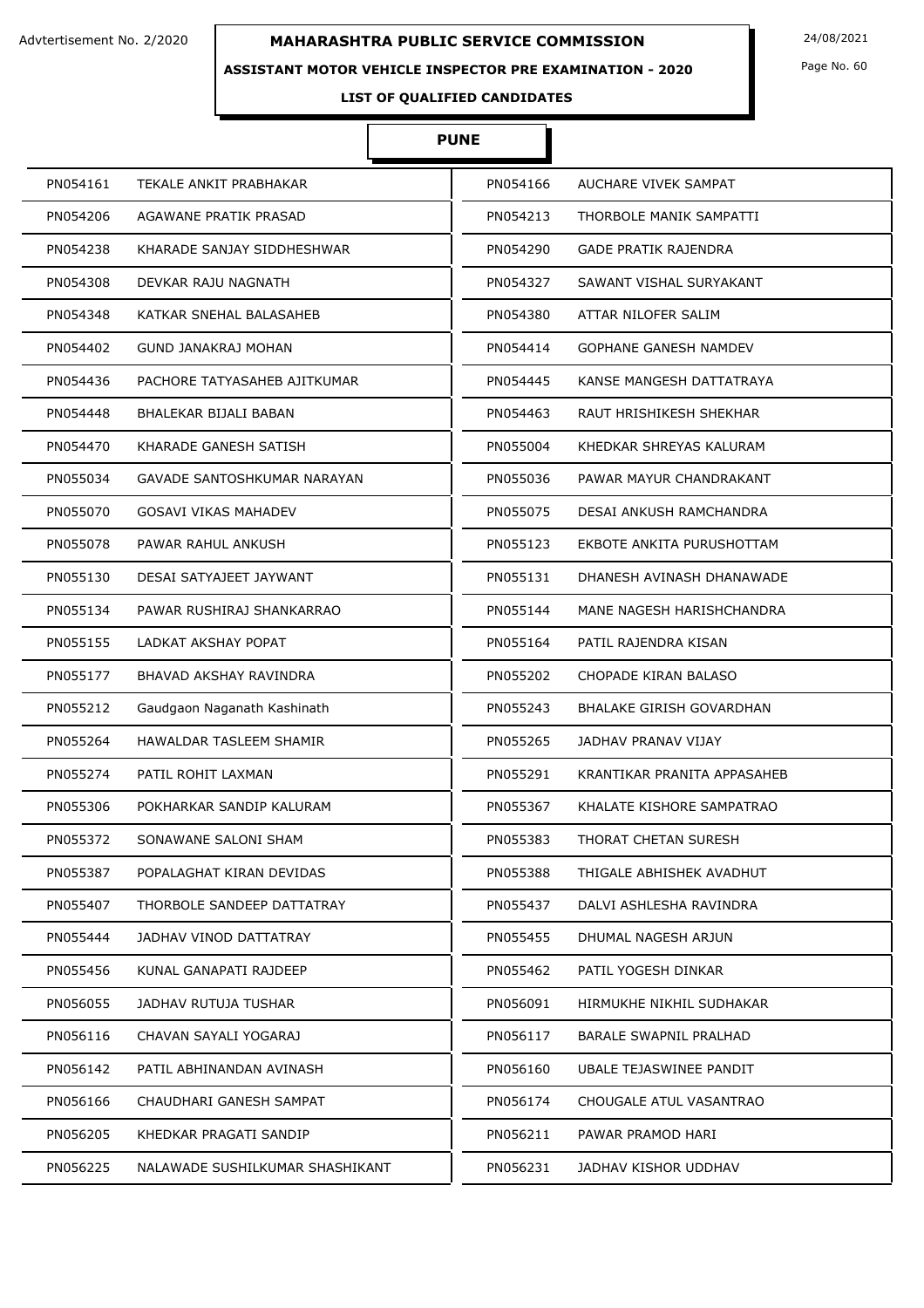#### **ASSISTANT MOTOR VEHICLE INSPECTOR PRE EXAMINATION - 2020**

Page No. 61

# **LIST OF QUALIFIED CANDIDATES**

# **PUNE**

| PN057003 | MANE POOJA PRAKASH           | PN057056 | SALUNKHE SOURABH NITIN       |
|----------|------------------------------|----------|------------------------------|
| PN057068 | KULKARNI VINAYA RAJAN        | PN057087 | KULKARNI ONKAR SHESHNARAYAN  |
| PN057114 | MULE ARJUN DATTATRAY         | PN057137 | NIKHIL ANANDRAO NILE         |
| PN057173 | PATIL PRAGATI HINDURAO       | PN057177 | MAHALE SONI BABAN            |
| PN057222 | NARALE GANESH CHANDRAKANT    | PN057223 | SHINDE AKSHAY VASANTRAO      |
| PN057279 | SHINDE AKSHAYKUMAR SURYAKANT | PN057291 | <b>JADHAV PRITAM SANJAY</b>  |
| PN057312 | BAMBALE ABHIJEET SAVALERAM   | PN057319 | Mohite Indrajeet Hari        |
| PN057363 | KADAM SANGRAM SHAMRAO        | PN057379 | AKSHAY BALASO NALAWADE       |
| PN057409 | SALUNKHE ATUL BHIKU          | PN057411 | DHAWALE AMIT MAHADEO         |
| PN057492 | SANAGAR PRANAV TANAJI        | PN058008 | JADHAV PRASHANT RAMCHANDRA   |
| PN058041 | <b>GAIKWAD SANKET AJAY</b>   | PN058057 | ingale pinkesh yashawant     |
| PN058067 | DAREKAR NANDKISHOR BALASAHEB | PN058117 | CHAITALI DNYANESHWAR FARGADE |
| PN058137 | PHALKE PRIYANKA RAJENDRA     | PN058152 | MANE ANNASAHEB MAHIBUB       |
| PN058210 | PHADATARE RUTIK ASHOK        | PN058222 | KOLEKAR PANDURANG HANAMANT   |
| PN058224 | SAYALI YUVRAJ KUTHE          | PN058225 | ASABE SANDHYA VILAS          |
| PN058230 | KUMBHAR AMIT DILIP           | PN058234 | PATIL SNEHAL RAJENDRA        |
| PN058240 | KAPSE KIRAN SHIVAJI          | PN058260 | AWATE CHETAN DINKAR          |
| PN059019 | MOMALE VISHAL CHANDRAKANT    | PN059039 | MANE SWAPNIL RAMCHANDRA      |
| PN059053 | KALE PRASAD VIJAY            | PN059119 | <b>RAKH PRATIK SURESH</b>    |
| PN059134 | SHRIGIRI ROHIT SUDARSHAN     | PN059137 | SAEID ABBAS SHAIKH           |
| PN059154 | KENGAR PRASAD VIJAY          | PN059171 | JADHAV RAHUL RAJENDRA        |
| PN059184 | HONKALAS SUDESH DURGESH      | PN059197 | CHOPADE POONAM RAMCHANDRA    |
| PN059212 | PAWAR JANHAVI SHAHAJI        | PN059223 | UMESH RAMESH BADAR           |
| PN060010 | SHINDE SAURABH BABASAHEB     | PN060011 | MANJARE SHUBHAM NAMDEV       |
| PN060020 | More Supriya Sambhaji        | PN060024 | WAGADARE SAGAR GORAKSHNATH   |
| PN060037 | DESALE RUSHIKESH ASHOK       | PN060121 | PATIL ROHIT RAMCHADRA        |
| PN060186 | THORAT SHRIKANT CHANDRAKANT  | PN060204 | DHARME BAJIRANG BALASAHEB    |
| PN060237 | GURAV AISHWARYA SHASHIKANT   | PN060243 | KHADE MAHESH DIGAMBAR        |
| PN060252 | AWATADE AKSHAY ARJUN         | PN060255 | SONAWANE OMKAR ARUN          |
| PN060305 | NIKAM RUTUJA RAVINDRA        | PN060306 | MAHAJAN SHUBHAM SANDIP       |
| PN060309 | SHRIRAM SUBHASH MORAGE       | PN060329 | CHORAMLE DATTA DINKAR        |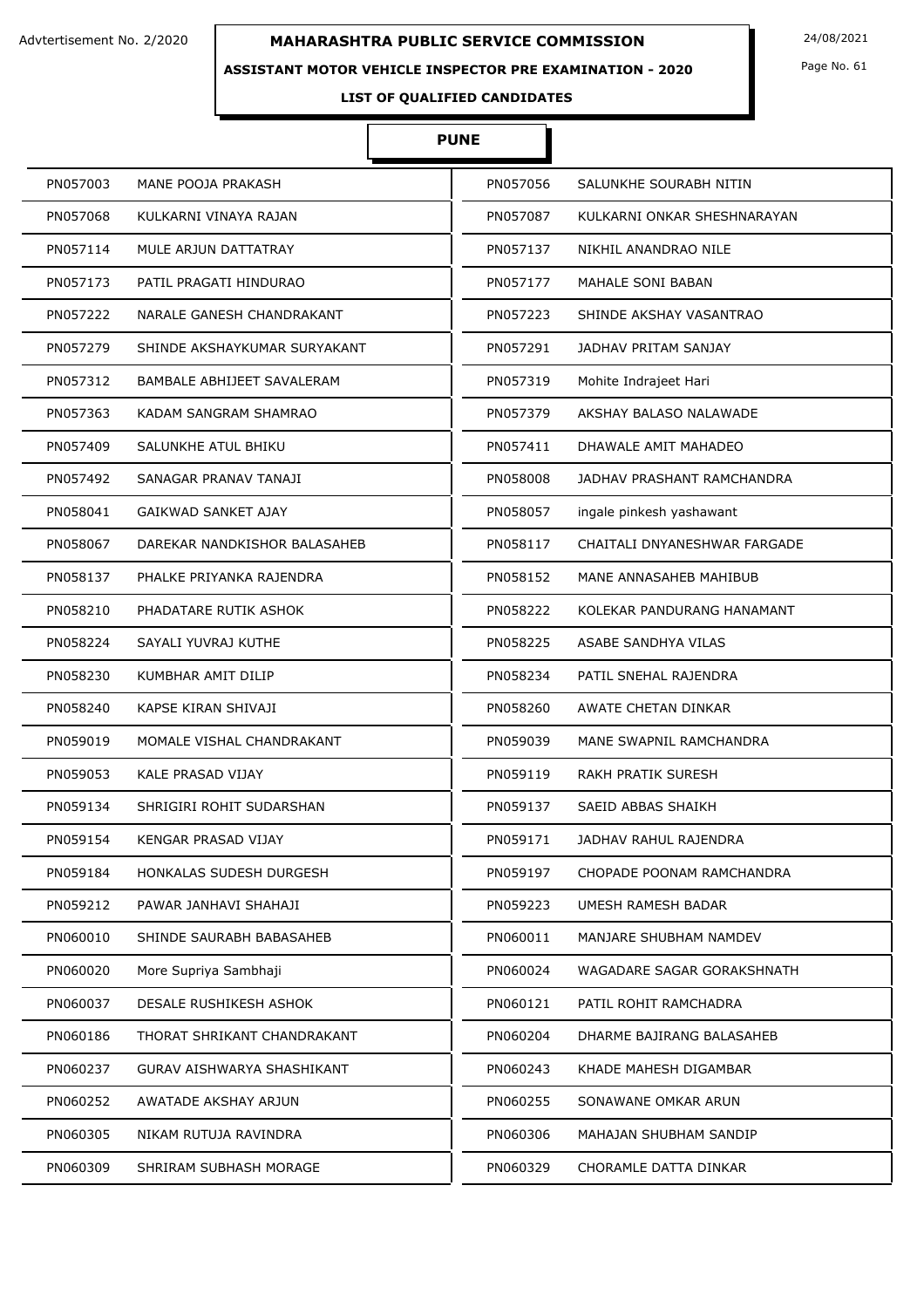### **ASSISTANT MOTOR VEHICLE INSPECTOR PRE EXAMINATION - 2020**

Page No. 62

**LIST OF QUALIFIED CANDIDATES** 

# **PUNE**

| PN060358 | magdum shrimandhar jivandhar        | PN061007 | KOTHALE SANTOSH SUBHASH        |
|----------|-------------------------------------|----------|--------------------------------|
| PN061012 | BANSODE SHUBHAM MAHADEO             | PN061017 | KUMBHAR AVADHOOT VISHWANATH    |
| PN061022 | DHAGE UDAY UTTAM                    | PN061094 | BHADANGE MANGESH MARUTI        |
| PN061102 | BHANDARE ALANKAR CHANDRAKANT        | PN061119 | BACHAL PRATHAMESH DATTATRAY    |
| PN061121 | CHOUGALE AMRITA ANANDRAO            | PN061124 | BARKADE DATTA MITTHU           |
| PN061127 | CHOUTRE RAHUL PANDURANG             | PN061157 | MUJAWAR SUHEL ALTAF            |
| PN061171 | MOTE SWAPNIL RAMESH                 | PN061183 | Suryakant Sukhdeo Kale         |
| PN061195 | JADHAV PRAKASH SHIVAJI              | PN061199 | JADHAV SARNAIK PRAVIN SAMBHAJI |
| PN061207 | PRATHAMESH LOHOKARE                 | PN061213 | BANKAR SAKSHI RAJENDRA         |
| PN061217 | PAWAR SHUBHAM SHANKAR               | PN061219 | KUMBHAR SATYAJIT DATTATRAY     |
| PN061231 | SANKPAL VIJAY ANANDRAO              | PN061281 | RAUT SAGAR RAJENDRA            |
| PN061283 | <b>JADHAV SHUBHAM SUDHIR</b>        | PN061306 | DADAS NANA JOTIRAM             |
| PN061309 | SALUNKHE SIDDHARTHA SHAMARAO        | PN061351 | SHENDE KISHOR DATTATRAY        |
| PN062008 | ATOLE SANGRAM DHANANJAY             | PN062020 | DESHMUKH PRATIK RAOSAHEB       |
| PN062025 | <b>GADADE SHUBHANGI DNYANESHWAR</b> | PN062028 | KALE YOGITA UTTAM              |
| PN062071 | <b>JADHAV SNEHA SUBHASH</b>         | PN062099 | <b>JADHAV SNEHAL ANIL</b>      |
| PN062116 | DHUMAL ROHIT RAMESH                 | PN062130 | sameer suresh pingale          |
| PN062150 | DEOKATE SHRIKANT SHANKAR            | PN062156 | PATIL AMAR RAJENDRA            |
| PN062158 | KATKAR TUSHAR SHARAD                | PN062162 | PATIL SHAYARAN PRAKASH         |
| PN062165 | NAYKUDE SUSHANT ASHOK               | PN062173 | SAWANT MITESH SURESH           |
| PN062186 | CHAVAN AKSHAY UTTAM                 | PN062190 | PADWAL SHUBHAM SUDAM           |
| PN062211 | KAPASE VAIBHAV BALIRAM              | PN062248 | JADHAV ATUL VIJAY              |
| PN062263 | KAMBLE SUSHANT SUNIL                | PN062281 | KOLAPE ROHAN SUBHASH           |
| PN062366 | <b>GUDSE PRIYANKA NAGESH</b>        | PN062371 | PATIL NILESH MARUTI            |
| PN063036 | KHANDARE VISHWAJIT ASHOKRAO         | PN063074 | JADHAV NAGESH GAUTAM           |
| PN063091 | PATIL RAHUL SURESH                  | PN063116 | PATIL NAMDEV MANOHAR           |
| PN063136 | SHARAD BAPURAO DHAGE                | PN063149 | BULUNGE SURAJ RAJENDRA         |
| PN063152 | JADHAV DIGVIJAY RAJENDRA            | PN063167 | SHINDE BHIMARAO KHANDU         |
| PN063172 | KHOT REKHA TUKARAM                  | PN063173 | BANKAR SAGAR DATTATRAY         |
| PN063175 | LAAWAND AMOL HARIDAS                | PN063176 | DINGANE POOJA RAJENDRA         |
| PN063211 | DHOTRE RAJESH ASARAM                | PN063214 | SAJJAN RAGHUNATH BHOSALE       |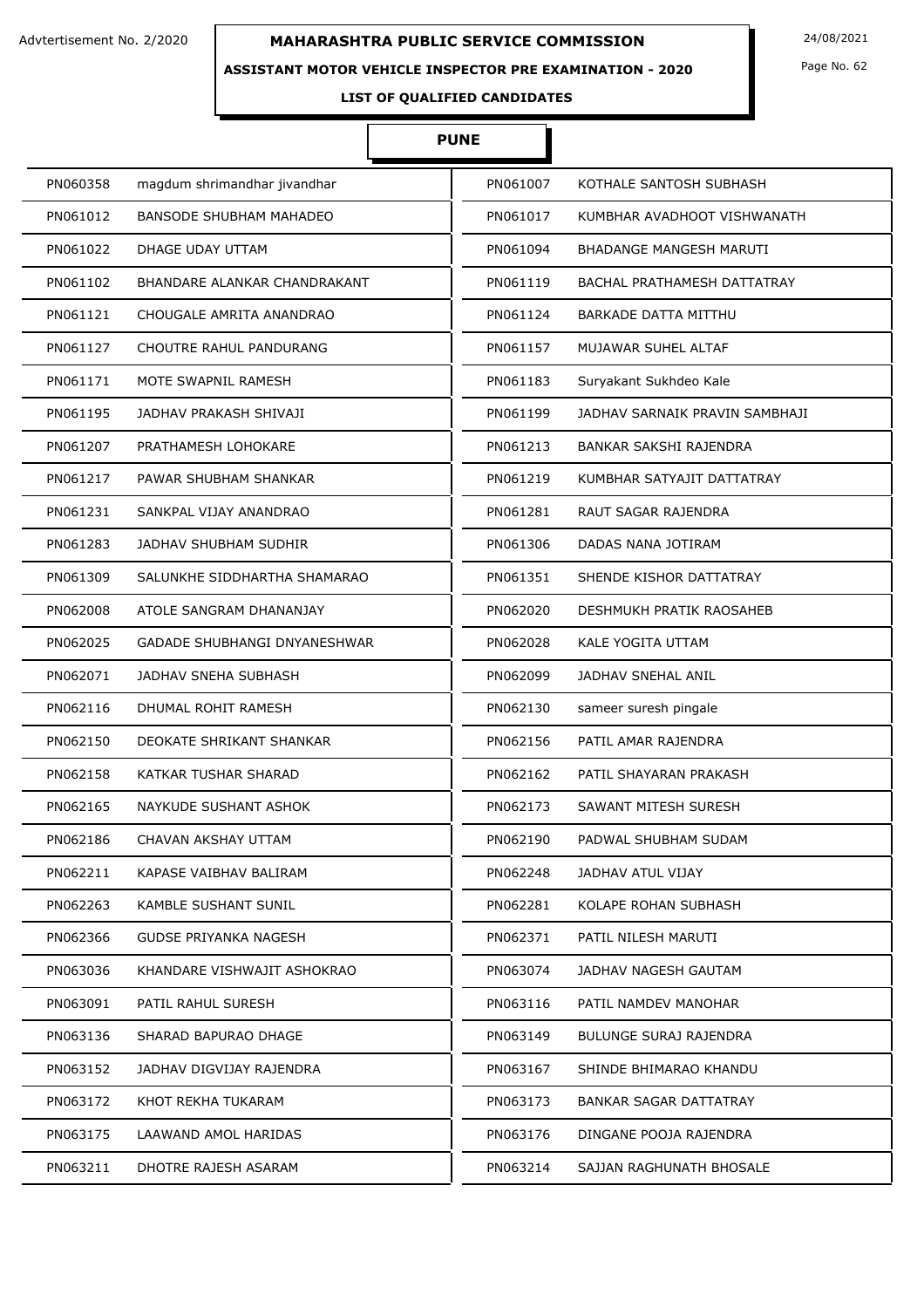### **ASSISTANT MOTOR VEHICLE INSPECTOR PRE EXAMINATION - 2020**

Page No. 63

# **LIST OF QUALIFIED CANDIDATES**

# **PUNE**

| PN063223 | HOLE PANKAJ ASHOK            | PN063239 | LONDHE AKSHAY ANIL         |
|----------|------------------------------|----------|----------------------------|
| PN063254 | ALDAR AMOL POPAT             | PN063279 | PAWAR KANTILAL UTTAMRAO    |
| PN063292 | badkar rajesh shashikant     | PN063326 | KHADE AJINKYA VITTHAL      |
| PN063327 | GOURAV DASHARATHSINGH CHAVAN | PN063420 | KAKADE SAMADHAN DHONDIRAM  |
| PN063427 | <b>ZOL ATUL ANKUSH</b>       | PN063444 | PATIL PRATIK VIJAY         |
| PN063469 | AMBHORE DNYANESHWAR UTTAMRAO | PN064041 | LONDHE PANCHASHILA ANIL    |
| PN064111 | SHIWANKAR PRATIK PRABHU      | PN064139 | VISHAL VISHNU BHAGARE      |
| PN064203 | SONAWANE KALYANI CHANDRAKANT | PN064223 | WAGH PRIYANKA DNYANESHWAR  |
| PN064235 | CHAVAN SACHIN VITTHAL        | PN064250 | KHILARI TUSHAR SANJAY      |
| PN064268 | MANE SHASHIKALA SHANKAR      | PN064279 | GIRI SHREYA NANDKUMAR      |
| PN065067 | PATIL YUVARAJ MARUTIRAO      | PN065090 | HASABE SANTOSH SHIVAJI     |
| PN065096 | MADKAR TUKARAM RAKHAMAJI     | PN065114 | LOKHANDE MAHESH ANIL       |
| PN065125 | JOSHI NISHANT JAYANT         | PN065126 | SANKPAL DNYANESHWAR LAXMAN |
| PN065129 | KHOT SANKET SANJAY           | PN065155 | SHENDKAR MAYUR BALASAHEB   |
| PN065162 | WADEKAR SANTOSH NARAYAN      | PN065173 | YELPALE AMIT HANMANT       |
| PN065210 | KATE SWAPNALI AMRUT          | PN065227 | BAGELI SANJAY AMBURAYA     |
| PN065254 | SALUNKE LALIT VIJAY          | PN065308 | MANE MITESH BHASKAR        |
| PN065332 | BANDRE VIKAS BHAGOJI         | PN065358 | KALYANI J SALUNKE          |
| PN066005 | KOLI RAVIKIRAN BHAIRU        | PN066011 | DHEKALE AMOL BALU          |
| PN066024 | KADAM TRUSHNA RAMESH         | PN066048 | PAWAR SHUBHAM SAMADHAN     |
| PN066081 | DHUMAL KETAN KALIDAS         | PN066083 | JAWALE DNYANESHWAR ARJUN   |
| PN066087 | PATIL JAYDEEP JAYSING        | PN066135 | BHISE MANISHA TUKARAM      |
| PN066152 | KADAM PUSHPA BABASAHEB       | PN066160 | SAILEE SANJAY PATIL        |
| PN066193 | JADHAV AISHWARYA KRISHNAT    | PN066199 | MORE ROHAN APPASO          |
| PN066214 | MAHAJAN ASHOK SUKLAL         | PN066223 | THORAT NIKHIL NANDAKUMAR   |
| PN066236 | RANANAVARE VAIBHAV MANIK     | PN067007 | DIMBER RASHMI MUNNA        |
| PN067013 | SALUNKHE SARIKA SURESHRAO    | PN067028 | JOSHI DEEPALI RAMCHANDRA   |
| PN067083 | MAHESH VASANT GHARGE         | PN067085 | BHAPKAR MOHAN PHAKKADRAO   |
| PN067136 | BHALERAO AJIT DAGADU         | PN067156 | NARKE TEJSHRI DNYANESHWAR  |
| PN067163 | BHANDWALKAR MAHESH BALASAHEB | PN067174 | <b>HOUDE BHAGESH AMRUT</b> |
| PN067184 | CHOUGALE AVIRAJ ARJUN        | PN067192 | MANE ASHWINI BHASKAR       |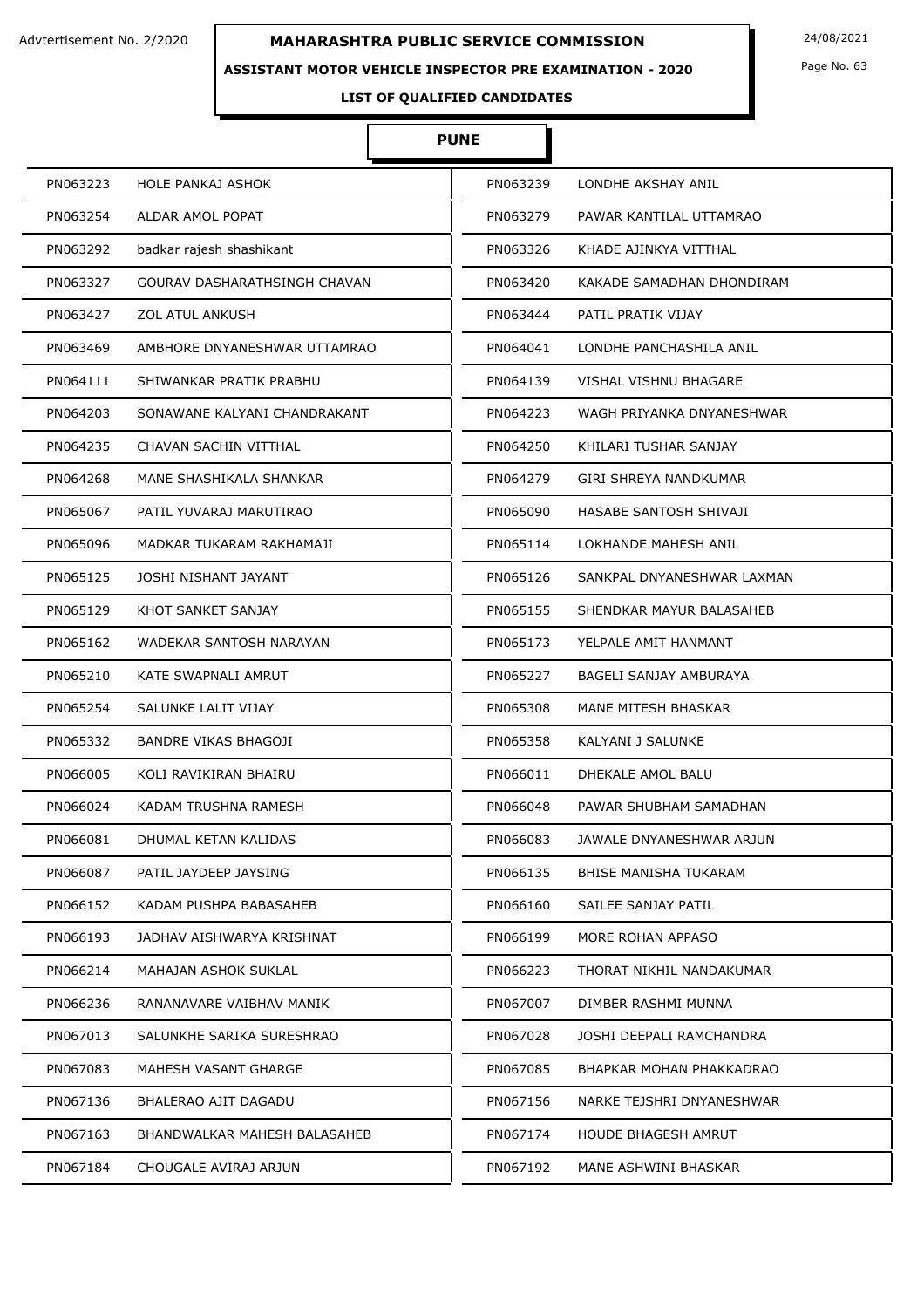### **ASSISTANT MOTOR VEHICLE INSPECTOR PRE EXAMINATION - 2020**

Page No. 64

# **LIST OF QUALIFIED CANDIDATES**

# **PUNE**

| PN067203                       | PN067225                       |
|--------------------------------|--------------------------------|
| WALIMBE ONKAR SUNIL            | PATIL MADHURI VASANT           |
| PN067227                       | PN068010                       |
| RAHUL RAJENDRA SURYAWANSHI     | <b>MANE ANJALI VILAS</b>       |
| PN068053                       | PN068098                       |
| JAGDALE AMAR YUVRAJ            | Kiran Somnath Thorat           |
| Mahesh Ramhari Chobe           | PN068116                       |
| PN068114                       | SONWANE SUCHITA MADHAV         |
| BAWANKULE DILIPKUMAR KARTIKRAM | PN068132                       |
| PN068118                       | KASTURE SAYALI SANJAY          |
| PN068146                       | PN068148                       |
| DEEPALI RAJENDRA VEER          | SHINDE AMOL BHIVA              |
| PN068166                       | PN068198                       |
| JOUNDAL AISHWARYA VILAS        | MERGAL JYOTI ASHOK             |
| PN068224                       | SHIRKULE VIKAS MOHAN           |
| MANE NILESH VASANT             | PN068227                       |
| PN068241                       | PN068281                       |
| KARANDE DNYANESHWAR VIJAY      | KANASE PRAJWAL DILIP           |
| PN068290                       | PN068302                       |
| PATIL DIPAK SHIVAJI            | PATIL PRAVIN NAMDEO            |
| PN068319                       | PN069038                       |
| WAGASKAR SAGAR RAMESH          | INGALE SHAHAJI RAMLINGA        |
| SHELAR BHGYASHREE DATTATRAY    | PN069093                       |
| PN069059                       | BONGANE OMKAR SAMBHAJI         |
| PN069106                       | PN069115                       |
| DHUMAL UTTAM RAMESH            | <b>SUL ROHIDAS BABA</b>        |
| PN069123                       | PN069153                       |
| KADAM AMOL TANAJI              | PATIL ROHIT JAYASING           |
| PN069164                       | PN069176                       |
| Patil Nitin Namadev            | MOMIN SABIHA A KADAR           |
| PN069180                       | BHORE PANDIT SURYAKANT         |
| TIWARI ONKAR BABUPRASAD        | PN069203                       |
| NIGADE PRATIK POPAT            | KADAM TUSHAR KISAN             |
| PN069220                       | PN069221                       |
| PN069229                       | PN069237                       |
| PANASKAR SHUBHAM SAGUNATH      | JADHAV SUBHASH SADASHIV        |
| PN069284                       | PN069286                       |
| SHELAR ABHISHEK CHANDRAKANT    | GAIKWAD SIDDHARTH SUBHASH      |
| PN069314                       | PN069328                       |
| SHINDE VIVEK VASANTRAO         | <b>GORAD PRAKASH PANDURANG</b> |
| PN069346                       | PN069369                       |
| <b>BHOSALE SUNNY BHIMRAO</b>   | ASAWALE VINAYAK MADHUKAR       |
| PN069426                       | PN069434                       |
| LAWAND AKSHAY TANAJI           | SHINDE NIKHIL MARUTI           |
| SHETE DIVYA DEEPAK             | PN070014                       |
| PN069436                       | YADAV YOGESH VISHWASRAO        |
| PN070027                       | PN070102                       |
| GAIKWAD ABHISHEK DEVENDRA      | SNEHAL SURESH MANE             |
| PN070114                       | PN070127                       |
| KHARADE VISHWAJEET BHUJANGARAO | POPALE SUHAS RAMESH            |
| PN070162                       | PN070174                       |
| KAMBLE PRANAVKUMAR YALLAPPA    | KUTE AKSHAY KAILAS             |
| PN070180                       | MULIK RAKESH DNYANDEO          |
| PAWAR SWAPNIL VILAS            | PN070183                       |
| PN070188                       | PN070233                       |
| ADAKE KOMAL SANJAY             | NAINAV VISHAL NAMDEO           |
| PN071019                       | PN071023                       |
| SHAHAPURE SHIRISHAKUMAR BAPUSO | PAWAR KALYANI PANDURANG        |
| PN071038                       | PN071040                       |
| SAWANT MAHESH DADASO           | BOYANE NAVNATH DNYANOBA        |
| PN071050                       | PN071079                       |
| SNEHAL GOPAL MIRGE             | THORAT DHANANJAY MADHAVRAO     |
|                                |                                |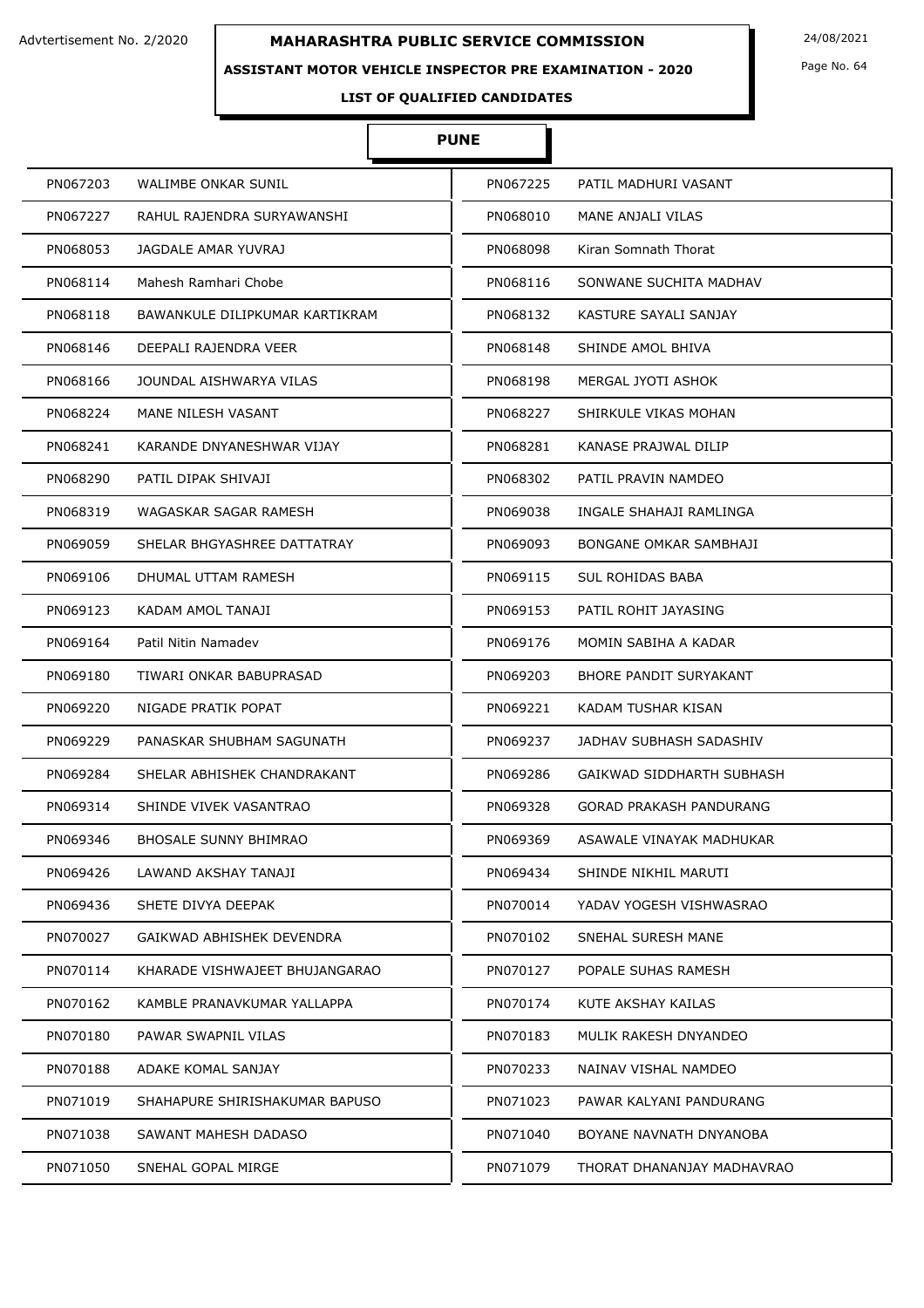### **ASSISTANT MOTOR VEHICLE INSPECTOR PRE EXAMINATION - 2020**

Page No. 65

# **LIST OF QUALIFIED CANDIDATES**

# **PUNE**

| PN071083 | BAGAL VAIBHAV MADHUKAR        | PN071116 | GOSAVI JAYESH ASHOK          |
|----------|-------------------------------|----------|------------------------------|
| PN071124 | CHAVAN AKASH RAMESH           | PN071137 | BHISE VAIBHAV VILAS          |
| PN071154 | MORE SUHAS RAGHUNATH          | PN071172 | TASGAONKAR GOURI RAMESH      |
| PN071197 | WAYKAR AMIT DNYANESHWAR       | PN071208 | DHOLE SURESH KISAN           |
| PN071209 | RAJPUT SHWETA VIJAYSING       | PN071225 | MOHITE LAKHAN YUVRAJ         |
| PN071236 | KAMBLE GOUTAMKUMAR SHANKAR    | PN071249 | PANGAM PANKAJ JAYPRAKASH     |
| PN071279 | <b>BARKADE NIVAS MOHAN</b>    | PN072027 | PATIL RAKESHKUMAR KRISHNAT   |
| PN072071 | HEGADE KAJAL HANUMANT         | PN072073 | MUJAWAR ISHARAK NAJIR        |
| PN072099 | GAIKAWAD TEJASHREE SHAHAJIRAO | PN072110 | DESHMUKH RAJKUMAR MOHANRAO   |
| PN072148 | JADHAV KAKASAHEB NANASAHEB    | PN072196 | PATIL PRAVINKUMAR MAHADEV    |
| PN072200 | JOJAR VAIJANATH PRAKASH       | PN072211 | JAYANAVAR UMESH KEADRI       |
| PN072216 | KHAIRNAR DINESH LAXMAN        | PN072246 | GURAV ABHIJEET VASANT        |
| PN072264 | NIKAM OMKAR CHANDRAKANT       | PN072266 | KARGAL DHULAJI SATISH        |
| PN073007 | SHINDE PRAVIN MAHADEV         | PN073018 | PAWAR RUSHABH VITTHAL        |
| PN073049 | PATIL NIKHIL SURESH           | PN073071 | JAGTAP PARAG ISHWAR          |
| PN073091 | PATIL POOJA SUBHASH           | PN073096 | YADAV AMOL CHANGDEV          |
| PN073109 | <b>BHALSING YOGESH RAMESH</b> | PN073163 | <b>BANKAR SURAJ ANIL</b>     |
| PN073181 | Pawar Bhushan Balasaheb       | PN073215 | DALE AKASH UDDHAV            |
| PN073226 | PRASAD PANDURANG TIPUGADE     | PN073253 | PAWAR SWAPNIL SACHIN         |
| PN073255 | KADAM GAJANAN ULHASRAO        | PN073262 | NARLE ABHIJEET ANIL          |
| PN073266 | RAUT VEDANTI JALINDAR         | PN073267 | VAISHNAV DIPAK GODASE        |
| PN073291 | JAMADAR NIHALAHMAD ABUTALIB   | PN073300 | Mane Pramod Muralidhar       |
| PN073330 | NAGARGOJE ASHWINI CHANDRAKANT | PN073338 | CHAVAN PRASHANT TULSHIRAM    |
| PN073390 | DESAI AISHWARYA SUNIL         | PN073398 | DONGALE AKSHAY ASHOK         |
| PN073428 | LEMBHE AMARJA DATTAPRASAD     | PN073432 | LAVATE VIJAYA PRABHAKAR      |
| PN073446 | PATIL YUVARAJ PANDURANG       | PN073500 | JAGATAP ONKAR ASHOK          |
| PN073501 | MOTE UMED UTTAM               | PN074010 | HAJARE PRASAD KRISHNAT       |
| PN074028 | KORE SUGAM JALANDAR           | PN074055 | NEWASE PRASHANT BALWANT      |
| PN074083 | KHATKALE AMIT ANANDRAO        | PN074094 | CHOUGALE VISHWAJEET DINKARRO |
| PN074100 | SAWARE PARVATI KADAJI         | PN074124 | GAVADE JYOSNA PRAKASH        |
| PN074218 | BHOSALE INDRAJEET RAJENDRA    | PN074223 | MUJAWAR SHABBIR MAHAMADHANIF |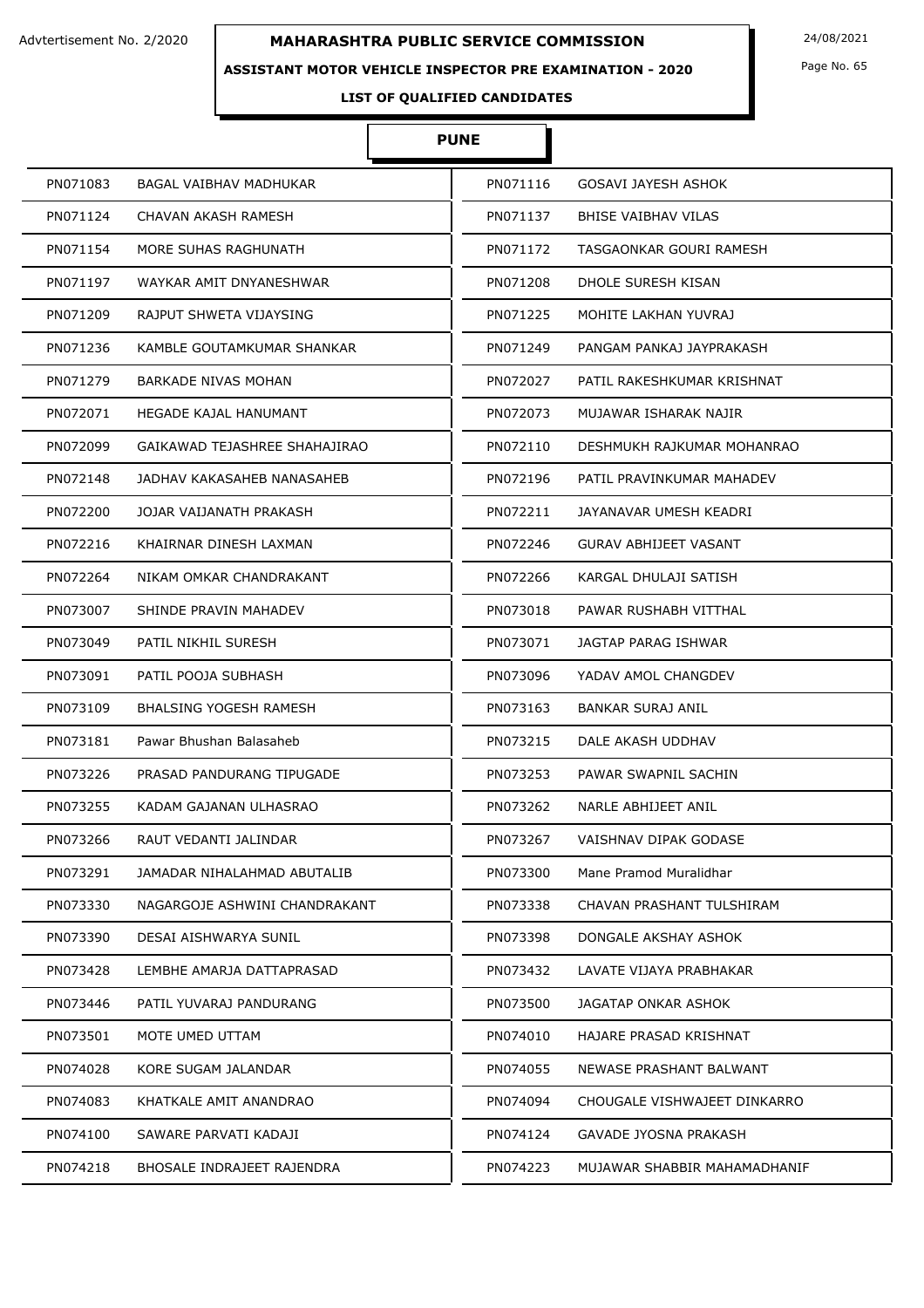### **ASSISTANT MOTOR VEHICLE INSPECTOR PRE EXAMINATION - 2020**

Page No. 66

# **LIST OF QUALIFIED CANDIDATES**

# **PUNE**

| PN075043 | KARANDE POOJA ANANDRAO        | PN075061 | DANGE KOMAL SAMPAT               |
|----------|-------------------------------|----------|----------------------------------|
| PN075113 | ADHAV ADESH ARUN              | PN075118 | MORE INDRAJIT SANJAY             |
| PN075169 | MUJAWAR FIROZ ILAHI           | PN075174 | JADHAV VIRENDRASINH SANJAY       |
| PN075181 | PAWAR BHAGYASHRI BHARAT       | PN075223 | Bahir Shivaji Jagannath          |
| PN075236 | RANJANKAR NILESH DAGDURAO     | PN076012 | NAIK AVINASH TANAJIRAO           |
| PN076041 | metri sidharudha gurunath     | PN076063 | JADHAV BHUSHAN RAMCHANDRA        |
| PN076064 | SAURAV PRASAD THAKUR          | PN076090 | MIND AKSHAY DATTATRAY            |
| PN076103 | <b>KALE PRADIP MAHADEV</b>    | PN076113 | <b>GURAV PRATIBHA LAXMAN</b>     |
| PN076114 | KHADE VISHAL TATYASAHEB       | PN076124 | TIPOLE BHARATI JAYSING           |
| PN076147 | SHINGARE SANDIP NANBA         | PN076151 | SURYAVANSHI AKASH VIJAY          |
| PN076164 | POOJA BASAWARAJ PATIL         | PN076172 | <b>GHADAGE HEMLATA SUKHADEV</b>  |
| PN076193 | RAJE SAGAR SHANKAR            | PN076207 | <b>BHANDARE RUSHIKESH RAMESH</b> |
| PN076246 | SAWANT DHANAJI ARUN           | PN076251 | TEVARE DIGAMBER MAHADEV          |
| PN076257 | MANE ARJUN SHANKAR            | PN076279 | AIWALE PRIYANKA BABU             |
| PN076290 | SHINDE VISHAL PRAKASH         | PN076305 | MALI NITIN SAMBHAJI              |
| PN076317 | <b>BHOSALE DEVYANI SATISH</b> | PN076323 | PATIL VISHAL SUBHASH             |
| PN076338 | PHARANDE SUSHIL MAHADEO       | PN076366 | PHALKE GANESH CHANDRAKANT        |
| PN076378 | GOLANDE SHIVANI PRAKASH       | PN076429 | SHINDE VIKRAM ASHOK              |
| PN076431 | KASHID SAMBHAJI NIVRUTTI      | PN077017 | NANHE VIJAY ANAND                |
| PN077024 | PATIL PUSHPALATA KALGONDA     | PN077026 | Ghule Machhindra Baldeo          |
| PN077039 | MULLA NIHAL NURMAHAMAD        | PN077044 | DIGVIJAY PANDURANG MORE          |
| PN077050 | BHAGANAGARE RENUKA SIDRAM     | PN077064 | PAWAR RESHMA LAXMAN              |
| PN077081 | KHATMODE PRANJALI DATTATRAYA  | PN077082 | <b>BAVI PRUTHVIRAJ RAMESH</b>    |
| PN077085 | WABLE VIKAS RAMCHANDRA        | PN077090 | JAGADALE SANDIP RAMCHANDRA       |
| PN077109 | CHOTHE VISHAL CHANDRAKANT     | PN077138 | SHINGATE VIKRAM SURESH           |
| PN077179 | LANDKAR SURAJ DILIP           | PN077180 | PATIL AKSHAY BHAUSAHEB           |
| PN077205 | SUDHIR APPASAHEB KHANDEKAR    | PN077207 | NANDIWALE RUTURAJ BALU           |
| PN077210 | JAGTAP TUSHAR UTTAM           | PN077235 | KHILARE SURAJ SAMBHAJI           |
| PN077239 | DESHMUKH ANIKET DILIP         | PN077279 | DHARMADHIKARI MADHURYA RAJENDRA  |
| PN077307 | SHINDE SUNNY ANIL             | PN077308 | CHOPADE SAIRAJ VILAS             |
| PN077357 | SHWETA EKNATH SHELAR          | PN077373 | SAWANT RAJENDRA SADASHIV         |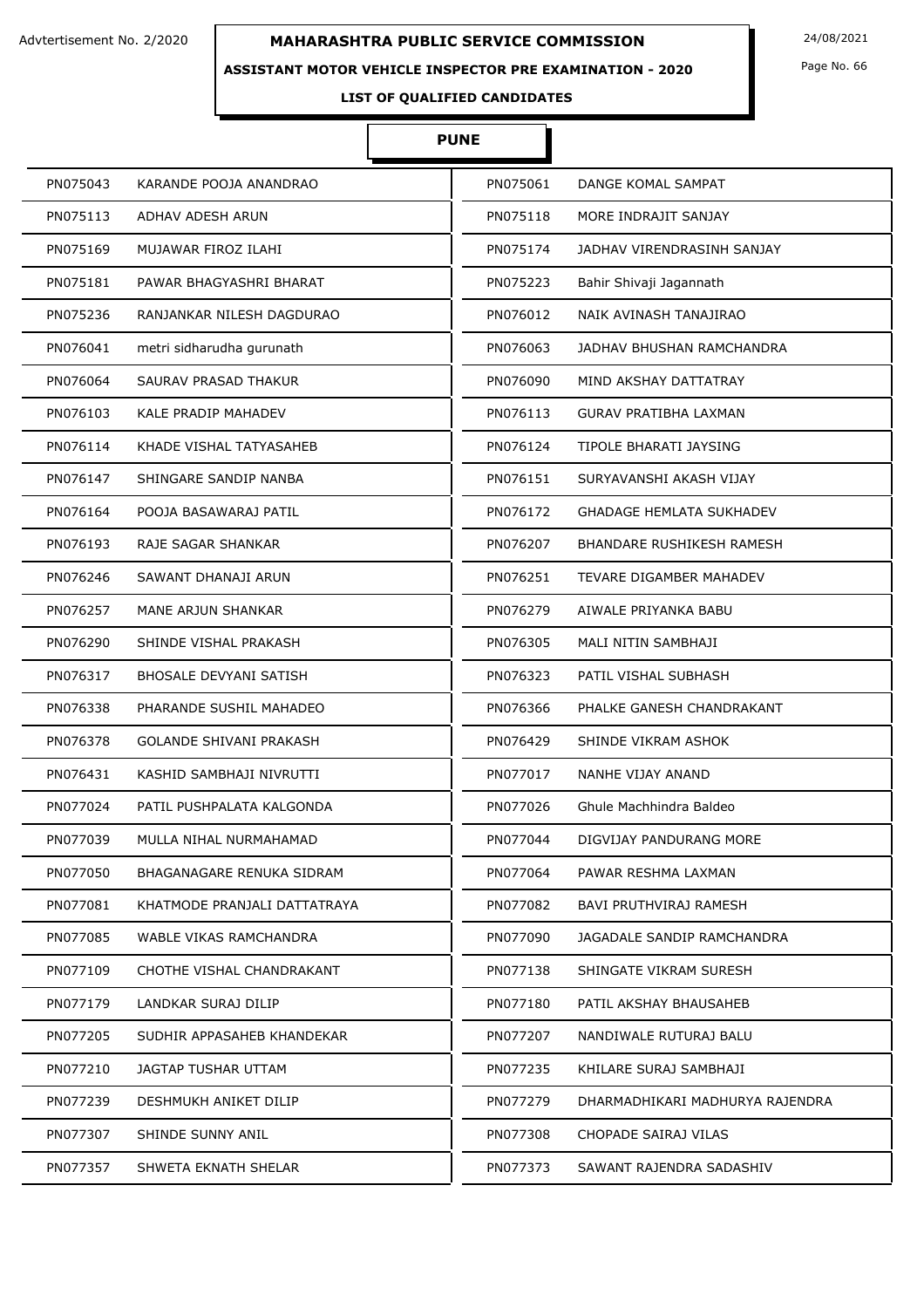### **ASSISTANT MOTOR VEHICLE INSPECTOR PRE EXAMINATION - 2020**

Page No. 67

# **LIST OF QUALIFIED CANDIDATES**

# **PUNE**

| PN077385 | GUNVARE SUSHMA KAILAS          | PN077413 | Patil Desai Sujay Shahajirao |
|----------|--------------------------------|----------|------------------------------|
| PN077427 | <b>BHISE ARJUN ANANT</b>       | PN077435 | <b>BHOSALE SWATI BHIKAJI</b> |
| PN077450 | KATKAR AISHWARYA HANMANT       | PN077462 | KILLEDAR MILIND DATTATRAY    |
| PN077464 | <b>BANNE ASHWINI BANNE</b>     | PN077469 | GANGATIRKAR NEHA RAMKRISHANA |
| PN077470 | <b>BHAKARE DIGVIJAY TANAJI</b> | PN077479 | Todakari Vinayak Nagannath   |
| PN078056 | DABHADE SWAPNIL KAILAS         | PN078075 | PATIL SUPRIYA SUBHASHRAO     |
| PN078083 | CHAVAN RANJIT SANJAY           | PN078094 | DUDHANE SWAPNIL BHAIRAVNATH  |
| PN078111 | BHINGARE AMAR SAMADHAN         | PN078126 | PAWAR KULDEEP UTTAM          |
| PN078136 | SHINDE VINOD JAGANNATH         | PN078153 | HAJARE RAHUL BABURAO         |
| PN078239 | GAIKWAD SHUBHANGI SUNIL        | PN078240 | PATIL SWAPNIL ANANDA         |
| PN079034 | KORE SHIVPRASAD BHAUSAHEB      | PN079071 | <b>GAWADE AKSHAY BALASO</b>  |
| PN079105 | LOKARE PRASHANT PURUSHOTTAM    | PN079113 | SONTAKKE ROHIT RAJKUMAR      |
| PN079151 | VASAV SONALI DINKAR            | PN079186 | AWATE OMKAR ASHOK            |
| PN079190 | Bhosale Abhay Pradip           | PN079193 | SURVE RAMESH DILIP           |
| PN079199 | KADAM SAGAR UTTAM              | PN079208 | POWAR RAVINA KRISHNAT        |
| PN079213 | thorat indrajit amarsinh       | PN079225 | KHADTARE POOJA AMBADAS       |
| PN079227 | <b>HOLE SANKET SANJAY</b>      | PN079230 | CHAVAN SIDDHESH DHANAJI      |
| PN080003 | <b>BHUSHAN BHAGWAT PATIL</b>   | PN080020 | PATIL PRATAP ANANDA          |
| PN080025 | Sachin Raghunath Suryavanshi   | PN080029 | REDAKE AMIT SAMBHAJI         |
| PN080036 | BHANUSE CHAITANYA GANAPATI     | PN080059 | RATHOD SUNIL TARACHAND       |
| PN080063 | JADHAV SURYAN VASANT           | PN080072 | MANE ANIKET SUBHASH          |
| PN080078 | KELKAR VAIDEHI RAVINDRA        | PN080081 | PATIL AISHWARYA ANIL         |
| PN080083 | RANGATE MAYURESH MUKUNDRAO     | PN080089 | MANDRE GANESH RAMESH         |
| PN080122 | PATIL NIKHIL ASHOK             | PN080131 | SAPKAL TUSHAR SUNIL          |
| PN080149 | EKAD YUVRAJ DATTATRAY          | PN080178 | MALUNJKAR PRASAD MANOHAR     |
| PN080181 | PATIL PRAJAKTA KEDAR           | PN080196 | <b>GONDKAR VIVEK SURESH</b>  |
| PN080197 | JAID SAGAR SUBHASH             | PN080211 | SUTAR BHAGYASHREE ANANDA     |
| PN080212 | KAMBLE RAVINA RAMESH           | PN080220 | MANE MAHESH SHIVAJI          |
| PN081007 | VEDPATHAK KAUSTUBH SANJAY      | PN081013 | KALE VITTHAL MARUTI          |
| PN081028 | GAWADE ABHIRAJ TANAJI          | PN081035 | PATIL VISHAL MACHCHHINDRA    |
| PN081081 | MORE TRUPTI BABURAO            | PN081095 | DARADE RAVIKIRAN GOKUL       |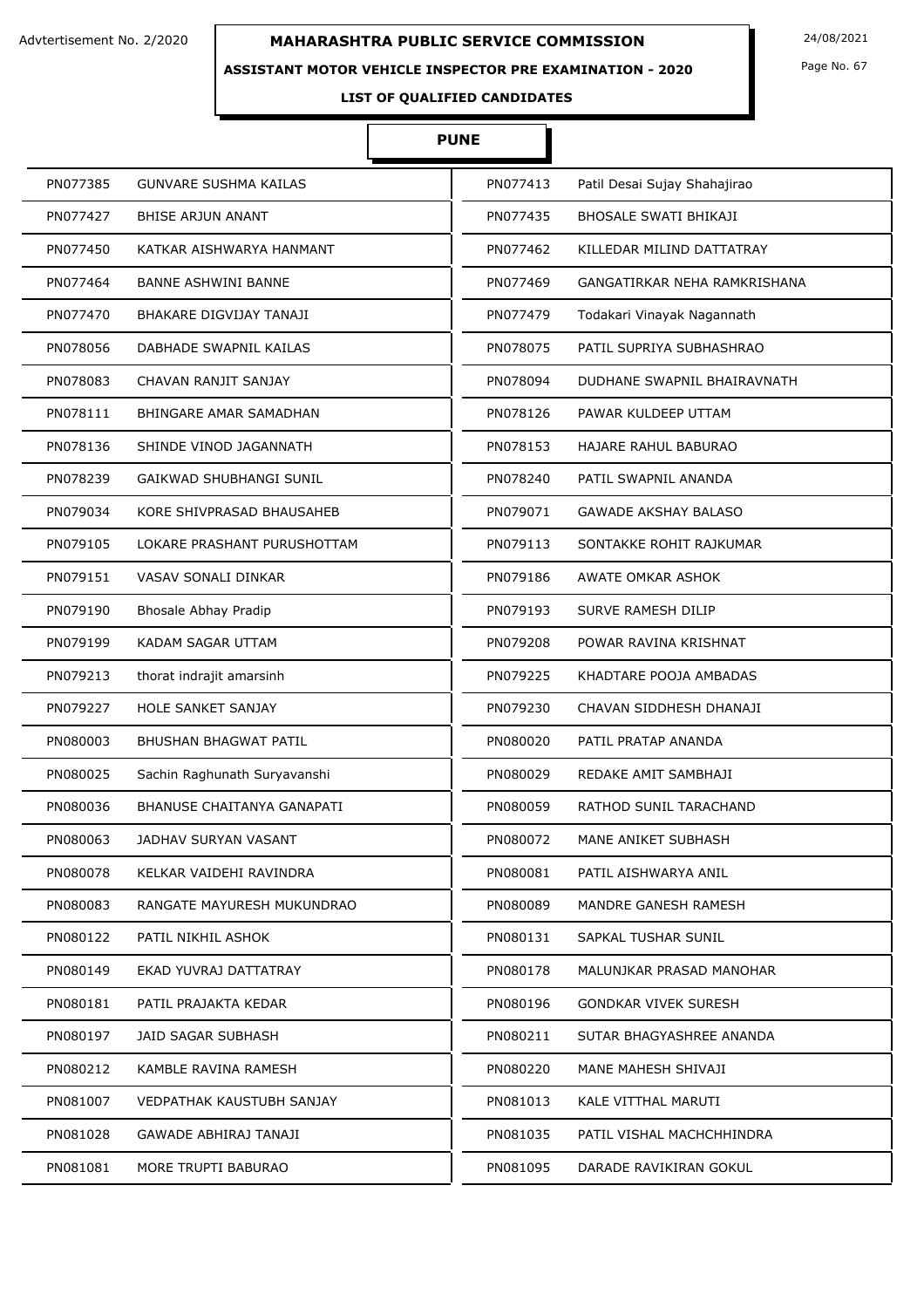### **ASSISTANT MOTOR VEHICLE INSPECTOR PRE EXAMINATION - 2020**

Page No. 68

# **LIST OF QUALIFIED CANDIDATES**

# **PUNE**

| PN081104 | HOLE PRANITA SAKHARAM          | PN081112 | NIMKAR SUMIT EKNATH        |
|----------|--------------------------------|----------|----------------------------|
| PN081140 | KHARAT RAGHUNATH SHANKAR       | PN081147 | GOSAVI SUPRIYA TIRTHGIRI   |
| PN081164 | SUTAR RAHUL BASAVARAJ          | PN081171 | INGAVALE AMIT SHANKAR      |
| PN081222 | KHARJE ABHIJEET ARUN           | PN081230 | GAIKWAD VARSHA MADHUKAR    |
| PN081271 | GULVE ROHINI RAMESH            | PN081277 | AGAM MILIND DNYANESHWAR    |
| PN081308 | PANDHARE PRADEEP SURESH        | PN081318 | BANASODE GANESH MADHUKAR   |
| PN082018 | PAWALE VIJAY NANA              | PN082039 | CHECHAR JYOTI JOTIRAM      |
| PN082098 | GHUNE SWATI CHANDRAKANT        | PN082115 | KHAMKAR PRAVIN KRISHNAT    |
| PN082128 | NAGANE SHWETA BHIMARAO         | PN082173 | SALUNKHE YOGESH DATTATRAY  |
| PN082175 | NAIK ROHAN ASHOK               | PN082205 | PATIL ASHUTOSH SUBHASH     |
| PN082220 | LOHAR PRAKSH NAMDEORAO         | PN082287 | PAWAR PRASAD KESHAV        |
| PN082295 | PATIL PRADIP BABURAO           | PN082296 | MOHITE ASHARANI JAYWANT    |
| PN082297 | SHEJWAL PRAVIN JAGANNATH       | PN082386 | LOKARE SAIKIRAN DILIP      |
| PN082412 | ATTAR NAMIRA AYUB              | PN082422 | CHOPADE ROHINI RAOSAHEB    |
| PN082440 | <b>GALANDE PRITAM SHAMKANT</b> | PN082446 | DEVKATE ARCHANA BABASAHEB  |
| PN082449 | MAYUR SAMBHAJI MANE            | PN082474 | MORE ATUL SUNIL            |
| PN083005 | YADAV ASHWINI BAJARANG         | PN083010 | JADHAV BHUSHAN HINDURAO    |
| PN083027 | AKSHAY DHANAJI NIMBALKAR       | PN083080 | <b>BANKAR VISHAL POPAT</b> |
| PN083094 | KUMBHAR SHIVRAJ RAJENDRA       | PN083099 | SHINDE NAYANA RAJARAM      |
| PN083109 | PATIL ADHIKRAO MARUTI          | PN083112 | RATHOD NAKUSA BHIMRAO      |
| PN083125 | LOHAR SANKET LAXMAN            | PN083158 | KHANDAVE SONAL BHAGUJI     |
| PN083196 | GAIKWAD MEGHA MAKARAND         | PN083213 | GAWADE NARENDRA MAHADEO    |
| PN083217 | PATIL SURAJ BHIMARAO           | PN083228 | NALGE POOJA MANOHAR        |
| PN083255 | DONGARE POOJA NARAYAN          | PN083258 | SHILPA SHAMRAO WAGHMODE    |
| PN083279 | SHUBHAM RAHUL NAVGHAN          | PN084022 | YOGESH VITTHAL SHINDE      |
| PN084025 | BANDGAR SANJAY SAHADEV         | PN084049 | TAMBAVE DATTATRAYA BABA    |
| PN084052 | NALAWADE ABHIJIT LAXMAN        | PN084065 | PATIL TEJAS ARVIND         |
| PN084104 | ANGRE MAYURESH PRAKASH         | PN084132 | LOKHANDE UDAY NARAYAN      |
| PN084135 | RAUT OMKAR ASHOK               | PN084138 | ABHISHEK HANMANT MANE      |
| PN084142 | JADHAV SATYAJIT MAHADEV        | PN084155 | KHORE SACHIN LAXMAN        |
| PN084183 | DHUMAL DNYANESHWAR KHANDERAO   | PN084189 | PATIL PRACHI BHARAT        |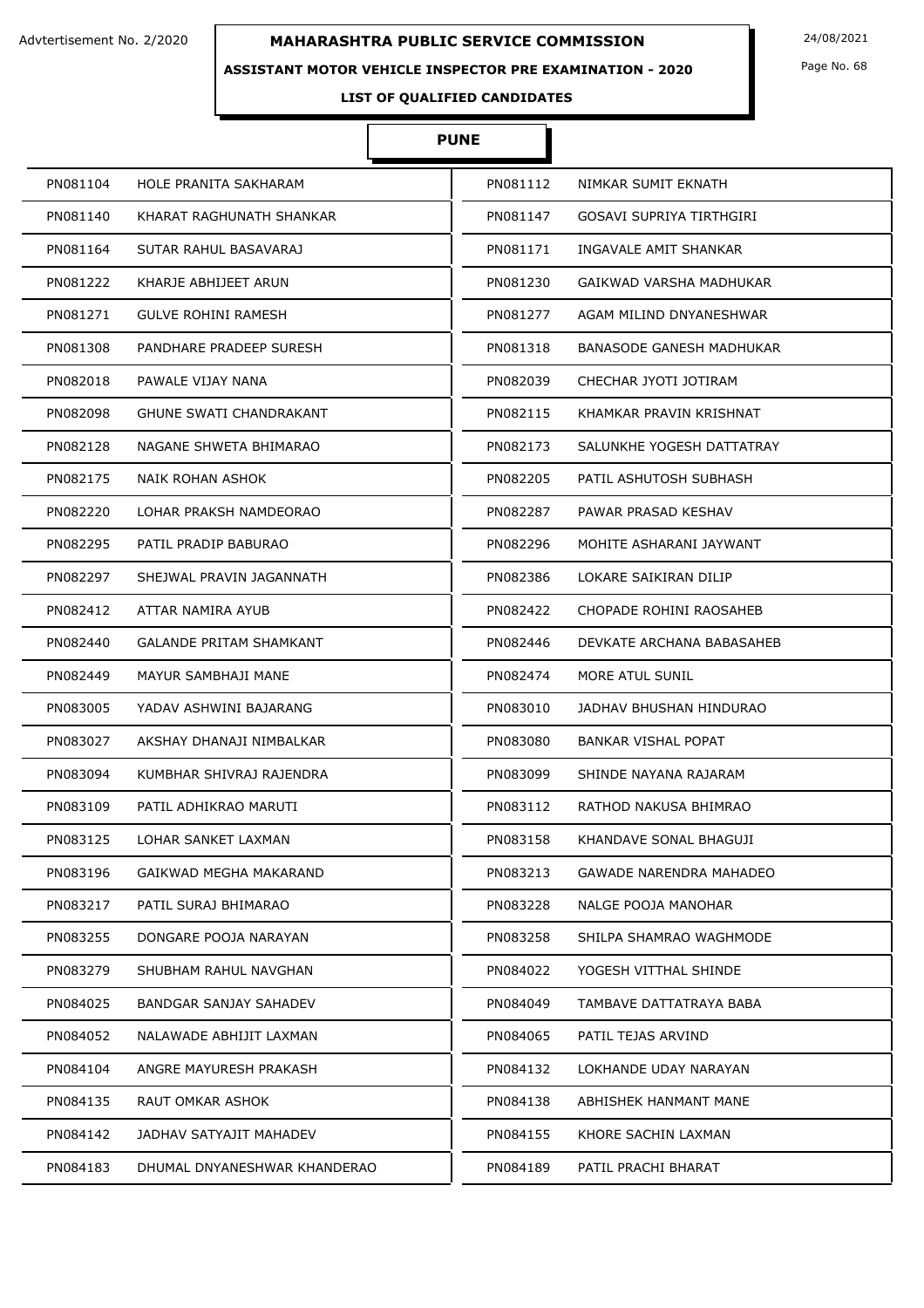### **ASSISTANT MOTOR VEHICLE INSPECTOR PRE EXAMINATION - 2020**

Page No. 69

# **LIST OF QUALIFIED CANDIDATES**

# **PUNE**

| PN084204 | LOBHE SACHIN BHASKAR           | PN084206 | PADWAL SURAJ ARVIND           |
|----------|--------------------------------|----------|-------------------------------|
| PN084219 | JAGDALE CHETANLAL JALINDAR     | PN085005 | PATIL SWAPNADIP PRAKASH       |
| PN085028 | <b>GAIKWAD VISHAL VILAS</b>    | PN085044 | <b>JAGTAP SWAPNIL BHARAT</b>  |
| PN085049 | WAVARE DHANRAJ DASHARATH       | PN085051 | DHOLE ANKUSH JANKAS           |
| PN085054 | SANAP SANDIP SHAHURAO          | PN085079 | AKLUJKAR AKSHAY BHARAT        |
| PN085109 | <b>BIRAGE AMRUTA DATTATRAY</b> | PN085128 | TATE SAMEER SAHEBRAO          |
| PN085141 | ANIKET SATISH KHULPE           | PN085162 | CHAVAN SHAMALI SANJAY         |
| PN085200 | GAIKWAD SNEHA SANJAY           | PN085202 | JADHAV VISHAL BALIRAM         |
| PN085206 | <b>GAWATE AMOL BALASAHEB</b>   | PN085215 | CHAVAN RANI AKASH             |
| PN085240 | AWALE AKSHADA HANMANT          | PN085269 | MUNDHE ASHIWINI PUNDALIK      |
| PN086098 | <b>GAIKWAD SUMIT SUDAM</b>     | PN086121 | <b>GAVHANE PRAVIN KALURAM</b> |
| PN086148 | SAGARE SHIVANI RAJENDRA        | PN086150 | JEDAGE GANESH BAJI            |
| PN086215 | PATIL AKSHAY BHALCHANDRA       | PN086245 | KATWATE RAJAT SANJAY          |
| PN086247 | jadhav amarsinha popat         | PN086268 | RANJEET RAJARAM PATIL         |
| PN086281 | NANGARE-PATIL OMKAR BHIMRAO    | PN087028 | MAGAR PRAVIN BALAVANT         |
| PN087049 | CHAUDHARI PRADNYA LINGAPPA     | PN087067 | NAROTE NILAM BALU             |
| PN087073 | DONGRE NIKITA PRAKASH          | PN087075 | PATIL POONAM NEMGONDA         |
| PN087076 | PATIL SHRIDHAR SADASHIV        | PN087079 | KUCHEKAR YOGESH DILIP         |
| PN087082 | MANE RAHUL RAMCHANDRA          | PN087089 | MAJGAONKAR RUTUJA ARUN        |
| PN087130 | KADAM AJIT KUNDALIK            | PN087134 | AKASH SUNILSINGH RAJPUT       |
| PN087137 | SHWETA NAMDEV SHELKE           | PN087174 | KARAPE ARATI MAHARUDRA        |
| PN087181 | KASHID SANTOSH BHIVA           | PN087193 | BIRADAR DNYANESHWAR ISHWARRAO |
| PN087197 | Darekar Sagar Shivaji          | PN087239 | DHALE DHIRAJ BALASAHEB        |
| PN087244 | THIKANE SWAPNIL JINENDRA       | PN087255 | More Nikhil Gangandhar        |
| PN087272 | SUPEKAR ANIKET DATTATRAY       | PN087287 | MULIK DIGAMBAR PANDIT         |
| PN088005 | PAWAR AMOL VISHNU              | PN088020 | BHALCHIM TUSHAR DATTU         |
| PN088021 | CHAVAN SHAHAJI RAMCHANDRA      | PN088024 | ROKADE RANDHIR KASHINATH      |
| PN088039 | ROHAN KOLEKAR                  | PN088071 | PATIL KIRAN SHAMRAO           |
| PN088094 | WADEKAR PUNIT PANDURANG        | PN088100 | HAKE VIVEK SHIVAJI            |
| PN088112 | <b>GHULE JYOTI SAMPAT</b>      | PN088117 | MADAVI DAMINI RAVINDRA        |
| PN088156 | SARGAR PRAVIN VILAS            | PN088159 | RAUT RAMESHWARI KEDARNATH     |
|          |                                |          |                               |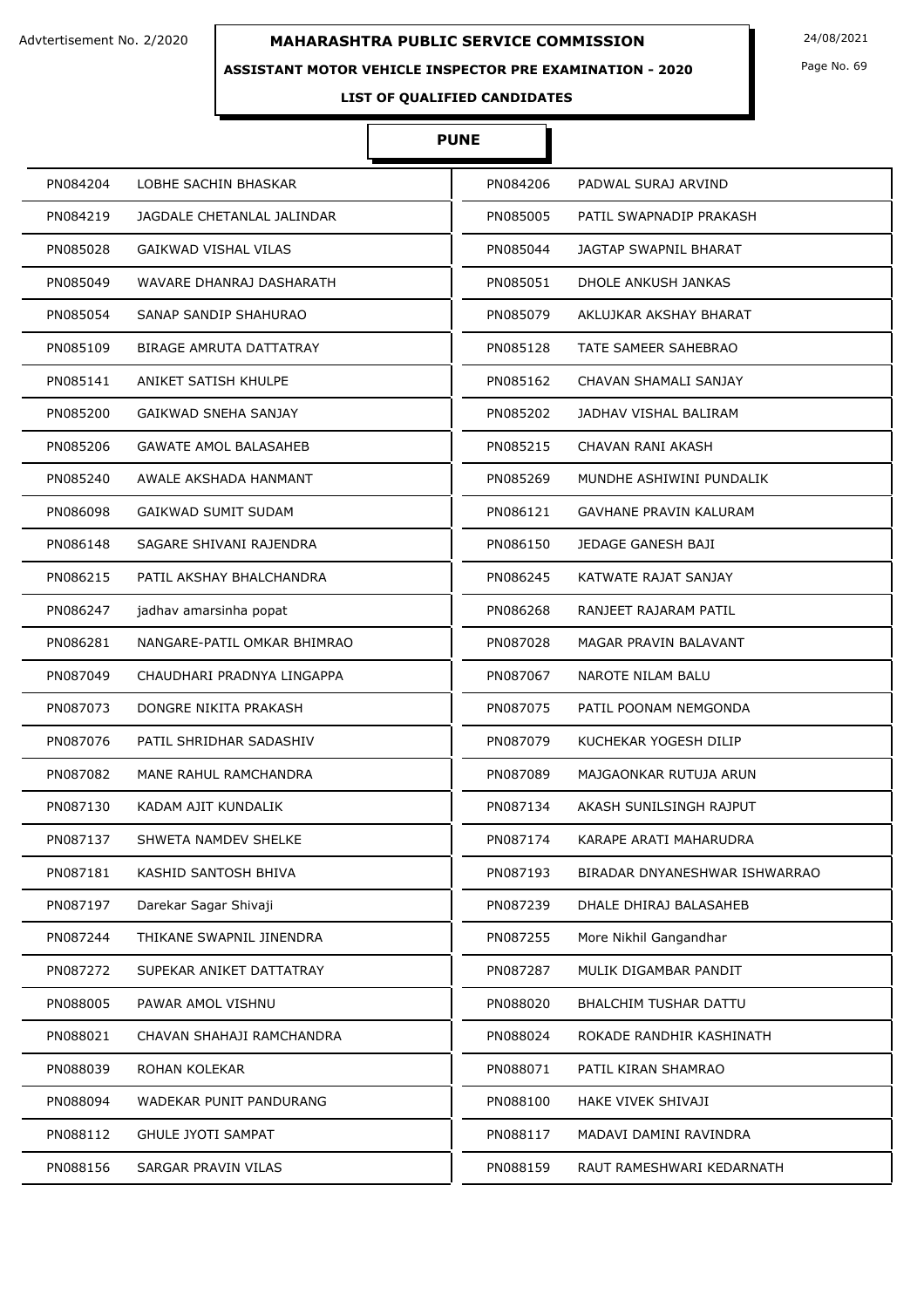### **ASSISTANT MOTOR VEHICLE INSPECTOR PRE EXAMINATION - 2020**

Page No. 70

# **LIST OF QUALIFIED CANDIDATES**

# **PUNE**

| PN088170 | Sakunde Tushar Rajkumar            | PN088172 | DEVGUNDE RAHUL LAXMAN        |
|----------|------------------------------------|----------|------------------------------|
| PN088173 | pore abhijit tatyaram              | PN088181 | POONAM TULSHIDAS ZAGADE      |
| PN088192 | <b>BHUJBAL SHUBHAM CHANDRAKANT</b> | PN088231 | JAGDALE ONKAR RAMCHANDRA     |
| PN088261 | JADHAV PRASHANT ARUN               | PN088262 | PAWAR YOGESH MADHUKAR        |
| PN089007 | BANKAR ADITYA GANPAT               | PN089023 | BANDAGAR AKSHAY PANDURANG    |
| PN089032 | KATKAR TEJAS BALASO                | PN089035 | KHODE JASWANDI SUNIL         |
| PN089047 | <b>BHILARE SHEKHAR SHAMRAO</b>     | PN089065 | JADHAV PRASANNA BALASAHEB    |
| PN089066 | DHUMAL AMOL HARIDAS                | PN089073 | SUNIL RAVINDRA PATIL         |
| PN089086 | DESHMUKH SHAILESH SATISHRAO        | PN089100 | SHAIKH TAUSEEPHA NASARUDDIN  |
| PN089110 | KATKAR VINAYA BHAGWAN              | PN089128 | JAMADAR SAIFALI SALIM        |
| PN089154 | NAIK SHWETA AMBADAS                | PN089155 | WAGHMARE SANDIP DADASAHEB    |
| PN089156 | SARANG SUNIL VILAS                 | PN089159 | <b>UBALE AMIT MANOHAR</b>    |
| PN089160 | MHALUNGEKAR MACCHINDRA MARUTI      | PN089169 | ADHAV PRATIK MUKESH          |
| PN089187 | <b>BALIP SAGAR PRALHAD</b>         | PN090005 | GORE DIGVIJAY SAMBHAJI       |
| PN090006 | KHANDAGALE MAYUR BHANUDAS          | PN090010 | MANE DIGAMBAR MARUTI         |
| PN090033 | DANWADE ARSHAD SHEKHAR             | PN090067 | PATIL MAKARAND SAYAJIRAO     |
| PN090088 | TILEKAR TEJAS SHIVAJI              | PN090098 | KHAIRMODE VISHAL SUDAM       |
| PN090109 | HARESH VITTHAL YENPURE             | PN090122 | KADAM SATISH LAXMAN          |
| PN090161 | THAKUR NIKHIL ANIL                 | PN090167 | <b>GHODAKE RUPALI RAVASO</b> |
| PN090171 | MULUK POONAM BABASAHEB             | PN090194 | TANGADE SUDHIR SUBHASH       |
| PN090212 | PUKALE KIRAN SARJERAO              | PN090223 | SAWANT DIGVIJAY NARAYAN      |
| PN090229 | Sakhare Dipak Tryambak             | PN090237 | PATIL AMAR NIVRUTTI          |
| PN090265 | JOSHI DIPESH DILIP                 | PN090279 | TUSHAR PRATAP SHINDE         |
| PN090286 | Hirave Rahul Tukaram               | PN091006 | PATIL SOURABH BHIKAJI        |
| PN091025 | <b>HEGADE VAIBHAV POPAT</b>        | PN091027 | SHAIKH MAAZ BASIT            |
| PN091064 | DOMBE DHANAJI BHIMRAO              | PN091107 | ANARASE VISHAL BHALCHANDRA   |
| PN091119 | DHOLE VISHAL VINAYAK               | PN091132 | CHILAP SONIKA DINANATH       |
| PN091134 | BHOPALE SACHIN SARJERAO            | PN091221 | PATIL SURESH RAJENDRA        |
| PN091222 | JAGTAP ASHWINI BABAN               | PN091231 | PUDE AMOL ANAND              |
| PN091256 | KISHOR GAHININATH MANE             | PN091284 | HATTE PRASAD ASHOK           |
| PN092027 | PATIL SURAJ RAJIV                  | PN092048 | PAWAR SAMPAT SURESHRAO       |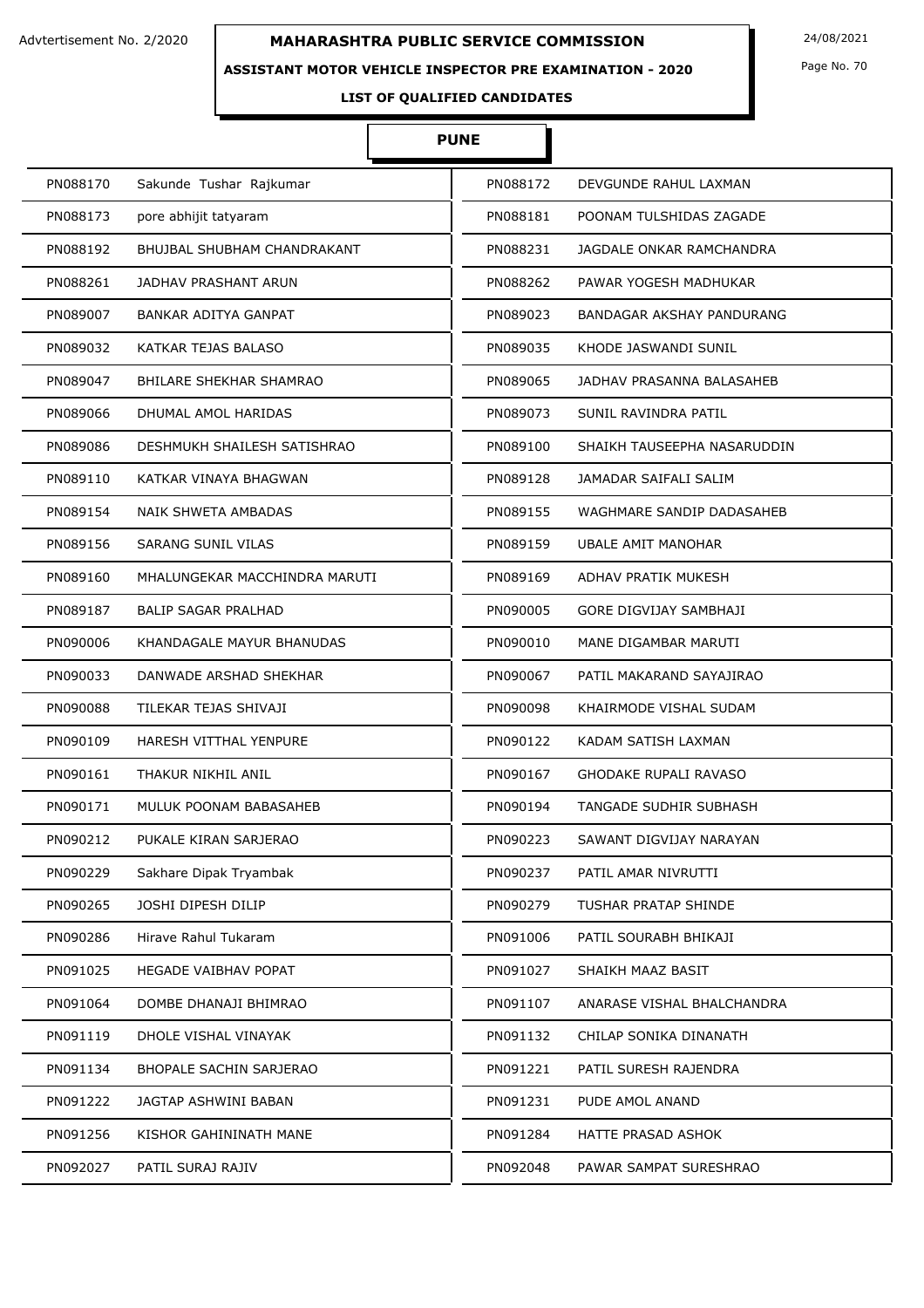### **ASSISTANT MOTOR VEHICLE INSPECTOR PRE EXAMINATION - 2020**

Page No. 71

# **LIST OF QUALIFIED CANDIDATES**

# **PUNE**

| PN092050 | Shinde Akshay Balasaheb         | PN092099 | MANE SAYALI SURYAKANT      |
|----------|---------------------------------|----------|----------------------------|
| PN092147 | SHINDE DIVYA PRAKASH            | PN092183 | KHOT SANGRAM VISHNU        |
| PN092197 | KHARCHE SANGRAM BIBHISHAN       | PN092226 | yadav prashant uttam       |
| PN092265 | SHELKE SHIVANI SHIVAJI          | PN092341 | NALE DHANAJI NAGANATH      |
| PN092364 | TATTU ANIL DAGADU               | PN092379 | LAMBE PRATIK PRAKASH       |
| PN092395 | DESHMUKH VIKAS NANASAHEB        | PN092412 | Abhijeet Babanrao Taware   |
| PN092426 | <b>BASABIRE SANTOSH TUKARAM</b> | PN092449 | SUTRAVE SAKSHI ANIL        |
| PN092452 | JADHAV DIGVIJAY SANJAY          | PN092466 | JADHAV RAVIRAJ KIRAN       |
| PN093037 | SHELKE NILAM HARIBHAU           | PN093039 | CHOUGALE KULDIP BRAMHADEV  |
| PN093043 | KARJATKAR SANKET SHIVKUMAR      | PN093050 | BHAGAT ABHIJIT BALASAHEB   |
| PN093058 | PATIL PRAKASH SATGONDA          | PN093059 | URADE SHUBHAM DNYANESHWAR  |
| PN093061 | KUDALE SHASHIKANT HAIBAT        | PN093077 | GAJANAN PRALHAD JAGTAP     |
| PN093176 | THORAT SUPRIYA DHONDIRAM        | PN093207 | SHINDE UTKARSHA PRADEEP    |
| PN093257 | RADE SAMPAT VITTHAL             | PN093276 | JADHAV SHOBHANA BABAN      |
| PN093295 | <b>GURAV PRADEEP NAMDEV</b>     | PN093327 | <b>GURAV POONAM PANDIT</b> |
| PN093339 | DANGI ANIL ASHOK                | PN093364 | METHE ROHAN RAJARAM        |
| PN094033 | SAKHARE ANIKET VASANTRAO        | PN094040 | KUMBHAR NILESH GORAKH      |
| PN094042 | NARUTE AMOL MAHADEO             | PN094062 | KAPASE JAYDIP PRAKASH      |
| PN094082 | <b>DESAI YOGESH DIGAMBAR</b>    | PN094106 | UTKARSH SHINDE             |
| PN094122 | SHELKE GOVARDHAN SATISH         | PN094124 | PATIL NARENDRARAJE TUKARAM |
| PN094160 | MRUNAL VISHWANATH MULAY         | PN094221 | MULIK SAGAR DHANAJI        |
| PN094237 | WALASE AKSHAY SAMPAT            | PN094240 | KHEDKAR ABHISHEK ANANT     |
| PN094242 | MORE HARSHAVARDHAN JAYAVANT     | PN094264 | SHINDE ASHWINI BALASO      |
| PN094271 | <b>BHUSE HARIDAS MARUTI</b>     | PN094286 | KULKARNI VINAYAK PRADIPRAO |
| PN094303 | SALOKHE SHIVATEJ PRATAPSINGH    | PN094309 | TAKBHATE GAURAV SHAHAJI    |
| PN094343 | JAGATAP SUSHANT RAJKUMAR        | PN095027 | JADHAV SANGRAM PRAKASH     |
| PN095034 | KORDE SHANTANU RAJENDRA         | PN095036 | TARLEKAR APARNA MACHINDRA  |
| PN095038 | MADANE JAYANT SANJAY            | PN095106 | KHOT AKSHATA AJIT          |
| PN095125 | MALI LOKHANDE VIKRAMSINH ARUN   | PN095164 | PATIL SNEHAL SHIVAJI       |
| PN095171 | PATIL SOMESH NAYAKU             | PN095190 | ZURANGE AKSHAY DNYANADEV   |
| PN095193 | DEOKATE AJIT SURESH             | PN095218 | RAUT RAHUL SOMNATH         |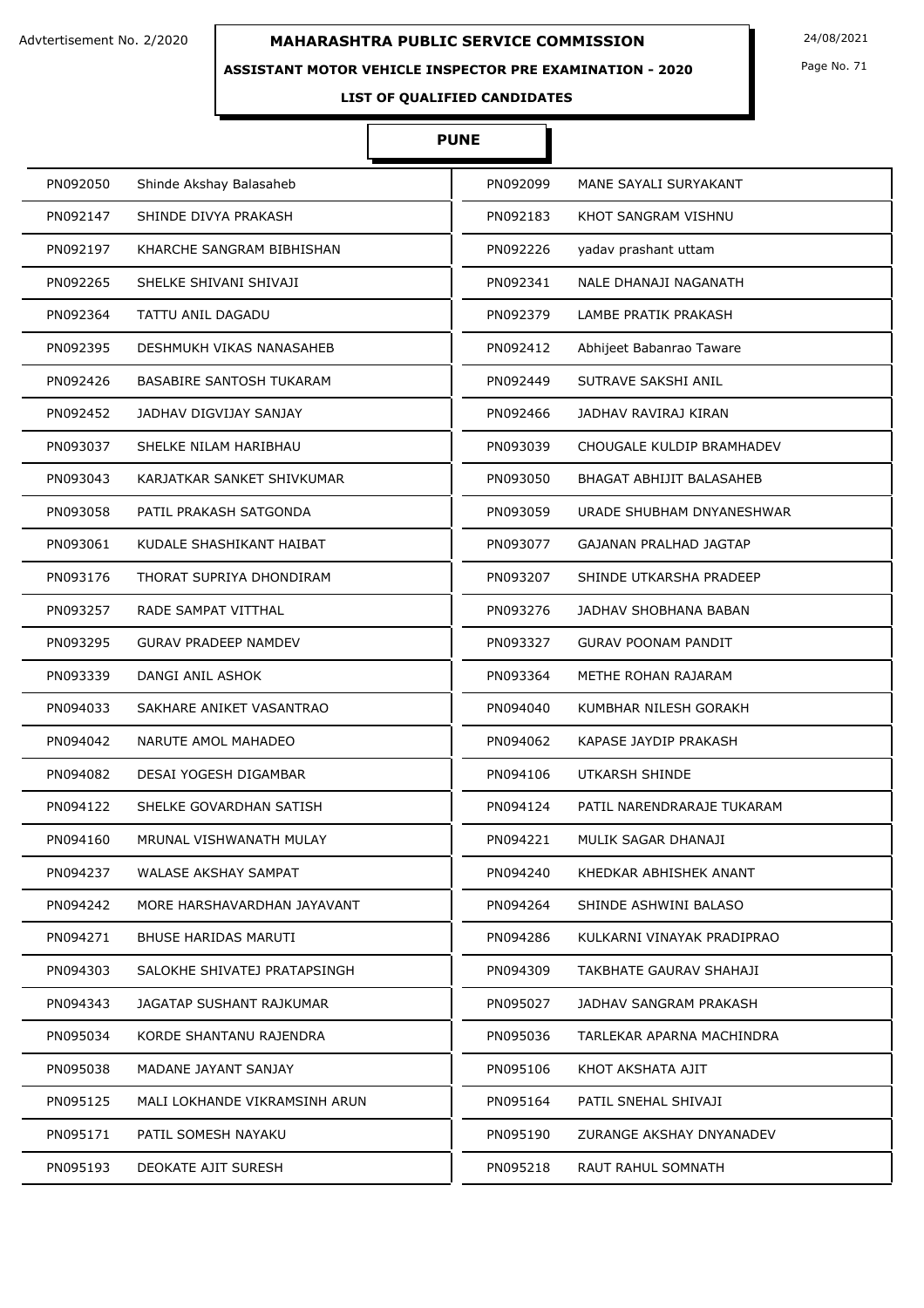### **ASSISTANT MOTOR VEHICLE INSPECTOR PRE EXAMINATION - 2020**

Page No. 72

# **LIST OF QUALIFIED CANDIDATES**

# **PUNE**

| PN095228 | OMKAR ARUN BHENDIGERI         | PN095314 | SHINDE SANDESH SUDAMRAO     |
|----------|-------------------------------|----------|-----------------------------|
| PN095338 | MOMIN SALMAN NISAR            | PN095358 | SHILEDAR ILIYAS DASTGIR     |
| PN095378 | MULIK MAHADEV VISHNU          | PN095388 | SAVAIRAM SATYAJEET PRAKASH  |
| PN095465 | <b>GAIKWAD ROHIT SUBHASH</b>  | PN095472 | KADAM SHUBHAM NAMDEV        |
| PN096055 | Ganesh Lavhaji Divekar        | PN096056 | KARVEKAR PRATIBHA PANDIT    |
| PN096067 | <b>BANDGAR RAHUL SHIVAJI</b>  | PN096090 | NIKAM AKSHAY BHIMRAO        |
| PN096091 | PAWAR AJIT DATTATRAYA         | PN096120 | ULAGADDE SHRADDHA SHRIPAL   |
| PN096138 | Jadhav Meghdoot Pandurang     | PN096147 | ANJALI DILIP RAJMANE        |
| PN096186 | YUVARAJ PANDURANG KHAADE      | PN096214 | ABHAY ANANDRAO KAMBLE       |
| PN096222 | PAWAR ASHWINI MAHADEO         | PN096236 | TATTU YUVRAJ GORAKSHA       |
| PN097014 | DHAWASE ANAND VITHALRAO       | PN097028 | MULLA JAHID HIDAYAT         |
| PN097043 | NIGALE SUPRIYA SOPAN          | PN097061 | CHIKANE PRUTHVIRAJ ANANDA   |
| PN097097 | PATIL SHUBHAM TANAJI          | PN097134 | bidkar pratiksha dattatraya |
| PN097136 | NAUGAN TRUPTI SUDHIR          | PN097143 | CHAVAN TUSHAR NANDKUMAR     |
| PN097146 | KASBE POOJA RAMESH            | PN097152 | Thite Ganesh Baburao        |
| PN097154 | PATIL NIRAJ KRUSHNA           | PN097168 | JOSHI POONAM MAHENDRA       |
| PN097190 | DEVKATE VILAS RAJARAM         | PN097207 | SHUBHAM MAHADEV CHIKHALKAR  |
| PN097212 | MAHAMUNI ONKAR SURESH         | PN097269 | JADHAV ANAGHA RAVINDRA      |
| PN097275 | DONGARE PRADIP RAGHUNATH      | PN097283 | SHINTRE SONALI NANASAHEB    |
| PN098015 | DARADE ARCHANA DNYANDEV       | PN098057 | KADAM RUPAK RAJENDRA        |
| PN098060 | Sonwalkar Kirtimala Raghunath | PN098062 | KOLI BASAPPA DHARMANNA      |
| PN098068 | NAGANE NAVNATH DNYANESHWAR    | PN098071 | SHELAKE MAYUR JAISING       |
| PN098144 | <b>BIBE DIKSHA TUKARAM</b>    | PN098152 | <b>AKSHAY SHINDE</b>        |
| PN098232 | MORE SANDESH JAYANT           | PN098239 | <b>WARAKE SNEHAL VIJAY</b>  |
| PN098246 | JAIN KHILESH PARAS            | PN098251 | RAPOLE NISHANT VIJAYKUMAR   |
| PN098262 | <b>BANKAR SUMIT VILAS</b>     | PN098268 | JAGTAP PRAMILA RAMDAS       |
| PN098282 | PARDESHI POORVA ARJUN         | PN098284 | DESHMANE SANKET PRAMOD      |
| PN098286 | PATIL PRANJAL VIJAYKUMAR      | PN098302 | DAHIPHALE YOGESH PRASAD     |
| PN098310 | PONKSHE AKHILESH RAVIKIRAN    | PN098336 | SHINDE SONALI SAKHARAM      |
| PN098353 | KUDALE SONALI RAMDAS          | PN098363 | CHAVAN MAYURI MADHAVRAO     |
| PN098398 | PATIL SOPAN PANDIT            | PN098411 | CHAVAN SURAJ MOHAN          |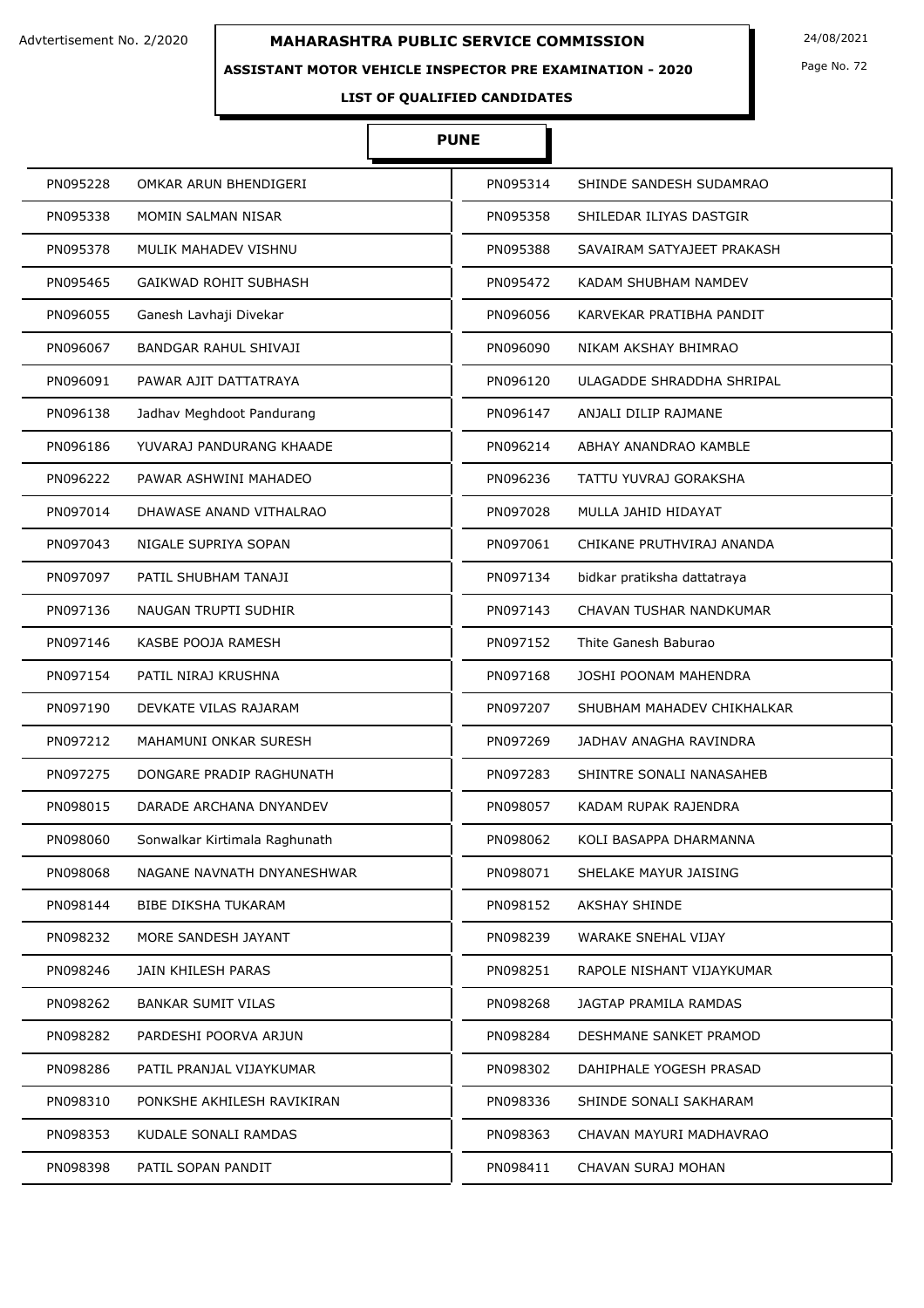